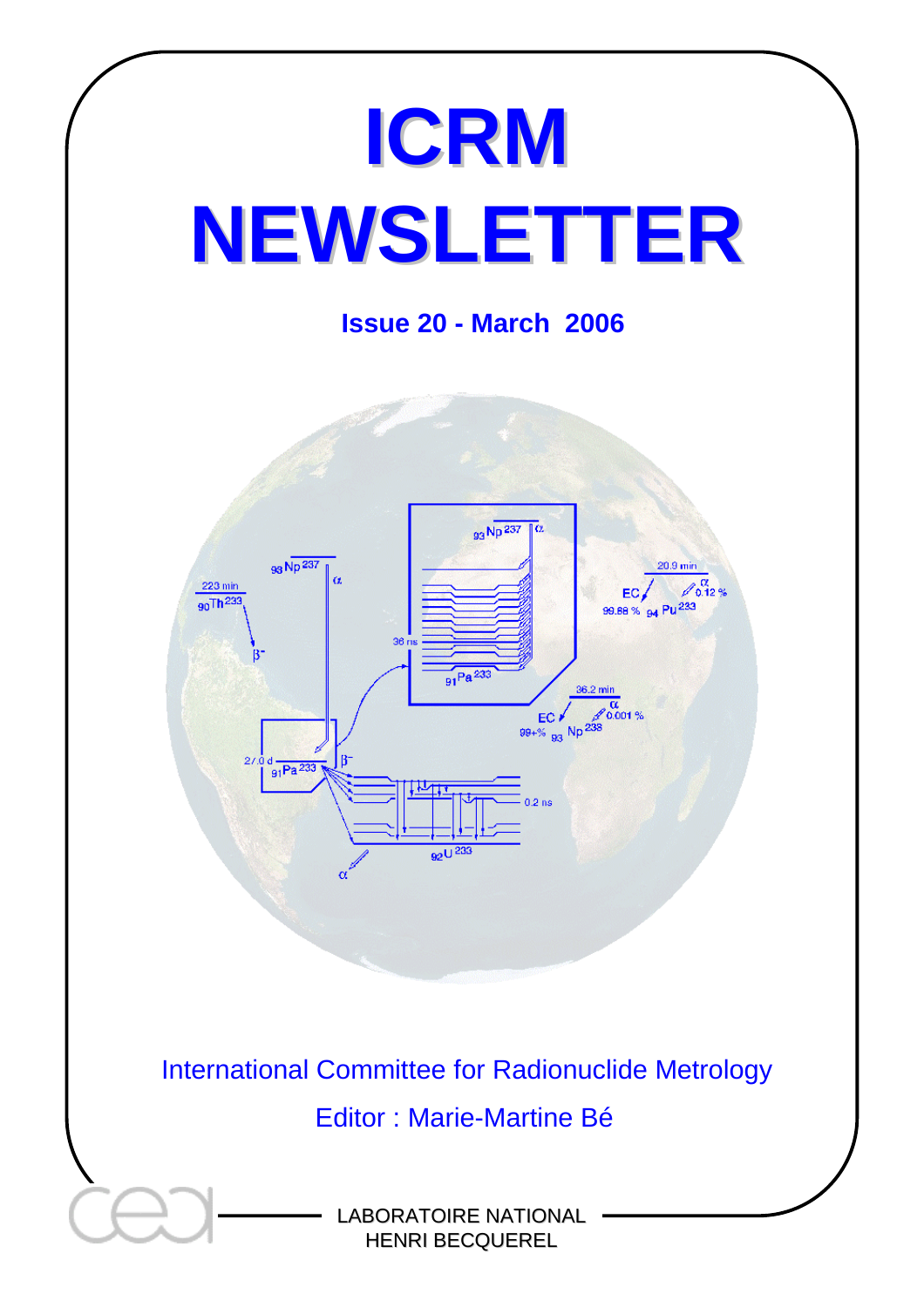# **International Committee for Radionuclide Metrology ICRM**

## **ICRM NEWSLETTER Issue 20**

NOT FOR PUBLICATION. This document should neither be quoted as a reference in publications nor listed in abstract journals, no reference should be made to the information contained in this Newsletter except with the permission of the author and as a private communication. Such permission should be sought directly from the contributor and not through the editor. The ICRM makes no warranty, express or implied or assumes any legal liability or responsibility for the accuracy, completeness or usefulness of any information, apparatus, product or process disclosed, or represents that its use would not infringe privately owned rights.

| Editor:     | Marie-Martine Bé<br>LNE-Laboratoire National Henri Becquerel (LNE-LNHB)<br>CEA-Saclay<br>91191 Gif-sur-Yvette Cedex<br>France<br>Tel.: $+33169084641$<br>Fax.: $+33169082619$<br>E-mail: mmbe@cea.fr |
|-------------|------------------------------------------------------------------------------------------------------------------------------------------------------------------------------------------------------|
| Web Editor: | Christophe Dulieu<br>LNE-Laboratoire National Henri Becquerel (LNE-LNHB)<br>CEA-Saclay<br>91191 Gif-sur-Yvette Cedex<br>France                                                                       |

E-mail : christophe.dulieu@cea.fr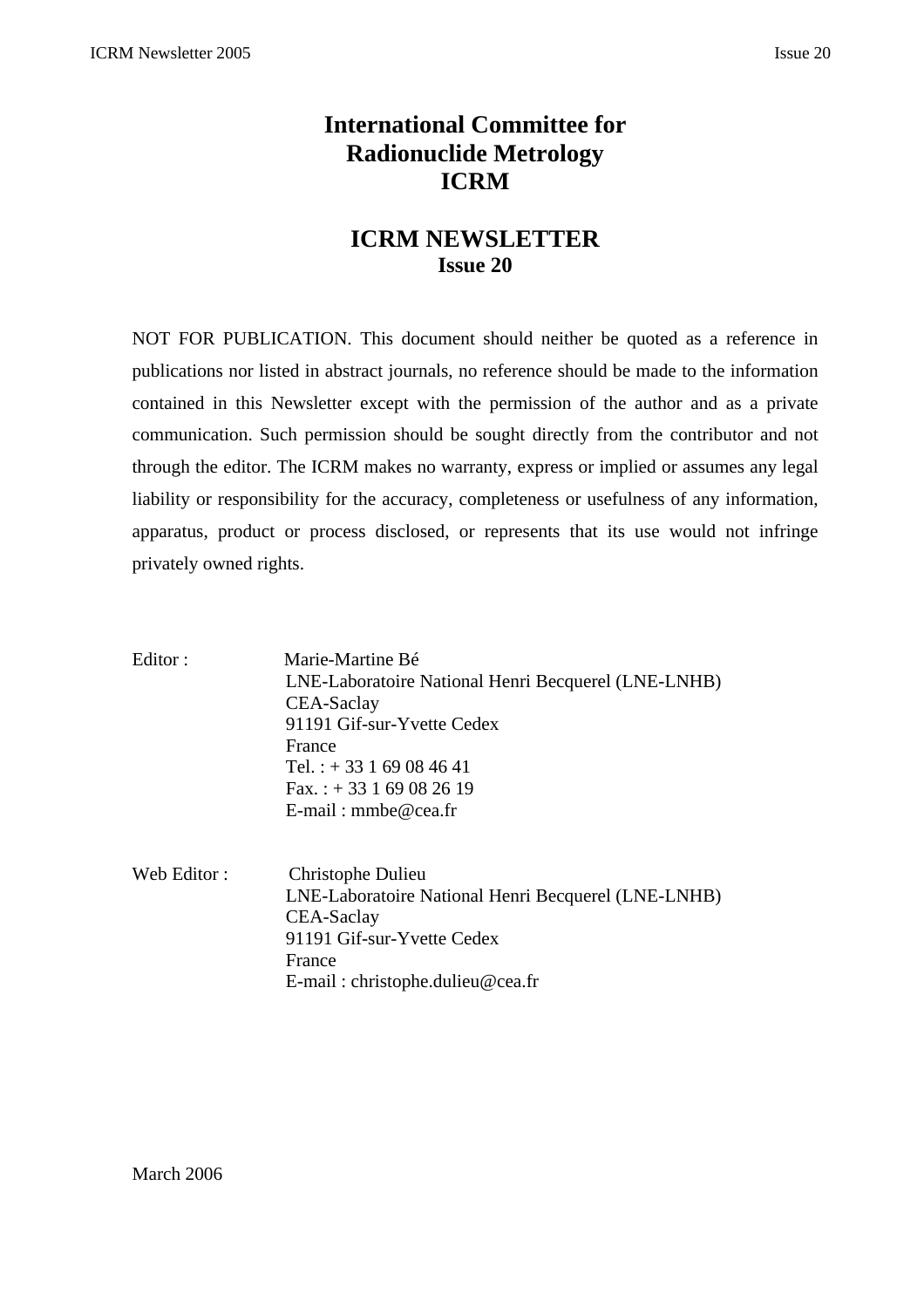# **CONTENTS**

Editorial

Instructions to Contributors

General Information on ICRM

Reports of the Working Group Coordinators

# **CONTRIBUTIONS**

|   | $\triangleright$ Argentina | CNEA Metrologia de Radioisotopes,<br>$\bullet$<br><b>Buenos Aires</b>                                                     |
|---|----------------------------|---------------------------------------------------------------------------------------------------------------------------|
| ➤ | <b>Australia</b>           | Radiation Metrology, ANSTO,<br>$\bullet$<br>Lucas Heights                                                                 |
| ⋗ | <b>Austria</b>             | <b>IAEA</b> Nuclear Data Section,<br>$\bullet$<br>Vienna                                                                  |
|   |                            | Institut für Isotopenforschung und Kernphysik, (SA1/SA2),<br>$\bullet$<br>Vienna                                          |
| ➤ | <b>Belgium</b>             | Institute for Reference Materials and Measurements, IRMM,<br>$\bullet$<br>Geel                                            |
|   |                            | SCK.CEN, Mol<br>$\bullet$                                                                                                 |
| ➤ | <b>Brazil</b>              | Laboratório Nacional de Metrologia das Radiações Ionizantes,<br>$\bullet$<br>LNMRI/IRD/CNEN, (SA1/SA2),<br>Rio de Janeiro |
| ≻ | <b>Czech Republic</b>      | <b>Czech Metrology Institute</b><br>$\bullet$<br>Prague                                                                   |
| ⋗ | <b>Denmark</b>             | SIS-National Institute of Radiation Hygiene                                                                               |
|   |                            | Knapholm 7                                                                                                                |
| ⋗ | <b>France</b>              | Laboratoire National Henri Becquerel, LNE-LNHB,<br>$\bullet$<br>Saclay                                                    |
| ⋗ | <b>Germany</b>             | Physikalisch - Technische Bundesanstalt, PTB,<br>$\bullet$<br>Braunschweig                                                |
| ➤ | <b>Hungary</b>             | National Office of Measures, OMH,<br>$\bullet$<br><b>Budapest</b>                                                         |
| ≻ | <b>India</b>               | Bhabha Atomic Research Centre, BARC, (SA1/SA2),<br>$\bullet$<br>Mumbai                                                    |
|   | <b>Italy</b>               | Istituto Nazionale di Metrologia delle Radiazioni Ionizzanti,<br>$\bullet$<br><b>ENEA</b><br>Casaccia                     |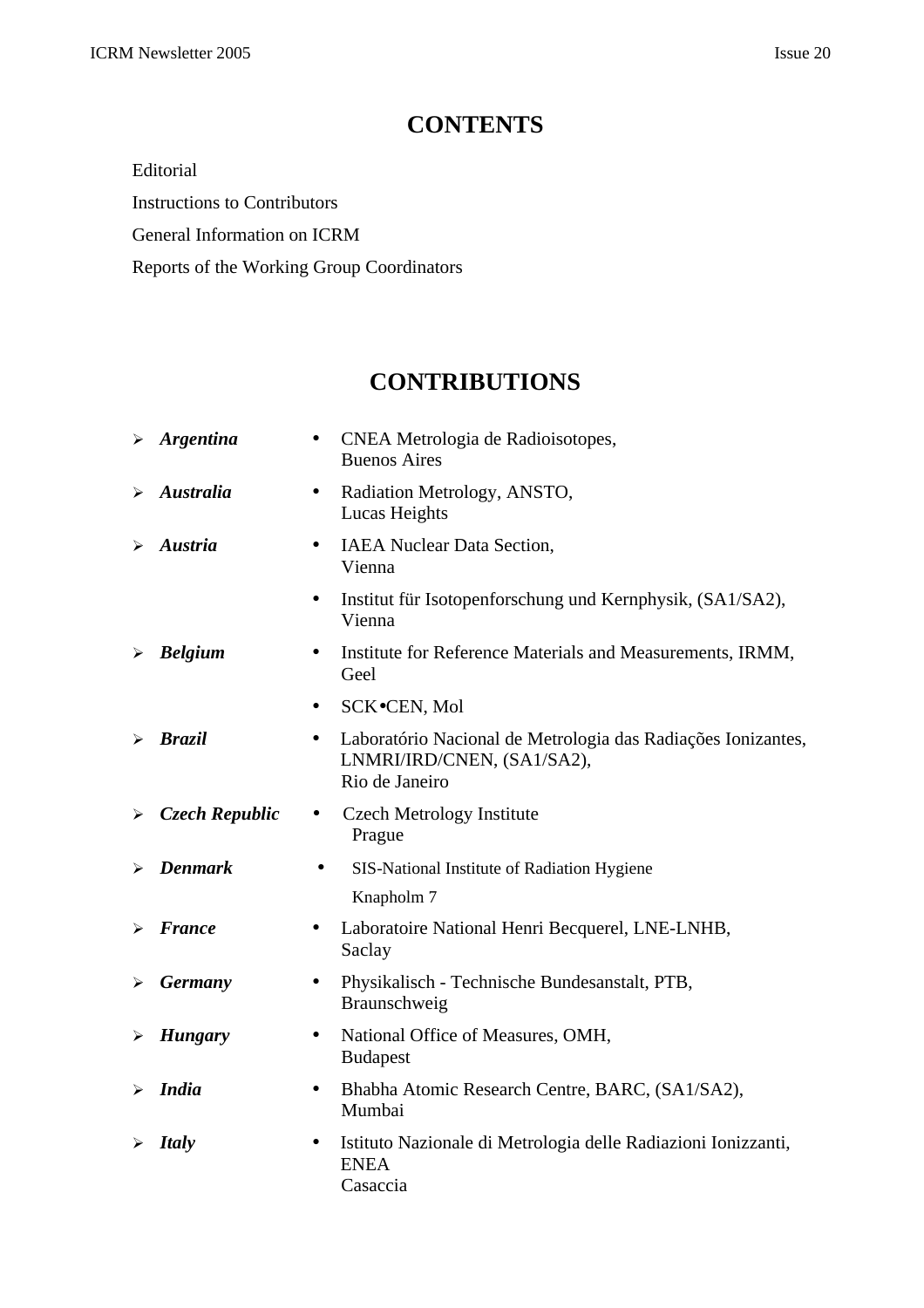| ➤ | <b>Japan</b>           | National Metrology Institute of Japan, NMIJ/AIST,<br>Ibaraki                                                  |
|---|------------------------|---------------------------------------------------------------------------------------------------------------|
|   |                        | Nagoya University,<br>$\bullet$<br>Nagoya                                                                     |
| ➤ | Poland                 | Laboratory of Radioactive Standards, RC POLATOM,<br>$\bullet$<br>Otwock-Swierk                                |
| ➤ | Romania                | Institutul National de Fizica si Inginerie Nucleara, INFIN-HH,<br>$\bullet$<br>(SA1/SA2),<br><b>Bucharest</b> |
| ➤ | <b>Slovac Republic</b> | Slovak Institute of Metrology, SMU,<br>$\bullet$<br><b>Bratislava</b>                                         |
| ≻ | <b>South Africa</b>    | CSIR-National Metrology Laboratory,<br>$\bullet$<br>Cape Town                                                 |
| ➤ | Switzerland            | Institut universitaire de Radiophysique Appliquée, IRA/METAS,<br>$\bullet$<br>(SA1/SA2),<br>Lausanne          |
| ➤ | <b>The Netherlands</b> | NMi Van Swinden Laboratorium<br>$\bullet$<br>Delf                                                             |
| ≻ | <b>United Kingdom</b>  | National Physical Laboratory, NPL, (SA1/SA2),<br>$\bullet$<br>Teddington                                      |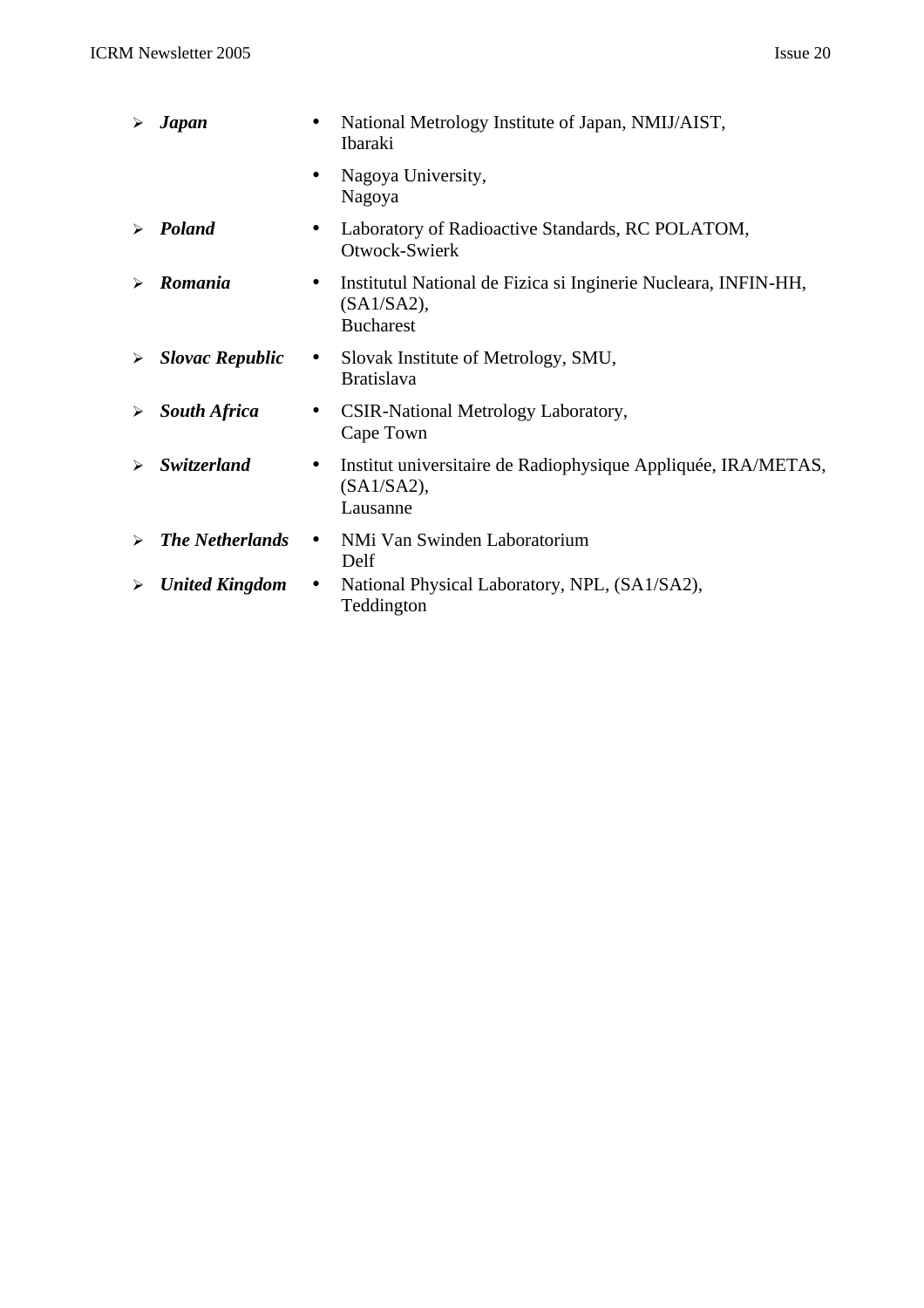# **EDITORIAL**

This newsletter was established in response to a recommendation of the International Committee for Radionuclide Metrology made during its General Meeting in Grenoble 1985. It is meant to serve as a medium for informal exchange of information between workers active in the field of Radionuclide Metrology.

The scope of the Radionuclide Metrology Newsletter is to describe briefly current activities in the following topics :

- foil and source preparation;
- $\alpha$ -, β- and γ-ray spectrometry including spectrum evaluation;
- improvement and development of radionuclide measurement techniques;
- measurement and evaluation of radionuclide data;
- low-level radioactivity measurement techniques;
- life-sciences;
- quality assurance and traceability.

In order to ensure that the Newsletter is as comprehensive and informative as possible, contributions are sought from all laboratories known to be engaged in measurements and data evaluation techniques relevant to Radionuclide Metrology.

All previous contributors will be informed concerning the deadline for the next issue. New contributing Radionuclide Metrology laboratories are welcome. Please contact the editor.

Any comments on this issue or suggestions for improvement will be welcome.

At the ICRM General Meeting in Paris 1995, it was decided that the ICRM Newsletter would also allow for the distribution of Progress/Planning Reports SA1 and SA2.

From the experience of this issue, we have the following situation : Laboratories regard their normal Newsletter contribution as the fulfilment of SA1/SA2. In this case this is indicated on the contribution by "SA1/SA2". Or laboratories provide (additionally) the traditional SA1/SA2 reports which should not be longer than 2 pages. In the latter case it should be mentioned in the accompanying letter, that the SA1/SA2 contributions be intended for publication in the Newsletter.

For economy reasons, at the ICRM General Meeting in Dublin 2003, it was agreed that the ICRM Newsletter would be put in the LNE-LNHB (former BNM-LNHB) web site (http://www.nucleide.org/Publications/icrm\_newsletter.htm ) distributed in hard copy , or CDrom only to those whom have asked for it.

• Contributions may be sent by E-mail as an attachment in MS Word or as plain text file.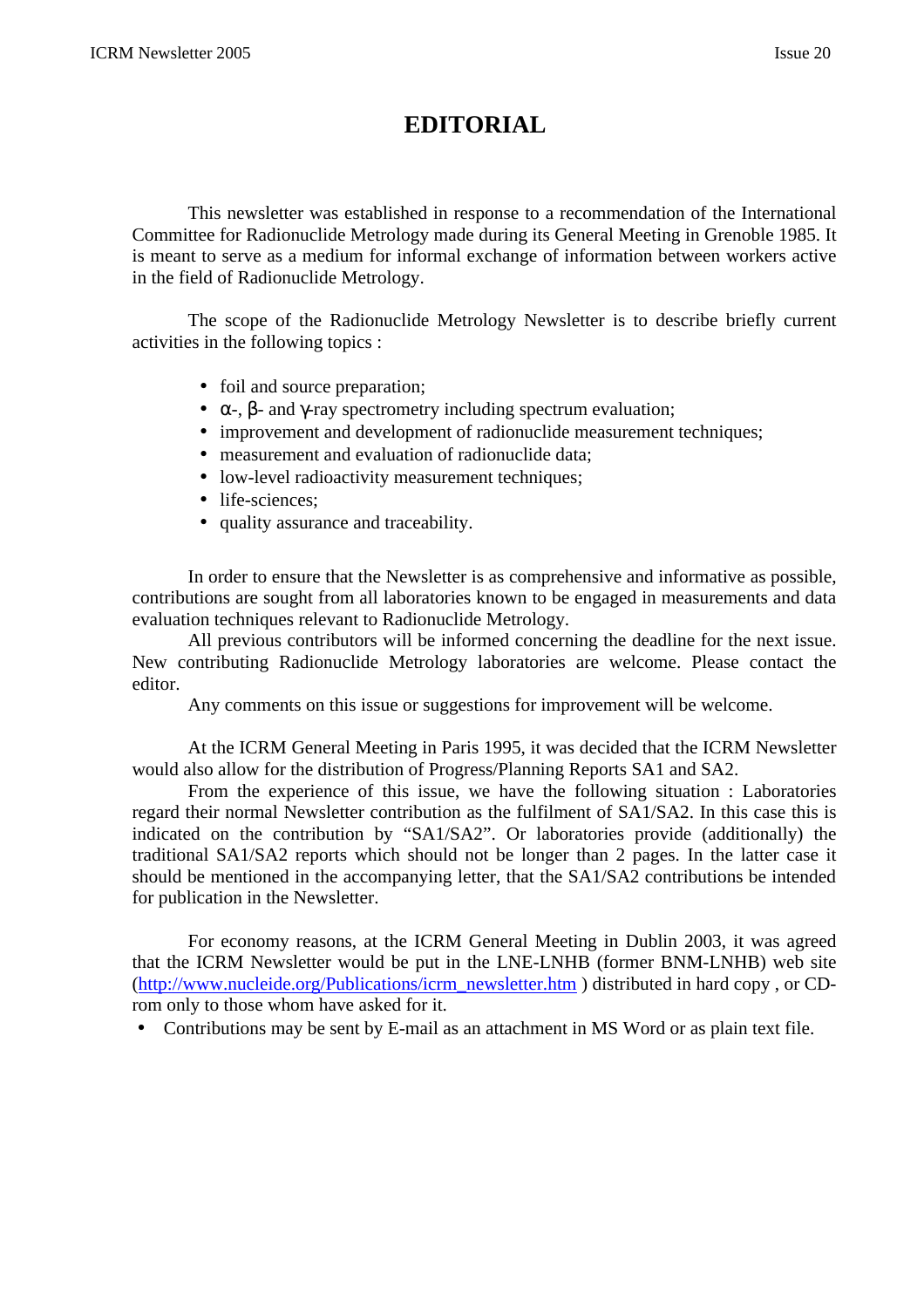## **INSTRUCTIONS TO CONTRIBUTORS**

This Newsletter is realised with no alterations by the editor. To ensure readability and avoid unnecessary work by the editor, it is suggested that :

- Contributions should be typed on plain white A4 paper (21 cm x 29,7 cm) **format** inside a box of **15,5 cm x 20 cm** which should be situated **4,5 cm** from the upper and **3 cm** from the left margin. Please use font **Times New Roman** size **12**. The format indicated below should be followed.
- Contributions should contain **no** page number, date, signature, or any correspondence references typed on this sheet. Correspondence to the editor must be on a separate sheet.
- Contributions should be in English and carefully proofread by the authors.
- References to publications or reprints should be completed as required by the Physical Review.
- Complete mailing address and the name of a person who can be contacted for additional information by those desiring it should be given at the end.
- Please use the **"contribution.dot**" file included on the pdf version of this issue.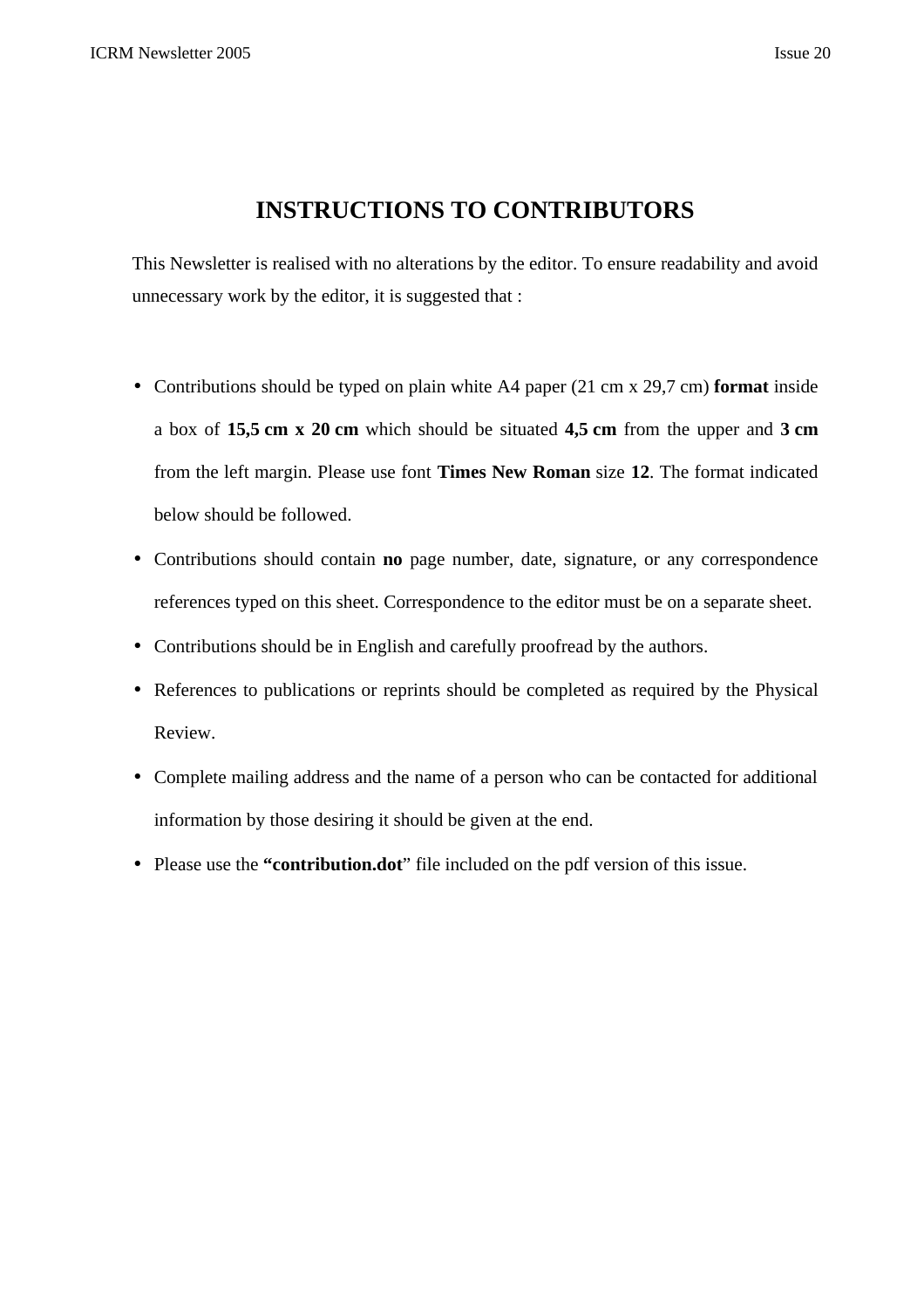| <b>LABORATORY</b>                           | Name of laboratory                                                                                                                                            |
|---------------------------------------------|---------------------------------------------------------------------------------------------------------------------------------------------------------------|
| <b>NAMES</b>                                | If more than one laboratory is involved, identify affiliation<br>through abbreviations (ORNL, LASL, etc.).<br>Visitors can also be identified with asterisks. |
| <b>APPARATUS</b><br><b>ACTIVITY</b>         | Choose one; the former for experiments and the latter for<br>compilations, calculations, or theory.                                                           |
| <b>RESULTS</b>                              | Use this for experimental results.                                                                                                                            |
| <b>PUBLICATIONS</b>                         | Use Physical Review style. Include only published materials.                                                                                                  |
| <b>IN PROGRESS</b>                          | Use this for description of the current work.                                                                                                                 |
| <b>INFORMATION</b><br><b>SOURCE</b>         | Use this for evaluations or compilations.                                                                                                                     |
| IN PREPARATION                              | Use this to also indicate papers submitted for publication.                                                                                                   |
| <b>OTHER RELATED</b><br><b>PUBLICATIONS</b> | Optional.                                                                                                                                                     |
| <b>ADDRESS</b>                              | Mailing address. Give also telephone, telex, fax numbers and<br>E-mail.                                                                                       |
| <b>CONTACT</b>                              | Single contact person.                                                                                                                                        |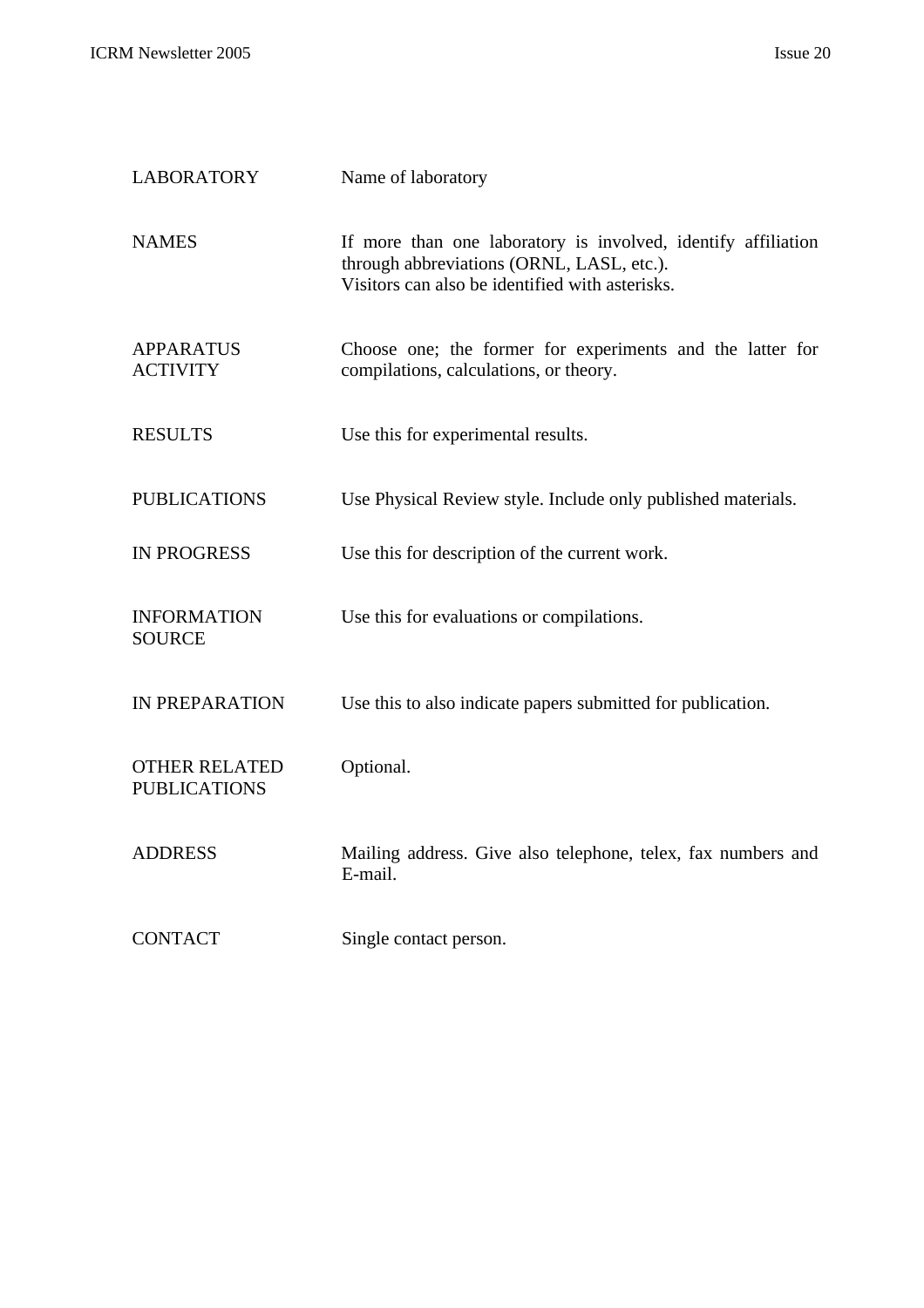## General information on ICRM

The International Committee for Radionuclide Metrology (ICRM) is an association of radionuclide metrology laboratories whose membership is composed of delegates of these laboratories together with other scientists (associate members) actively engaged in the study and applications of radioactivity. It explicitly aims at being an international forum for the dissemination of information on techniques, applications and data in the field of radionuclide metrology. This discipline provides a range of tools for tackling a wide variety of problems in numerous other fields, for both basic research and industrial applications.

There are 37 institutions now represented by delegates in the ICRM. The ICRM has no membership fee and no paid secretariat or other staff. Its overall direction is determined by the delegates in General Meetings, which convene usually every two years, where organizational guidelines and directions for the working programs are agreed upon. The following officers of ICRM are presently serving on the Executive Board:

| Past-President | Mike Woods $1$                                      |
|----------------|-----------------------------------------------------|
| President      | Yoshio Hino <sup>2</sup>                            |
| Vice-President | Matjaz Korun <sup>3</sup>                           |
|                | Guy Ratel <sup>4</sup> (elected on 2005)            |
|                | Carlos José da Silva <sup>5</sup> (elected on 2005) |
| Secretary      | Pierino De Felice <sup>6</sup>                      |

We all thank B.R.S. Simpson for serving the ICRM and wish G. Ratel and C.J. da Silva a fruitful and productive period of office.

The Executive Board heavily on the Nominating Committee which has the objective of ensuring the continuity of purpose and vigour of ICRM. It does this by soliciting from the membership, and by itself proposing, the names of eligible candidates to fill vacancies about to occur on the Executive Board and the Nominating Committee. The current membership of this committee is:

| Chairperson    | Bruce Simpson <sup>7</sup>          |
|----------------|-------------------------------------|
| <b>Members</b> | Maria Sahagia <sup>8</sup>          |
|                | Herbert Jan $\beta$ en <sup>9</sup> |

ICRM activities are largely the responsibility of its working groups. Each group is guided by a co-ordinator who acts as a centre for ideas and communications and may organize conferences and workshops. There are now seven working groups with the following fields of interest:

| (1) Radionuclide Metrology Techniques | http://users.skynet.be/icrmrmt/                             |
|---------------------------------------|-------------------------------------------------------------|
| John Keightley <sup>10</sup>          | $\le$ john.keightley@irmm.jrc.be>,                          |
| Mike Unterweger $^{11}$               | <michael.unterweger@nist.gov></michael.unterweger@nist.gov> |
| (2) Life Sciences                     |                                                             |
| Brian Zimmerman <sup>11</sup>         | $\langle B.Zimmerman@iaea.org\rangle$                       |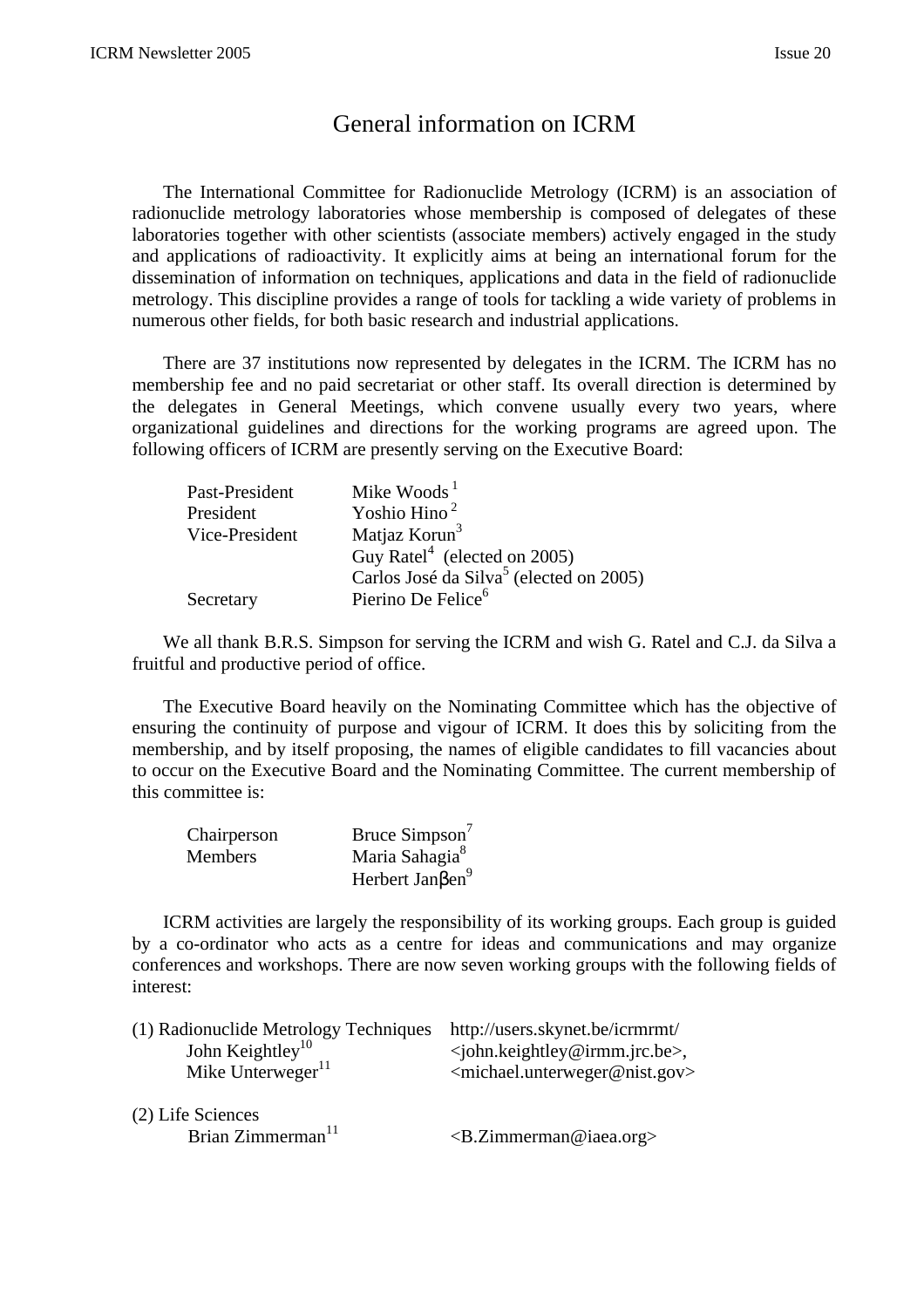| (3) Alpha-Particle Spectrometry<br>Eduardo Garcia-Torano <sup>12</sup>             | http://www.ciemat.es/sweb/metrologia/Alpha.html<br>$\leq E$ garciatorano@ciemat.es |
|------------------------------------------------------------------------------------|------------------------------------------------------------------------------------|
| (4) Gamma-Ray and Beta-Particle Spectrometry<br>Marie-Christine Lépy <sup>13</sup> | <marie-christine.lepy@cea.fr></marie-christine.lepy@cea.fr>                        |
| (5) Liquid Scintillation Techniques<br>Philippe Cassette <sup>13</sup>             | http://www.nucleide.org/icrm.htm<br>$<$ cassette@ortolan.cea.fr>                   |
| (6) Low-Level Measurement Techniques<br>Dirk Arnold <sup>9</sup>                   | $\langle$ dirk.arnold@ptb.de>                                                      |
| (7) Non-Neutron Nuclear Data<br>Alan Nichols $^{14}$                               | $\langle A.L.Nichols@iaea.org \rangle$                                             |

Plenary meetings of the ICRM are held biennially, and have developed into a successful instrument of communication among various specialists, thus encouraging international cooperation. The last biennial conference was held in September 2005 at Oxford University, Oxford, England.

The next  $16<sup>th</sup>$  international conference of ICRM 2007 will be held in September or October 2007 in Cape Town, South Africa. This conference will include oral and poster presentations and business meetings of the ICRM Working Groups, in plenary format. More detailed information will be announced soon.

## **Conference Topics**

- Aspects of international metrology
- Intercomparisons
- Measurement standards and reference materials
- Radionuclide metrology techniques
- Alpha-particle and beta-particle spectrometry
- Gamma-ray spectrometry
- Liquid scintillation counting techniques
- Nuclear decay data
- Low level measurements
- Life sciences
- Source preparation

Additional activities during the conference will be the meeting of the ICRM Executive Board, the General Meeting of ICRM members, a visit to the laboratory facilities of the National Physical Laboratory and social events.

Anyone wishing to participate in ICRM's activities or to receive further information is encouraged to contact one of the officers or Working Group chairs.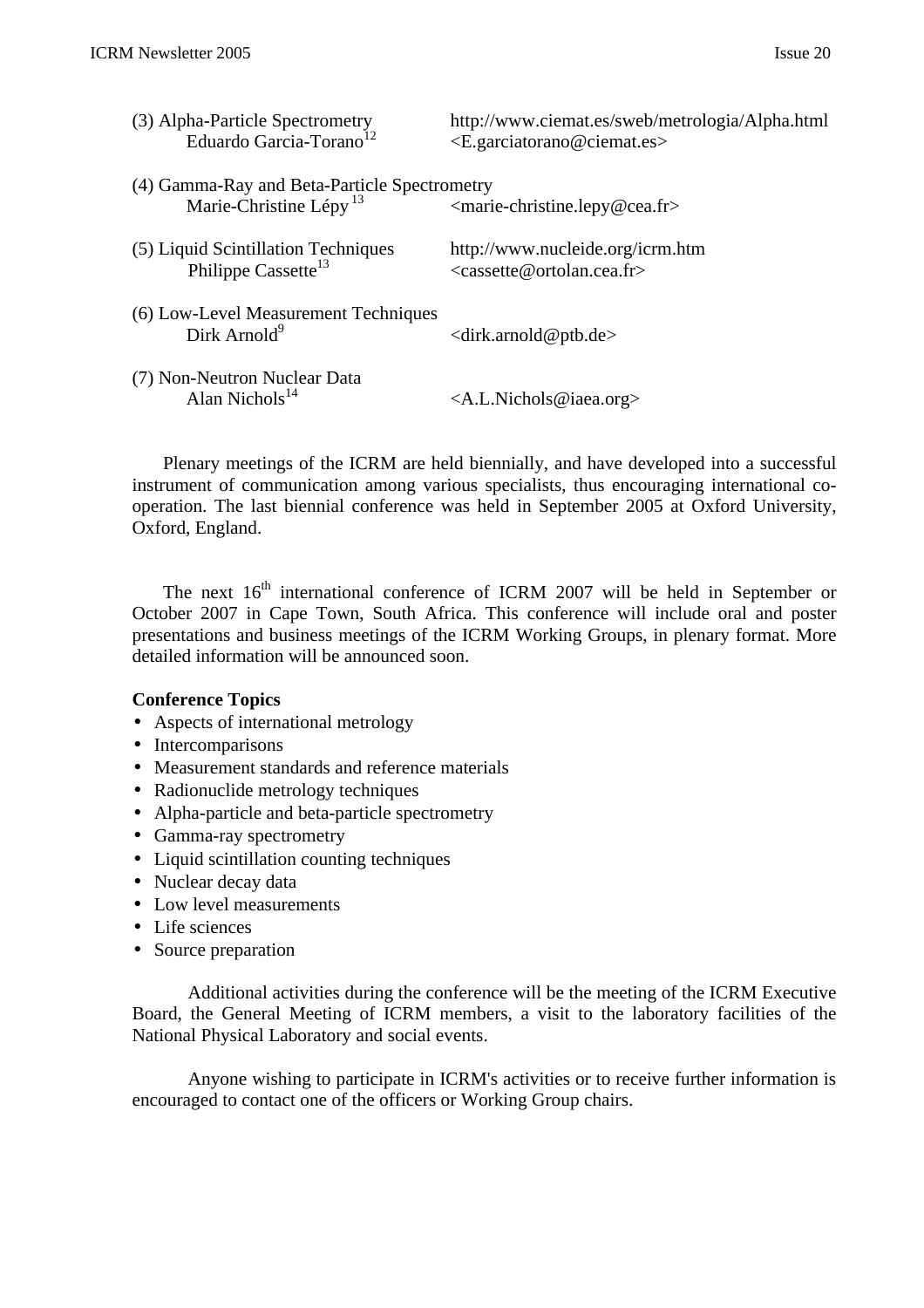- 1. Ionizing Radiation Metrology Consultants Ltd, 152 Broom Road, Teddington, Middlesex TWll 9PQ, U.K.
- 2. National Metrology Institute of Japan, National Institute of Advanced Industrial Science and Technology, Tsukuba Central 2, 1-1-1, Umezono, Tsukuba, Ibaragi 305- 8568, Japan.
- 3. Jožef Stefan Institute, Jamova 39, Ljubljana, Slovenia.
- 4. Bureau International des Poids et Mesures, Pavillon de Breteuil, F-92312 Sèvres CEDEX, France.
- 5. Instituto de Radioproteção e Dosimetria**,** Laboratório Nacional de Metrologia das Radiações Ionizantes, Av. Salvador Allende, 22780-160 Rio de Janeiro, Brazil.
- 6. Ente per le Nuove tecnologie, l'Energia e l'Ambiente, C.R. Casaccia, P.O. Box 2400, I-00100 Rome, Italy.
- 7. CSIR National Metrology Laboratory, Radioactivity Standards Laboratory, 15 Lower Hope Road, Rosebank 7700, Cape Town, South Africa.
- 8. National Institute of C&D for Physics and Nuclear Engineering (IFIN), P.O. Box MG-6, RO-76900 Bucharest, Romania.
- 9. Physikalisch-Technische Bundesanstalt (PTB), Bundesalle 100, D-38116 Braunschweig, Germany.
- 10. Radionuclide Metrology Unit, Institute for Reference Materials and Measurements (IRMM), Retieseweg 111, B-2440 Geel, Belgium.
- 11. Ionizing Radiation Division, Physics Laboratory, National Institute of Standards and Technology (NIST), Gaithersburg, Maryland, 20899-8462, U.S.A.
- 12. Metrología de Radiaciones Ionizantes, Centro de Investigaciones Energéticas, Medioambientales y Tecnológicas (CIEMAT), Avenida Complutense 22, E-28040 Madrid, Spain.
- 13. Laboratoire National Henri Becquerel, LNE-LNHB, CEA-Saclay, F-91191 Gif sur Yvette cedex, France.
- 14. Nuclear Data Section, Division of Physical and Chemical Sciences, Department of Nuclear Sciences and Applications, International Atomic Energy Agency (IAEA), Wagramerstrasse 5, A-1400 Vienna, Austria.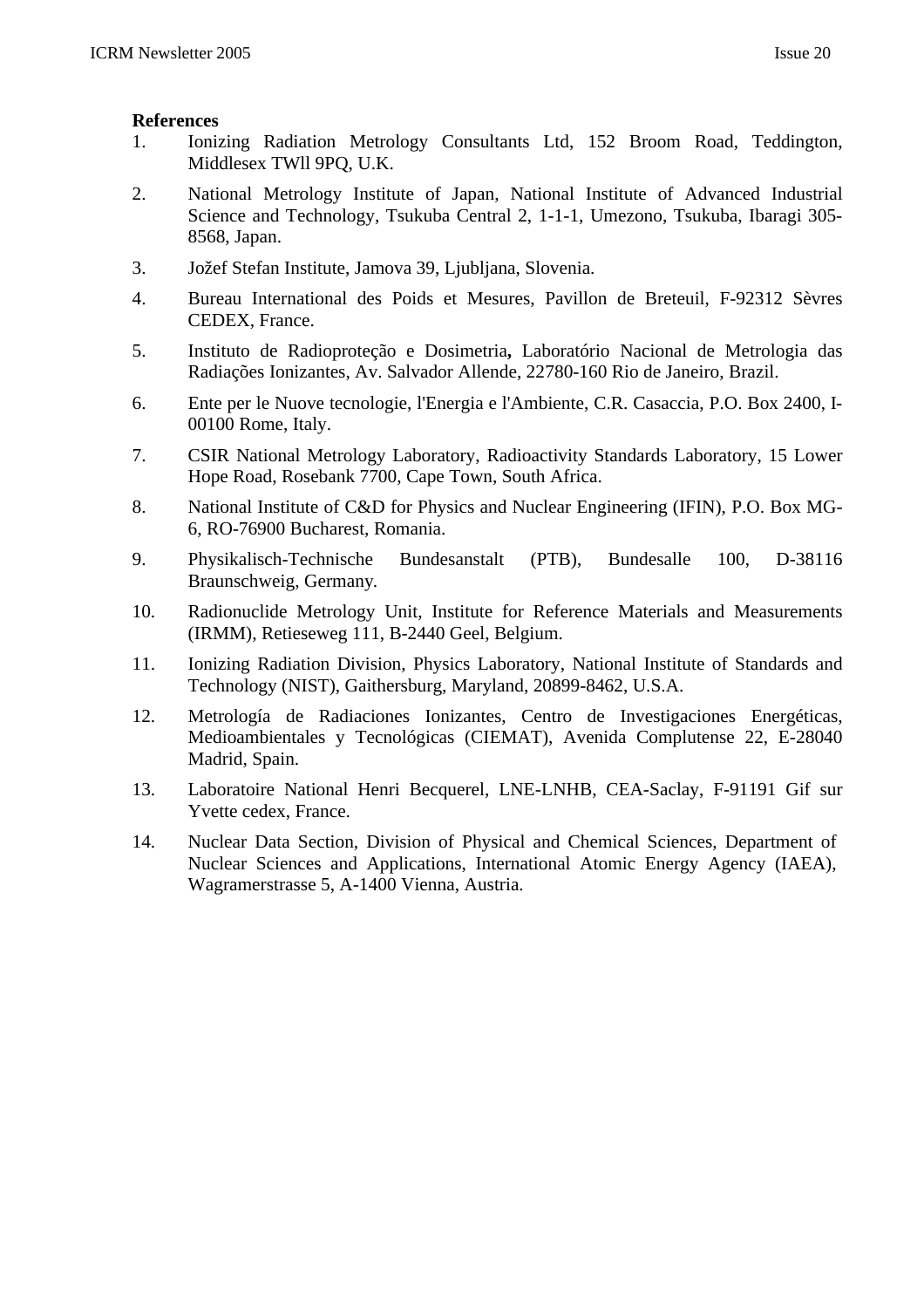

## **Report on the Activities of the Low-Level Techniques Working Group**

In the period since the last report (i.e. from  $1<sup>st</sup>$  January 2005-31<sup>st</sup> December 2005) the main activities of the LLTWG have been to facilitate the Low-Level Measurements session of the ICRM 2005 conference in Oxford. There were five papers presented at the conference; these covered:

- Liquid scintillation counting uncertainties
- Low-level activation measurements
- Underground γ-ray spectrometry
- Plutonium isotope ratio measurements
- Low-level measurements review

The papers were reviewed by IRMM, NPL and PTB staff. A review of current activities was presented at the ICRM General meeting after the conference, at which Dr Dirk Arnold (PTB) was elected as the new coordinator for this working group.

I have enjoyed the eight years I have spent coordinating this working group, which would not have been possible without the support of many colleagues in the radionuclide and low-level measurement communities.

I wish Dirk every success for the future.

Simon Jerome National Physical Laboratory, UK

I would like to thank Simon Jerome for his great work as the coordinator of the working group. He initiated two big conferences in Mol 1999 and Vienna 2003. Both conferences brought together a large number of participants and were the opportunity for the exchange of ideas and fruitful discussions. In the tradition of these conferences and the earlier two in Monaco 1991 and Seville 1995 I would like to continue and to organize the next conference on Low-Level Radioactivity Measurement Techniques in 2008.

Amalel

Dirk Arnold Physikalisch-Technische Bundesanstalt, Germany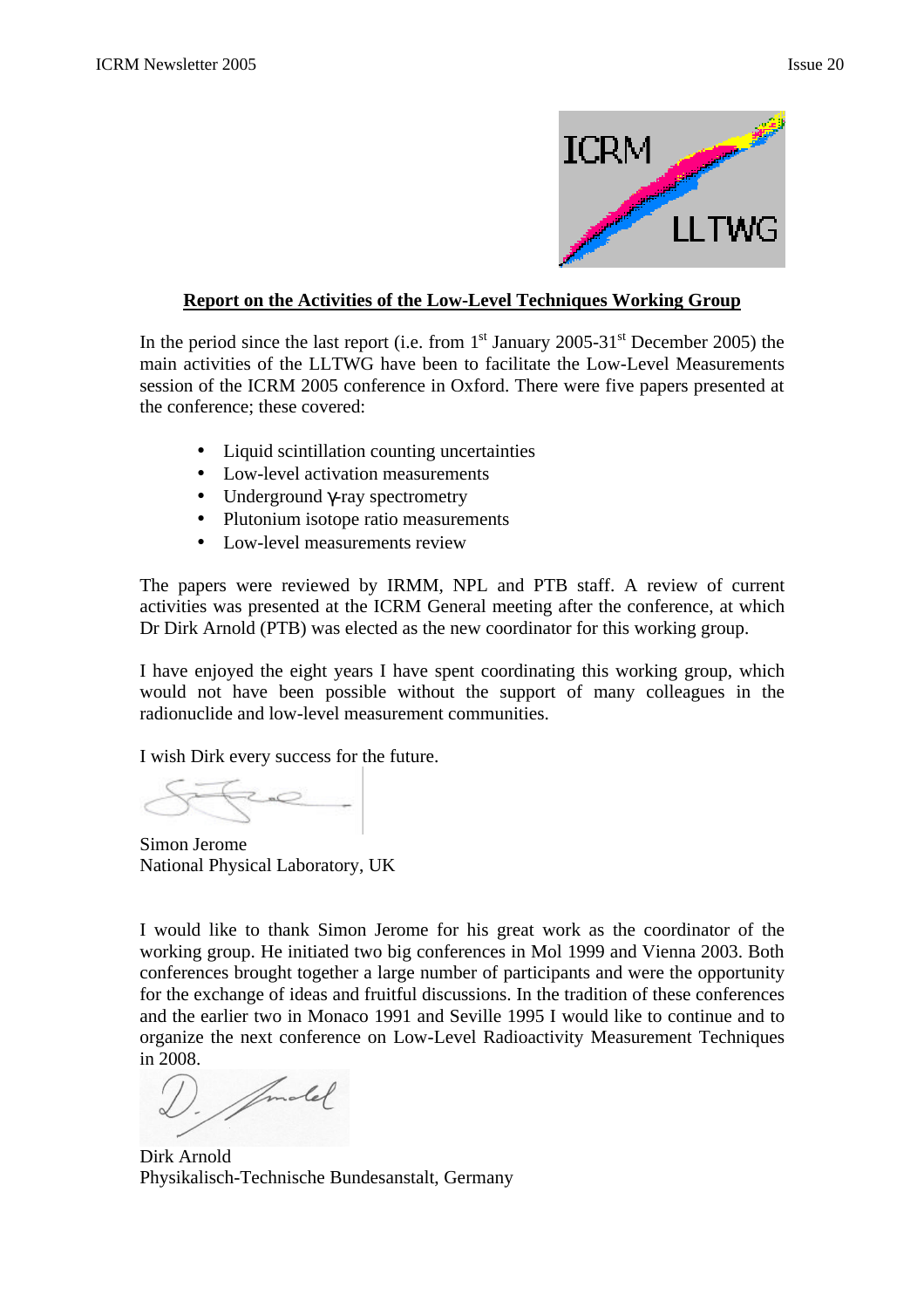#### **2005 Annual Report: Non-Neutron Nuclear Data Working Group (3NDWG)**

- 1. The primary aim of the 3NDWG is to provide the worldwide scientific community with an appropriate environment for communications between specialists in the field of non-neutron nuclear data measurements and evaluations so that they can learn more about each others' work, liaise and combine forces to undertake research programmes of mutual interest, and organise multinational efforts to produce recommended sets of non-neutron nuclear data.
- 2. 3NDWG members continue to be involved in the evaluation efforts of the Decay Data Evaluation Project (DDEP). Communications between decay data evaluators are encouraged through this project (co-ordinator: E. Browne, ebrowne@lbl.gov). On-going work was reviewed at a DDEP meeting at ICRM 2005, Oxford, UK, with future contributions committed from LNHB, KRI, KRISS, LBNL and IAEA. Volunteers were also solicited to review DDEP evaluations, with little evidence of success.
- 3. The 3NDWG meeting of 7 September 2005 urged the ICRM to recognise the soundness and consistency of the DDEP atomic and nuclear decay data contained within Monographie BIPM-5, and to recommend the adoption of these DDEP data to ICRM members and co-workers for their future decay data studies. This proposal was forwarded and adopted at the ICRM General Meeting, 9 September 2005.
- 4. Other noteworthy events and activities into 2006 include the following:
	- (a) IAEA NSDD workshop, 20 February 3 March 2006, Trieste, Italy (contact: A L Nichols);
	- (b) DDEP training workshop, 6 10 March 2006, CEA Saclay, France (contact: M-M Bé (Email: mmbe@cea.fr));
	- (c) IAEA Coordinated Research Project "Update decay data library of actinides" from October 2005 for a programme of work over approximately 4 years (contact: M A Kellett (E-mail: m.kellett@iaea.org)).
- 5. Further points of note:
	- (a) request to re-measure the half-lives of U-235 and U-238 to high accuracy;
	- (b) request to evaluate Np-237 decay data;
	- (c) requests for better definition of ß-decay shape factors;
	- (d) need to resolve anomalies between recent and on-going half-life measurements (particularly all relevant work of national standards laboratories (NMIs): NIST, NPL, PTB, LNHB).

A.L. Nichols International Atomic Energy Agency Nuclear Data Section Wagramerstrasse 5 A-1400 Vienna Austria

Phone: +43-1-2600-21709/21710 E-mail: a.nichols@iaea.org

10 January 2006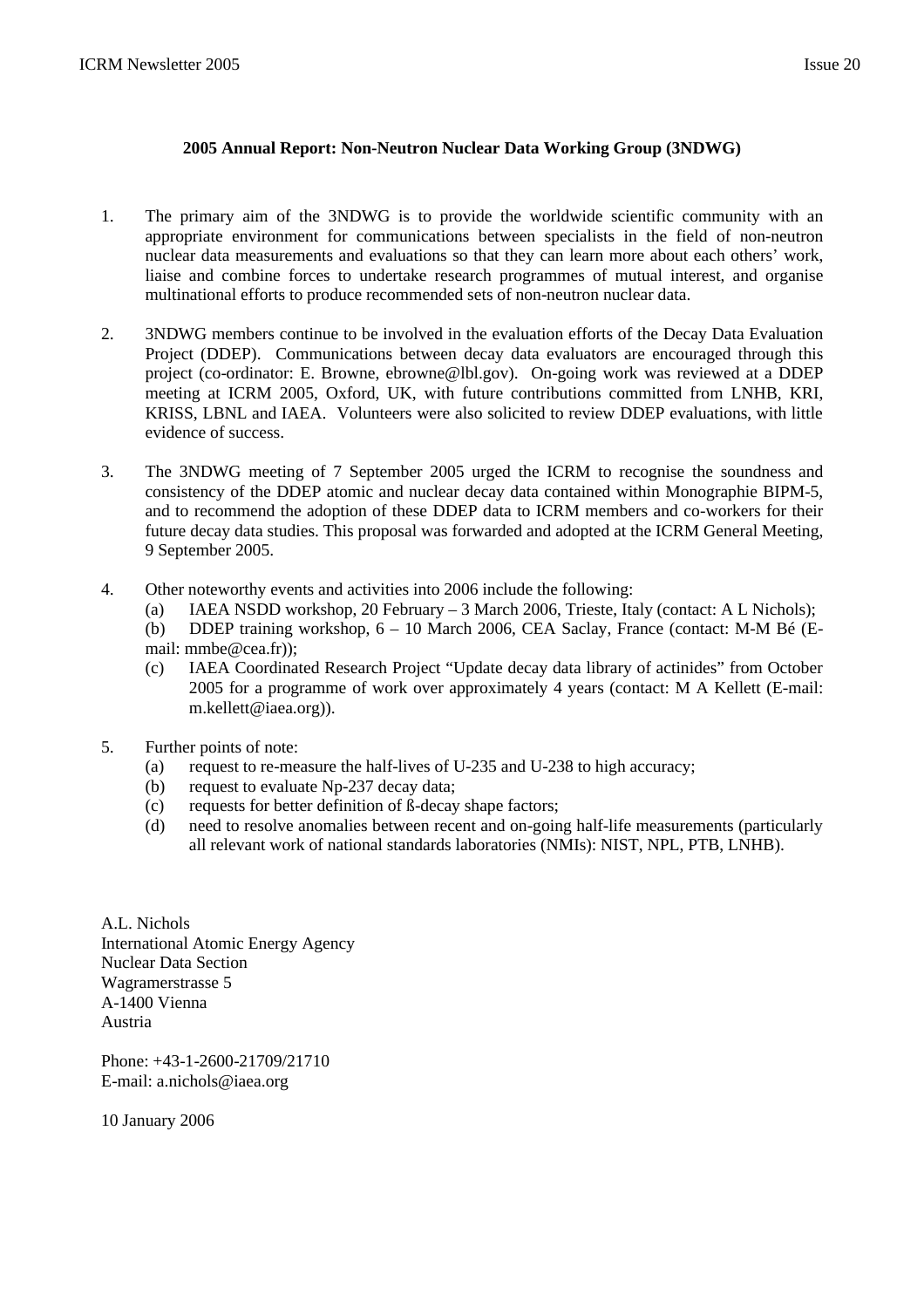## **Life Sciences Working Group Coordinator's Report**

The purpose of the Life Sciences Working Group (LSWG) is to identify and coordinate activities to solve issues related to the measurement of radionuclides in all aspects of the biological sciences, particularly, but not limited to, the field of nuclear medicine. Most of the Working Group's activities have, in fact, dealt with the metrology of radionuclides of interest in nuclear medicine, as well as the transfer of standards from the NMIs to the clinics and radiopharmacies.

Prior to the WG meeting held in 2005 in Oxford, the most recent meeting of the LSWG was held in 2003 in Dublin as part of the ICRM2003 Conference. At that meeting, the status of the BIPM Key Comparison of  $^{18}F$  (which originated as an ICRM LSWG action item in 2001) using the NPL Vinten 671 chamber was presented. Since that time, the comparison has been completed and the results have been entered into the Key Comparison Database (KCDB).

Another issue that figured prominently in the 2005 LSWG meeting was the results of the ICRM LSWG Pilot Comparison of  $^{90}Y$ , which provided data to suggest that a reevaluation of the <sup>90</sup>Y half-life was needed. As part of the WG meeting, K. Kossert (PTB) presented preliminary results of a recent measurement of the  $90Y$  half-life performed at PTB that was consistent with the discrepancy observed in the Pilot Comparison. Action Items arising from the discussion were: 1) a re-evaluation of the  $90Y$  half-life that includes the new PTB value, and 2) organize a new BIPM Key Comparison of  $90Y$ . Both of these actions have been completed, with the comparison results published in the KCDB in 2005.

 During the WG meeting in Oxford, held as part of the ICRM2005 conference, presentations were given that described results of national and radioactivity measurement programmes in the United States and Cuba. A new IAEA Cooperative Research Project, aimed at the formation of an international secondary standard laboratory for radioactivity measurement in nuclear medicine, was also described. Recent work by NPL that was aimed at the determination of calibration factors for the NPL Secondary Standard Radionuclide Calibrator for several nuclides in the Schott 10R vials was also presented.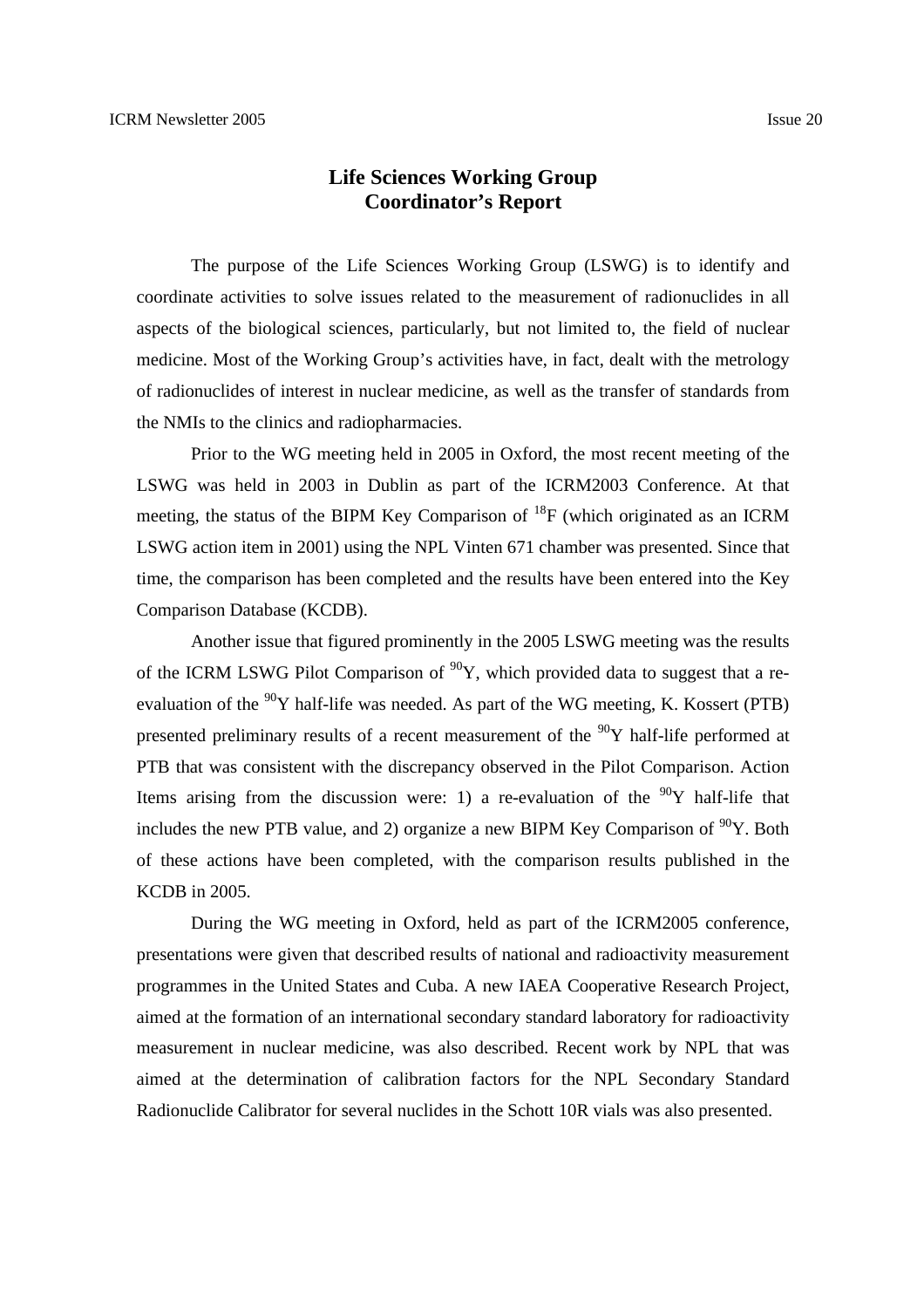For future activities, the following topics were discussed:

- Expansion of the planned  $^{99m}$ Tc BIPM Key Comparison to include other short-lived nuclides, namely  $^{18}F$ . In order to measure positrons in the BIPM "traveling standard" detector system, it will be necessary to ensure that enough space exists in the detector well for the sample ampoule and an annihilator insert. This will be coordinated with the CCRI(II) WG being organized to address the topic of comparison using the "traveling standard" detector.
- The need for collection and cataloguing of calibration and/or correction factors for measuring radionuclides in activity calibrators using different geometries.
- To address both of these issues, a meeting of the LSWG is proposed to be held in October/November 2006 at NIST.

Finally, the Coordinator informed the WG of his intention to vacate his position following the ICRM2007 meeting. Individuals interested in being considered as Coordinator starting from Fall, 2007 should inform the Chair of the Nominating Committee.

## B. Zimmerman, Coordinator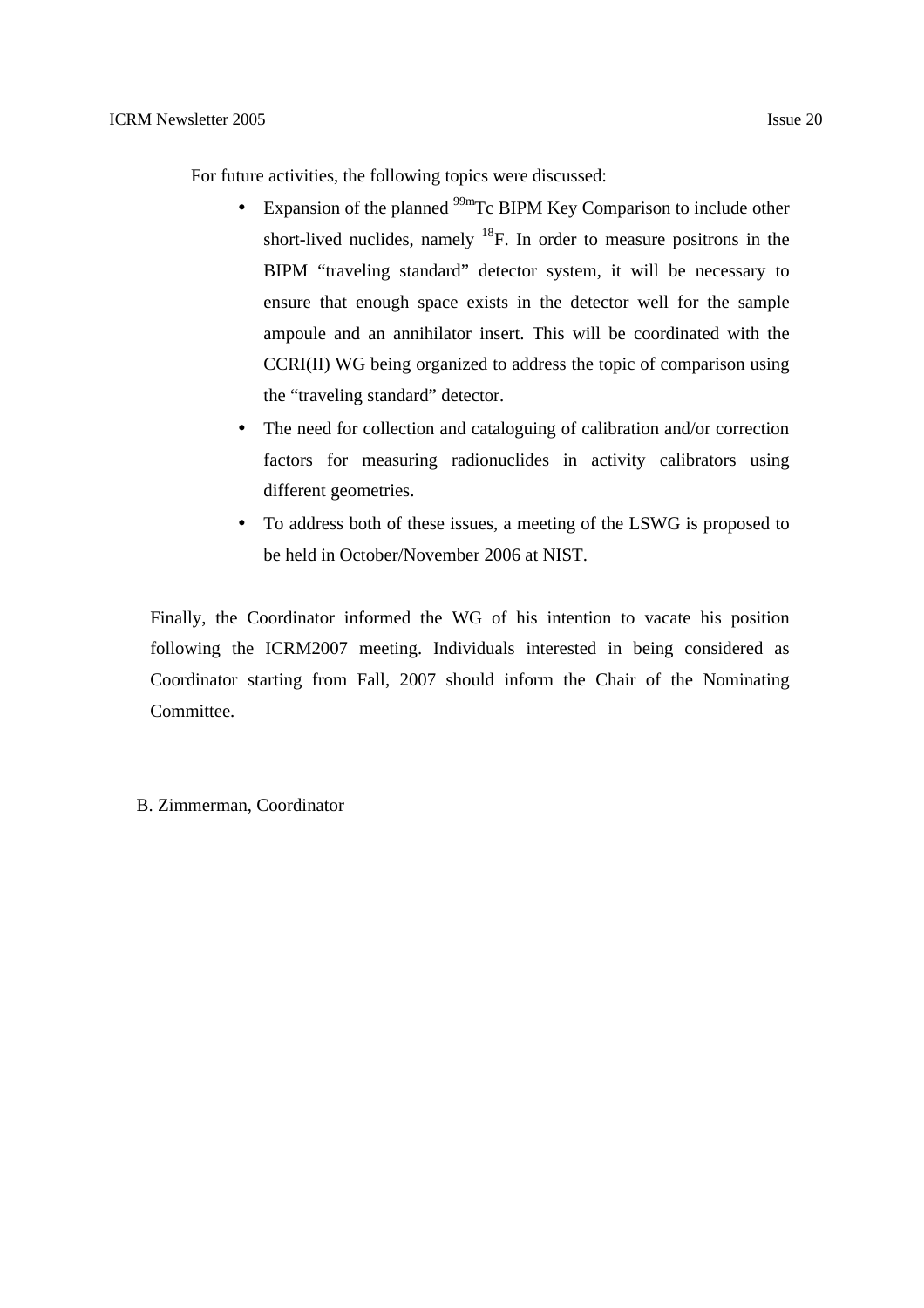# **ICRM**

# **CONTRIBUTIONS**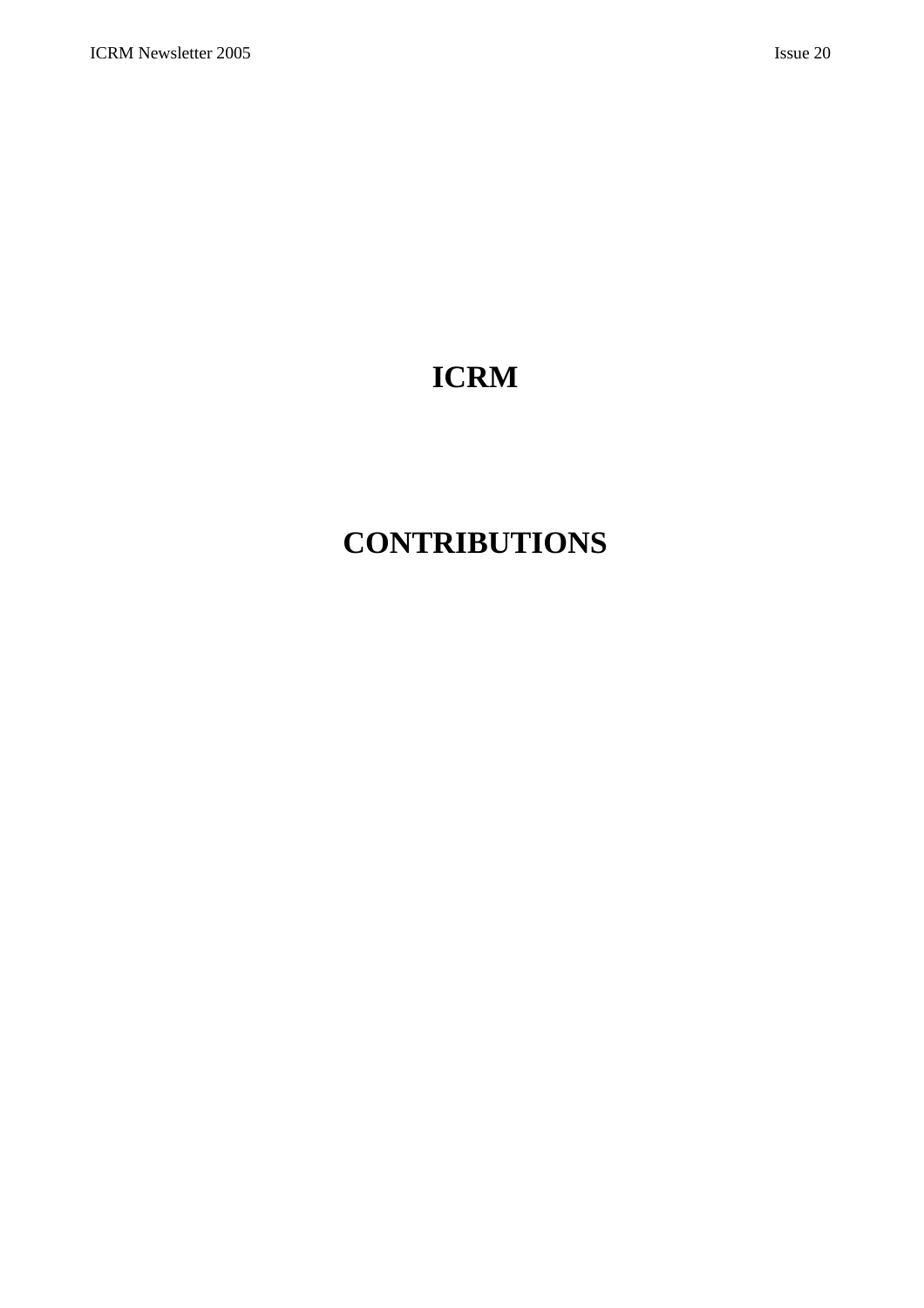| LABORATORY:         | METROLOGIA DE RADIOISOTOPOS<br>CNEA, ARGENTINA                                                                                                                                                                                                                                                                                                              | (SA1/SA2)             |
|---------------------|-------------------------------------------------------------------------------------------------------------------------------------------------------------------------------------------------------------------------------------------------------------------------------------------------------------------------------------------------------------|-----------------------|
| NAMES:              | P. ARENILLAS, C. BALPARDO, M. E. CAPOULAT, D. RODRIGUES                                                                                                                                                                                                                                                                                                     |                       |
| <b>APPARATUS:</b>   | $4\pi\beta$ (PPC)- $\gamma$ (NaI) coincidence system.<br>$4\pi$ proportional counter.<br>Si-PIP and surface barrier detectors.<br>LSC TDCR System.                                                                                                                                                                                                          |                       |
| <b>ACTIVITY:</b>    | 1. Absolute activity measurements.<br>2. Participation in international comparisons.                                                                                                                                                                                                                                                                        |                       |
| <b>RESULTS:</b>     | 1. Upgrade of a LSC TDCR System.<br>2. Participation in the SIR for the activity measurements for Cs-134<br>3. Participation<br><b>ICRM-2005</b><br>in<br>the<br>"Implementation of the TDCR liquid scintillation method at CNEA-LMR,<br>Argentina"                                                                                                         | Meeting with the work |
| <b>IN PROGRESS:</b> | 1. Improvement of a new definite solid angle alpha system.<br>2. Improvement of a LSC TDCR system.<br>3. Improvement of a HPPC-NaI(Tl) coincidence system.<br>4. Absolute activity measurements.<br>5. Participation in a comparison organised by BIPM for Fe-55.<br>6. Participation in the SIR for Eu-152.<br>7. Implementation of a $4\pi$ gamma system. |                       |
| <b>ADDRESS:</b>     | Comisión Nacional de Energía Atómica, Centro Atómico Ezeiza.<br>Unidad de Actividad Radioquímica.<br>Av. del Libertador 8250.1429-Buenos Aires - ARGENTINA.<br>Telephone/Fax: (54-11) 6779-8408/8554.<br>e-mail: arenilla@cae.cnea.gov.ar                                                                                                                   |                       |
| <b>CONTACT:</b>     | P. A. ARENILLAS.                                                                                                                                                                                                                                                                                                                                            |                       |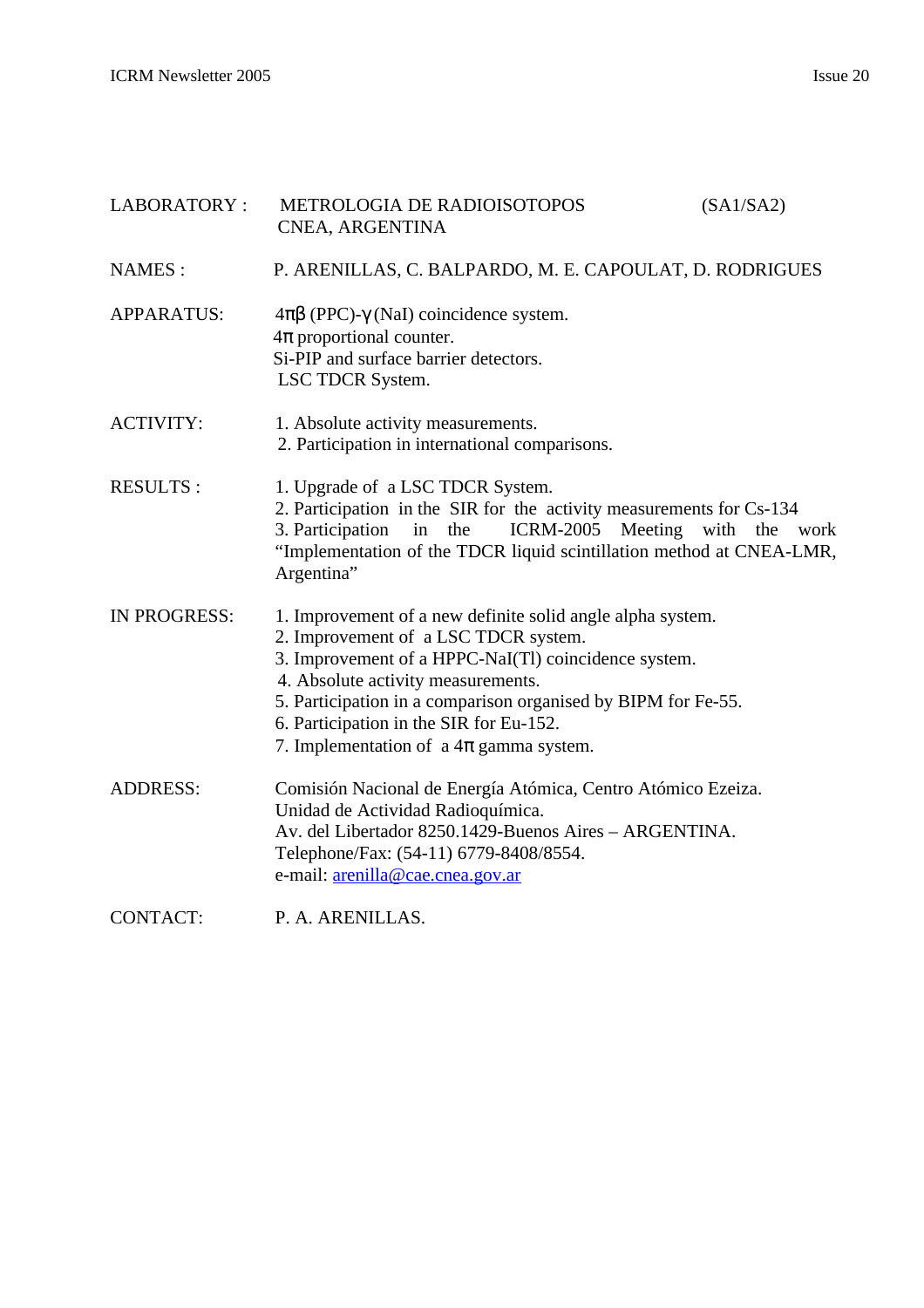| LABORATORY:       | METROLOGIA DE RADIOISOTOPOS<br>CNEA, ARGENTINA.                                                                                                                                                                                                                                                                                     | (SA1/SA2) |
|-------------------|-------------------------------------------------------------------------------------------------------------------------------------------------------------------------------------------------------------------------------------------------------------------------------------------------------------------------------------|-----------|
| <b>NAMES:</b>     | G.L. CERUTTI, X.L. ARAYA, E.CIRELLO, L. RAMÍREZ                                                                                                                                                                                                                                                                                     |           |
| <b>APPARATUS:</b> | Liquid scintillation counting system.                                                                                                                                                                                                                                                                                               |           |
| <b>ACTIVITY:</b>  | 1. Measurement of natural and artificial radionuclides in environmental<br>samples.                                                                                                                                                                                                                                                 |           |
| <b>RESULTS:</b>   | 1. Activity determinations of $^{90}Sr$ in 235 samples of milk powder, maize,<br>soyabean meal, wheat and cheese.<br>2. Activity determinations of gross alpha and gross beta in 69 water<br>samples.<br>3. Activity determinations of $241$ Am and $239$ Pu in 235 milk powder, maize,<br>soyabean meal, wheat and cheese samples. |           |
| IN PROGRESS:      | Implementation of a quality system based on Guide ISO 17025.                                                                                                                                                                                                                                                                        |           |
| <b>ADDRESS:</b>   | Comisión Nacional de Energía Atómica, Centro Atómico Ezeiza.<br>Unidad de Actividad Radioquímica.<br>Av. del Libertador 8250.1429 - Buenos Aires - ARGENTINA.                                                                                                                                                                       |           |
|                   | Telephone: (54-11) 6779-8408<br>$(54-11)$ 6779-8554<br>Fax:<br>cerutti@cae.cnea.gov.ar<br>e-mail:                                                                                                                                                                                                                                   |           |
| <b>CONTACT:</b>   | G. L. CERUTTI                                                                                                                                                                                                                                                                                                                       |           |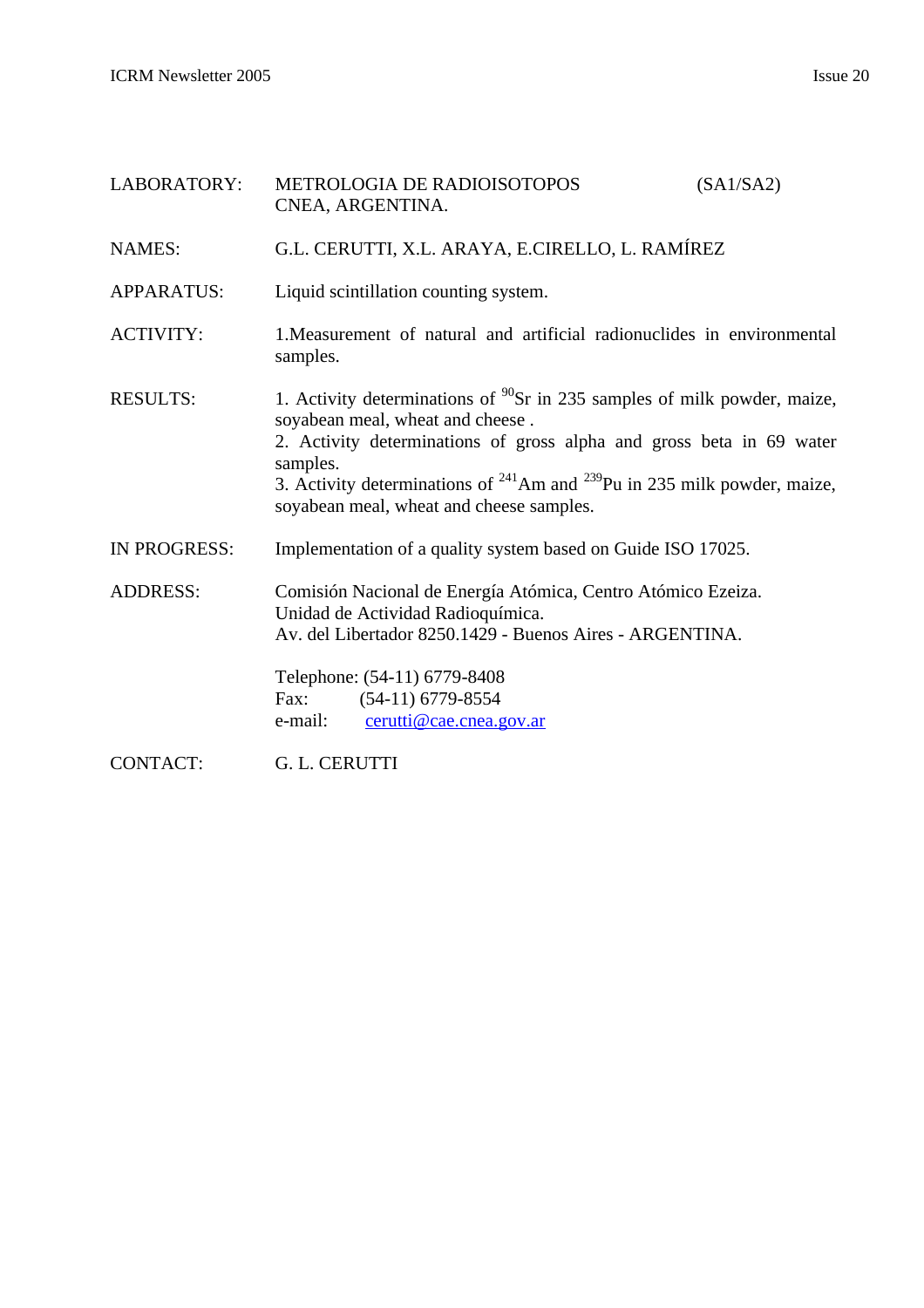ICRM Newsletter 2005 Issue 20

| LABORATORY:       | METROLOGIA DE RADIOISOTOPOS<br>CNEA, ARGENTINA.                                                                                                                                                                                                                                                                                                                                                                                                                                                                                                                                                               |  | (SA1/SA2) |
|-------------------|---------------------------------------------------------------------------------------------------------------------------------------------------------------------------------------------------------------------------------------------------------------------------------------------------------------------------------------------------------------------------------------------------------------------------------------------------------------------------------------------------------------------------------------------------------------------------------------------------------------|--|-----------|
| <b>NAMES:</b>     | G.L. CERUTTI, F.A. IGLICKI, G.R. BOCCA, X.L. ARAYA,<br>E.CIRELLO, L. RAMÍREZ                                                                                                                                                                                                                                                                                                                                                                                                                                                                                                                                  |  |           |
| <b>APPARATUS:</b> | High pressure ionisation chambers.<br>HPGe spectrometer systems.<br>HPGe planar detector.<br>NaI(Tl) scintillation detector.<br>Automatic sample changers.<br>Multichannel analysers and personal computers.                                                                                                                                                                                                                                                                                                                                                                                                  |  |           |
| <b>ACTIVITY:</b>  | 1. Preparation, quality control, standardisation and issue of :<br>- Standard point sources and solutions of several radionuclides<br>for gamma-ray and alpha spectrometry.<br>- Large area standard sources of alpha, beta and gamma emitters.<br>2. Routine measurements and certifications of non radioactive<br>contamination in exported foodstuffs.<br>3. Development of standard sources.                                                                                                                                                                                                              |  |           |
| <b>RESULTS:</b>   | 1. Certifications of non radioactive contamination, by gamma emitters in<br>about 4600 samples of exported foodstuffs.<br>2. Preparation and calibration of 204 radioactive sources.<br>3. Determination of Co-60 activity in 442 samples for surface<br>contamination and sealed control of sources used in cobalt therapy.<br>4. Participation in the ICRM-2005 Meeting with the work "Accreditation<br>experience of Radioisotope Metrology Laboratory of Argentina"<br>5. Argentinean Accreditation Body audit for accreditation maintenance of<br>"Preparation and calibration of radioactive standards" |  |           |
| IN PROGRESS:      | 1. Development of simulated water standards.<br>2. Characterisation of a metrological ionisation chamber                                                                                                                                                                                                                                                                                                                                                                                                                                                                                                      |  |           |
| <b>ADDRESS:</b>   | Comisión Nacional de Energía Atómica, Centro Atómico Ezeiza.<br>Unidad de Actividad Radioquímica.<br>Av. del Libertador 8250.1429 - Buenos Aires - ARGENTINA.<br>Telephone: (54-11) 6779-8218<br>$(54-11)$ 6779-8554<br>Fax:<br>e-mail:<br>iglicki@cae.cnea.gov.ar                                                                                                                                                                                                                                                                                                                                            |  |           |
| <b>CONTACT:</b>   | F. A. IGLICKI                                                                                                                                                                                                                                                                                                                                                                                                                                                                                                                                                                                                 |  |           |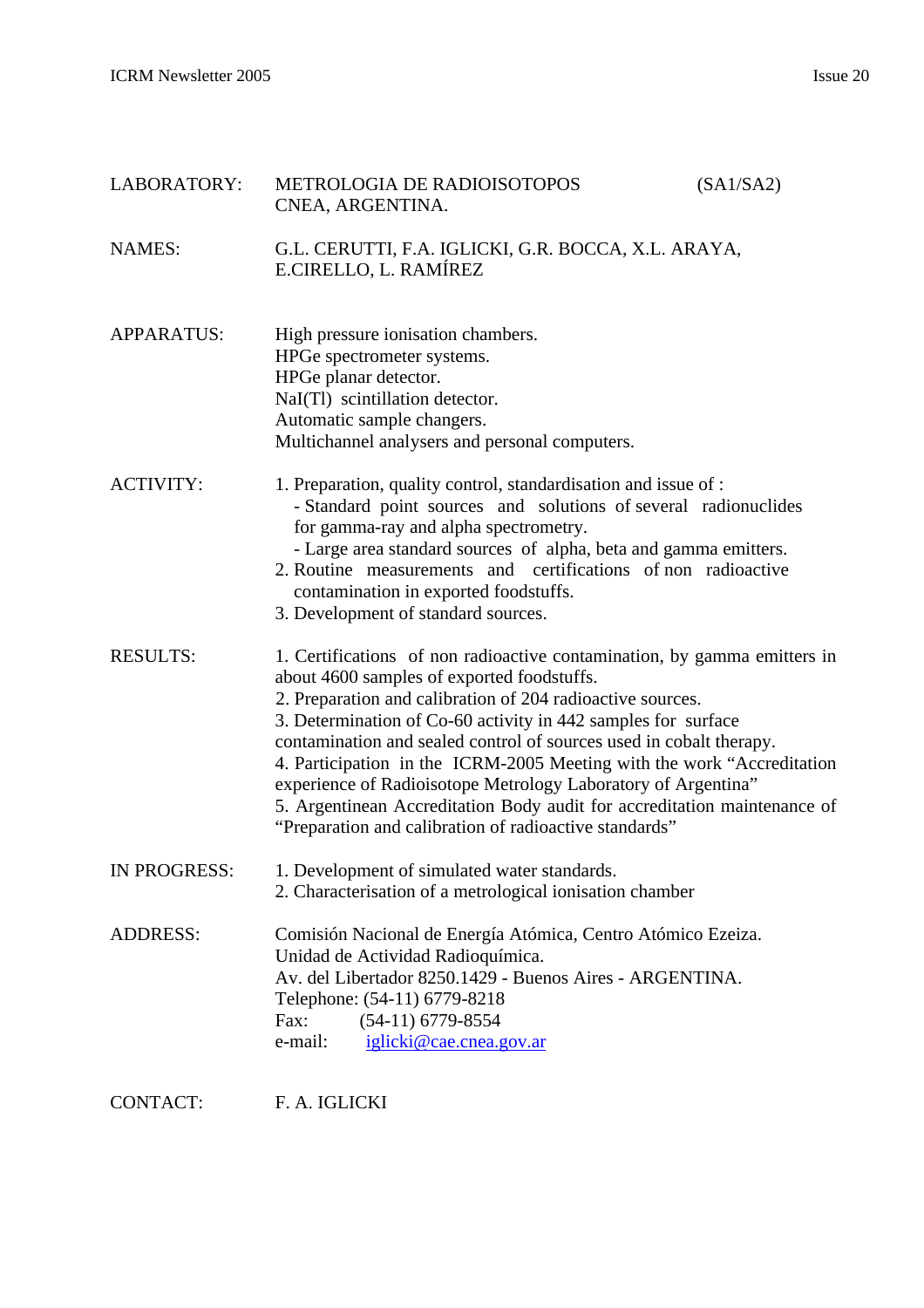| LABORATORY:         | METROLOGIA DE RADIOISOTOPOS<br>(SA1/SA2)<br>CNEA, ARGENTINA.                                                                                                                                                                                                                                                                                                                                                                                                                                                                                                                                                |  |
|---------------------|-------------------------------------------------------------------------------------------------------------------------------------------------------------------------------------------------------------------------------------------------------------------------------------------------------------------------------------------------------------------------------------------------------------------------------------------------------------------------------------------------------------------------------------------------------------------------------------------------------------|--|
| <b>NAMES:</b>       | M.I. MILA, M. CAPOULAT.                                                                                                                                                                                                                                                                                                                                                                                                                                                                                                                                                                                     |  |
| APPARATUS:          | Ionisation chamber dose calibrators.<br>GeHp and NaI(Tl) gamma-ray spectrometer systems.                                                                                                                                                                                                                                                                                                                                                                                                                                                                                                                    |  |
| <b>ACTIVITY:</b>    | 1. Routine metrological assessment of radionuclide calibrators used<br>in Nuclear Medicine.<br>2. Preparation, quality control and standardisation of standard<br>sources for Nuclear Medicine.<br>3. Organisation of intercomparison for activity<br>measurements<br>among Nuclear Medicine Centres in Argentina.                                                                                                                                                                                                                                                                                          |  |
| <b>RESULTS:</b>     | 1. Assessment of 25 Nuclear Medicine Centre calibrator for $\frac{99m}{\text{TC}}$ , $^{131}$ I,<br>${}^{67}Ga$ , ${}^{153}Sm$ , ${}^{111}In$ , ${}^{32}P$ and ${}^{201}Tl$ .<br>2. Assessment of 38 commercial calibrators for ${}^{67}Ga$ , ${}^{99m}Te$ , ${}^{111}In$ , ${}^{131}I$ ,<br>$153$ Sm and $201$ Tl.<br>3. Participation in the XX Congreso de ALASBIMN with the work<br>"Experiencia de Acreditación del Laboratorio de Metrología de<br>Radioisótopos de la República Argentina"<br>4. Argentinean Accreditation Body audit for accreditation maintenance of<br>"Activimeters calibration" |  |
| <b>IN PROGRESS:</b> | Organisation of a comparison for activity measurements of $^{131}$ I, among<br>Argentinean Nuclear Medicine Centres.                                                                                                                                                                                                                                                                                                                                                                                                                                                                                        |  |
| <b>ADDRESS:</b>     | Comisión Nacional de Energía Atómica, Centro Atómico Ezeiza.<br>Unidad de Actividad Radioquímica.<br>Av. del Libertador 8250.1429-Buenos Aires - ARGENTINA.<br>Tel/Fax: (54-11) 6779-8491.<br>E-mail: mila@cae.cnea.gov.ar                                                                                                                                                                                                                                                                                                                                                                                  |  |

CONTACT: M. I. MILA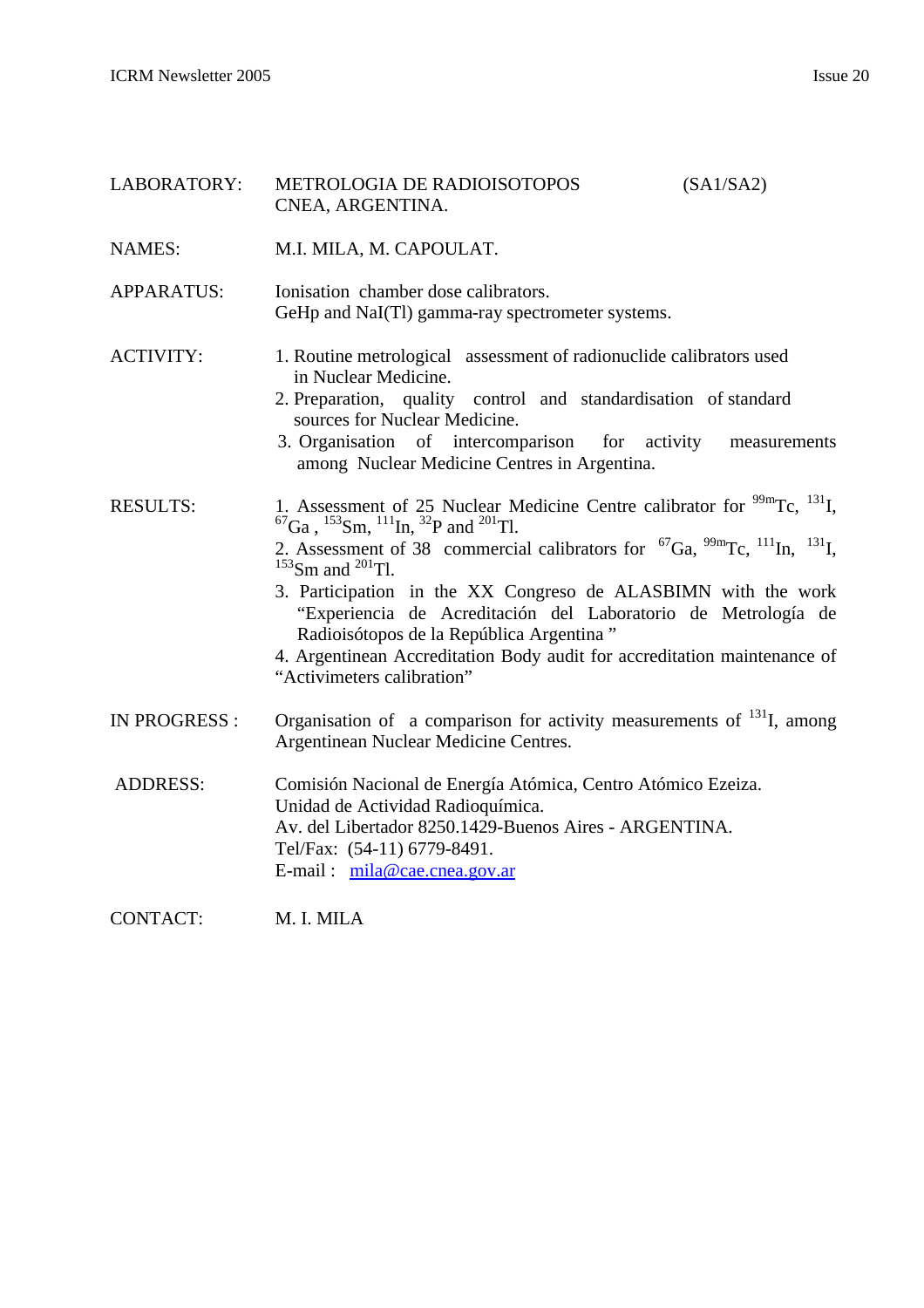| <b>LABORATORY</b>   | Radiation Metrology, Australian Nuclear Science & Technology<br>Organisation (ANSTO)                                                                                                                                                                      |
|---------------------|-----------------------------------------------------------------------------------------------------------------------------------------------------------------------------------------------------------------------------------------------------------|
| <b>NAMES</b>        | D Alexiev, L Mo, M Smith                                                                                                                                                                                                                                  |
| <b>ACTIVITY</b>     | 1. Development of methodology and system for "low and full<br>neutron<br>flux<br>determination<br>power"<br>in<br>supporting<br>commissioning process of the OPAL reactor at ANSTO.                                                                       |
|                     | 2. Establishment of TDCR liquid scintillation counting system.                                                                                                                                                                                            |
|                     | International intercomparison of Ba-133 organised by APMP.<br>3.                                                                                                                                                                                          |
| <b>RESULTS</b>      | 1. A neutron flux measurement laboratory has been set up at the<br>OPAL reactor facility. The laboratory contains two gamma<br>spectrometry and one ionisation chamber system.                                                                            |
|                     | The gamma spectrometers and ionisation chamber have been<br>2.<br>calibrated for pure Au wires against the primary standard<br>developed in this laboratory.                                                                                              |
|                     | Uncertainty analysis for thermal neutron flux over the<br>3.<br>energy range $0 - 0.6$ eV has been completed.                                                                                                                                             |
|                     | TDCR optical chamber has been completed. Electronics for<br>4.<br>pulse process are in place.                                                                                                                                                             |
| <b>PUBLICATIONS</b> | The influence of rejection of a fraction of the single photoelectron<br>1.<br>peak in liquid scintillation counting, L. Mo, P. Cassette, C.<br>Baldock, Nuclear Instruments and Methods in Physics Research<br>A, Volume 558 (March 2006), pages 490-496. |
|                     | Calibration of the Capintec CRC-712M dose calibrator for <sup>18</sup> F, L.<br>2.<br>Mo, M, Reinhard, J.B. Davies, D. Alexiev, C. Baldock, Applied<br>Radiation and Isotopes, Vol 64, Issue 4, April 2006, pp485-489.                                    |
| <b>IN PROGRESS</b>  | Development of primary standard for Al-Au alloy wires and<br>1.<br>calibration of gamma spectrometers and ionisation for Al-Au<br>alloy wires.                                                                                                            |
|                     | Manufacture of PMT voltage dividers and preliminary test of<br>2.<br>TDCR system.                                                                                                                                                                         |
|                     | Activity measurements of Ba-133 for the APMP international<br>3.<br>intercomparison.                                                                                                                                                                      |
| <b>ADDRESS</b>      | New Illawarra Road                                                                                                                                                                                                                                        |
|                     | Lucas Heights NSW 2234, Australia                                                                                                                                                                                                                         |
| <b>CONTACT</b>      | Li Mo, lmx@ansto.gov.au                                                                                                                                                                                                                                   |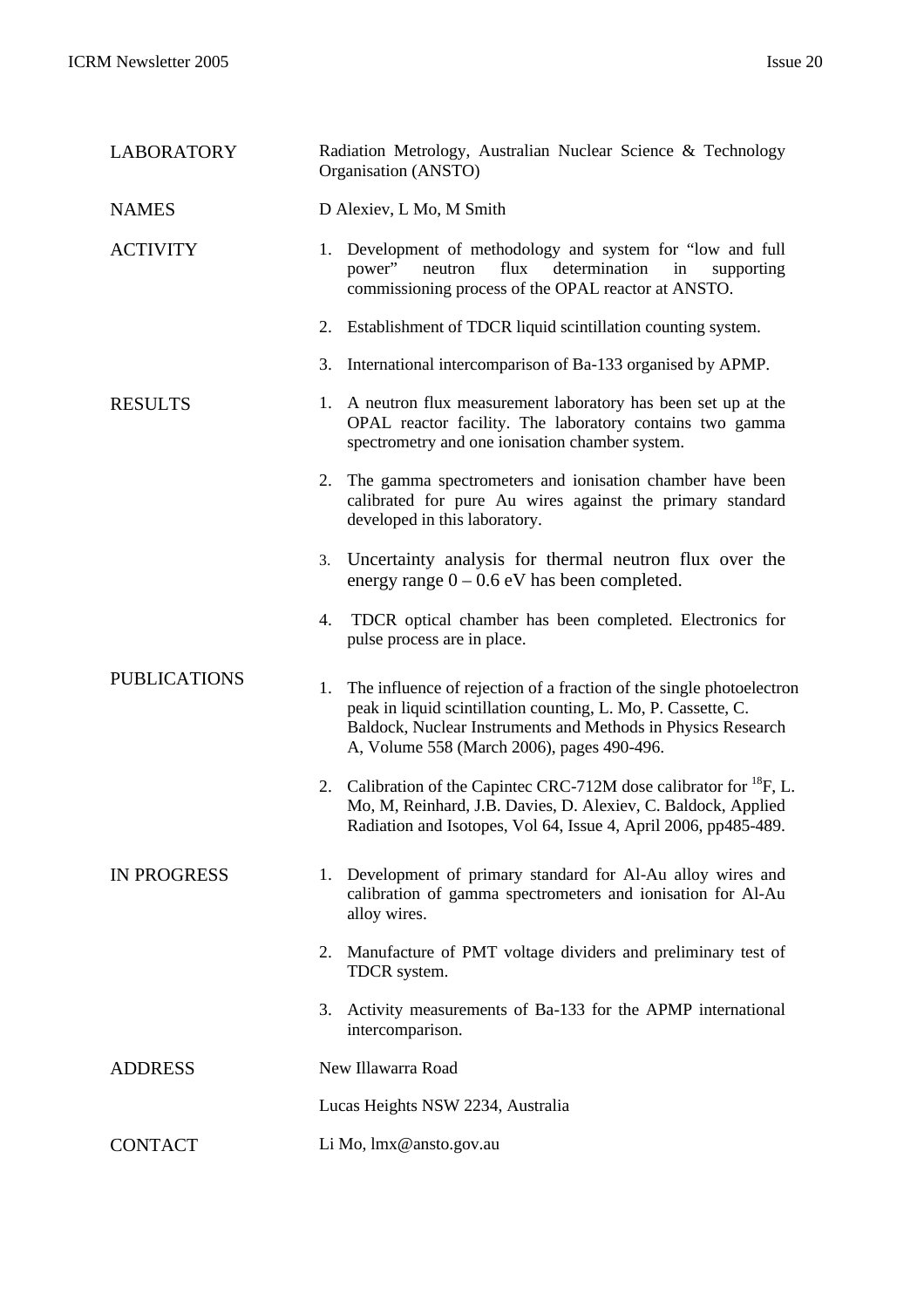| <b>LABORATORIES</b>                         | IAEA Nuclear Data Section, Vienna, Austria;<br>Serco Assurance, Winfrith Science Centre, Dorchester, UK                                                                                                                                                                                                                                                                                                                                                                                                                                                                                                                           |
|---------------------------------------------|-----------------------------------------------------------------------------------------------------------------------------------------------------------------------------------------------------------------------------------------------------------------------------------------------------------------------------------------------------------------------------------------------------------------------------------------------------------------------------------------------------------------------------------------------------------------------------------------------------------------------------------|
| <b>NAMES</b>                                | A L Nichols (IAEA) and R J Perry (Serco Assurance)                                                                                                                                                                                                                                                                                                                                                                                                                                                                                                                                                                                |
| <b>ACTIVITY</b>                             | Decay-data evaluations and preparation of databases                                                                                                                                                                                                                                                                                                                                                                                                                                                                                                                                                                               |
| <b>RESULTS/</b><br><b>INFORMATION</b>       | Decay-data evaluations underway in 2005-07:<br>(a) evaluations for DDEP: ${}^{97m}\text{Tc}$ , ${}^{109}\text{Pd}$ , ${}^{126}\text{Sb}$ , ${}^{127}\text{Sb}$ , ${}^{127}\text{Te}$ and<br>$127 \text{m}$ Te;                                                                                                                                                                                                                                                                                                                                                                                                                    |
|                                             | (b) $^{192}$ Au and $^{214}$ Bi (latter within $^{226}$ Ra decay chain);<br>(c) evaluations for JEFF-3 fusion.                                                                                                                                                                                                                                                                                                                                                                                                                                                                                                                    |
| <b>PUBLICATIONS</b>                         | O Bersillon et al, "JEFF-3T: Decay Data and Fission Yield<br>Libraries", ND2001 Int. Conf. Nucl. Data for Science and<br>Technology, 7-12 Oct 2001, Tsukuba, Japan; also J. Nucl. Sci.<br>Technol., Supplement 2, Vol 1 (2002) pp 478-480.                                                                                                                                                                                                                                                                                                                                                                                        |
| <b>IN PROGRESS</b>                          | Evaluation of decay data for DDEP.                                                                                                                                                                                                                                                                                                                                                                                                                                                                                                                                                                                                |
| <b>INFORMATION</b>                          | Decay data evaluations completed in 2005, and databases<br>assembled in early 2006 for the JEFF-3 library: <sup>21</sup> F, <sup>39</sup> Cl, <sup>69</sup> Zn,<br><sup>69m</sup> Zn, <sup>96</sup> Nb, <sup>158</sup> Tb, <sup>158m</sup> Tb, <sup>160</sup> Tb, <sup>171</sup> Tm, <sup>172</sup> Tm, <sup>179m</sup> Hf, <sup>179n</sup> Hf, <sup>188</sup> W, <sup>184</sup> Re, <sup>184m</sup> Re, <sup>191</sup> Os, <sup>191m</sup> Os and <sup>191m</sup> Ir.<br>Evaluations planned in future years for DDEP: $^{106}$ Rh, $^{132}$ Te, $^{132}$ I,<br>$^{144}$ Pr and $^{201}$ Pb, and further evaluations for JEFF-3. |
| IN PREPARATION                              | <sup>234m</sup> Pa decay data evaluation.                                                                                                                                                                                                                                                                                                                                                                                                                                                                                                                                                                                         |
| <b>OTHER RELATED</b><br><b>PUBLICATIONS</b> | A L Nichols, Decay Data: Review of Measurements,<br>Evaluations and Compilations, Appl. Radiat. Isot. 55 (2001) 23-<br>70.                                                                                                                                                                                                                                                                                                                                                                                                                                                                                                        |
|                                             | A L Nichols, Nuclear Decay Data: On-going Studies to Address<br>and Improve Radionuclide Decay Characteristics, pp. 242-251<br>in Proc. Int. Conf. on Nuclear Data for Science and Technology,<br>Santa Fe, USA, 26 Sept. - 1 Oct. 2004, AIP Conf Proc. 769,<br>Part 1, Melville, New York, 2005.<br>A L Nichols, Nuclear Decay Data: Observations and Reflections,                                                                                                                                                                                                                                                               |
|                                             | to be published in Appl. Radiat. Isot. (2006).                                                                                                                                                                                                                                                                                                                                                                                                                                                                                                                                                                                    |
| <b>ADDRESS</b>                              | <b>IAEA Nuclear Data Section,</b><br>Department of Nuclear Sciences and Applications,<br>PO Box 100, Wagramerstrasse 5, A-1400 Vienna, Austria.                                                                                                                                                                                                                                                                                                                                                                                                                                                                                   |
| <b>CONTACT</b>                              | Dr Alan Nichols                                                                                                                                                                                                                                                                                                                                                                                                                                                                                                                                                                                                                   |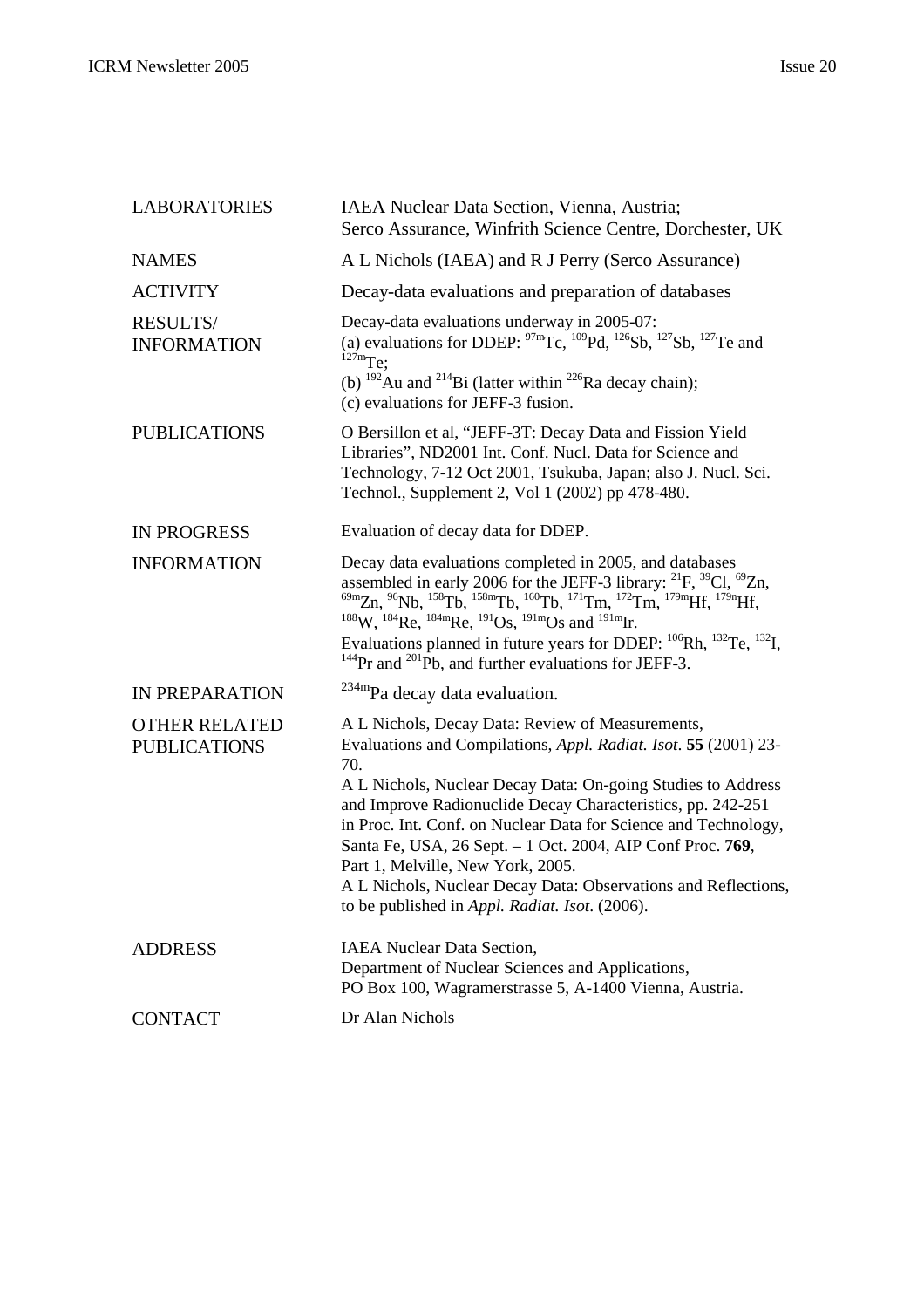Summary of the research programme related to radionuclide metrology for the years 2005 and 2006 at the "Institut für Isotopenforschung und Kernphysik" (IIK) of the University of Vienna, Austria

Währingerstrasse 17, A-1090 Wien; Tel: +43-1-4277-51754, FAX: +43-1-4277-51752 http://www.univie.ac.at/Kernphysik/irk\_engl.htm

*[also to be regarded as contribution according to the ICRM standing actions SA1 and SA2]*

Presently, the activities at the IIK concentrate on the improvement and development of atomic and nuclear measuring techniques and data handling procedures for interdisciplinary applied physics work with special emphasis on the detection of longlived radionuclides, particularly in the very-low-level range. Nuclear-decay-counting techniques have been widely replaced by mass-spectrometric techniques with high selectivity and high sensitivity. More detailed information about research at the IIK is also provided via the institute's internet home page given above.

- Names: M. Auer, R. Drosg, O. Forstner , H. Friedmann, E. Friedl, R. Golser, J. Gröller, P. Hille, M. Kafesie, P. Kröpfl, J. Kühtreiber, W. Kutschera (director), St. Lehr, J. Lukas, K. Melber. L. Michlmayr, E. Pak, A. Pavlik, A. Priller, P. Steier, B. Strohmaier, S. Tagesen, H. Vonach, A. Wallner, F. Weninger, E. Wild, G. Winkler, B. Wünschek
- 1. The tandem-accelerator mass-spectrometry facility VERA (Vienna Environmental Research Accelerator) and its use

The VERA facility is based on a 3-MV Pelletron tandem accelerator (from National Electrostatics Corporation in Wisconsin, USA). For details on the experimental equipment see :

http://www.univie.ac.at/Kernphysik/VERA/welcome.htm .

Accelerator mass spectrometry (AMS) is a major field of research at the IIK. With AMS the radionuclides are measured by direct atom counting; selectivity is achieved employing energy-, momentum- and velocity-selecting devices (electrostatic, magnetic and time-of-flight or Wien filters) and using ion detectors for counting and final energy measurement. The interesting nuclides (with extremely small radioisotope-to-stable-isotope ratios in the  $10^{-10}$  to  $10^{-15}$  range) cannot be measured at natural levels through radioactive-decay counting, particularly for small samples in the milligram range, typically containing only  $10^5$  to  $10^8$  radionuclide atoms. Predominantly isotope ratios are measured relative to appropriate standards.

Typically, in the light-ion region atoms like  ${}^{14}C$  (5.7×10<sup>3</sup> a, for radiocarbon dating), <sup>10</sup>Be (T<sub>1/2</sub>=1.5×10<sup>6</sup> a) and <sup>26</sup>Al (T<sub>1/2</sub>=7.2×10<sup>5</sup> a) (both, e.g., for applications in geology) are counted with an excellent suppression of isobaric background. Through the recent upgrades of VERA it has been possible to measure also ions from very heavy long-lived radionuclides such as <sup>129</sup>I ( $T_{1/2} \approx 1.6 \times 10^7$  a)  $\left[\frac{129}{1/27}\right]$  ratios], <sup>210</sup>Pb (T<sub>1/2</sub>  $\approx$  22 a), <sup>236</sup>U (T<sub>1/2</sub>  $\approx$  23×10<sup>6</sup> a) [marker for contamination by irradiated uranium, also daughter product of the decay of <sup>240</sup>Pu], <sup>244</sup>Pu (T<sub>1/2</sub>  $\approx 81\times10^6$  a) [for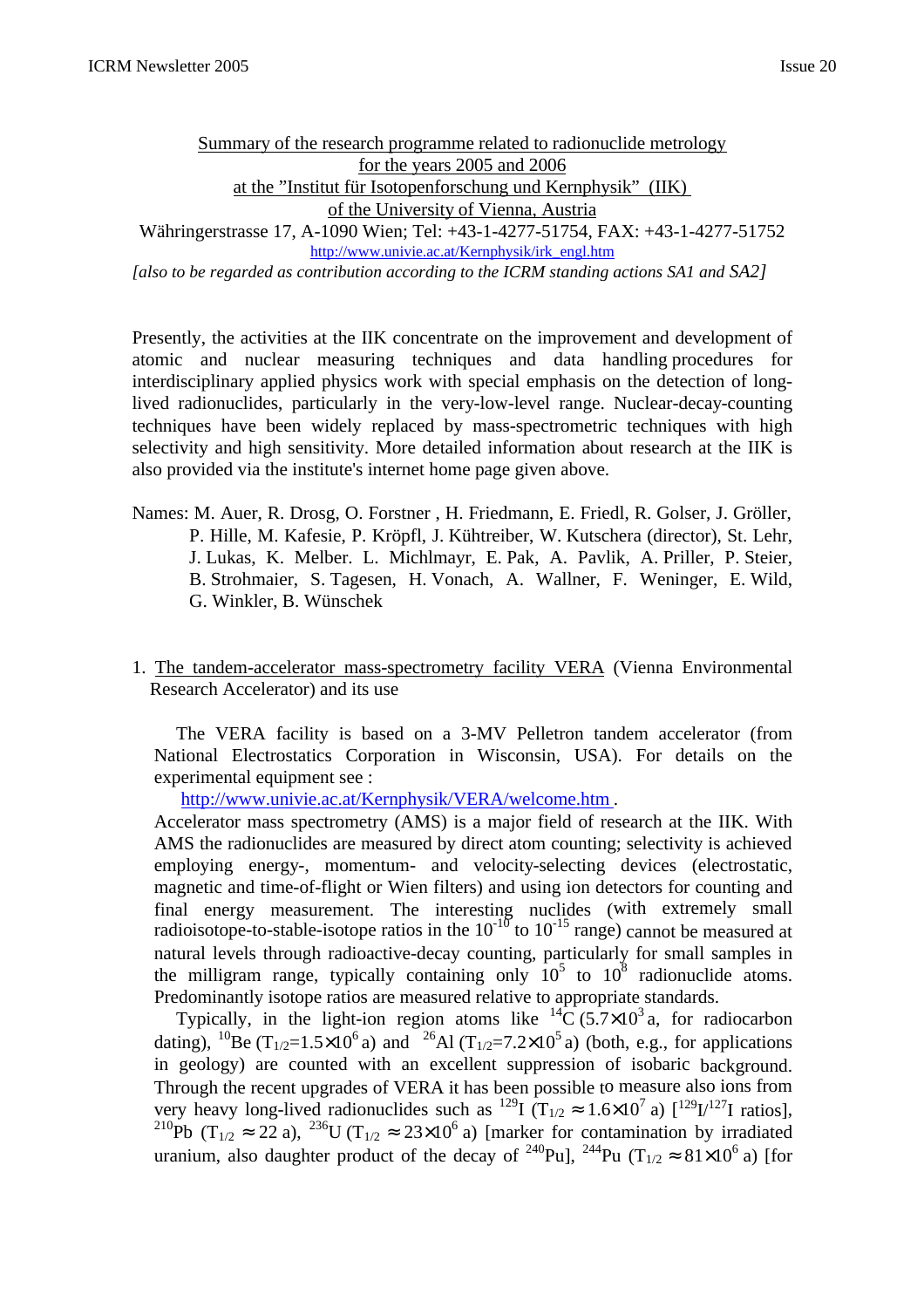research on e.g. interstellar medium grains], <sup>242</sup>Pu (T<sub>1/2</sub>  $\approx$  3.8×10<sup>5</sup> a) and <sup>182</sup>Hf (T<sub>1/2</sub> $\approx$  $(9\pm2)\times10^6$  a) in natural samples.

Projects dealt with via radiocarbon measurements are, e.g.,

- "dating" of recent events using the "bomb peak"( $14$ C produced by nuclear weapons tests in the atmosphere prior to the Nuclear Test Ban Treaty in 1963), applied to problems of antiquity and forensic science
- identification of carbonaceous aerosols
- absolute chronology of early civilizations in Central Europe
- synchronization of civilizations in the East Mediterranean

Some recent publications relevant to radionuclide metrology are :

TRACING NOBLE GAS RADIONUCLIDES IN THE ENVIRONMENT, P. Collon, W. Kutschera, Z.-T. Lu; Annual Review of Nuclear and Particle Science, Vol. **54** (2004) 39-67

NEW HALF-LIFE MEASUREMENT OF <sup>182</sup>Hf: IMPROVED CHRONOMETER FOR THE EARLY SOLAR SYSTEM,

C. Vockenhuber, F. Oberli, M. Bichler, I. Ahmad, G. Quitté, M. Meier, A.N. Halliday, D.-C. Lee, W. Kutschera, P. Steier, R.J. Gehrke, R.G. Helmer; Phys. Rev. Lett. **93** (2004) 172501-1 - 172501-4

ABSOLUTE INTENSITIES OF ? RAYS IN <sup>182</sup>Hf DECAY, I. Ahmad, J.P. Greene, E.F. Moore, W. Kutschera, C. Vockenhuber; Phys. Rev. **C 70** (2004) 047301-1 - 047301-4

<sup>182</sup>Hf – FROM GEOPHYSICS TO ASTROPHYSICS, C. Vockenhuber, R. Golser, W. Kutschera, A. Priller, P. Steier, A. Wallner, M. Bichler; Proceedings of Nuclei in the Cosmos VIII Conference, Vancouver, Canada, 19-23 July 2004, Nuclear Instruments and Methods **A 758** (2005) 340c – 343c

PROGRESS IN ISOTOPE ANALYSIS AT ULTRA-TRACE LEVEL BY AMS, W. Kutschera; International Journal of Mass Spectrometry 242 (2005) 145 - 160

OPPORTUNITIES AND LIMITS OF AMS WITH 3-MV TANDEM ACCELERATORS, P. Steier, R. Golser, V. Liechtenstein, W. Kutschera, A. Priller, C. Vockenhuber, A. Wallner; Nuclear Instruments and Methods **B 240** (2005) 445 - 451

DETERMINATION OF PLUTONIUM IN ENVIRONMENTAL SAMPLES BY AMS AND ALPHA SPECTROMETRY,

E. Hrnecek, P. Steier, A. Wallner; Proceedings of the 8<sup>th</sup> International Conference on Application of Nuclear Techniques, Crete, Greece, 12-18 September, 2004; to be published in Applied Radiation and Isotopes

THE ROLE OF ISOTOPES IN ENVIRONMENTAL AND CLIMATE STUDIES W. Kutschera Nuclear Physics A 752 ( 2005) 645c-648c

#### 2. Conventional radionuclide instrumentation and evaluation

a) *Program to evaluate and check the reliability of the half-life values of some longlived radionuclides ("How well do we know our clocks"*) relevant to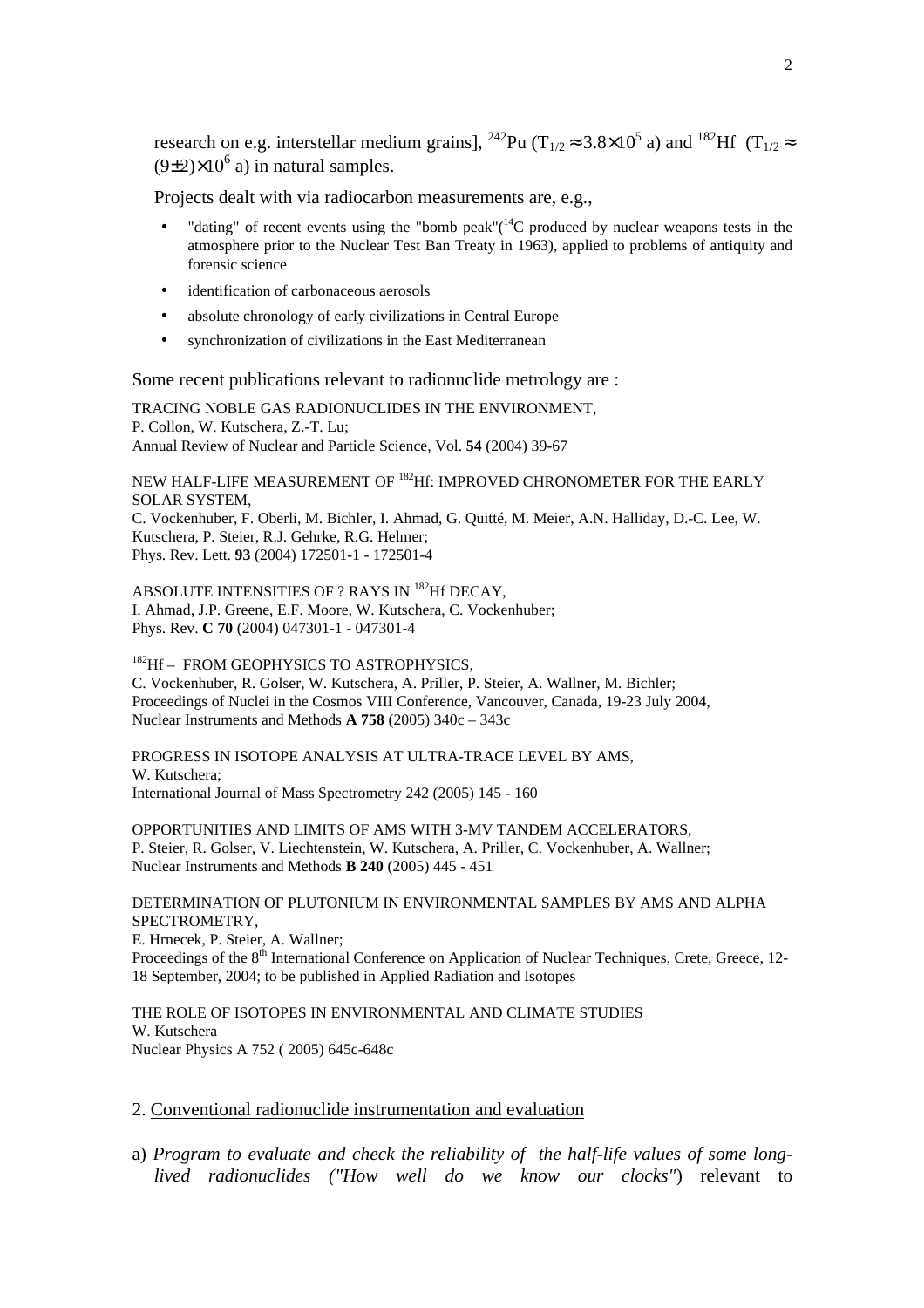archaeochronology, geochronology and cosmochronology [compare, e.g., F. Begemann et al., Call for an improved set of decay constants for geochronological use, Geochim. Cosmochim. Acta 65 (2001) 111-121]. In addition, the basic question of the change of half-lives due to stellar environments or other extreme environmental conditions are to be discussed.

- b) *An improved value of the half-life of <sup>44</sup>Ti* was obtained from a 12-year decay measurement relative to the half-life of  ${}^{60}Co$  (assumed to be 5.2714  $\pm$  0.0005 a), *that is 59.0*  $\pm$  *0.3 years, superseding the value from 1998 (that was 59.0*  $\pm$  *0.6 years; Phys.* Rev. Lett. 80, No. 12 (1998) 2550);I. Ahmad, J.P. Greene, E.F. Moore, W. Kutschera, M. Paul; to be published
- c) *Completion of the Austrian National Radon Project (ÖNRAP)* [H. Friedmann] to determine the radon exposure of the population in Austria as well as to classify areas according to their potential radon risk from the ground ("radon potential") (http://www.univie.ac.at/Kernphysik/oenrap/onrap\_e.htm). A "Radon information CD" (H. Friedmann) is also available. Correlations between the so-called radon potential and details of the geology are to be investigated.
- d) *Monte-Carlo simulation* of the of the *total detection efficieny of NaI(Tl) well-type detectors*, also for nuclides with complex decay schemes, has been studied within a physics-diploma thesis, presently primarily using the PENELOPE code. It gives results that agree in most cases very well with previous results using analytical techniques, but the assignment of uncertainties to these simulations is an open problem.

## 3. Work and co-operation on special reports and standard concepts, training tasks

Co-operation with the *Austrian Standards Institute* (OENORM) [H. Friedmann, G. Winkler] to achieve a uniform interpretation of low-level measurements and to harmonise measurement-uncertainty statements is continued.

Students' training in the field of general experimental physics, quantum physics, atomic physics, nuclear physics, ion physics and radioactivity measurements is taken care of by the staff of the IIK.

## 4. Participation in international organisations

- International Committee for Radionuclide Metrology (ICRM) [G. Winkler]
- Consultative Committee for Ionising Radiation (CCRI), Section II (Measurement of Radionuclides) at the BIPM, Sèvres, France [personal member: G. Winkler]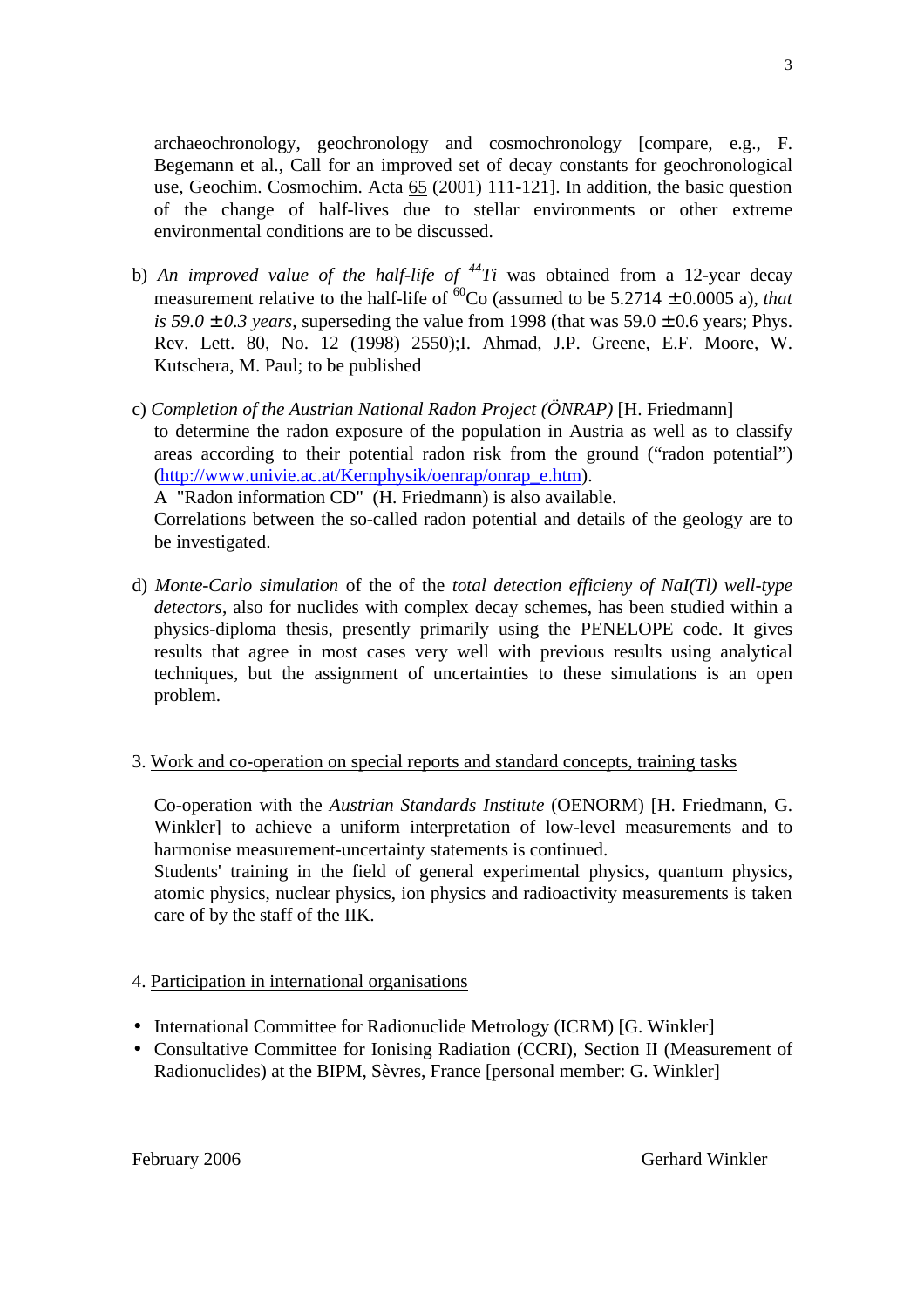| <b>LABORATORY</b>                   | European Commission - Joint Research Centre                                                                                                                                                                                                                                                                                                                                                                                                                                                                                               |
|-------------------------------------|-------------------------------------------------------------------------------------------------------------------------------------------------------------------------------------------------------------------------------------------------------------------------------------------------------------------------------------------------------------------------------------------------------------------------------------------------------------------------------------------------------------------------------------------|
|                                     | Institute for Reference Materials and Measurements (IRMM)<br><b>Isotope Measurements Unit</b>                                                                                                                                                                                                                                                                                                                                                                                                                                             |
|                                     | <b>JRC Reference Laboratory for Radionuclide Metrology</b>                                                                                                                                                                                                                                                                                                                                                                                                                                                                                |
| <b>NAMES</b>                        | S. Pommé, G. Sibbens, T. Altzitzoglou, R. Van Ammel,<br>J. Keightley, A. Švec, J. Paepen, J. Camps                                                                                                                                                                                                                                                                                                                                                                                                                                        |
| <b>APPARATUS</b><br><b>ACTIVITY</b> | radioactive source preparation (quantitative drop<br>∗<br>deposition, vacuum evaporation and electrodeposition)<br>$4\pi$ pressurised gas proportional counter<br>∗<br>windowless $4\pi$ CsI(Tl)-sandwich spectrometer<br>*<br>two $\alpha$ -particle counters at defined solid angle<br>*<br>atmospheric 4πβ-γ coincidence counter<br>*<br>pressurised $4\pi\beta-\gamma$ coincidence counter<br>*<br>$4\pi\gamma$ NaI well counter<br>*<br>two secondary standard ionisation chambers<br>*<br>two 4p liquid scintillation counters<br>* |
| <b>RESULTS</b>                      | standardisation of $^{32}P$ and $^{125}I$ for CCRI key comparisons.<br>$\ast$<br>A. Svec, Reference ionisation chamber for radioactivity<br>*<br>measurement, int. report GE/IM/RN/2005/12/16.                                                                                                                                                                                                                                                                                                                                            |
| <b>PUBLICATIONS</b>                 | S. Pommé, T. Altzitzoglou, R. Van Ammel, G. Sibbens,<br>$\ast$<br>Standardisation of $^{125}I$ using seven techniques for<br>radioactivity measurement, Nucl. Instr. and Meth. in<br>Physics Research A 544, (2005) 584-592 and Erratum,<br>Nucl. Instr. and Meth. in Phys. Res. A 555, (2005) 459.                                                                                                                                                                                                                                       |
|                                     | R. Van Ammel, S. Pommé, G. Sibbens, Half-life<br>*<br>measurement of <sup>55</sup> Fe. Appl. Radiat. Isot., in press.<br>S. Pommé, An intuitive visualisation of intercomparison<br>*<br>results applied to the KCDB, Appl. Radiat. Isot., in press.                                                                                                                                                                                                                                                                                      |
|                                     | S. Pommé, J. Keightley, Count rate estimation of a Poisson<br>*<br>process: unbiased fit versus central moment analysis of time<br>interval spectra, Am. Chem. Soc. Press, in press.                                                                                                                                                                                                                                                                                                                                                      |
|                                     | S. Pommé, Dead time, pile-up and statistics, Am. Chem.<br>*<br>Soc. Press, in press.                                                                                                                                                                                                                                                                                                                                                                                                                                                      |
|                                     | S. Pommé, Problems with the uncertainty budget of a half-<br>*<br>life measurement, Am. Chem. Soc. Press, in press.                                                                                                                                                                                                                                                                                                                                                                                                                       |
| <b>IN PROGRESS</b>                  | half-life determination of<br>*<br><sup>55</sup> Fe, <sup>54</sup> Mn, <sup>109</sup> Cd, <sup>233</sup> U, <sup>235</sup> U and <sup>238</sup> U.                                                                                                                                                                                                                                                                                                                                                                                        |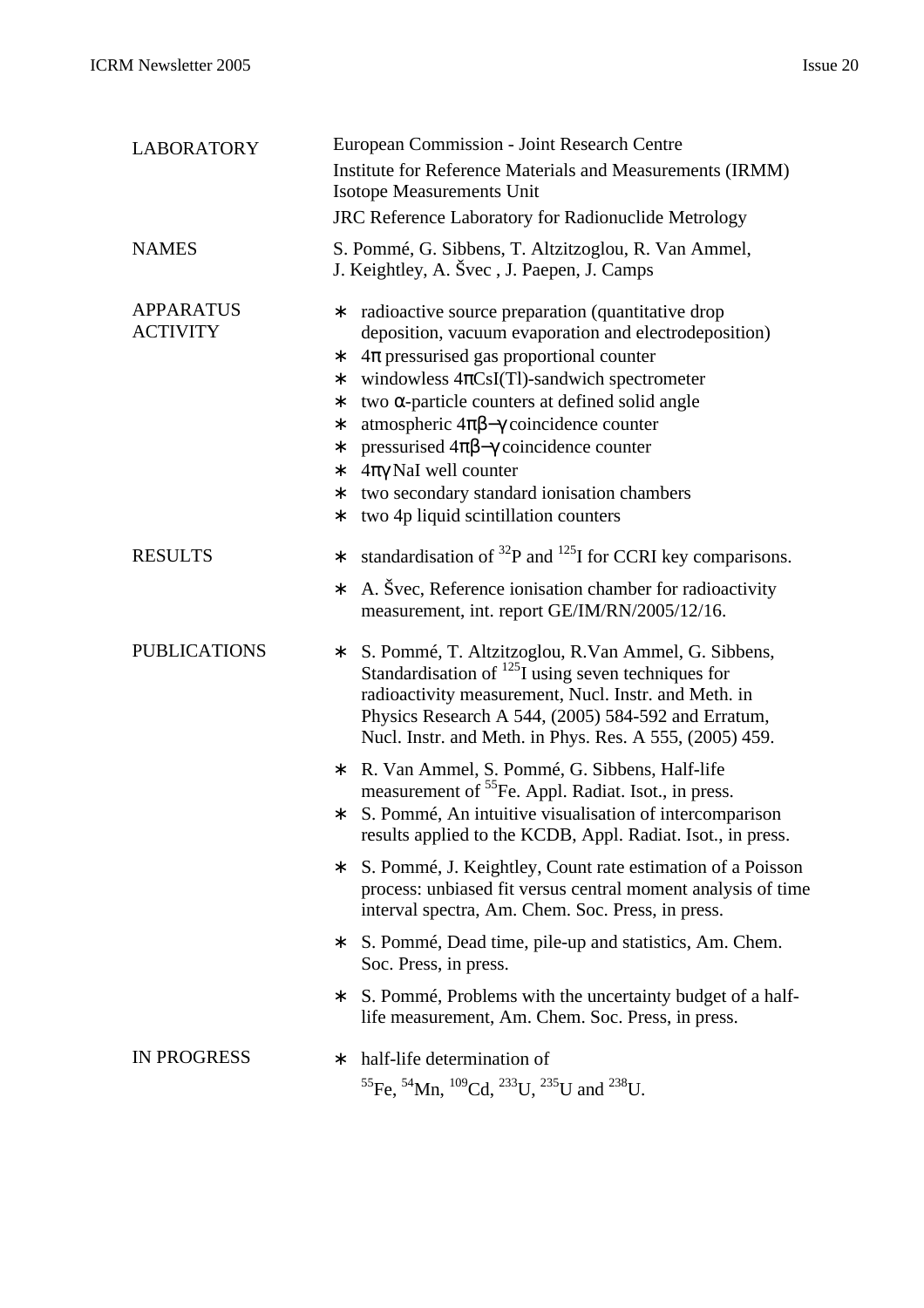| <b>SOURCE IN</b>   | * S. Pommé, R. Van Ammel, J. Paepen, A protocol for                                                                                                                                                                                      |
|--------------------|------------------------------------------------------------------------------------------------------------------------------------------------------------------------------------------------------------------------------------------|
| <b>PREPARATION</b> | uncertainty assessment of half-lives.                                                                                                                                                                                                    |
| <b>ADDRESS</b>     | European Commission<br><b>Joint Research Centre</b><br>Institute for Reference Materials and Measurements (IRMM)<br>Retieseweg 111, B-2440 Geel, Belgium<br>Tel. +32 14 571 289 - Fax +32 14 584 273<br>e-mail: stefaan.pomme@cec.eu.int |

CONTACT Stefaan Pommé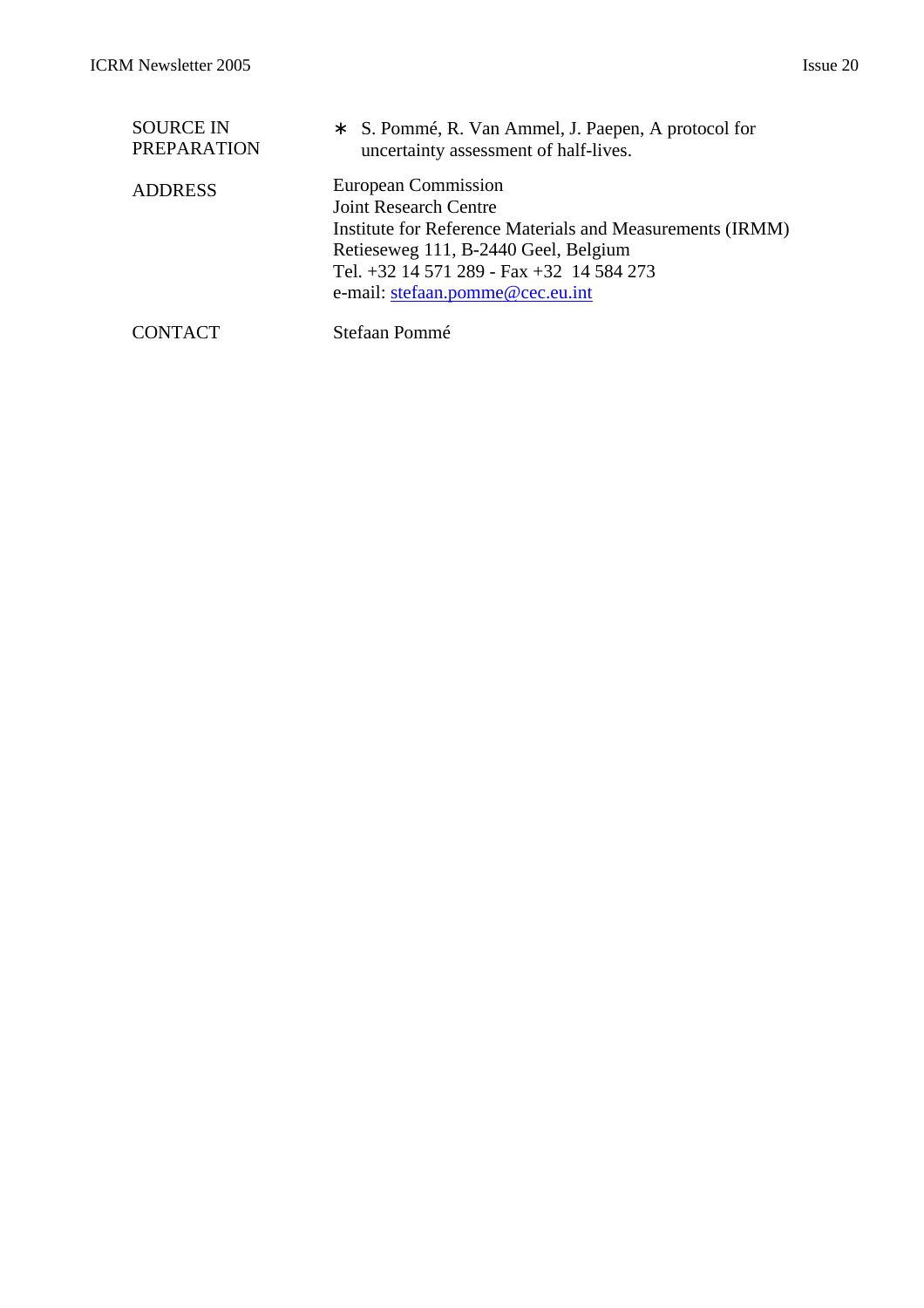| <b>LABORATORY</b>                      | European Commission - Joint Research Centre                                                                                                                                                                                                                                                                        |
|----------------------------------------|--------------------------------------------------------------------------------------------------------------------------------------------------------------------------------------------------------------------------------------------------------------------------------------------------------------------|
|                                        | Institute for Reference Materials and Measurements (IRMM)<br><b>Isotope Measurements Unit</b>                                                                                                                                                                                                                      |
|                                        | JRC Reference Laboratory for Radionuclide Metrology                                                                                                                                                                                                                                                                |
| <b>NAMES</b>                           | G. Sibbens, S. Pommé                                                                                                                                                                                                                                                                                               |
| <b>APPARATUS</b>                       | radioactive source preparation by vacuum evaporation<br>*                                                                                                                                                                                                                                                          |
| <b>ACTIVITY</b>                        | two high resolution semiconductor alpha-particle<br>$\ast$<br>spectrometers                                                                                                                                                                                                                                        |
| <b>RESULTS</b>                         | a new set of alpha-particle emission probabilities and<br>$\ast$<br>energies in the decay of $^{235}$ U (EUROMET 591)                                                                                                                                                                                              |
| <b>PUBLICATIONS</b>                    | S. Oberstedt et al., The <sup>233</sup> Pa fission cross-section<br>$\ast$<br>measurement and evaluation. Proceedings of the Sixth<br>European Commission Conference on the Management<br>and Disposal of Radioactive Waste, Luxembourg 29-31<br>March 2004, EUR 21027, ISBN 92-894-7951-5.                        |
|                                        | Eduardo García-Toraño, M. Teresa Crespo, Miguel Roteta,<br>*<br>Goedele Sibbens, Stefaan Pommé, Alejandro Martín<br>Sánchez, M. Pilar Rubio Montero, Simon Woods, Andy<br>Pearce, Alpha-Particle Emission Probabilities in the Decay<br>of $235$ U. Nucl. Instr. and Meth. in Phys. Res. A 550, (2005)<br>581-592. |
| <b>IN PROGRESS</b>                     | EUROMET project no 749 on alpha-particle emission<br>*<br>probabilities and energies in the decay of $^{240}$ Pu.                                                                                                                                                                                                  |
| <b>SOURCE IN</b><br><b>PREPARATION</b> | S. Pommé, E. García-Toraño, G. Sibbens, <sup>234</sup> U/ <sup>235</sup> U<br>*<br>activity ratios as a probe for the <sup>238</sup> U/ <sup>235</sup> U half-life ratio.                                                                                                                                          |
| <b>ADDRESS</b>                         | <b>European Commission</b><br><b>Joint Research Centre</b><br>Institute for Reference Materials and Measurements (IRMM)<br>Retieseweg 111, B-2440 Geel, Belgium<br>Tel. +32 14 571 264 - Fax +32 14 584 273<br>e-mail: goedele.sibbens@cec.eu.int                                                                  |
| <b>CONTACT</b>                         | Goedele Sibbens                                                                                                                                                                                                                                                                                                    |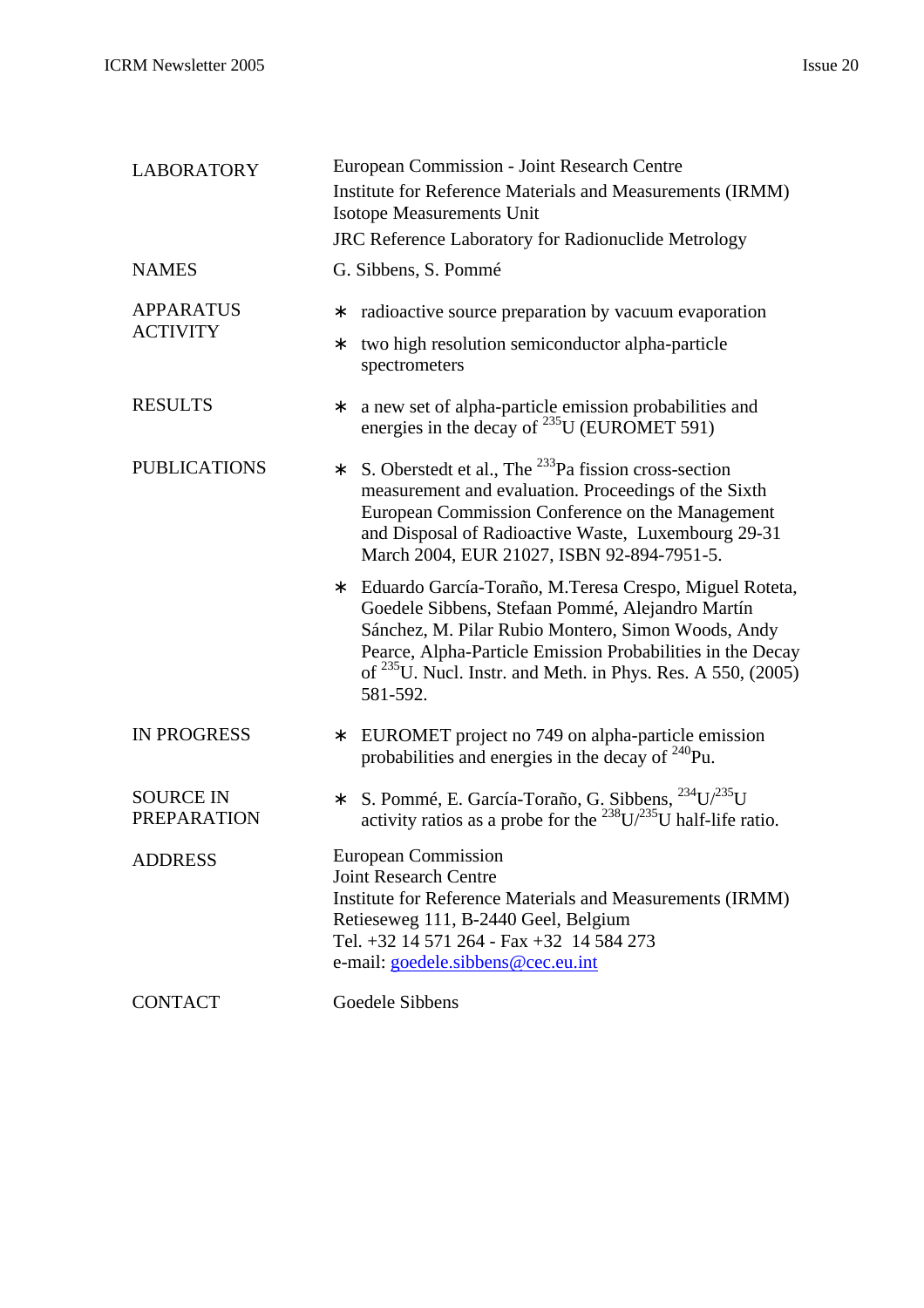| <b>LABORATORY</b>   | European Commission - Joint Research Centre                                                                                                                                                                                                                                                                                                                                                                                   |
|---------------------|-------------------------------------------------------------------------------------------------------------------------------------------------------------------------------------------------------------------------------------------------------------------------------------------------------------------------------------------------------------------------------------------------------------------------------|
|                     | Institute for Reference Materials and Measurements (IRMM)                                                                                                                                                                                                                                                                                                                                                                     |
|                     | <b>Isotope Measurements Unit</b>                                                                                                                                                                                                                                                                                                                                                                                              |
|                     | <b>JRC Reference Laboratory for Radionuclide Metrology</b>                                                                                                                                                                                                                                                                                                                                                                    |
| <b>NAMES</b>        | T. Altzitzoglou                                                                                                                                                                                                                                                                                                                                                                                                               |
| <b>APPARATUS</b>    | HPGe detector systems (incl. low background detectors)<br>*<br>Low and Ultra low level liquid scintillation spectrometers<br>*<br>Facilities for radiochemical separations<br>∗<br>Various instruments for thin foil production and<br>∗<br>radioactive source preparation.                                                                                                                                                   |
| <b>RESULTS</b>      | Spectra calculation for the interaction of the <sup>54</sup> Mn 835-<br>*<br>keV photons in a liquid scintillator (ICRM LS WG).                                                                                                                                                                                                                                                                                               |
|                     | Support to the ESIR WG by testing the performance of a<br>*<br>candidate reference liquid scintillation cocktail.                                                                                                                                                                                                                                                                                                             |
|                     | Support to the NUSIMEP 5 (Interlaboratory comparisons<br>∗<br>of uranium, plutonium and caesium isotopic ratios in<br>saline medium)                                                                                                                                                                                                                                                                                          |
| <b>PUBLICATIONS</b> | S. Pommé, T. Altzitzoglou, R. Van Ammel, G. Sibbens,<br>*<br>Standardisation of $^{125}$ I using seven techniques for<br>radioactive measurement, Nucl. Meth. In Phys. Res.<br>A544 (2005) 584-592.                                                                                                                                                                                                                           |
|                     | U. Wätjen, Zs. Szántó, T. Altzitzoglou, G. Sibbens, J.<br>*<br>Keightley, M. Hult, EC intercomparisons for laboratories<br>monitoring environmental radioactivity, to be published<br>in Appl. Radiat. Isot.                                                                                                                                                                                                                  |
|                     | P. Cassette, G.H. Ahn, T. Altzitzoglou, I. Aubineau-<br>*<br>Lanièce, F. Bochud, E. García-Toraño, A. Grau Carles,<br>A. Grau Malonda, K. Kossert, K.B. Lee, J.P.<br>Laedermann, B.R. Simpson, W.M. van Wyngaardt, B.E.<br>Zimmerman, Comparison of calculated spectra for the<br>interaction of photons in a liquid scintillator: example of<br><sup>54</sup> Mn 835 keV emission, to be published in Appl. Radiat.<br>Isot. |
|                     | M-M. Bé and all the participants to the Euromet action<br>∗<br>721, Activity measurements and gamma emission<br>intensities determination in the decay of ${}^{65}Zn$ , to be<br>published in Appl. Radiat. Isot.                                                                                                                                                                                                             |
|                     | Zs. Szántó, M. Hult, U. Wätjen, T. Altzitzoglou, Current<br>∗<br>radioactivity content of wild edible mushrooms $-$ a                                                                                                                                                                                                                                                                                                         |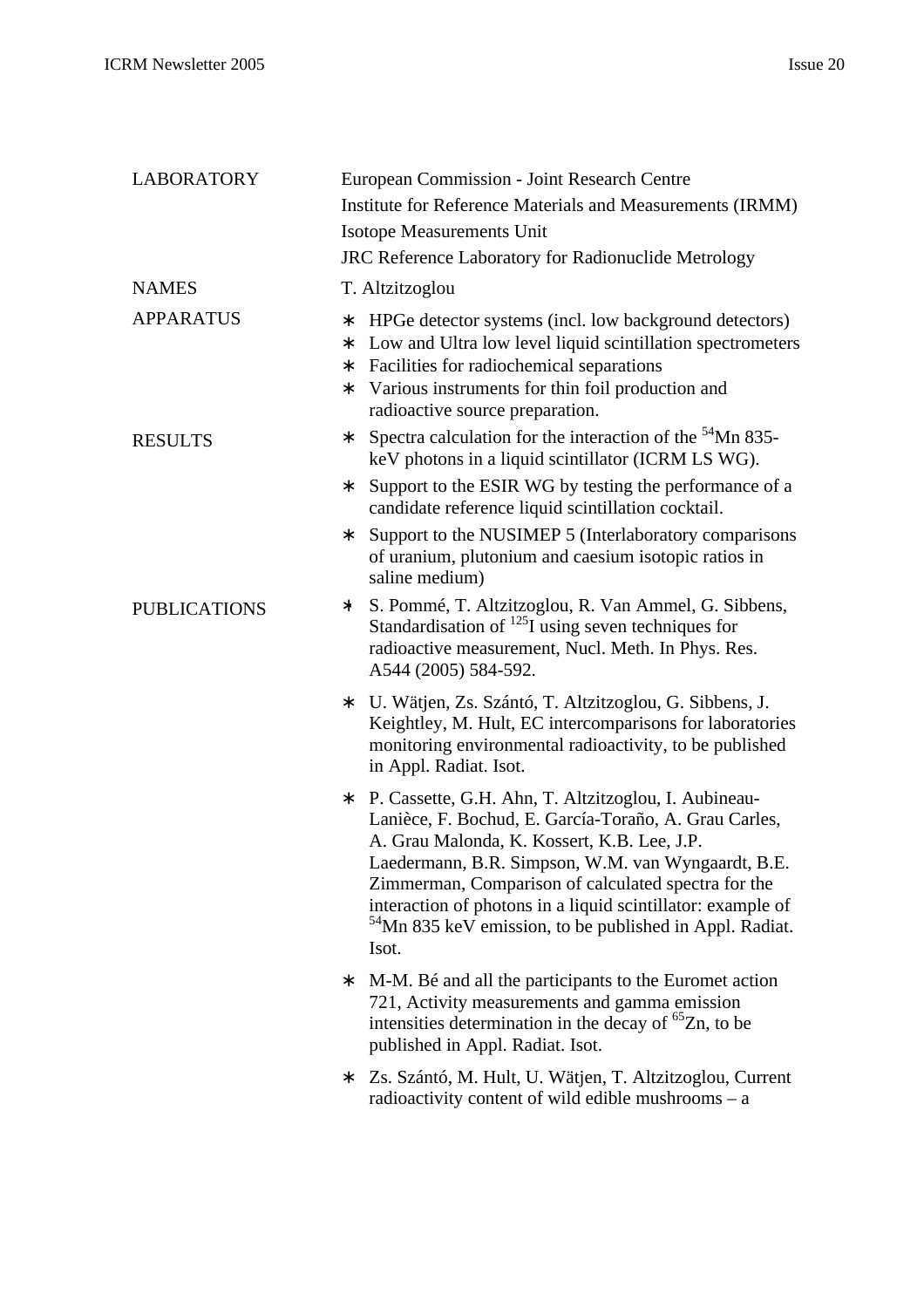|                | candidate for an environmental reference material,<br>International Asia-Pacific Symposium on<br>Radiochemistry, APSORC 2005, Beijing, China, October<br>17-21, 2005.                                                                           |
|----------------|-------------------------------------------------------------------------------------------------------------------------------------------------------------------------------------------------------------------------------------------------|
|                | T. Altzitzoglou, "XAN6040 candidate reference liquid<br>*<br>scintillation cocktail for the ESIR: Performance tests",<br>IRMM Int. Rep. GE/R/IM/17/05/Set01.                                                                                    |
| IN PROGRESS    | Characterisation of the IAEA-152 (Milk powder) and<br>*<br>IAEA-375 (Soil) RMs using radiochemical methods.                                                                                                                                     |
|                | Standardisation of <sup>55</sup> Fe (BIPM/CCRI(II) international<br>*<br>comparisons).                                                                                                                                                          |
| <b>ADDRESS</b> | European Commission<br><b>Joint Research Centre</b><br>Institute for Reference Materials and Measurements (IRMM)<br>Retieseweg 111, B-2440 Geel, Belgium<br>Tel. +32 14 571266 - Fax +32 14 584273<br>e-mail: timotheos.altzitzoglou@cec.eu.int |
| <b>CONTACT</b> | Timos Altzitzoglou                                                                                                                                                                                                                              |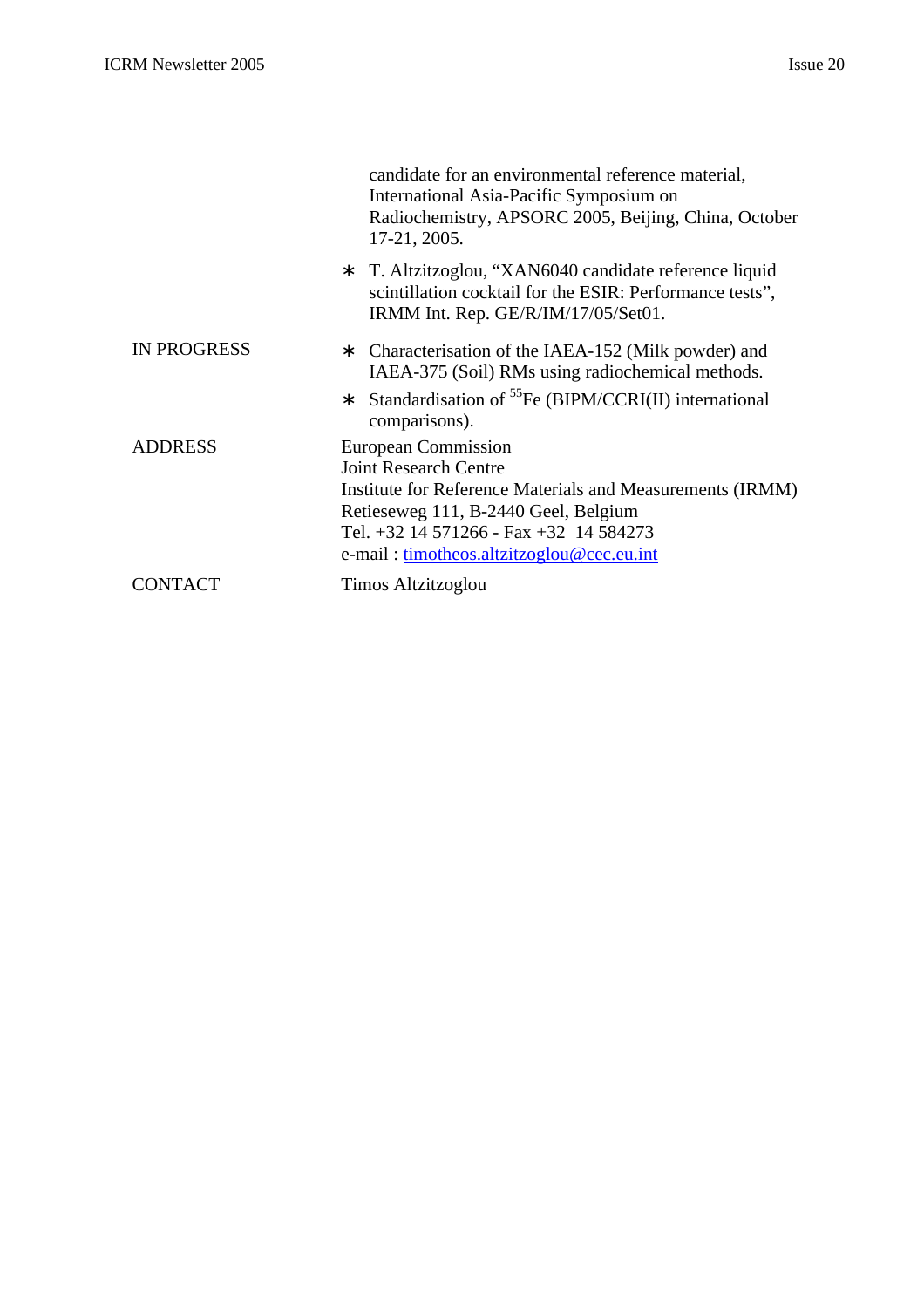| <b>LABORATORY</b>                   | European Commission - Joint Research Centre                                                                                                                                                                                                                                                                                                                                                     |
|-------------------------------------|-------------------------------------------------------------------------------------------------------------------------------------------------------------------------------------------------------------------------------------------------------------------------------------------------------------------------------------------------------------------------------------------------|
|                                     | Institute for Reference Materials and Measurements (IRMM)<br>Isotope Measurements Unit                                                                                                                                                                                                                                                                                                          |
|                                     | <b>JRC Reference Laboratory for Radionuclide Metrology</b>                                                                                                                                                                                                                                                                                                                                      |
| <b>NAMES</b>                        | Mikael Hult, Gerd Marissens, Joël Gasparro, Elisabeth<br>Wieslander, Patric Lindahl                                                                                                                                                                                                                                                                                                             |
| <b>APPARATUS</b><br><b>ACTIVITY</b> | Seven underground HPGe-detectors for ultra low level<br>gamma-ray spectrometry.                                                                                                                                                                                                                                                                                                                 |
| <b>RESULTS</b>                      | Activation products flux monitors activated by the<br>*<br>thermonuclear plasma at JET                                                                                                                                                                                                                                                                                                          |
|                                     | Radionuclides as a means of check authenticity of organic<br>*<br>farming                                                                                                                                                                                                                                                                                                                       |
|                                     | Neutron cross section measurements<br>*                                                                                                                                                                                                                                                                                                                                                         |
|                                     | Radiation protection – dosimetry using neutron activation<br>*<br>by fast neutrons                                                                                                                                                                                                                                                                                                              |
|                                     | Radiopurity measurements detector development.<br>*                                                                                                                                                                                                                                                                                                                                             |
|                                     | Nuclear decay data<br>*                                                                                                                                                                                                                                                                                                                                                                         |
| <b>PUBLICATIONS</b>                 | Johnston PN, Hult M, Gasparro J, Vasselli R, Martinez-Canet M-<br>*<br>J, Mc Kenzie RJ, Solomon SB and Lambrichts I. "The distribution<br>of <sup>210</sup> Pb in Human Bone and its impact on Methods for the<br>Retrospective Estimation of <sup>222</sup> Rn Exposure from in vivo<br>Measurements" Journal of Environmental Radioactivity. J.<br>Environ. Rad., Vol. 80 (2005) pp. 245-257. |
|                                     | Hult M, Preusse W, Gasparro J and Köhler M "Underground<br>*<br>Gamma-ray Spectrometry" Acta Chimica Slovenica (2006).                                                                                                                                                                                                                                                                          |
|                                     | P.N. Johnston, J. Gasparro, M. Hult and G. Bonheure, "Activation"<br>*<br>product monitors of a thermonuclear fusion plasma", Proceedings<br>of the 14 <sup>th</sup> AINSE (Australia Institute of Nuclear Science and<br>Engineering) conference on nuclear and complementary<br>techniques of analysis, Wellington, New Zeeland. (2005), p. 161-<br>164.                                      |
| <b>IN PROGRESS</b>                  | Measurements of <sup>60</sup> Co in steel from Hiroshima<br>*                                                                                                                                                                                                                                                                                                                                   |
|                                     | Neutron dosimetry and plasma characterisation using<br>*<br>activation of metal discs                                                                                                                                                                                                                                                                                                           |
|                                     | Neutron cross section measurements by activation and<br>*<br>deconvolution.                                                                                                                                                                                                                                                                                                                     |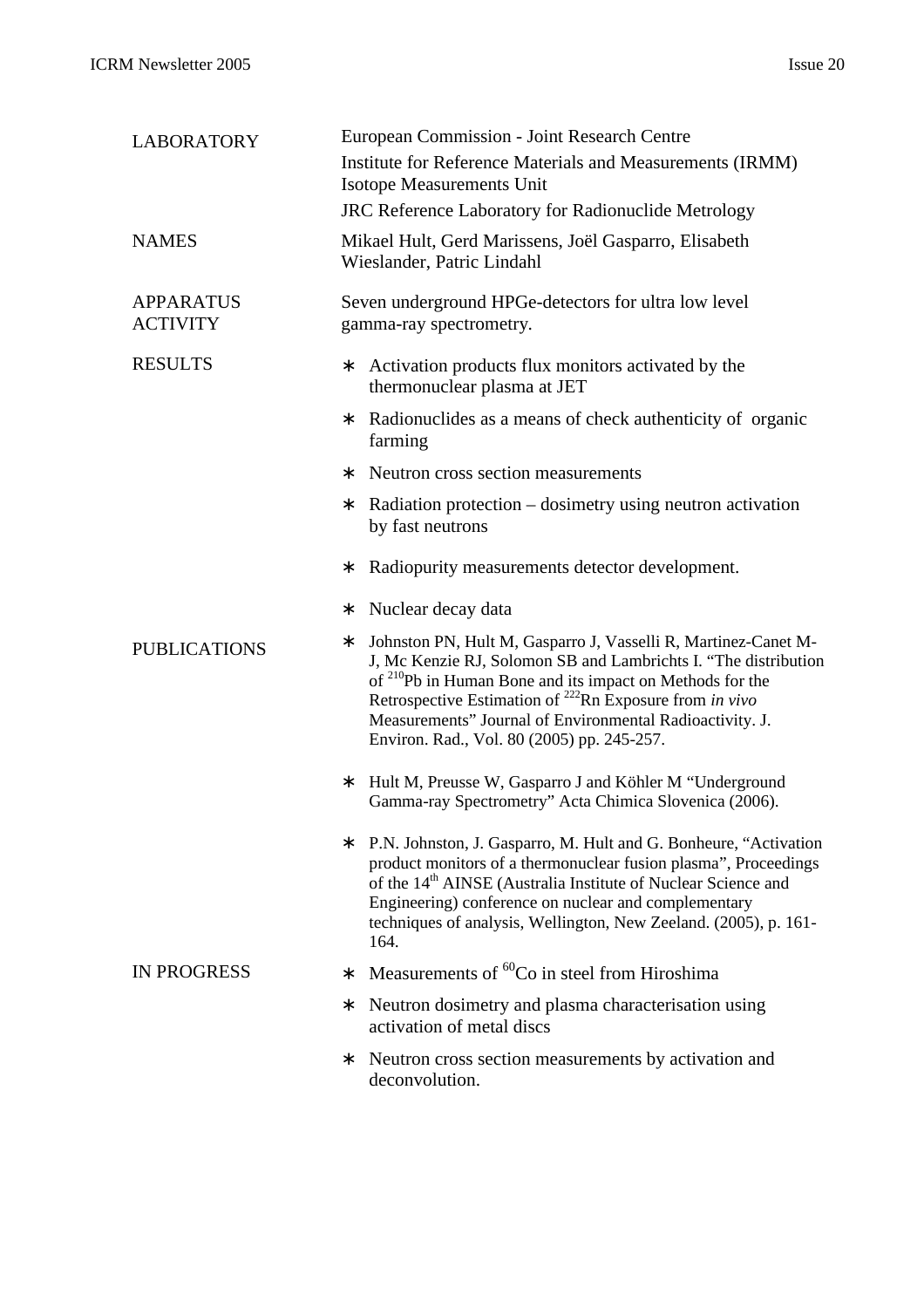|                | Intercomparison work<br>∗<br>Isotopic fingerprinting of environmental processes<br>∗<br>Ultra low background detector developments<br>∗                                                                                         |
|----------------|---------------------------------------------------------------------------------------------------------------------------------------------------------------------------------------------------------------------------------|
| <b>ADDRESS</b> | European Commission<br>Joint Research Centre<br>Institute for Reference Materials and Measurements (IRMM)<br>Retieseweg 111, B-2440 Geel, Belgium<br>Tel. +32 14 571 269 - Fax +32 14 584 273<br>e-mail: mikael.hult@cec.eu.int |
|                | Mikael Hult                                                                                                                                                                                                                     |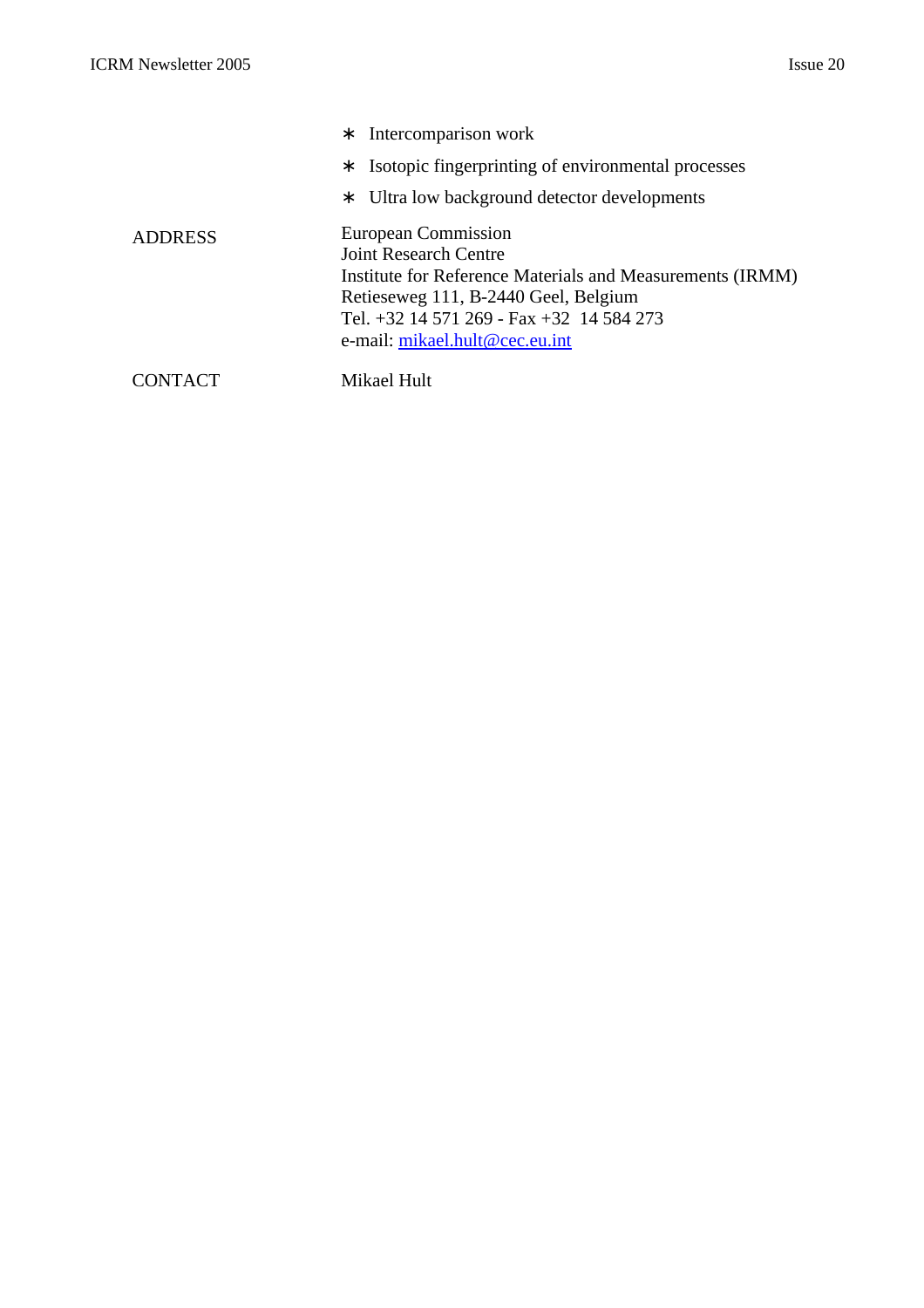| <b>LABORATORY</b>                           | <b>SCK.CEN, Low Level Radioactivity Measurements</b><br>(SA1/SA2)                                                                                                                                                                                                                                                                                                                                                                                           |
|---------------------------------------------|-------------------------------------------------------------------------------------------------------------------------------------------------------------------------------------------------------------------------------------------------------------------------------------------------------------------------------------------------------------------------------------------------------------------------------------------------------------|
| <b>NAMES</b>                                | C. Hurtgen, F. Verrezen.                                                                                                                                                                                                                                                                                                                                                                                                                                    |
| <b>APPARATUS</b>                            | ZnS alpha counters<br>п<br>Proportional counters<br>Liquid scintillation counters<br>п<br>alpha spectrometers<br>KPA (Kinetic Phophorescence Analyser)                                                                                                                                                                                                                                                                                                      |
| <b>ACTIVITY</b>                             | Gross alpha and beta, ${}^{3}H$ , ${}^{14}C$ , ${}^{89-90}Sr$ , ${}^{131}I$ , ${}^{210}Po$ , ${}^{226}Ra$ and actinides<br>activity measurements in environmental samples<br>Assay of actinides (Th, U, Pu, Am) in biological samples (urine,<br>faeces) and environmental samples (water, sediment, soil ) by alpha<br>spectrometry and by KPA for U.<br>Assay of <sup>14</sup> C, <sup>63</sup> Ni, <sup>99</sup> Tc, <sup>129</sup> I in low level waste |
| <b>RESULTS</b>                              | Extension to the QA system following ISO17025 of the method for<br>uranium determination by kinetic phosphorescence analysis.                                                                                                                                                                                                                                                                                                                               |
| <b>PRESENTATIONS</b>                        | Verrezen F., "Uranium in Urine samples by pulsed laser<br>phosphorimetry (KPA-11): Method validation." PROCORAD 2005<br>Meeting, 14-16 June 2005, Bruges, Belgium                                                                                                                                                                                                                                                                                           |
| <b>IN PROGRESS</b>                          | Validation of the method for $\alpha$ spectrometry measurement of<br>bioassay samples                                                                                                                                                                                                                                                                                                                                                                       |
| <b>OTHER RELATED</b><br><b>PUBLICATIONS</b> | Hurtgen C., et.al. "IDEAS/IAEA Intercomparison exercise on<br>Internal Dose Assessment ", Scientific Report SCK CEN - BLG-<br>1018. SCK·CEN, Mol, Belgium, October 2005                                                                                                                                                                                                                                                                                     |
| <b>ADDRESS</b>                              | Low Level Radioactivity Measurements<br><b>SCK</b> •CEN<br>Boeretang 200<br>B-2400 Mol Belgium<br>Telephone: (+32-14) 33 28 31<br>Telecopier: (+32-14) 32 10 56<br>E-mail: churtgen@sckcen.be                                                                                                                                                                                                                                                               |
| <b>CONTACT</b>                              | Web: http://www.sckcen.be/lrm<br>C. Hurtgen                                                                                                                                                                                                                                                                                                                                                                                                                 |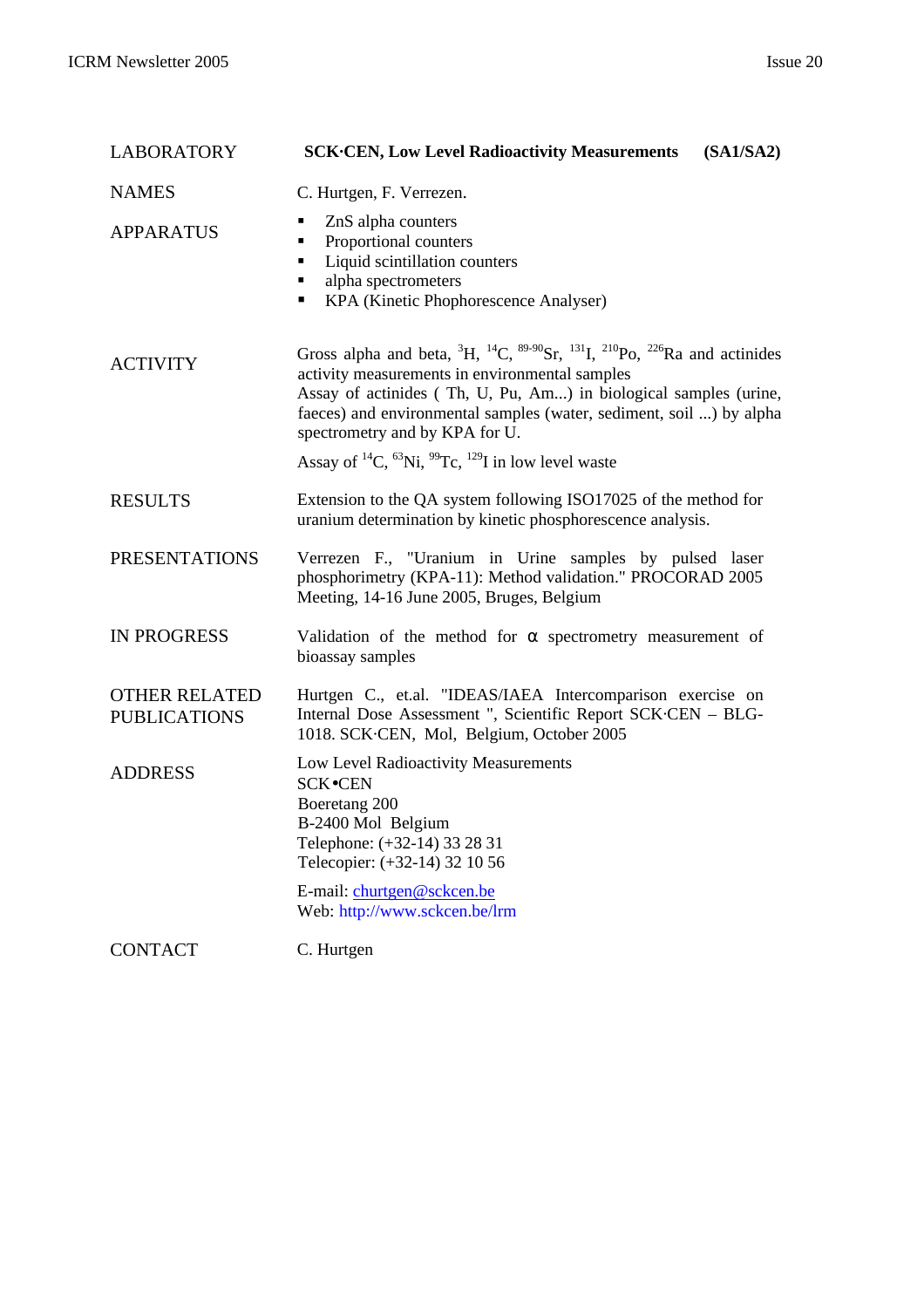| <b>LABORATORY</b> | <b>SCK.CEN, Radiochemistry &amp; Analysis</b><br>(SA1/SA2)                                                                                                                                                                                      |
|-------------------|-------------------------------------------------------------------------------------------------------------------------------------------------------------------------------------------------------------------------------------------------|
| <b>NAMES</b>      | M. Gysemans, L. Sannen                                                                                                                                                                                                                          |
| <b>ACTIVITY</b>   | • Destructive radiochemical and chemical analysis of spent fuels<br>$(UO2, MOX, U3Si2, UA1x, UMo,)$ for determination of burn up<br>and fuel composition after irradiation                                                                      |
|                   | • Determination of Pu and $^{241}$ Am concentrations in MOX fuels<br>(accredited according to ISO17025).                                                                                                                                        |
|                   | • Radiochemical analysis of long-lived and radiotoxic nuclides<br>in various types of radioactive waste such as resins, evaporator<br>concentrates, filters, incinerator ashes                                                                  |
|                   | • Radiochemical analysis of reactor dosimeters and reactor<br>materials.                                                                                                                                                                        |
|                   | $\bullet$ $\gamma$ - and $\alpha$ -spectrometry of low to highly radioactive samples                                                                                                                                                            |
| <b>RESULTS</b>    | • Projects for burn up determination and spent fuel<br>characterization: TOPGUN, GERONIMO, RJH-UMo, REBUS-<br><b>PWR</b>                                                                                                                        |
|                   | • Second Campaign for the validation of the LLWAA Code<br>applied for a categorization of radioactive waste streams of the<br>Belgian nuclear power plants                                                                                      |
|                   | • Comparison of radio-analytical techniques with ICP-MS for<br>the analyses of the long-lived radionuclides such as $^{99}$ Tc, $^{237}$ Np<br>and <sup>129</sup> I in radioactive waste such as resins, evaporator<br>concentrates and filters |
| <b>ADDRESS</b>    | 'Radiochemistry and Analyses' Section<br>'Nuclear Chemical Research' Department<br><b>SCK•CEN</b><br>Boeretang 200, B-2400 Mol, Belgium<br>Telephone: (+32-14) 33 32 07<br>Telecopier: (+32-14) 32 07 55<br>E-mail: mgyseman@sckcen.be          |
| <b>CONTACT</b>    | M. Gysemans.                                                                                                                                                                                                                                    |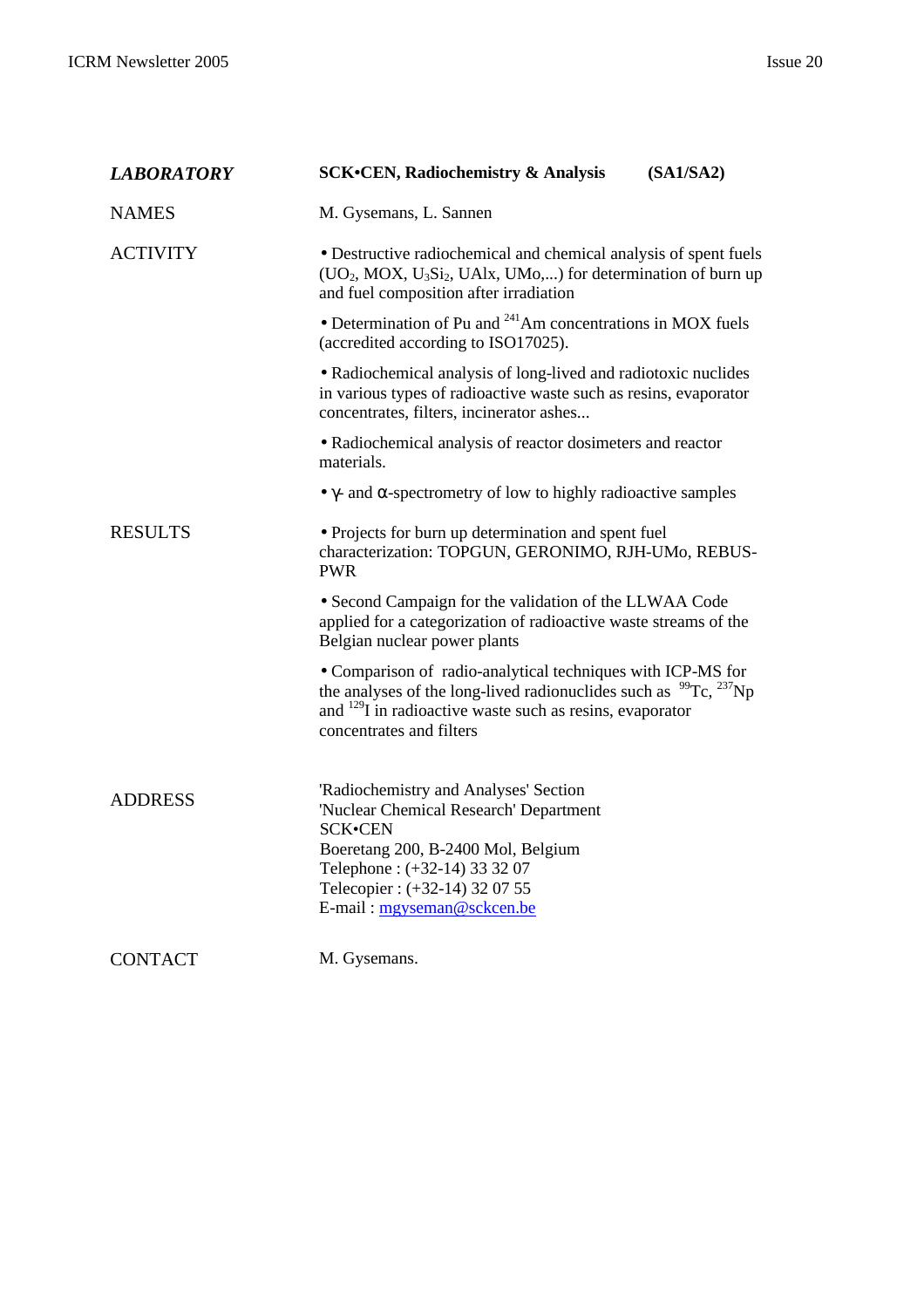| <b>LABORATORY</b>   | <b>Safeguards and Nuclear Physics Measurements (SA1/SA2)</b>                                                                                                                                                                                                                                                                                                                                                                                                                                                                                                                                                                                                                                                                                                                                                                                                                                                                                                                                                                                                                                                                                                                                                                                                                                                                                                                                                                                                                                                                                                                                                                                                                                                                                                                                   |
|---------------------|------------------------------------------------------------------------------------------------------------------------------------------------------------------------------------------------------------------------------------------------------------------------------------------------------------------------------------------------------------------------------------------------------------------------------------------------------------------------------------------------------------------------------------------------------------------------------------------------------------------------------------------------------------------------------------------------------------------------------------------------------------------------------------------------------------------------------------------------------------------------------------------------------------------------------------------------------------------------------------------------------------------------------------------------------------------------------------------------------------------------------------------------------------------------------------------------------------------------------------------------------------------------------------------------------------------------------------------------------------------------------------------------------------------------------------------------------------------------------------------------------------------------------------------------------------------------------------------------------------------------------------------------------------------------------------------------------------------------------------------------------------------------------------------------|
| <b>NAMES</b>        | M. Bruggeman, P. Vermaercke, P. Willeborts,                                                                                                                                                                                                                                                                                                                                                                                                                                                                                                                                                                                                                                                                                                                                                                                                                                                                                                                                                                                                                                                                                                                                                                                                                                                                                                                                                                                                                                                                                                                                                                                                                                                                                                                                                    |
| <b>ACTIVITY</b>     | $\alpha$ - and $\gamma$ -spectrometry<br>٠<br>Preparation of Radioactive Standards<br>$\blacksquare$<br>Whole body and organ counting<br>٠<br>Neutron activation analysis with relative NAA and $k_0$ – method<br>п<br>Non-destructive assay of nuclear wastes and special nuclear material<br>٠<br>(γ-spectrometry and neutron counting)                                                                                                                                                                                                                                                                                                                                                                                                                                                                                                                                                                                                                                                                                                                                                                                                                                                                                                                                                                                                                                                                                                                                                                                                                                                                                                                                                                                                                                                      |
| <b>RESULTS</b>      | We designed a new modular phantom for Whole Body Counting<br>$\bullet$<br>(WBC). The phantom is made of nylon pieces that can be put together<br>as to build a complete phantom comparable to the BOMAB phantom.<br>Radioactivity is put in the phantom by means of small diameter linear<br>sources that fit in small holes which are made in the different elements<br>of the phantom. Moreover, the different elements can be combined to<br>actually build many different phantoms of different size (posture).<br>Calibrations with these phantoms are currently set-up for WBC with<br>large NaI(Tl) detectors.<br>We organised the WGA (Working Group A) meeting of ENTRAP<br>(European Network for Testing facilities of Radioactive waste<br>Packages) (Brussels, 27-28/09/2005)<br>We implemented algorithms for transmission corrected gamma<br>$\bullet$<br>scanning of nuclear waste packages.<br>We developed a new algorithm for the analysis of pulse trains in<br>$\bullet$<br>neutron multiplicity counting.<br>For NAA we participated in several CCQM-intercomparisons: CCQM-<br>P66 (Zn, Cd, Cu and Co in fertiliser), CCQM-P63 (Sn in tomatopaste),<br>IMEP-20 and CCQM-P39 (As and Se in Tuna Fish), IMEP-19 and<br>CCQM-P29 (As, Cd, Zn and Mn in Rice), CCQM-K43 (As and Se in<br>Salmon), CCQM-K42/P34.1 (Cr, Cu, Fe, Mn, Zn in Al-alloy) and<br>CCQM-P63 (Pt and Rh in Car Catalyst), always with very good z-<br>scores<br>We participated in the stability testing and characterisation of several<br>reference materials for IRMM;<br>For k0-NAA a synthetic multi element standard SMELS was<br>characterised and is now free for distribution;<br>We participated in several international projects in order to study the<br>impact contaminants in medicines; |
| <b>PUBLICATIONS</b> | We participated in the recalibration of the BR1 reactor for k0-NAA<br>Vermaercke P., "Epithermal<br>neutron<br>activation<br>for<br>elemental<br>characterisation", International Workshop "Applications of the Ionising-<br>Radiations to Industry, Health and Environment" IWIRad 2005, 20-21 June<br>2005, Bucharest, Romania.<br>Vermaercke P., Sneyers L., Bruggeman M., "Epithermal instrumental<br>neutron activation for the determination of iodine in food samples."<br>Voedselchemie in Vlaanderen V: Trends in de Levensmiddelenanalyse, 26<br>May 2005, Gent, Belgium.<br>Vermaercke P., "Characterisation of Synthetic Multi-Element Standards<br>(SMELS) used for the validation of k0-INAA", 4th International k0-users<br>Workshop, 11-14 september 2005, Madeira Portugal                                                                                                                                                                                                                                                                                                                                                                                                                                                                                                                                                                                                                                                                                                                                                                                                                                                                                                                                                                                                    |
| <b>ADDRESS</b>      | Safeguards and Nuclear Physics Measurements<br>SCK.CEN, Boeretang 200 B-2400 Mol Belgium                                                                                                                                                                                                                                                                                                                                                                                                                                                                                                                                                                                                                                                                                                                                                                                                                                                                                                                                                                                                                                                                                                                                                                                                                                                                                                                                                                                                                                                                                                                                                                                                                                                                                                       |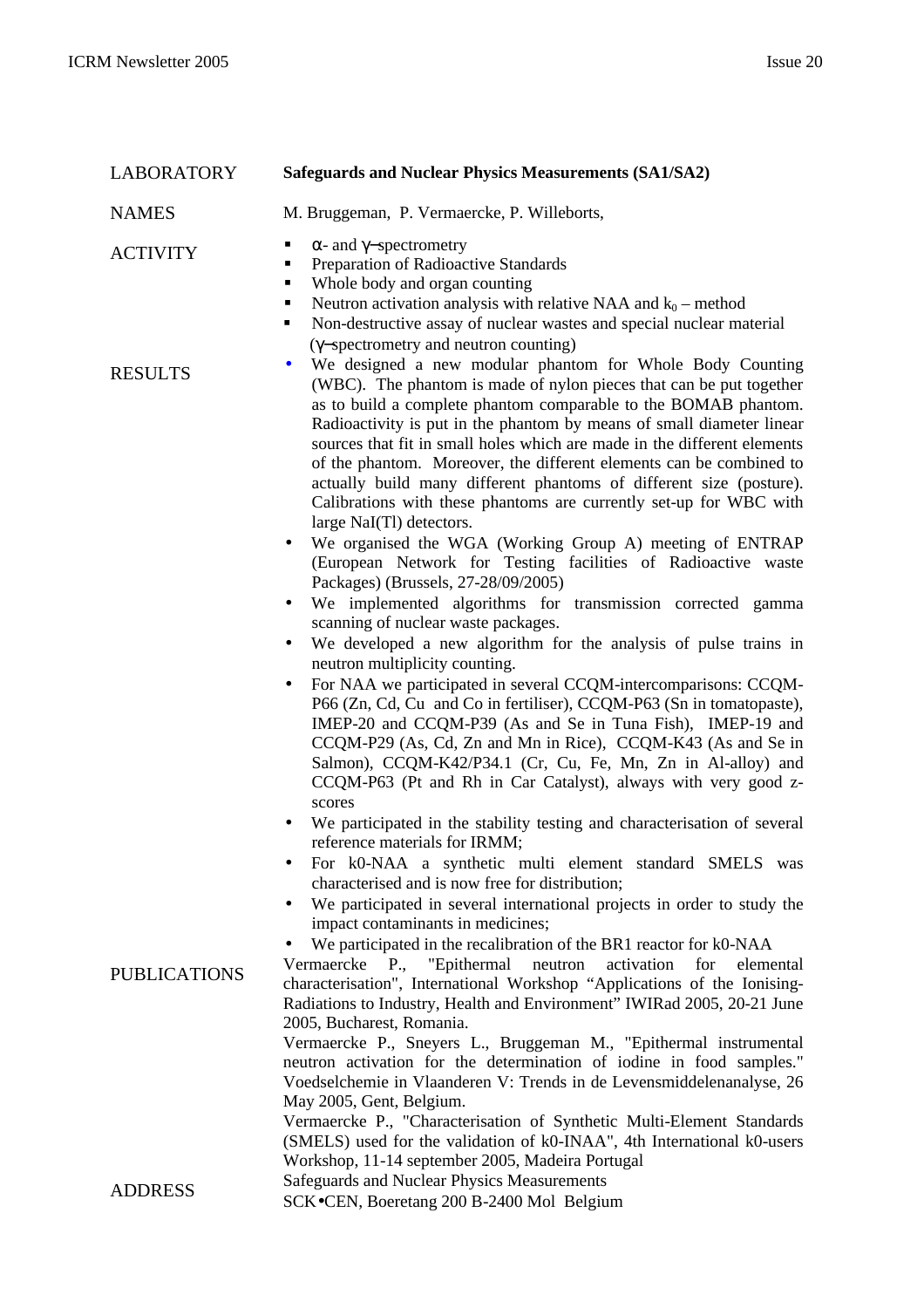Telephone: (+32-14) 33 28 86 Telecopier: (+32-14) 32 10 56 E-mail: mbruggem@sckcen.be Web: http://www.sckcen.be/research/radiationprotection/kernfys/ Web: http://www.sckcen.be/research/radiationprotection/safeguards/

CONTACT M. Bruggeman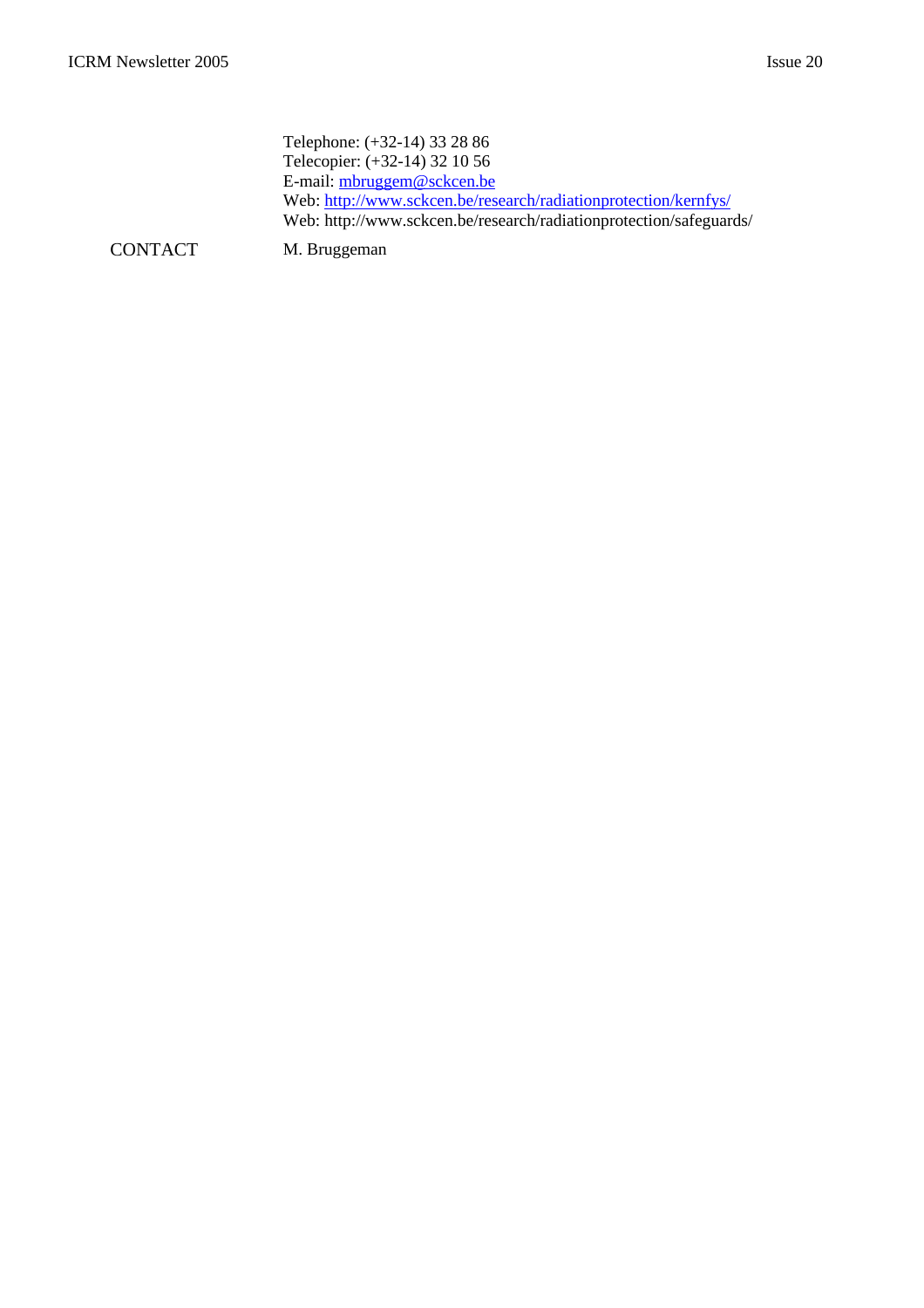| SA1/SA2)                                  |                                                                                                                                                                                                                                                                                                                                                                                                                                                                                                                                                                                                                                                                                                                                                                                                    |
|-------------------------------------------|----------------------------------------------------------------------------------------------------------------------------------------------------------------------------------------------------------------------------------------------------------------------------------------------------------------------------------------------------------------------------------------------------------------------------------------------------------------------------------------------------------------------------------------------------------------------------------------------------------------------------------------------------------------------------------------------------------------------------------------------------------------------------------------------------|
| <b>LABORATORY</b>                         | Laboratório Nacional de Metrologia das Radiações Ionizantes<br>LNMRI/IRD/CNEN                                                                                                                                                                                                                                                                                                                                                                                                                                                                                                                                                                                                                                                                                                                      |
| <b>NAMES</b>                              | A. Iwahara, Antônio E. de Oliveira, C.J. da Silva, E.M.O.<br>Bernardes, P.A.L. da Cruz, J. dos S. Loureiro, José U. Delgado,<br>R. Poledna, M.A.R.R. di Prinzio                                                                                                                                                                                                                                                                                                                                                                                                                                                                                                                                                                                                                                    |
| <b>ACTIVITY</b>                           | 1- Participation in international comparisons;<br>2- Absolute activity measurements;<br>3- Traceability program with Nuclear Medicine Services                                                                                                                                                                                                                                                                                                                                                                                                                                                                                                                                                                                                                                                     |
| <b>RESULTS</b>                            | 1- Standardization of $^{125}I$ , $^{203}Hg$ and $^{201}Tl$ solutions;<br>2- Implantation of $4\pi\beta(PC)$ - $\gamma$ (Ge) and/or $4\pi\beta(PC)$ - $\gamma$ (NaI(Tl))<br>anticoincidence system with LNHB MTR2 module<br>3- Comparison runs of activity measurements of $^{99}$ Tc <sup>m</sup> , $^{131}$ I,<br>${}^{67}Ga$ and ${}^{201}Tl$ with Nuclear Medicine Services                                                                                                                                                                                                                                                                                                                                                                                                                    |
| <b>PUBLICATIONS</b>                       | 1- A. Iwahara, M.A.L. da Silva. A. E. C. Filho, E. M. de O.<br>Bernardes, J. U. Delgado. Determination of disintegration rate<br>and $\gamma$ -ray emission probabilities of <sup>65</sup> Zn and <sup>241</sup> Am, Appl.<br>Radiat. Isot., 107-113, 2005.<br>2- J. A. dos Santos, A. Iwahara, I. G. Nicoli, F. G. Alabarse, C.<br>E. L. dos Santos, A. M. Xavier, E. J. Garcia, C. M. Dias, L.<br>Tauhata, R. T. Lopes. Implementation of a national metrology<br>network of radionuclides used in nuclear medicine, to be<br>published in Appl. Radiat. Isot.<br>3- A. L. de O. Damasceno, A. Iwahara, M. A. L. da Silva, J. J.<br>da S. Estrada. Activity characterization of <sup>192</sup> Ir brachytherapy<br>wires, to be published in Journal of Radioanalytical and Nuclear<br>Chemistry |
| <b>IN PROGRESS</b>                        | 1- Standardization of ${}^{67}Ga$ and ${}^{55}Fe$ with MTR2 module using<br>the anti-coincidence and liquid scintillation counting methods;<br>2- Implementation of TDCR liquid scintillation counting for<br>absolute standardization;<br>3- Implementation of a coincidence system with plastic<br>scintillator in the beta channel                                                                                                                                                                                                                                                                                                                                                                                                                                                              |
| <b>SOURCE</b><br>IN<br><b>PREPARATION</b> | 1- Determination of disintegration rate and photon intensities of<br>$^{201}$ Tl;<br>2- Radioactivity Laboratory of LNMRI in the Framework of<br><b>MRA</b><br>3- Absolute standardization of <sup>55</sup> Fe and <sup>67</sup> Ga                                                                                                                                                                                                                                                                                                                                                                                                                                                                                                                                                                |
| <b>ADDRESS</b>                            | Instituto de Radioproteção e Dosimetria, Av. Salvador Allende,<br>s/n, Recreio, CEP 22780-160, Rio de Janeiro, Brasil.Tel: $++55$<br>21 3411 8179 Fax: ++55 21 2442 1605<br>E-maiL: iwahara@ird.gov.br                                                                                                                                                                                                                                                                                                                                                                                                                                                                                                                                                                                             |
| <b>CONTACT</b>                            | A. Iwahara                                                                                                                                                                                                                                                                                                                                                                                                                                                                                                                                                                                                                                                                                                                                                                                         |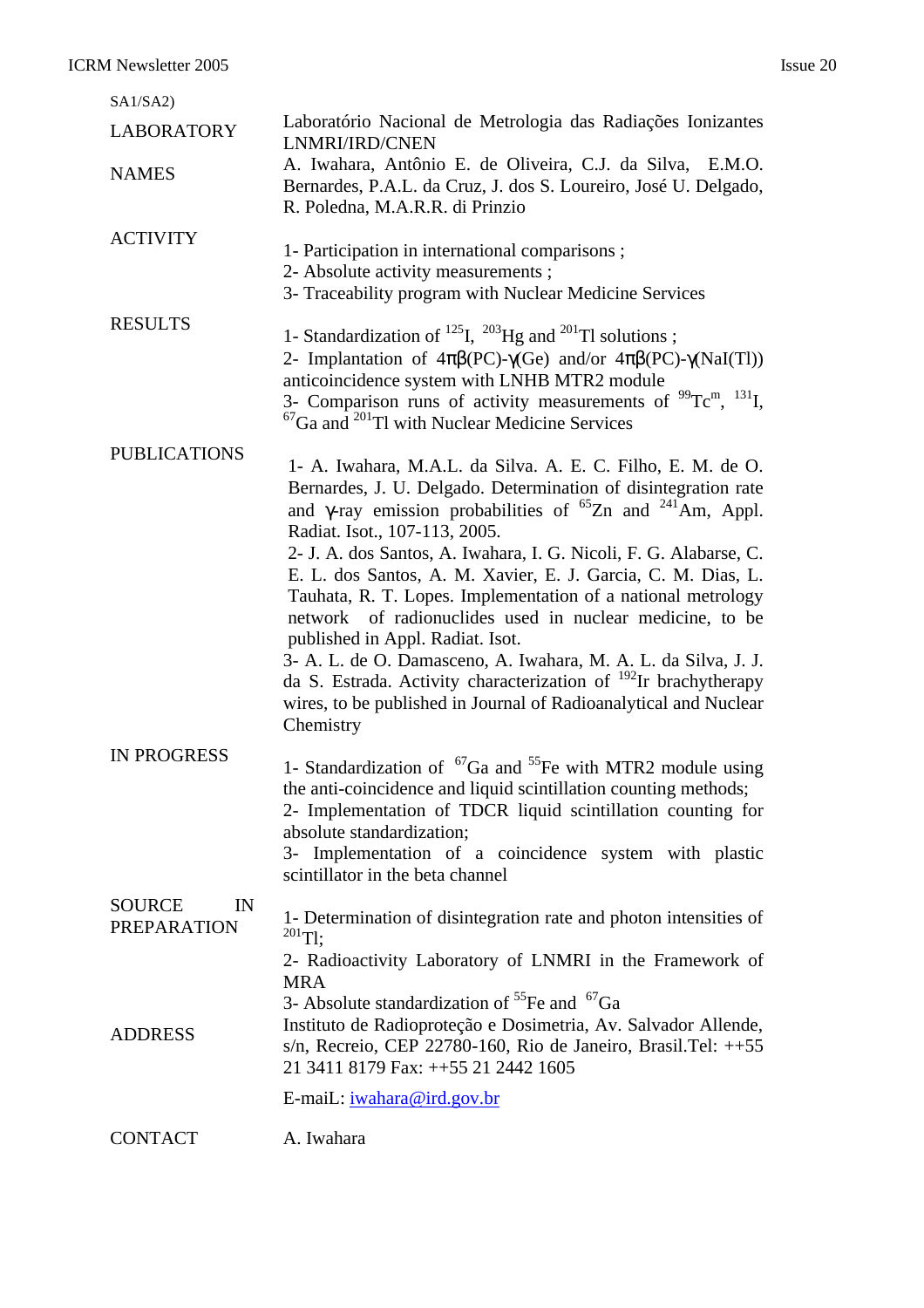| <b>LABORATORY</b>   | Laboratório Nacional de Metrologia das Radiações Ionizantes<br>LNMRI/IRD/CNEN                                                                                                                                                                                                                                                                                                                                                                           |
|---------------------|---------------------------------------------------------------------------------------------------------------------------------------------------------------------------------------------------------------------------------------------------------------------------------------------------------------------------------------------------------------------------------------------------------------------------------------------------------|
| <b>NAMES</b>        | Antonio E. de Oliveira, C.J. da Silva, E.M.O. Bernardes, J.U.<br>Delgado, M.A.R.R. di Prinzio, Maria C.M. de Almeida, R.<br>Poledna.                                                                                                                                                                                                                                                                                                                    |
| <b>ACTIVITY</b>     | 1 - Half-life determination.<br>2 - Impurities study by gamma-ray spectrometry.<br>3- Determination of photon emission probabilities                                                                                                                                                                                                                                                                                                                    |
| <b>RESULTS</b>      | Measurements of nuclear data parameters in the standardization<br>of ${}^{65}Zn$ and ${}^{241}Am$ .                                                                                                                                                                                                                                                                                                                                                     |
| <b>PUBLICATIONS</b> | 1- M. A. L. da Silva, R. Poledna, A. Iwahara, C. J. da Silva, J.<br>U. Delgado, R. T. Lopes. Standardization and decay data<br>determination of $^{125}$ I, $^{54}$ Mn and $^{203}$ Hg, to be published in Appl.<br>Radiat.Isot.<br>2- Half-life of radionuclides determined by the reference<br>source method. da Silva, M. A. L.; de Almeida, M. C. M.;<br>Delgado, J. U Journal of Radioanalytical and Nuclear<br>Chemistry (2005), 264(3), 571-576. |
| <b>IN PROGRESS</b>  | 1-The Metrological Activity Determination of the <sup>238</sup> U and<br>$^{230}$ Th<br>by Gamma Spectrometry to Industrial Fuel-Cycle<br>application;<br>2- Precise Determination of Ge Detector Efficiency Curves for<br><b>Obtaining Activities in Radioclides Gamma-Emitters</b>                                                                                                                                                                    |
| <b>ADDRESS</b>      | Instituto de Radioproteção e Dosimetria, Av. Salvador Allende,<br>s/n, Recreio, CEP 22780-160, Rio de Janeiro, Brazil.Tel: $++55$<br>8173<br>21<br>3411<br>Fax:<br>$++55$<br>21<br>2442<br>1605<br>EmaiL:delgado@ird.gov.br                                                                                                                                                                                                                             |
| <b>CONTACT</b>      | J. U. Delgado                                                                                                                                                                                                                                                                                                                                                                                                                                           |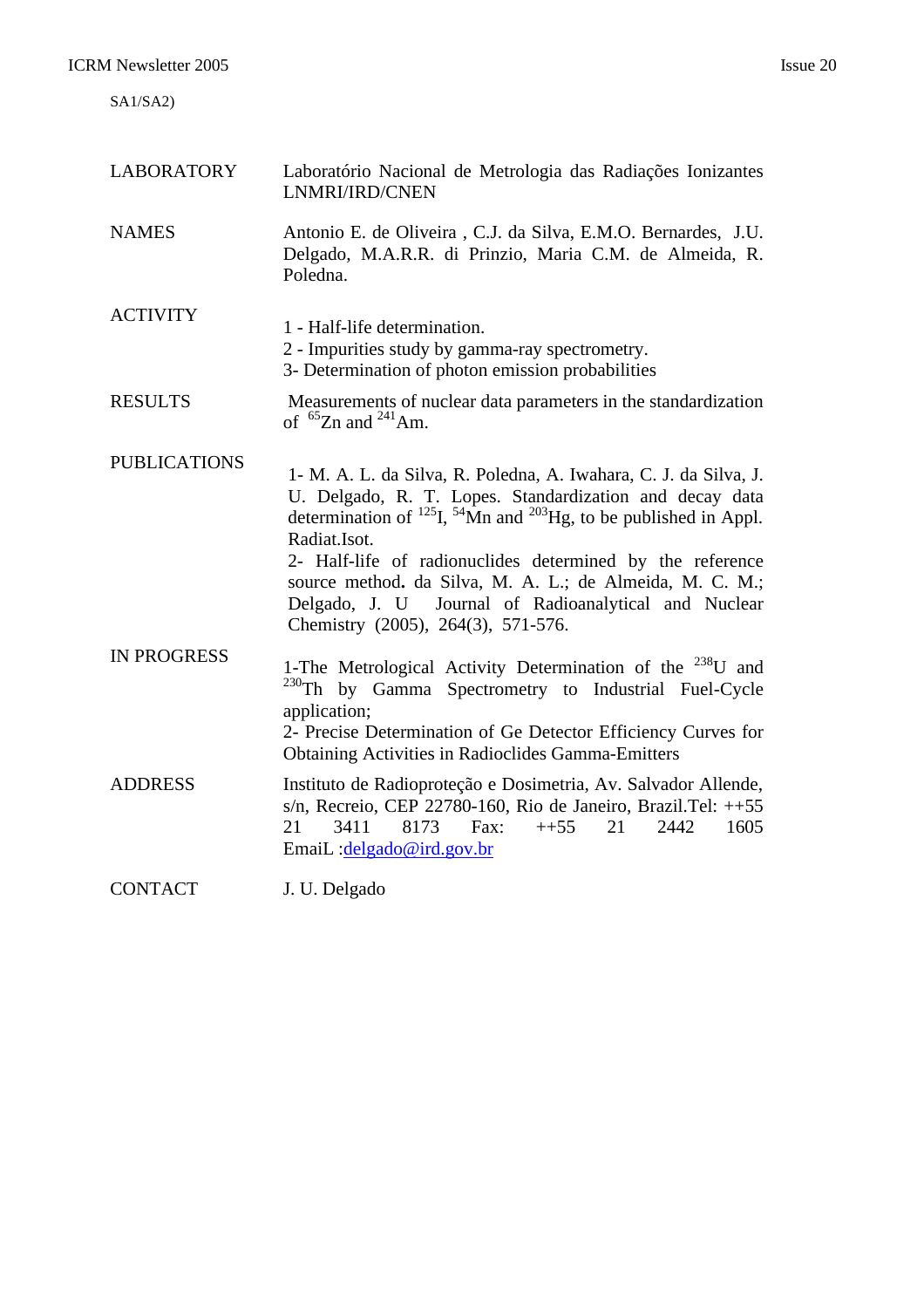SA1/SA2)

| <b>LABORATORY</b>   | Laboratório Nacional de Metrologia das Radiações Ionizantes<br>LNMRI/IRD/CNEN                                                                                                                                                                                                                                                                                                                                                                                                                                                                                                                          |
|---------------------|--------------------------------------------------------------------------------------------------------------------------------------------------------------------------------------------------------------------------------------------------------------------------------------------------------------------------------------------------------------------------------------------------------------------------------------------------------------------------------------------------------------------------------------------------------------------------------------------------------|
| <b>NAMES</b>        | A.C.M. Ferreira, A.E. de Oliveira, A. F. Clain, L. Tauhata,<br>M.E.C. Vianna, M. J. C. S.<br>de Bragança<br>and<br>A.M.G.F.Azeredo, Cirilo Santanna.                                                                                                                                                                                                                                                                                                                                                                                                                                                   |
| <b>ACTIVITY</b>     | 1- Preparation of the spiked sources of beta, alpha and multi-<br>gamma emitters in water matrix.<br>2- Preparation of the samples of sediment and soils taken<br>from Poços de Caldas region in Brazil.                                                                                                                                                                                                                                                                                                                                                                                               |
| <b>RESULTS</b>      | 1- Quality control program of environmental laboratories<br>2- Homogeneity tests of soil material from Poços de Caldas<br>and Goiânia Regions in Brazil                                                                                                                                                                                                                                                                                                                                                                                                                                                |
| <b>PUBLICATIONS</b> | 1- Preparation of soil reference material with radionuclides from<br>uranium and thorium natural series.A. F. Clain, M. J.<br>C.Bragança, A M.G.F.Azeredo, L.Tauhata<br>Proc.8 <sup>th</sup> .International Conference on Nuclear<br>Analytical<br>Methods in the Life Sciences<br>2-The influence of uncertainties of measurements in<br>laboratory performance evaluation using an intercomparison<br>program of radionuclide assays in environmental samples,<br>L.Tauhata, M.E.C.M.Vianna, A E.de Oliveira, A C.M.<br>Ferreira, M.J.C.Bragança, A.F.Clain to be published in Appl.<br>Radiat.Isot. |
| <b>IN PROGRESS</b>  | Characterization of soil samples from Poços de Caldas region.                                                                                                                                                                                                                                                                                                                                                                                                                                                                                                                                          |
| <b>ADDRESS</b>      | Instituto de Radioproteção e Dosimetria, Av. Salvador<br>Allende, s/n, Recreio, CEP 22780-160, Rio de Janeiro,<br>Brazil.Tel: ++55 21 3411 8154 Fax: ++55 21 2442 1605<br>E-mail: tauhata@ird.gov.br                                                                                                                                                                                                                                                                                                                                                                                                   |
| <b>CONTACT</b>      | L. Tauhata                                                                                                                                                                                                                                                                                                                                                                                                                                                                                                                                                                                             |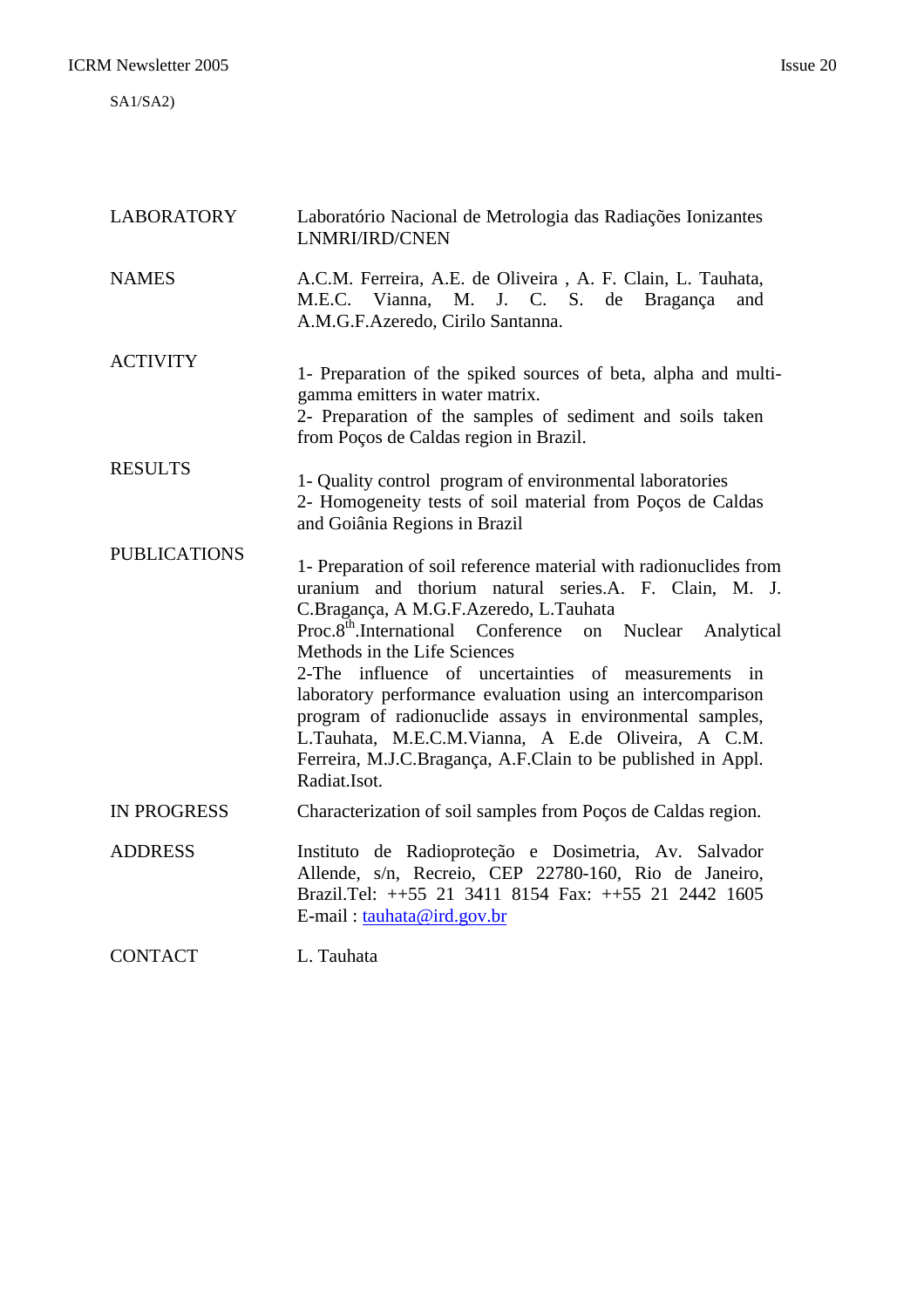| <b>LABORATORY</b>  | <b>Czech Metrology Institute</b><br><b>Inspectorate for Ionizing Radiation</b><br>Prague, Czech Republic                                                                                   |                                                                                                                                                               |
|--------------------|--------------------------------------------------------------------------------------------------------------------------------------------------------------------------------------------|---------------------------------------------------------------------------------------------------------------------------------------------------------------|
| <b>NAMES</b>       | J. Sochorová, M.Havelka, P. Auerbach                                                                                                                                                       |                                                                                                                                                               |
| <b>APPARATUS</b>   | $4\pi (PC)$ <sub>B</sub> - $\gamma$ coincidence equipment<br>$4\pi (PPC)X,e-\gamma$ coincidence equipment<br>$4\pi$ NaI(Tl) detector<br>$4\pi$ LS $\beta$ - $\gamma$ coincidence equipment |                                                                                                                                                               |
| <b>RESULTS</b>     | Routine standardization of 25 radionuclides.                                                                                                                                               | Standardization of $^{125}$ I for CCRI(II) international comparison.                                                                                          |
| <b>PUBLICATION</b> | Radiat. Isot.                                                                                                                                                                              | M.Havelka, P.Auerbach, J.Sochorová, Standardisation of <sup>54</sup> Mn and<br><sup>65</sup> Zn using software coincidence counting system, in press in Appl. |
| <b>IN PROGRESS</b> | Standardization of ${}^{55}Fe$ for CCRI(II) international comparison.<br>Development of software coincidence counting system.<br>Development of TDCR system.                               |                                                                                                                                                               |
| <b>ADDRESS</b>     | CMI - IIZ<br>Radiová 1<br>CZ-102 00 Praha 10<br>Czech Republic                                                                                                                             | tel.: $+420\,266020497$<br>fax: $+420\,266020466$<br>E-mail: pdryak@cmi.cz                                                                                    |
| <b>CONTACT</b>     | P. Dryák                                                                                                                                                                                   |                                                                                                                                                               |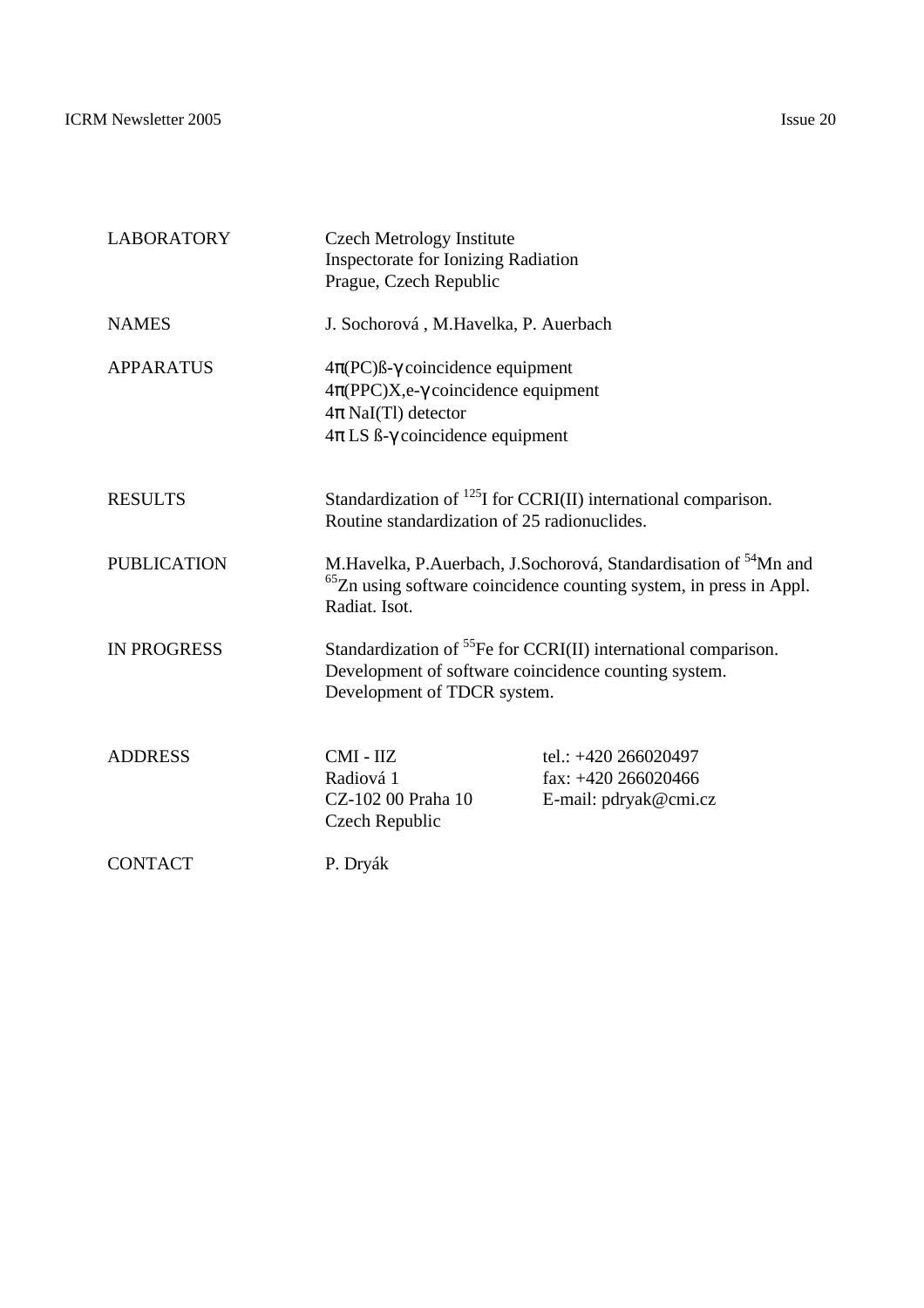ICRM Newsletter 2005 Issue 20

| <b>LABORATORY</b>  | <b>Czech Metrology Institute</b><br><b>Inspectorate for Ionizing Radiation</b><br>Prague, Czech Republic                                                                                                                                                           |                                                                                                                                                                                           |
|--------------------|--------------------------------------------------------------------------------------------------------------------------------------------------------------------------------------------------------------------------------------------------------------------|-------------------------------------------------------------------------------------------------------------------------------------------------------------------------------------------|
| <b>NAMES</b>       | P.Dryák, P.Kovár                                                                                                                                                                                                                                                   |                                                                                                                                                                                           |
| <b>APPARATUS</b>   | HPGe detectors for gamma<br>spectrometry<br>Si and Si(Li) detectors for alpha and<br>beta spectrometry<br>DSPs 9660, AIM 556A, GENIE2000                                                                                                                           |                                                                                                                                                                                           |
| <b>RESULTS</b>     | Radionuclide impurities measurement<br>Environmental samples measurement<br>Standards production checking (activity measurement)<br>spectrometers used in the Czech Republic<br>Noble gases standardization<br>Monte Carlo calculation of HPGe detector efficiency | Verification, type testing and calibration for alpha, beta and gamma                                                                                                                      |
| <b>PUBLICATION</b> | distance of 25 cm, in press in Appl. Radiat. Isot.                                                                                                                                                                                                                 | P.Dryák, P.Kovár, Experimental and MC determination of HPGe<br>detector efficiency in the 40 to 2,754 keV energy range for<br>measuring point source geometry with the source-to-detector |
| <b>IN PROGRESS</b> | Standardization of <sup>41</sup> Ar, MC efficiency calculation                                                                                                                                                                                                     |                                                                                                                                                                                           |
| <b>ADDRESS</b>     | CMI - IIZ<br>Radiová 1<br>CZ-102 00 Prague 10<br>Czech Republic                                                                                                                                                                                                    | tel.: +420 266020497<br>fax: $+420\,266020466$<br>E-mail:pdryak@cmi.cz                                                                                                                    |
| <b>CONTACT</b>     | P.Dryák                                                                                                                                                                                                                                                            |                                                                                                                                                                                           |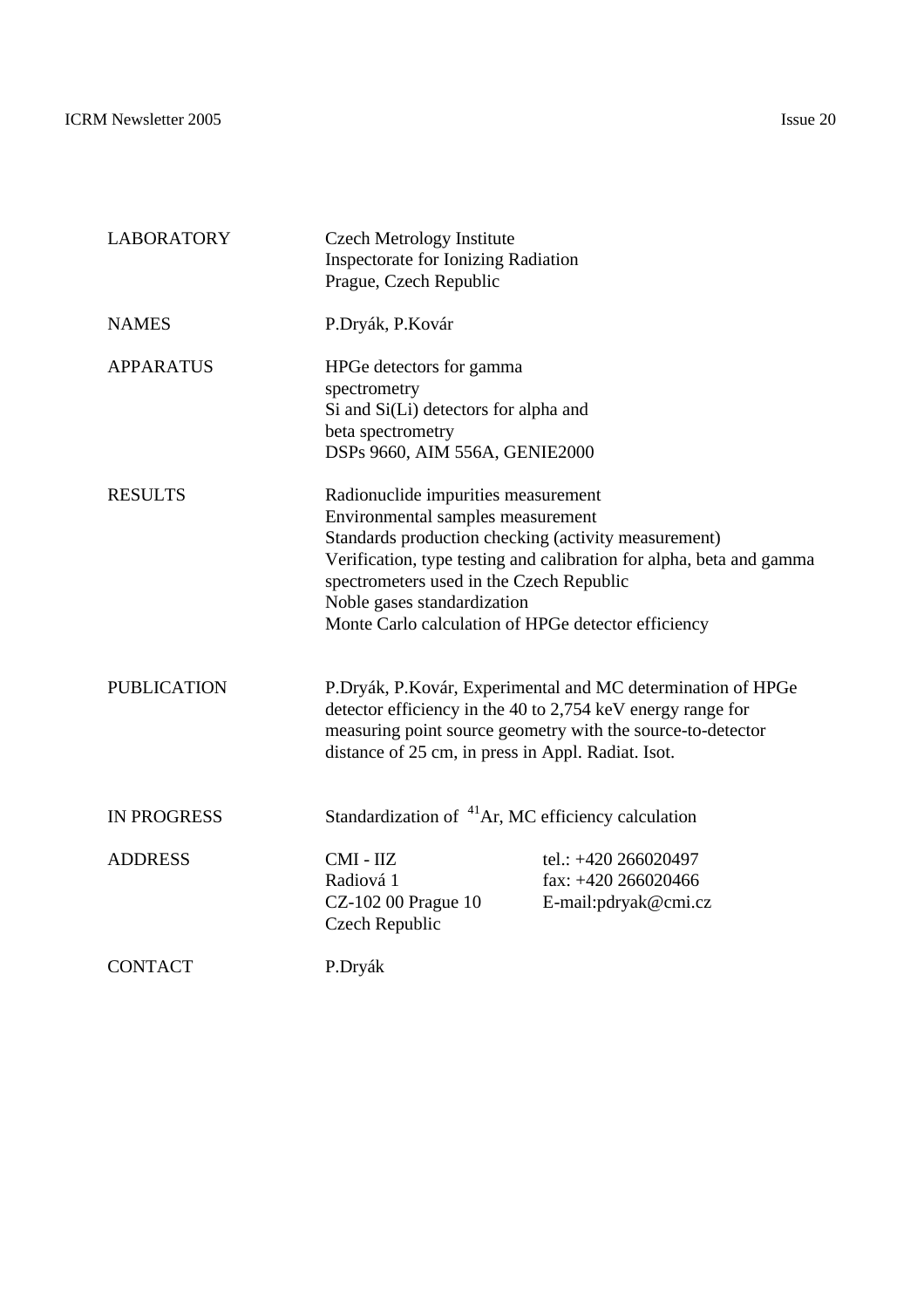| <b>LABORATORY</b>                           | NIRH - National Institute of Radiation Hygiene                                                                                                                                                                                                                                                |
|---------------------------------------------|-----------------------------------------------------------------------------------------------------------------------------------------------------------------------------------------------------------------------------------------------------------------------------------------------|
| <b>NAMES</b>                                | K. R. Ennow                                                                                                                                                                                                                                                                                   |
| <b>ACTIVITY</b>                             | Comparison of activity concentration of radiopharmaceutical<br>solutions for Danish hospitals and Danish Medicine Agency                                                                                                                                                                      |
|                                             | Routine check of medical activity meters and surface contamination<br>monitors.                                                                                                                                                                                                               |
| <b>RESULTS</b>                              | Calibration of I-123 solution (2 hospitals and DKMA) and Tc-99m<br>solution (1 hospital)                                                                                                                                                                                                      |
|                                             | Ratel G., Michotte C.; Woods M.J., Comparisons CCRI(II)-<br>K3.F.18 and APMP.RI(II)-K3.F-18 of activity measurements of the<br>radionuclide ${}^{18}F$ and links to the key comparison reference value of<br>the BIPM.RI(II)-K1.F-18 comparison, Metrologia, 2005, 42, Tech.<br>Suppl., 06007 |
| <b>PUBLICATIONS</b>                         | (The laboratory is also involved in Radiation Dosimetry, see:                                                                                                                                                                                                                                 |
|                                             | Radiation Protection Dosimetry (2004) Vol 108, pp 33-45)                                                                                                                                                                                                                                      |
| <b>IN PROGRESS</b>                          | National intercomparison for F-18 (Ge/Ga-68).                                                                                                                                                                                                                                                 |
|                                             | Implementation of the NPL calibration figures for The NPL-CRC<br>instrument for Brachytherapy sources.                                                                                                                                                                                        |
|                                             | Monte Carlo calculations of the response of the NPL-CRC<br>ionization chamber to gamma and beta emitters.                                                                                                                                                                                     |
| <b>INFORMATION</b>                          | Not yet qualified to be a National Reference Laboratory                                                                                                                                                                                                                                       |
| <b>SOURCE IN</b><br><b>PREPARATION</b>      | Distribution of Ge/Ga-68 solutions to users of F-18 (FDG)                                                                                                                                                                                                                                     |
| <b>OTHER RELATED</b><br><b>PUBLICATIONS</b> |                                                                                                                                                                                                                                                                                               |
| <b>ADDRESS</b>                              | SIS-National Institute of Radiation Hygiene                                                                                                                                                                                                                                                   |
|                                             | Knapholm 7                                                                                                                                                                                                                                                                                    |
|                                             | DK-2730 Herlev<br><b>DENMARK</b>                                                                                                                                                                                                                                                              |
| <b>CONTACT</b>                              | Klaus R. Ennow                                                                                                                                                                                                                                                                                |
|                                             | Tel.: +45 44 54 34 97                                                                                                                                                                                                                                                                         |
|                                             | Fax.: $+4544543450$                                                                                                                                                                                                                                                                           |
|                                             | E-mail: kln@sis.dk                                                                                                                                                                                                                                                                            |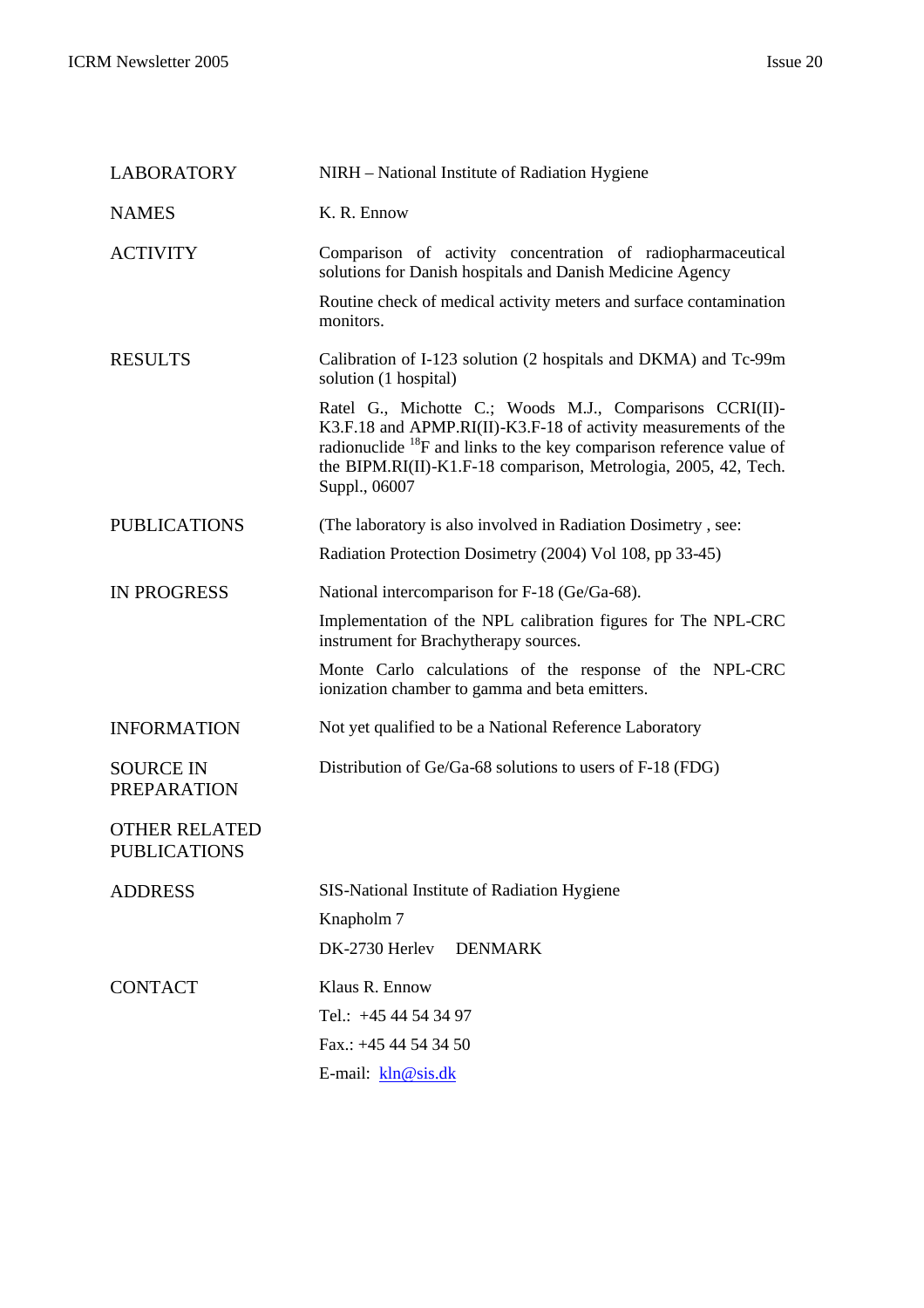| <b>LABORATORY</b>                           | Laboratoire National Henri Becquerel, France                                                                                                                                                                                                               |
|---------------------------------------------|------------------------------------------------------------------------------------------------------------------------------------------------------------------------------------------------------------------------------------------------------------|
| <b>NAMES</b>                                | M.M. Bé, V. Chisté, C. Dulieu                                                                                                                                                                                                                              |
| <b>ACTIVITY</b>                             | <b>Evaluation of Radionuclide Decay Data</b>                                                                                                                                                                                                               |
| <b>RESULTS</b>                              | - Evaluation of Ag-108, Ag-108m, Sr-90, Y-90, U-234,<br>Zn-65, Sm-153                                                                                                                                                                                      |
| <b>PUBLICATIONS</b>                         | Activity measurements and gamma emission intensities<br>determination in the decay of <sup>65</sup> Zn. Rapport CEA R-6081                                                                                                                                 |
|                                             | Articles to be published :<br>• Detailed calculation of Auger electron emission intensities<br>following the radioactive disintegration<br>• Activity measurements and gamma emission intensities<br>determination in the decay of ${}^{65}Zn$<br>A CD-Rom |
| <b>IN PROGRESS</b>                          | Evaluation of U-238, Pb-203<br>Half-life determination of Se-79, Lu-176<br>Preparation of a DDEP training session                                                                                                                                          |
| <b>INFORMATION</b>                          | New issue of the Monographie in preparation                                                                                                                                                                                                                |
| <b>SOURCE IN</b><br><b>PREPARATION</b>      | Tc-99                                                                                                                                                                                                                                                      |
| <b>OTHER RELATED</b><br><b>PUBLICATIONS</b> | http://www.nucleide.org/Nucdata.htm                                                                                                                                                                                                                        |
| <b>ADDRESS</b>                              | LNHB - CE Saclay<br>F-91191 Gif sur Yvette Cedex<br>Tel: $+33169084641$<br>Fax: $+33169082619$<br>$E$ -mail: mmbe@cea.fr                                                                                                                                   |

CONTACT Marie-Martine Bé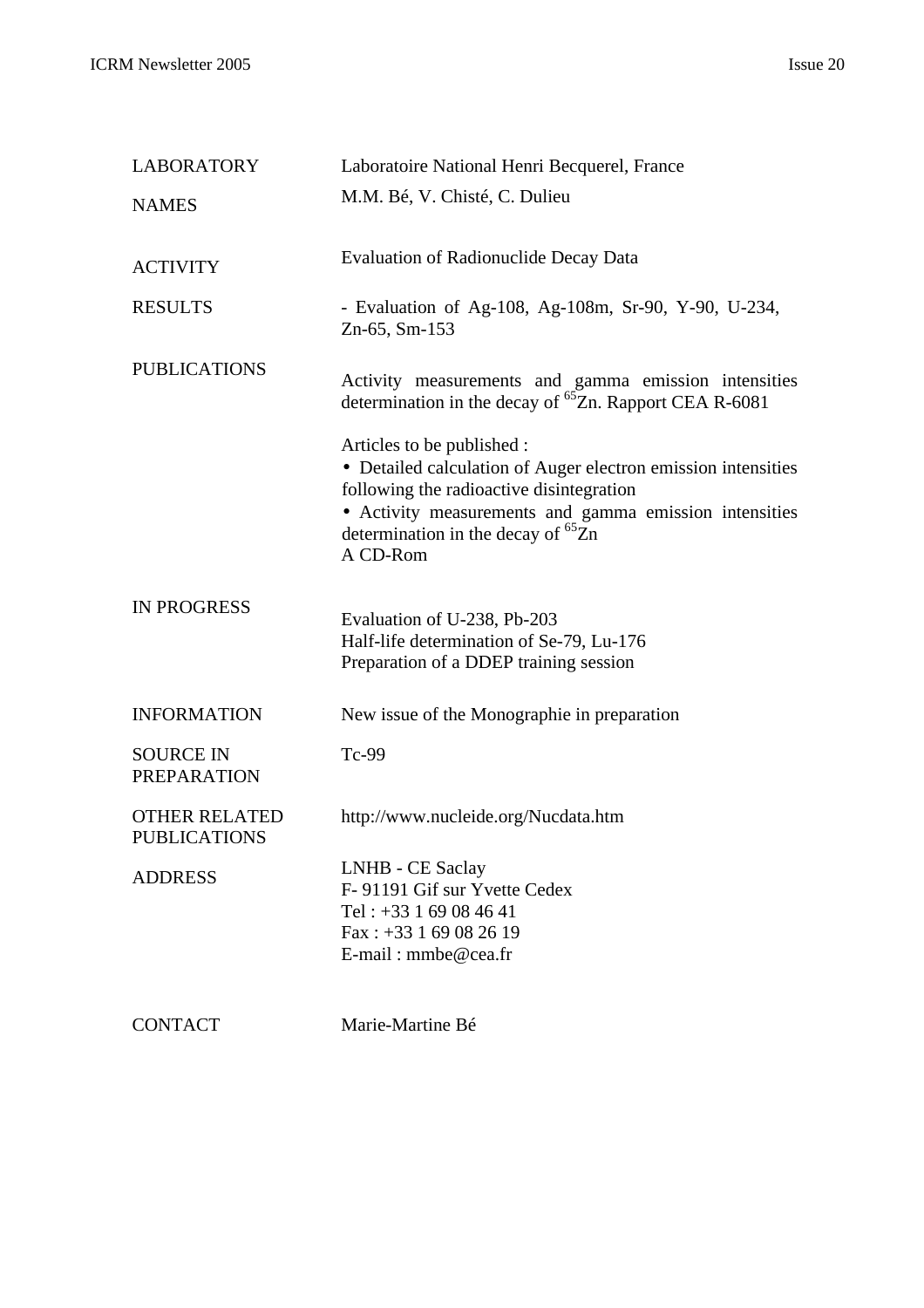| <b>LABORATORY</b>  | Laboratoire National Henri Becquerel                                                                                                                                                                                                                             |
|--------------------|------------------------------------------------------------------------------------------------------------------------------------------------------------------------------------------------------------------------------------------------------------------|
| <b>NAMES</b>       | C. Bobin, J. Bouchard                                                                                                                                                                                                                                            |
| APPARATUS ACTIVITY | $4\pi\beta-\gamma$ counting systems<br>Anticoincidence counting based on the live-time technique                                                                                                                                                                 |
| <b>IN PROGRESS</b> | Development of a $4\pi$ (LS) $\beta$ - $\gamma$ anticoincidence counting system<br>using a liquid scintillation apparatus in the $\beta$ -channel; TDCR<br>measurements are combined with the coincidence method.<br>Application to the tracer method $(^{14}C)$ |
| <b>ADDRESS</b>     | Laboratoire National Henri Becquerel<br>CEA/Saclay<br>F-91191 Gif-sur-Yvette Cedex, France<br>Tel.: 33 1 69 08 29 64                                                                                                                                             |
| <b>CONTACT</b>     | <b>Bobin Christophe</b><br>e-mail: christophe.bobin@cea.fr                                                                                                                                                                                                       |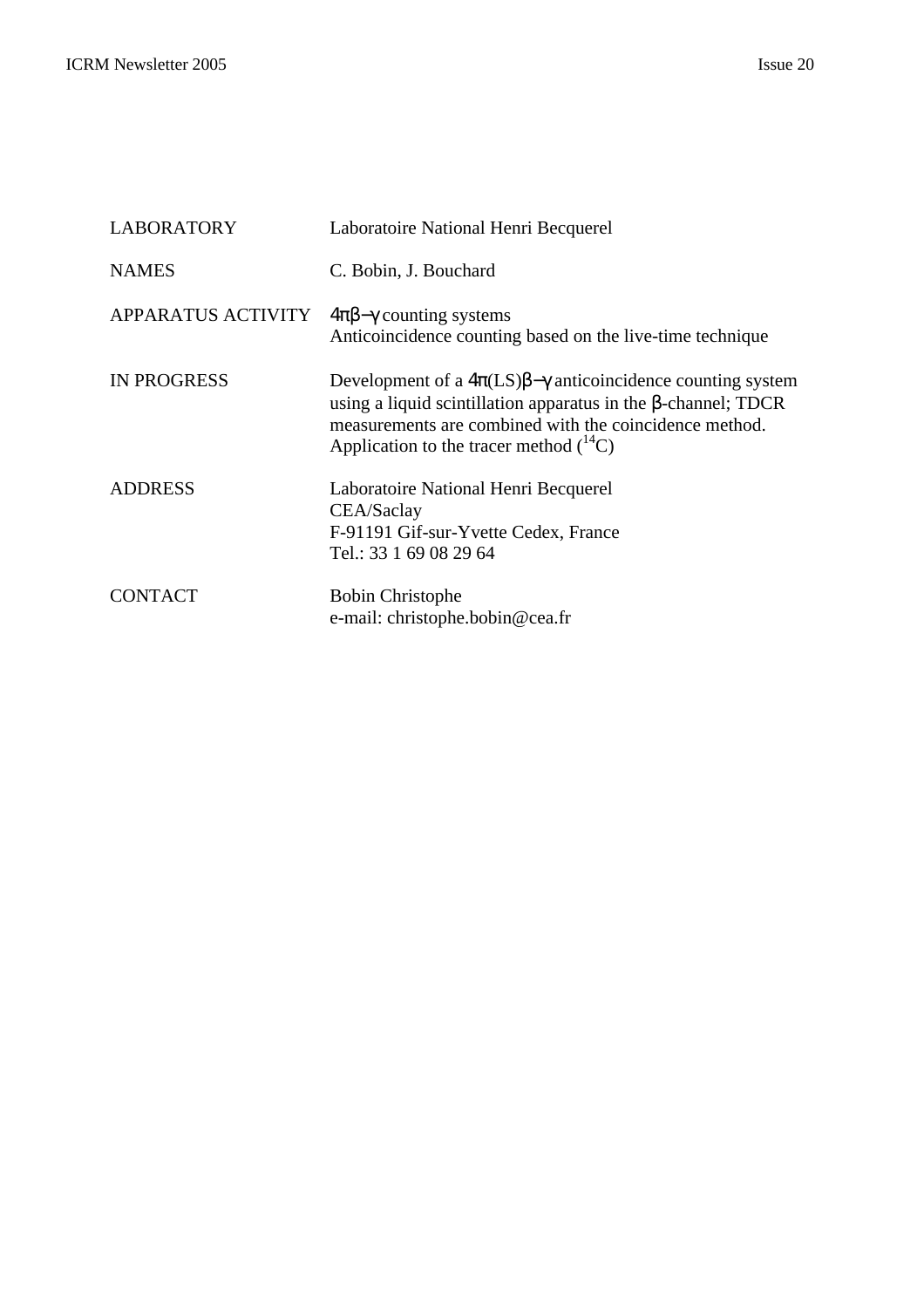| <b>LABORATORY</b>                      | Laboratoire National Henri Becquerel                                                                                                                                                                                                                                                                                                                                                                                                                        |
|----------------------------------------|-------------------------------------------------------------------------------------------------------------------------------------------------------------------------------------------------------------------------------------------------------------------------------------------------------------------------------------------------------------------------------------------------------------------------------------------------------------|
| <b>NAMES</b>                           | Philippe Cassette, Florent Jaubert, Isabelle Tartes                                                                                                                                                                                                                                                                                                                                                                                                         |
| <b>ACTIVITY</b>                        | Liquid Scintillation Counting, TDCR and tracer methods                                                                                                                                                                                                                                                                                                                                                                                                      |
| <b>RESULTS</b>                         | Standardization of <sup>79</sup> Se, <sup>93</sup> Zr, <sup>153</sup> Sm                                                                                                                                                                                                                                                                                                                                                                                    |
|                                        | Measurement of absorption coefficient of liquid scintillators                                                                                                                                                                                                                                                                                                                                                                                               |
| <b>PUBLICATIONS</b>                    | F. Jaubert, I. Tartès and P. Cassette. Quality control of liquid<br>scintillation counters. ICRM 2005, Oxford, UK, September 2005. To<br>be published by Applied Radiation and Isotopes.                                                                                                                                                                                                                                                                    |
|                                        | P. Cassette, M. Sahagia, L. Grigorescu, M. C. Lépy, J. L. Picolo.<br>Standardization of $^{222}$ Rn by LSC and comparison with alpha and<br>gamma spectrometry. ICRM 2005, Oxford, UK, September 2005. To<br>be published by Applied Radiation and Isotopes.                                                                                                                                                                                                |
|                                        | P. Cassette, G.H. Ahn, T. Alzitzoglou, I. Aubineau-Lanièce, F.<br>Bochud, E. Garcia Torano, A. Grau Carles, A. Grau Malonda, K.<br>Kossert, K. B. Lee, J. P. Laedermann, W.M. van Wyngaardt, B. E.<br>Zimmerman. Comparison of calculated spectra for the interaction of<br>photons in a liquid scintillator. Example of <sup>54</sup> Mn 835 keV emission.<br>ICRM 2005, Oxford, UK, September 2005. To be published by<br>Applied Radiation and Isotopes. |
|                                        | F. Maguet, I. Tartes, P. Cassette, J. Plagnard, M.C. Lépy, F. Jaubert.<br>Measurement of photon absorption coefficients of liquid scintillators<br>in the 5 to 12 keV energy range using a monochromatic X-ray source.<br>LSC2005 conference, Advances on liquid scintillation spectrometry,<br>Katowice, Poland, October 2005. To be published by Radiocarbon.                                                                                             |
| <b>IN PROGRESS</b>                     | Triple coincidence counters using new photodetectors                                                                                                                                                                                                                                                                                                                                                                                                        |
|                                        | Standardization of <sup>93</sup> Nb <sup>m</sup>                                                                                                                                                                                                                                                                                                                                                                                                            |
|                                        | Development of a random light pulser for LS counters                                                                                                                                                                                                                                                                                                                                                                                                        |
| <b>INFORMATION</b>                     |                                                                                                                                                                                                                                                                                                                                                                                                                                                             |
| <b>SOURCE IN</b><br><b>PREPARATION</b> |                                                                                                                                                                                                                                                                                                                                                                                                                                                             |
| <b>ADDRESS</b>                         | Laboratoire National Henri Becquerel, LNE-LNHB                                                                                                                                                                                                                                                                                                                                                                                                              |
|                                        | F 91191 Gif sur Yvette cedex, France                                                                                                                                                                                                                                                                                                                                                                                                                        |
| <b>CONTACT</b>                         | <b>Philippe Cassette</b>                                                                                                                                                                                                                                                                                                                                                                                                                                    |
|                                        | Tel: 33 1 69 08 48 68, Fax: 33 1 69 08 26 19                                                                                                                                                                                                                                                                                                                                                                                                                |
|                                        | e-mail: philippe.cassette@cea.fr                                                                                                                                                                                                                                                                                                                                                                                                                            |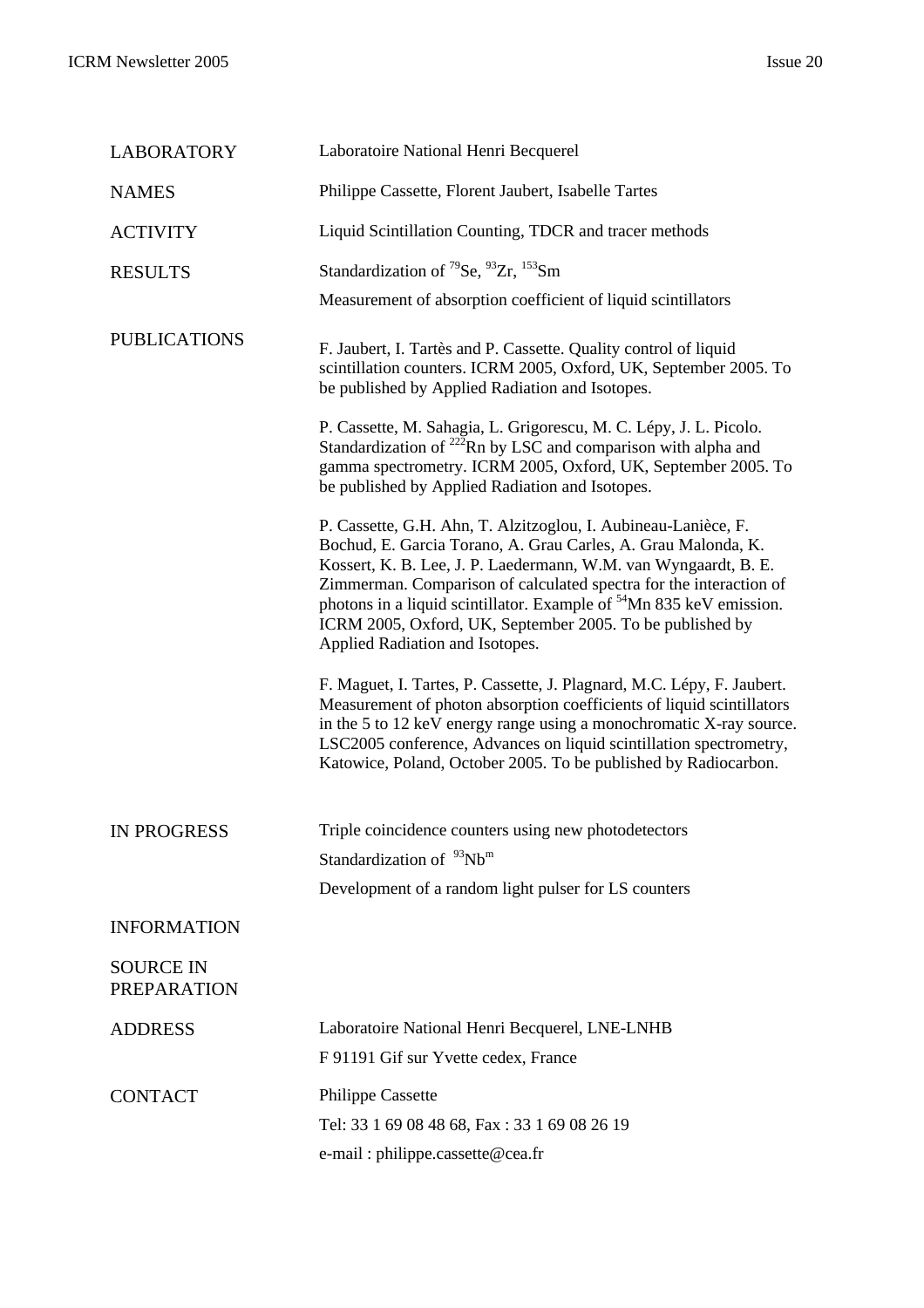| LABORATORY                             | Laboratoire National Henri Becquerel                                                                                                                                                                      |
|----------------------------------------|-----------------------------------------------------------------------------------------------------------------------------------------------------------------------------------------------------------|
| <b>NAMES</b>                           | Philippe Cassette, Raphaël Plé                                                                                                                                                                            |
| <b>ACTIVITY</b>                        | Standardization of radioactive gas                                                                                                                                                                        |
| <b>RESULTS</b>                         | Standardization of ${}^{3}H, {}^{85}Kr$ and ${}^{133}Xe$                                                                                                                                                  |
| <b>PUBLICATIONS</b>                    | D. Stanga, I. Moreau, P. Cassette. Standardization of Tritiated Water<br>by Two Improved Methods. ICRM 2005 conference, Oxford, UK,<br>September 2005. To be published by Applied Radiation and Isotopes. |
| <b>IN PROGRESS</b>                     | Standardization of $^{127}Xe$                                                                                                                                                                             |
| <b>INFORMATION</b>                     |                                                                                                                                                                                                           |
| <b>SOURCE IN</b><br><b>PREPARATION</b> |                                                                                                                                                                                                           |
| <b>ADDRESS</b>                         | Laboratoire National Henri Becquerel, LNE-LNHB<br>F 91191 Gif sur Yvette cedex, France                                                                                                                    |
| <b>CONTACT</b>                         | <b>Philippe Cassette</b><br>Tel: 33 1 69 08 48 68, Fax: 33 1 69 08 26 19<br>e-mail: philippe.cassette@cea.fr                                                                                              |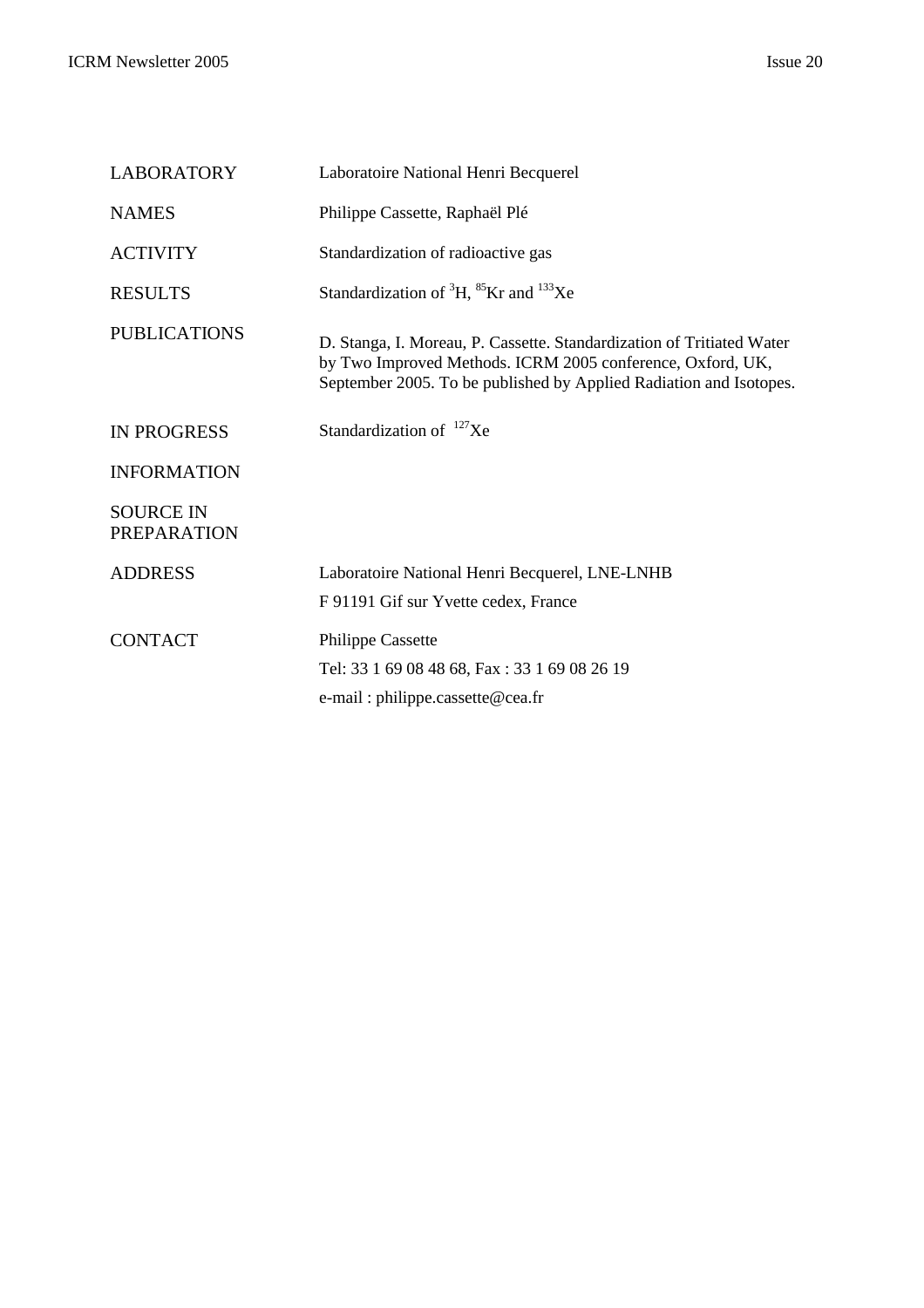| Laboratoire National Henri Becquerel                                                                         |
|--------------------------------------------------------------------------------------------------------------|
| Philippe Cassette, Pierre Billaud                                                                            |
| Activity measurement by calorimetry                                                                          |
|                                                                                                              |
|                                                                                                              |
| Standardization of $^{125}$ I brachytherapy sources<br>Standardization of <sup>241</sup> Am                  |
|                                                                                                              |
|                                                                                                              |
| Laboratoire National Henri Becquerel, LNE-LNHB<br>F 91191 Gif sur Yvette cedex, France                       |
| <b>Philippe Cassette</b><br>Tel: 33 1 69 08 48 68, Fax: 33 1 69 08 26 19<br>e-mail: philippe.cassette@cea.fr |
|                                                                                                              |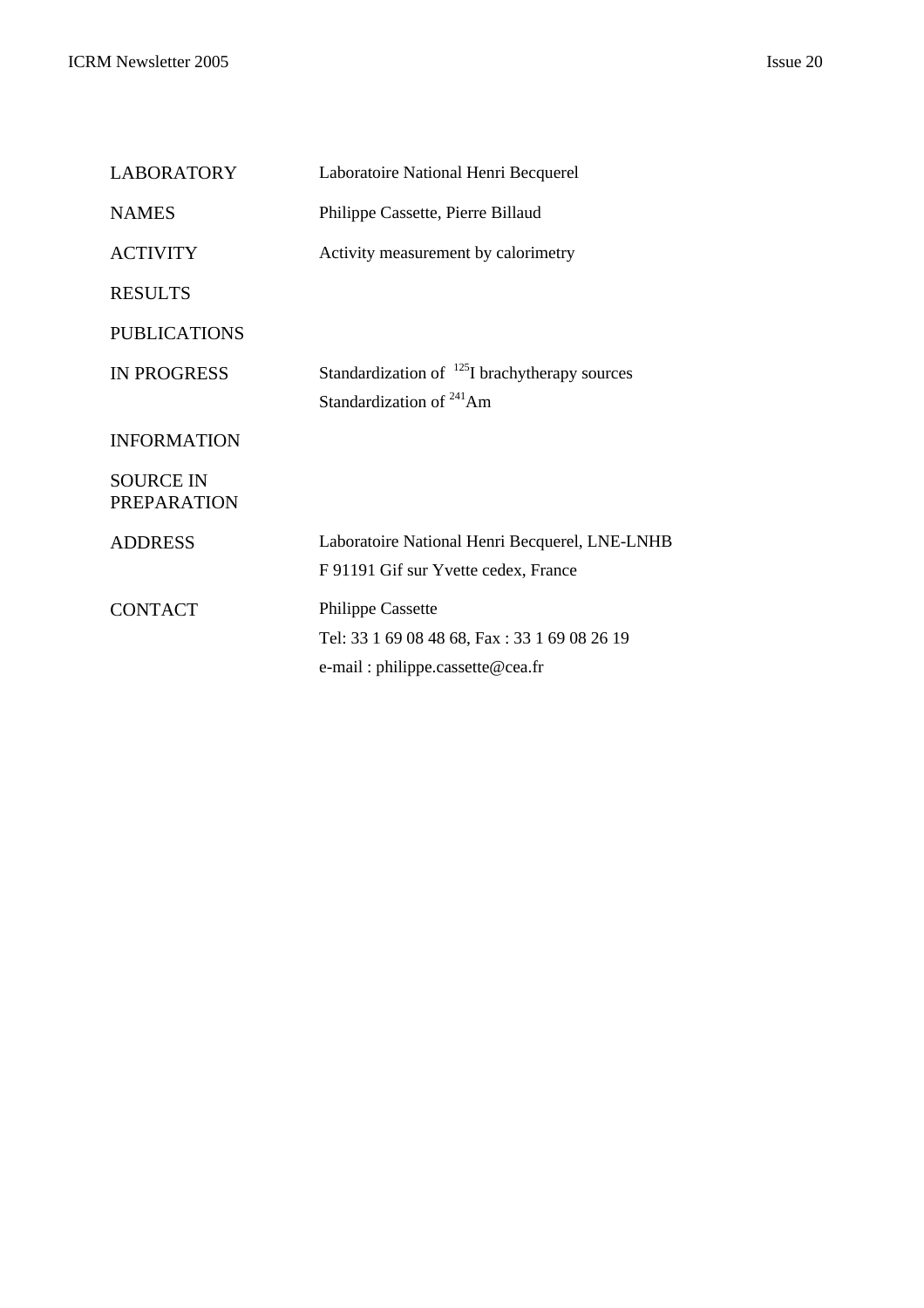PREPARATION

CONTACT Philippe Cassette

| <b>LABORATORY</b>   | Laboratoire National Henri Becquerel                                                                            |
|---------------------|-----------------------------------------------------------------------------------------------------------------|
| <b>NAMES</b>        | <b>Philippe Cassette</b>                                                                                        |
| <b>ACTIVITY</b>     | Neutron emission rate measurement (manganese bath)                                                              |
| <b>RESULTS</b>      | Standardization of AmBe and <sup>252</sup> Cf sources                                                           |
| <b>PUBLICATIONS</b> |                                                                                                                 |
| <b>IN PROGRESS</b>  | Comparison of Monte Carlo codes (EURADOS working group)<br>Measurement of <sup>56</sup> Mn by Cerenkov counting |
| <b>INFORMATION</b>  |                                                                                                                 |
| <b>SOURCE IN</b>    |                                                                                                                 |

ADDRESS Laboratoire National Henri Becquerel, LNE-LNHB

F 91191 Gif sur Yvette cedex, France

e-mail : philippe.cassette@cea.fr

Tel: 33 1 69 08 48 68, Fax : 33 1 69 08 26 19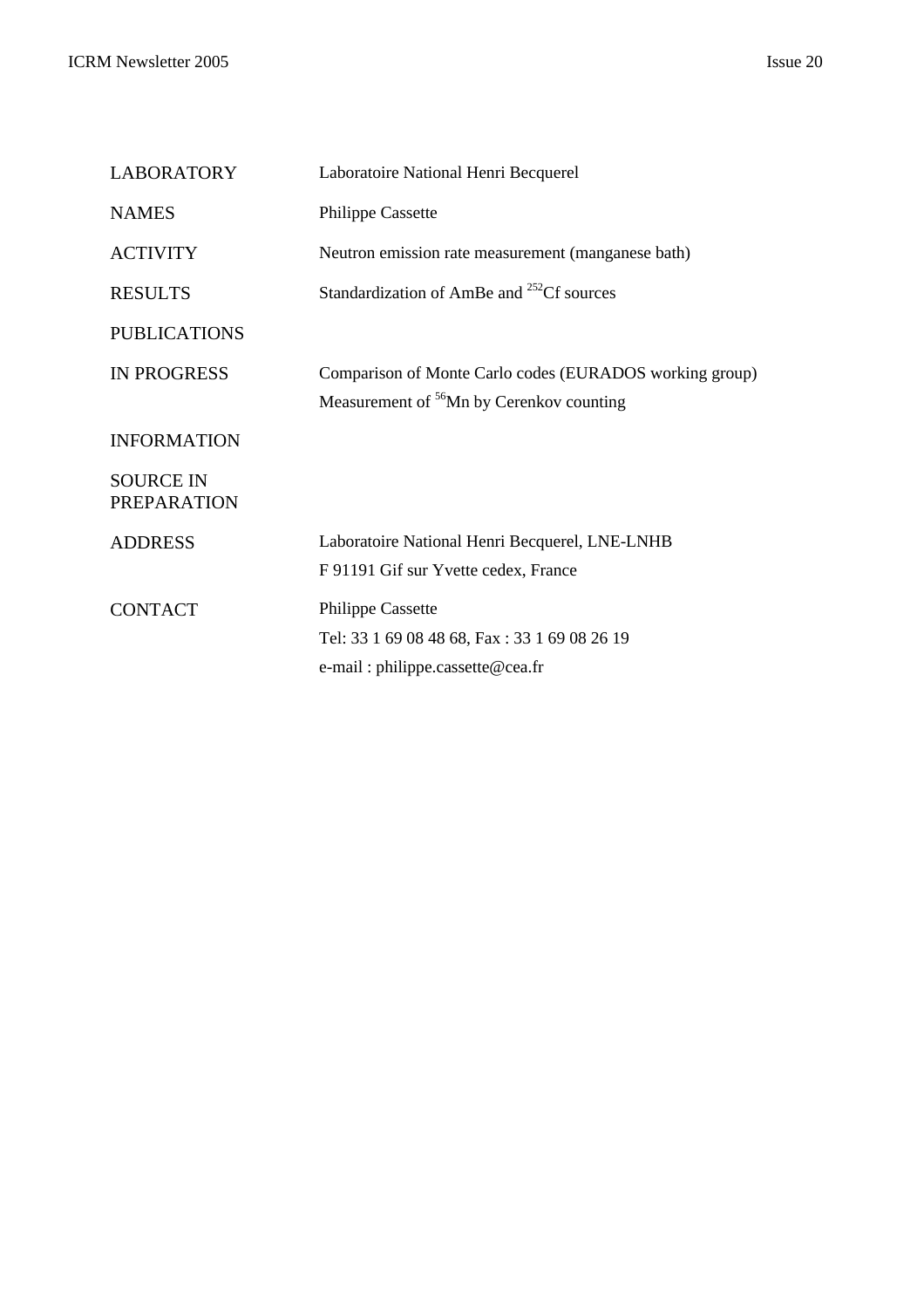| <b>LABORATORY</b>   | LNE-Laboratoire National Henri Becquerel                                                                                                                                 |
|---------------------|--------------------------------------------------------------------------------------------------------------------------------------------------------------------------|
| <b>NAMES</b>        | J. Plagnard, C. Hamon, M.C. Lépy                                                                                                                                         |
| <b>ACTIVITY</b>     | Gamma-ray spectrometry                                                                                                                                                   |
| <b>APPARATUS</b>    | Coaxial and planar HPGe Detectors                                                                                                                                        |
| <b>RESULTS</b>      | Efficiency calibration of HPGe detectors within 0.5% for<br>pont sources.                                                                                                |
|                     | Characterization of digital signal processor systems                                                                                                                     |
| <b>PUBLICATIONS</b> | M.-C. Lépy, M.-N. Amiot, M.-M. Bé, P. Cassette,<br>"Determination of the intensity of X- and gamma-ray<br>emissions in the decay of $^{153}$ Sm"; to be published in ARI |
|                     | M.-C. Lépy, P. Brun, C. Collin, J. Plagnard, "Experimental"<br>validation of coincidence summing corrections computed by<br>the ETNA software", to be published in ARI   |
| <b>IN PROGRESS</b>  | Determination of $\rm{^{93}Nb^m}$ emission probabilities                                                                                                                 |
|                     | Monte Carlo simulation of HPGe detector for different<br>source-detector geometries                                                                                      |
|                     | Study of the total efficiency for HPGE detectors to be<br>applied to coincidence summing corrections                                                                     |
| <b>ADDRESS</b>      | DRT/DeTeCS/LNHB<br>CEA-Saclay<br>F-91191 Gif-sur-Yvette cedex, FRANCE<br>Tel: $+33.1.69.08.24.48$<br>$Fax: +33.1.69.08.26.19$                                            |
|                     | E-mail: marie-christine.lepy@cea.fr                                                                                                                                      |
| <b>CONTACT</b>      | Marie-Christine Lépy                                                                                                                                                     |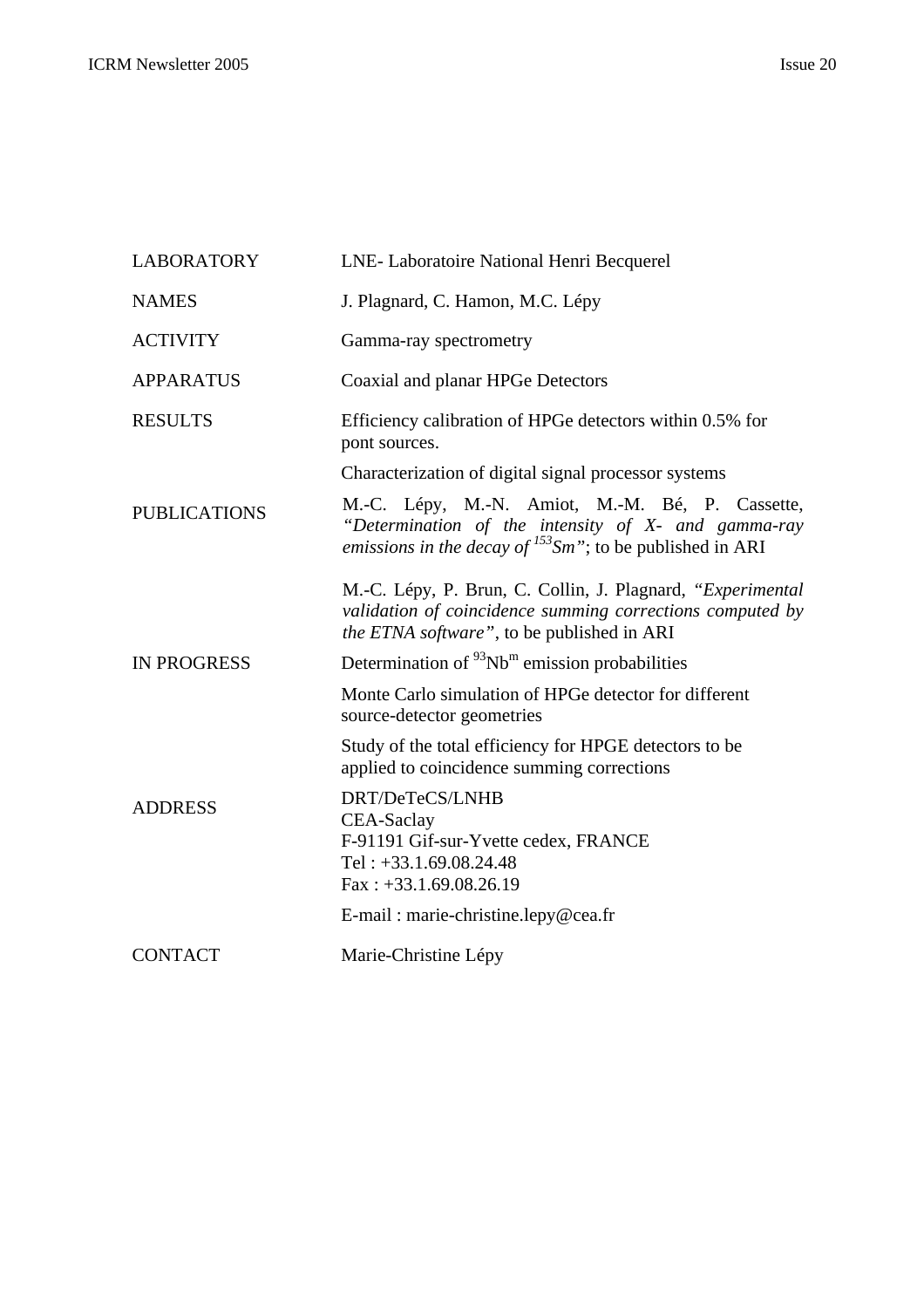| <b>LABORATORY</b>  | LNE-Laboratoire National Henri Becquerel                                                                                      |
|--------------------|-------------------------------------------------------------------------------------------------------------------------------|
| <b>NAMES</b>       | M.C. Lépy, J. Plagnard.                                                                                                       |
| <b>ACTIVITY</b>    | X-ray spectrometry                                                                                                            |
| <b>APPARATUS</b>   | Si(Li) and HPGe Detectors<br>Tunable monochromatic X-ray source (1-20 keV)                                                    |
|                    | (SOLEX)                                                                                                                       |
| <b>RESULTS</b>     | Characterization of semiconductor detectors in the 1-15<br>keV energy range                                                   |
|                    | Measurement of linear attenuation coefficients of liquid<br>scintillators for low-energy photons                              |
| <b>IN PROGRESS</b> | Development of a reference detector for semiconductor<br>detectors efficiency calibration using the SOLEX source              |
|                    | Study of the metrology beamline that will be installed at<br>the SOLEIL synchrotron facility                                  |
|                    | Preparation of the European X-Ray Spectrometry<br>Conference (EXRS2006) in Paris                                              |
| <b>ADDRESS</b>     | DRT/DeTeCS/LNHB<br>CEA-Saclay<br>F-91191 Gif-sur-Yvette cedex, FRANCE<br>Tel: $+33.1.69.08.24.48$<br>$Fax: +33.1.69.08.26.19$ |
|                    | E-mail: marie-christine.lepy@cea.fr                                                                                           |
| <b>CONTACT</b>     | Marie-Christine Lépy                                                                                                          |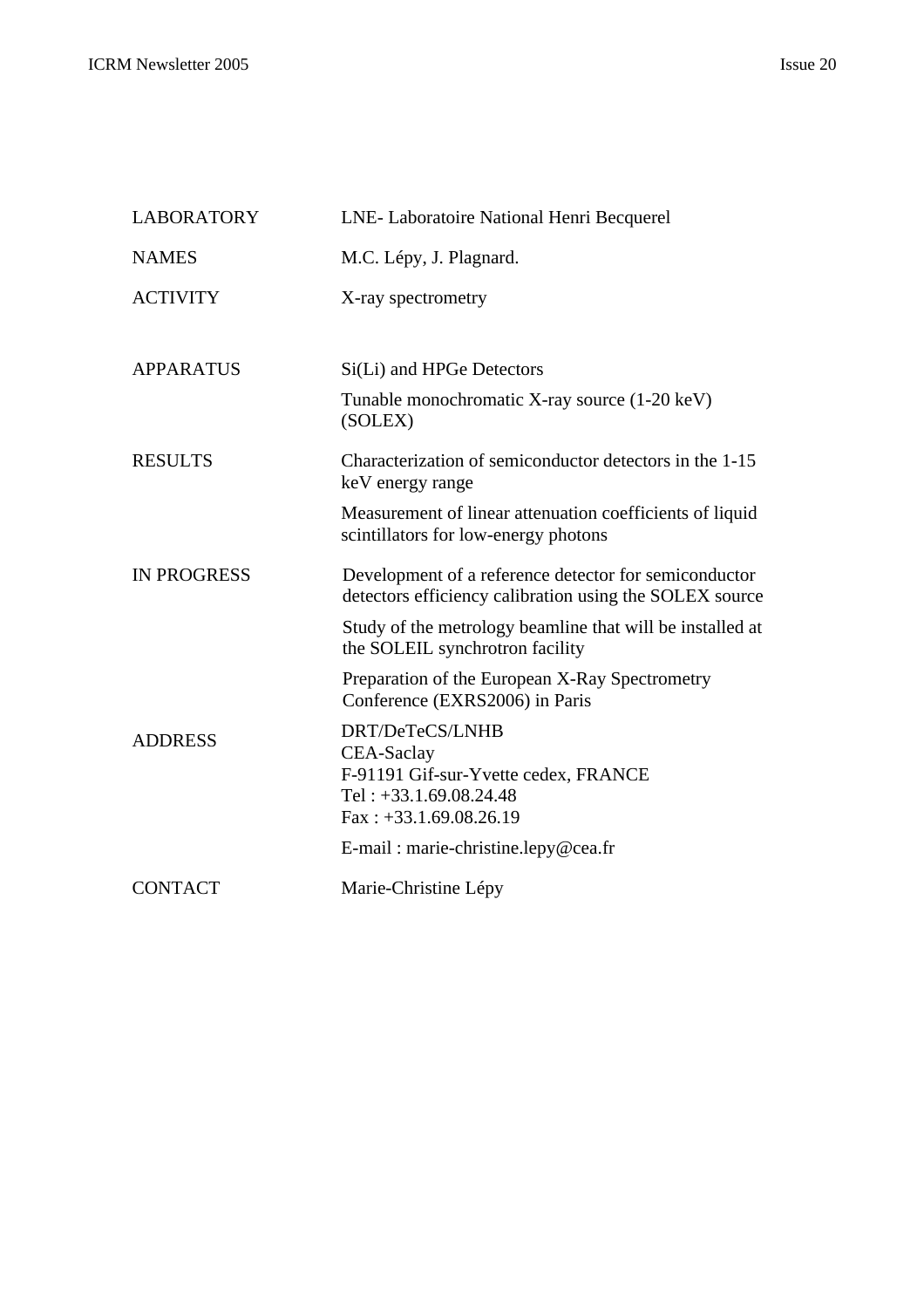| <b>LABORATORY</b>                      | LNE - Laboratoire National Henri Becquerel                                                                                                                                                                                                                                                                                                                                                             |
|----------------------------------------|--------------------------------------------------------------------------------------------------------------------------------------------------------------------------------------------------------------------------------------------------------------------------------------------------------------------------------------------------------------------------------------------------------|
| <b>NAMES</b>                           | E. Leblanc, M. Loidl, M. Rodrigues                                                                                                                                                                                                                                                                                                                                                                     |
| <b>ACTIVITY</b>                        | Cryogenic detectors                                                                                                                                                                                                                                                                                                                                                                                    |
| <b>RESULTS</b>                         | <sup>36</sup> Cl beta spectrum measurement with a magnetic bolometer<br>developed for shape factor determination of pure beta emitters.<br>$^{210}$ Po and $^{238}$ Pu alpha spectra measurement with a resistive<br>bolometer: energy resolution $FWHM < 6 \text{ keV}$ .<br>Construction of a prototype bolometer for gamma spectrometry in<br>the energy range $40 \text{ keV} - 200 \text{ keV}$ . |
| <b>PUBLICATIONS</b>                    | E. Leblanc, N. Coron, J. Leblanc, P. de Marcillac, J. Bouchard, J.<br>Plagnard: "High energy resolution alpha spectrometry using cryogenic<br>detectors", Proc. of the 15th International Conference on Radionuclide<br>Metrology and its Applications, (ICRM 2005), Oxford, accepted for<br>publication in Applied Radiation and Isotopes (2006).                                                     |
|                                        | M. Loidl, E. Leblanc, M. Rodrigues, B. Leprince, L. Eglin,<br>H. Rotzinger, M. Linck, A. Burck, T. Scarbrough, A. Fleischmann,<br>C. Enss: "Nuclear and atomic data determination with metallic<br><i>magnetic calorimeters</i> ", Proc. of the 11 <sup>th</sup> International Workshop on<br>Low Temperature Detectors (LTD-11), Tokyo, accepted for<br>publication in Nucl. Instr. & Meth. A (2006). |
| <b>IN PROGRESS</b>                     | Detection efficiency determination of the beta bolometer by<br>of allowed transition decaying<br>measurement<br>nuclide<br>and<br>comparison with theoretical spectrum.                                                                                                                                                                                                                                |
|                                        | Integration of the prototype photon bolometer $(40 \text{ keV} - 200 \text{ keV})$<br>in the new dilution refrigerator (10 mK). Characterization of the<br>detector with $^{241}$ Am.                                                                                                                                                                                                                  |
|                                        | Construction of an X-ray bolometer with detection efficiency close<br>to unity for photons in the energy range $1 \text{ keV} - 20 \text{ keV}$ .                                                                                                                                                                                                                                                      |
|                                        | Uncertainties study for <sup>55</sup> Fe activity determination with a 4 pi<br>bolometer.                                                                                                                                                                                                                                                                                                              |
| <b>SOURCE IN</b><br><b>PREPARATION</b> | E. Leblanc, N. Coron, J. Leblanc, P. de Marcillac, J. Bouchard, M.<br>Loidl: "Actinide measurements with high energy resolution alpha<br>spectrometry using cryogenic detectors", Proc. of the 4 <sup>th</sup> International<br>Conference on Plutonium and Actinides, California, to be published in<br>the Journal of Alloys and Compounds (2006).                                                   |
| <b>ADDRESS</b>                         | <b>DRT/DETECS/LNHB</b>                                                                                                                                                                                                                                                                                                                                                                                 |
|                                        | CEA-Saclay<br>91191 Gif sur Yvette, France                                                                                                                                                                                                                                                                                                                                                             |
| <b>CONTACT</b>                         | <b>Elvire Leblanc</b>                                                                                                                                                                                                                                                                                                                                                                                  |
|                                        | Tel: 33 1 69 08 23 32, Fax: 33 1 69 08 26 19                                                                                                                                                                                                                                                                                                                                                           |
|                                        | E-mail: elvire.leblanc@cea.fr                                                                                                                                                                                                                                                                                                                                                                          |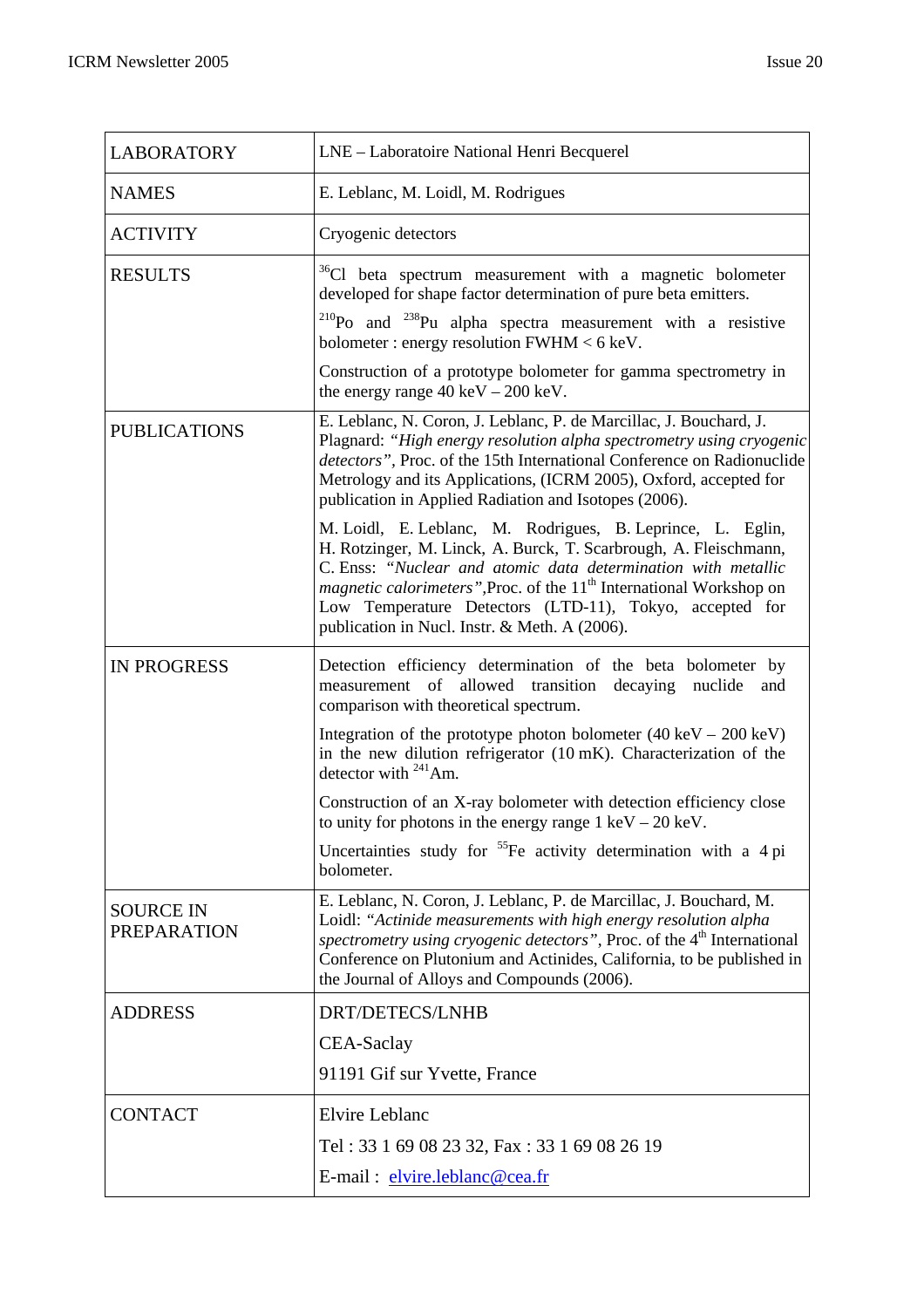| <b>LABORATORY</b>                           | Physikalisch-Technische Bundesanstalt                                                                                                                                                                                                                                                                                                                                                                                                                                                                                                                                                                                                                                                          |
|---------------------------------------------|------------------------------------------------------------------------------------------------------------------------------------------------------------------------------------------------------------------------------------------------------------------------------------------------------------------------------------------------------------------------------------------------------------------------------------------------------------------------------------------------------------------------------------------------------------------------------------------------------------------------------------------------------------------------------------------------|
| <b>NAMES</b>                                | D. Arnold, S. Neumaier                                                                                                                                                                                                                                                                                                                                                                                                                                                                                                                                                                                                                                                                         |
| <b>APPARATUS</b><br><b>ACTIVITY</b>         | Two special selected low background HPGe detectors and<br>one Si(Li), placed in the underground laboratory UDO at a<br>depth of 490 m in the ASSE salt mine.<br>1.) 88% relative efficiency extended range HPGe-detector<br>2.) 95% relative efficiency extended range HPGe-detector<br>3.) Si(Li) detector with a crystal diameter of 20 mm and a<br>thickness of 5 mm.                                                                                                                                                                                                                                                                                                                       |
| <b>RESULTS</b>                              | The whole UDO laboratory has been moved from a depth<br>of 925 m to a new position at a depth of 490 m within the<br>ASSE salt mine and is now in full operation again.                                                                                                                                                                                                                                                                                                                                                                                                                                                                                                                        |
| <b>PUBLICATIONS</b>                         | M. Köhler, M. Hult, D. Arnold, M. Laubenstein, J.-L. Reyss:<br>Reference measurements of <sup>60</sup> Co in steel. Appl. Radiat. Isot.<br>Vol. 61 No. 2-3 (2004), S 207-211.<br>M. Hult, J. Gasparro, R. Vasselli, K. Shizuma, M. Hoshi, D.<br>Arnold, S. Neumaier: Deep underground measurements of<br>${}^{60}$ Co in steel exposed to the atomic bomb in Hiroshima. Appl.<br>Radiat. Isot. Vol. 61 No. 2-3 (2004), S 173-177.<br>M. Laubenstein, M. Hult, J. Gasparro, D. Arnold, S.<br>Neumaier, G. Heusser, M. Köhler, P. Povinec, J.-L. Reyss,<br>M. Schwaiger, P. Theodorsson: Underground<br>measurements of radioactivity. Appl. Radiat. Isot. Vol. 61<br>No. 2-3 (2004), S 167-172. |
| <b>IN PROGRESS</b>                          | Measurements of <sup>60</sup> Co in steel exposed to the atomic bomb<br>in Hiroshima in the framework of CELLAR.                                                                                                                                                                                                                                                                                                                                                                                                                                                                                                                                                                               |
| <b>INFORMATION</b>                          | A seminar about the "Low-level experiments at UDO –<br>future use of the PTB underground laboratory" (in<br>German) will be held May 8-10, 2006 at PTB.                                                                                                                                                                                                                                                                                                                                                                                                                                                                                                                                        |
| <b>SOURCE IN</b><br><b>PREPARATION</b>      | D. Arnold: Improved determination of plutonium content<br>and isotopic ratios in low activity samples by alpha-particle<br>and underground L X-ray measurement. (to be published in<br>Appl. Radiat. Isot, proceedings of the ICRM 2005<br>Conference in Oxford, 05. – 09. September 2005).                                                                                                                                                                                                                                                                                                                                                                                                    |
| <b>OTHER RELATED</b><br><b>PUBLICATIONS</b> | S. Neumaier, R. Zwiener, J. Böhm (Edit.) Experimente im<br>Untergrundlaboratorium UDO der PTB im Bergwerk<br>ASSE II, PTB-Dos-43 (2003), ISBN 3-89701-959-0.                                                                                                                                                                                                                                                                                                                                                                                                                                                                                                                                   |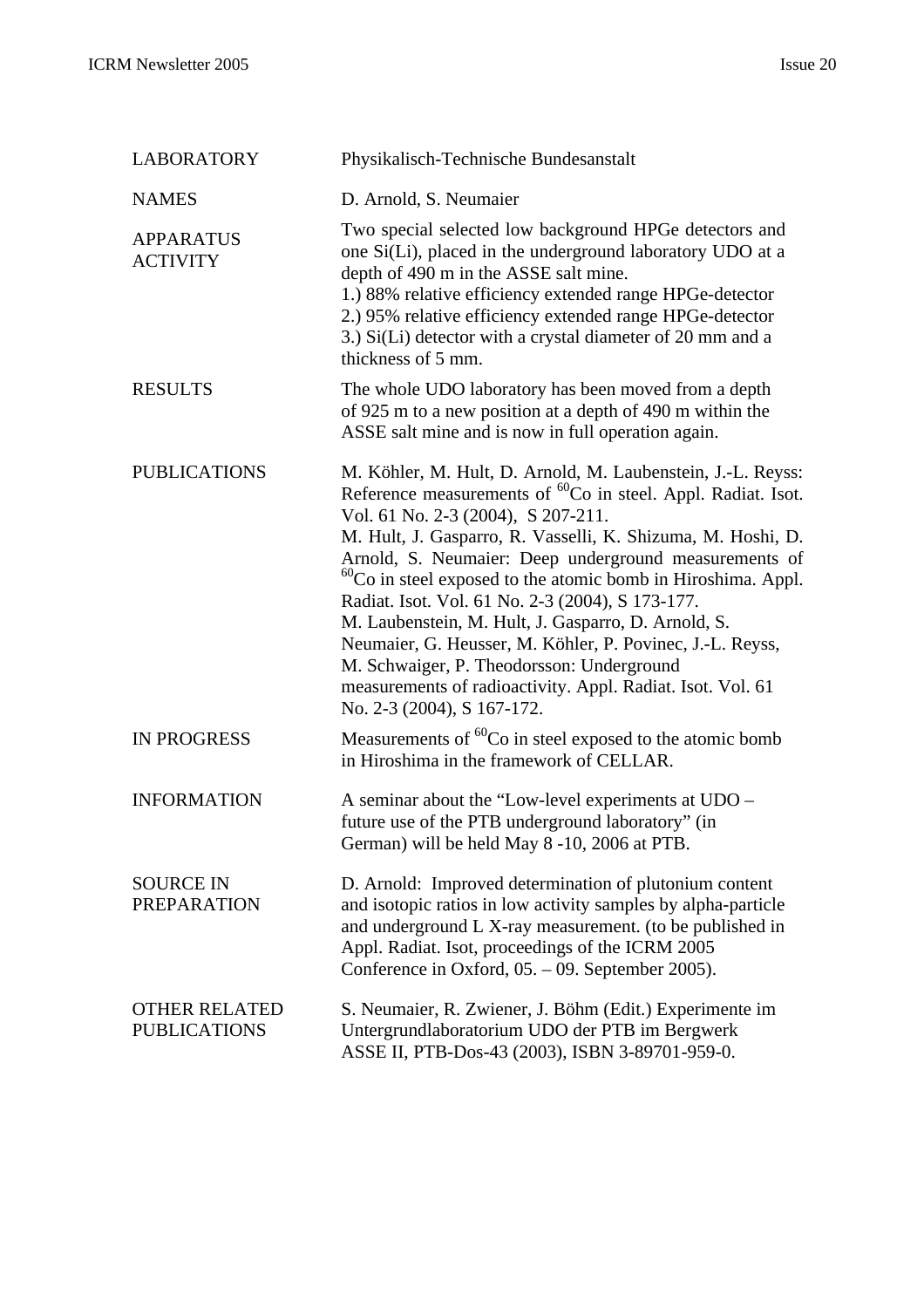| <b>ADDRESS</b> | Physikalisch-Technische Bundesanstalt<br>Department 6.1<br>Bundesallee 100, D-38116 Braunschweig, Germany |                                          |
|----------------|-----------------------------------------------------------------------------------------------------------|------------------------------------------|
|                | Telephone:<br>Telefax:                                                                                    | $+49-531-592-6120$<br>$+49-531-592-6109$ |
|                | E-mail:                                                                                                   | Dirk.Arnold@ptb.de                       |
| <b>CONTACT</b> | Dirk Arnold                                                                                               |                                          |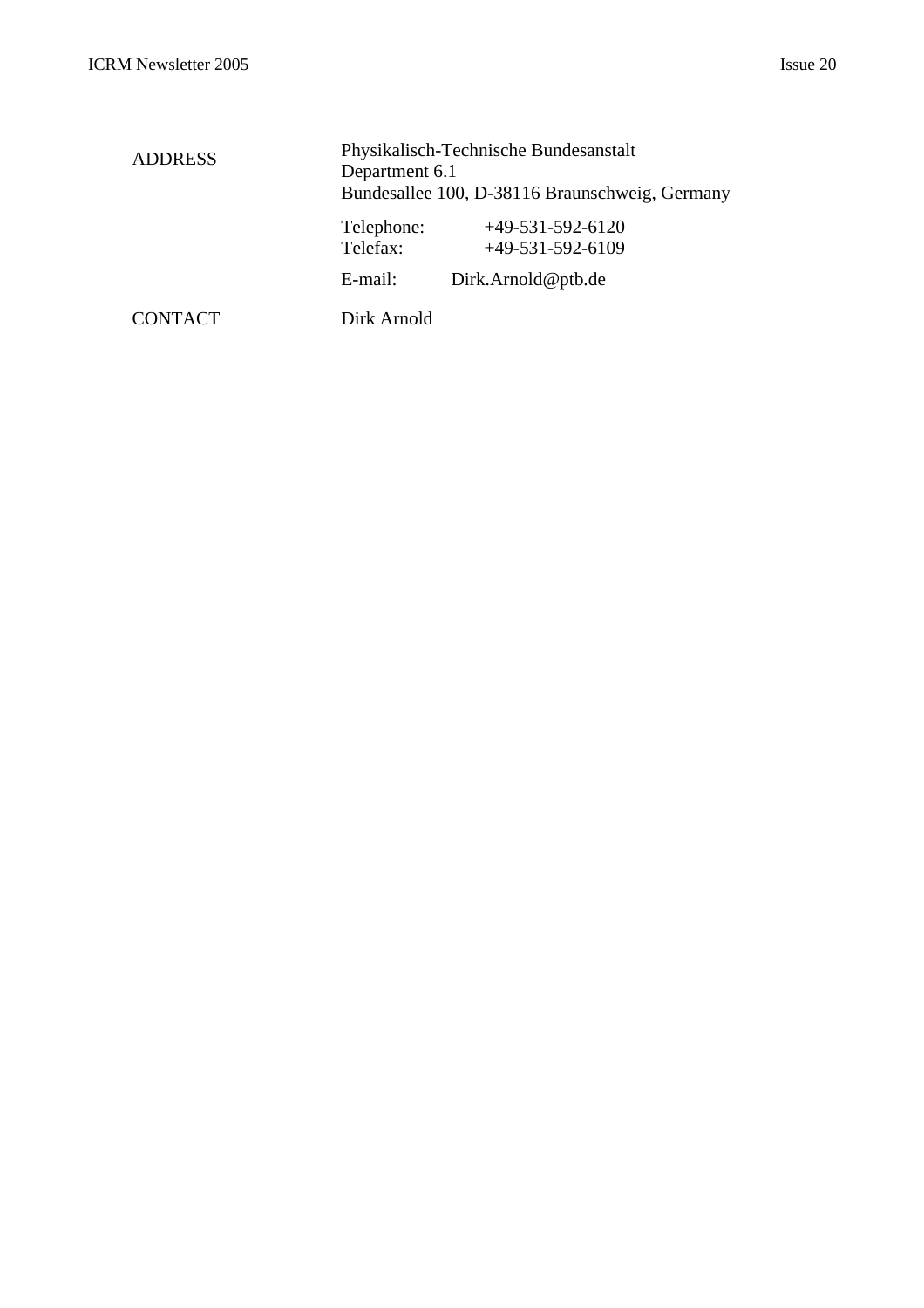| <b>LABORATORY</b>                           | Physikalisch-Technische Bundesanstalt                                                                                                                                                                                            |  |  |
|---------------------------------------------|----------------------------------------------------------------------------------------------------------------------------------------------------------------------------------------------------------------------------------|--|--|
| <b>NAMES</b>                                | <b>Karsten Kossert</b>                                                                                                                                                                                                           |  |  |
| <b>APPARATUS</b><br><b>ACTIVITY</b>         | Liquid scintillation counters, ionization chambers<br>Activity measurements (e.g. internat. comparisons of ${}^{55}Fe$ )<br>Half-life measurements of long-lived and short-lived isotopes<br>Determination of nuclear decay data |  |  |
| <b>RESULTS</b>                              | $P_{\gamma}$ of Cd-109, P $\gamma$ of K-40                                                                                                                                                                                       |  |  |
| <b>IN PROGRESS</b>                          | Activity/half-life measurements of Be-10 and K-40<br>(collaborations with TU Munich and Uni. Bern, respectively)                                                                                                                 |  |  |
|                                             | Test of new approaches of the CIEMAT/NIST for low-Z<br>electron-capture nuclides (e.g. Cr-51, Co-58)                                                                                                                             |  |  |
| <b>SOURCE IN</b><br><b>PREPARATION</b>      | Kossert, K., Janßen, H., Klein, R., Schneider, M.K.H.:<br>Activity Standardization and Nuclear Decay Data of<br>Cd-109                                                                                                           |  |  |
| <b>OTHER RELATED</b><br><b>PUBLICATIONS</b> | Grau Carles, A.; Kossert, K.: New advances in the<br>determination of Rb-87 shape factor function. NPA,<br>accepted for publication.                                                                                             |  |  |
|                                             | Kossert, K.; Günther, E.: LSC measurements of the half-<br>life of K-40. ARI 60 (2004) 459-464                                                                                                                                   |  |  |
| <b>ADDRESS</b>                              | Physikalisch-Technische Bundesanstalt<br>Department 6.1<br>Bundesallee 100, D-38116 Braunschweig, Germany                                                                                                                        |  |  |
|                                             | $+49-531-592-6110$<br>Telephone:                                                                                                                                                                                                 |  |  |
|                                             | Telefax:<br>$+49-531-592-6315$                                                                                                                                                                                                   |  |  |
|                                             | E-mail:<br>Karsten.Kossert@ptb.de                                                                                                                                                                                                |  |  |
| <b>CONTACT</b>                              | Karsten Kossert                                                                                                                                                                                                                  |  |  |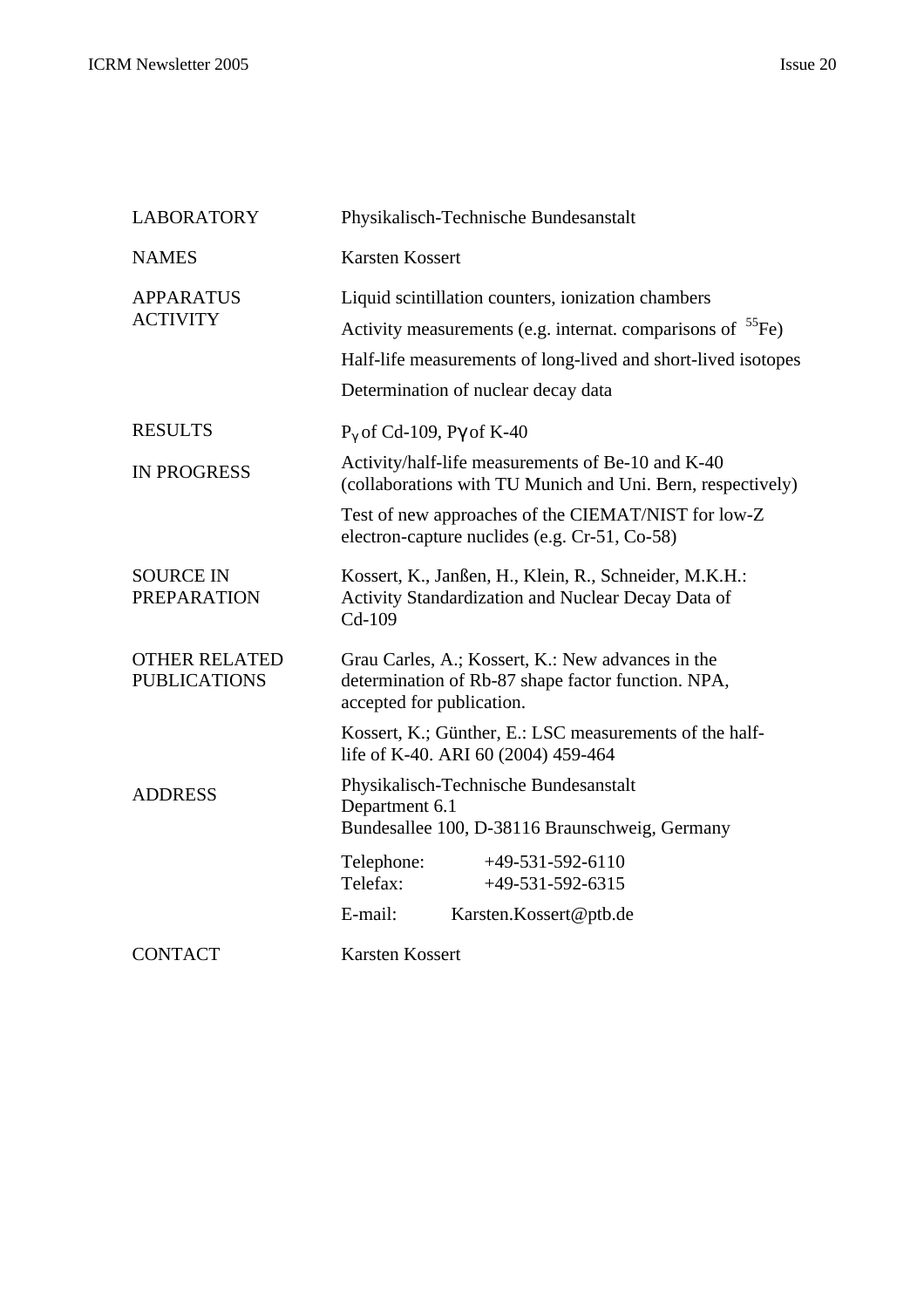| <b>LABORATORY</b>                   | Physikalisch-Technische Bundesanstalt                                                                                                                                                                                                                                                                                                                                                                                                                                                                                                                                                                                                                                                                                                                                                                                                                                                               |  |  |
|-------------------------------------|-----------------------------------------------------------------------------------------------------------------------------------------------------------------------------------------------------------------------------------------------------------------------------------------------------------------------------------------------------------------------------------------------------------------------------------------------------------------------------------------------------------------------------------------------------------------------------------------------------------------------------------------------------------------------------------------------------------------------------------------------------------------------------------------------------------------------------------------------------------------------------------------------------|--|--|
| <b>NAMES</b>                        | A. Röttger and A.Honig                                                                                                                                                                                                                                                                                                                                                                                                                                                                                                                                                                                                                                                                                                                                                                                                                                                                              |  |  |
| <b>APPARATUS</b><br><b>ACTIVITY</b> | Radon reference chamber of the PTB. Production and<br>measurement of radon reference atmospheres.                                                                                                                                                                                                                                                                                                                                                                                                                                                                                                                                                                                                                                                                                                                                                                                                   |  |  |
| <b>RESULTS</b>                      | Production of radon and radon progeny reference<br>atmospheres according IEC 61577.                                                                                                                                                                                                                                                                                                                                                                                                                                                                                                                                                                                                                                                                                                                                                                                                                 |  |  |
| <b>PUBLICATIONS</b>                 | A. Röttger, A. Honig, G. Butterweck, Ch. Schuler,<br>V. Schmidt, H. Buchröder, A. Rox, G. M. Kendall,<br>J. C. H. Miles, I. Burian, N. Michielsen, F. J. Maringer and<br>A. Vargas: Intercomparison exercise of calibration<br>facilities for radon gas activity concentration. In:<br>McLaughlin, Simopoulos, Steinhäusler (Eds).<br>Radioactivity in the environment. The Natural Radiation<br>Environment VII, 7. Ed. Elsevier, March 2005.<br>A. Röttger, A. Honig, V. Schmidt, H. Buchröder, A. Rox,<br>G. Butterweck, Ch. Schuler, F. J. Maringer, P. Jachs,<br>R. Edelmaier, N. Michielsen, C. B. Howarth, J. C. H.<br>Miles, A. Vargas, X. Ortega, I. Burian, T. Turtiainen,<br>N. Hagberg. Comparison of calibration facilities for radon<br>activity concentration: Euromet Project 657. In:<br>Metrologia, 2005, 42, Tech. Suppl. 06003.<br>http://www.bipm.org/metrologia/TechSupp.jsp. |  |  |
| <b>IN PROGRESS</b>                  | Measurement of aerosol size distributions from 2 nm to<br>1000 nm.                                                                                                                                                                                                                                                                                                                                                                                                                                                                                                                                                                                                                                                                                                                                                                                                                                  |  |  |
| <b>ADDRESS</b>                      | Physikalisch-Technische Bundesanstalt<br>Department 6.1<br>Bundesallee 100, D-38116 Braunschweig, Germany<br>Telephone:<br>$+49-531-592-6104$<br>Telefax:<br>$+49-531-592-8525$                                                                                                                                                                                                                                                                                                                                                                                                                                                                                                                                                                                                                                                                                                                     |  |  |
|                                     | E-mail:<br>Annette.Roettger@ptb.de                                                                                                                                                                                                                                                                                                                                                                                                                                                                                                                                                                                                                                                                                                                                                                                                                                                                  |  |  |
| <b>CONTACT</b>                      | Annette Röttger                                                                                                                                                                                                                                                                                                                                                                                                                                                                                                                                                                                                                                                                                                                                                                                                                                                                                     |  |  |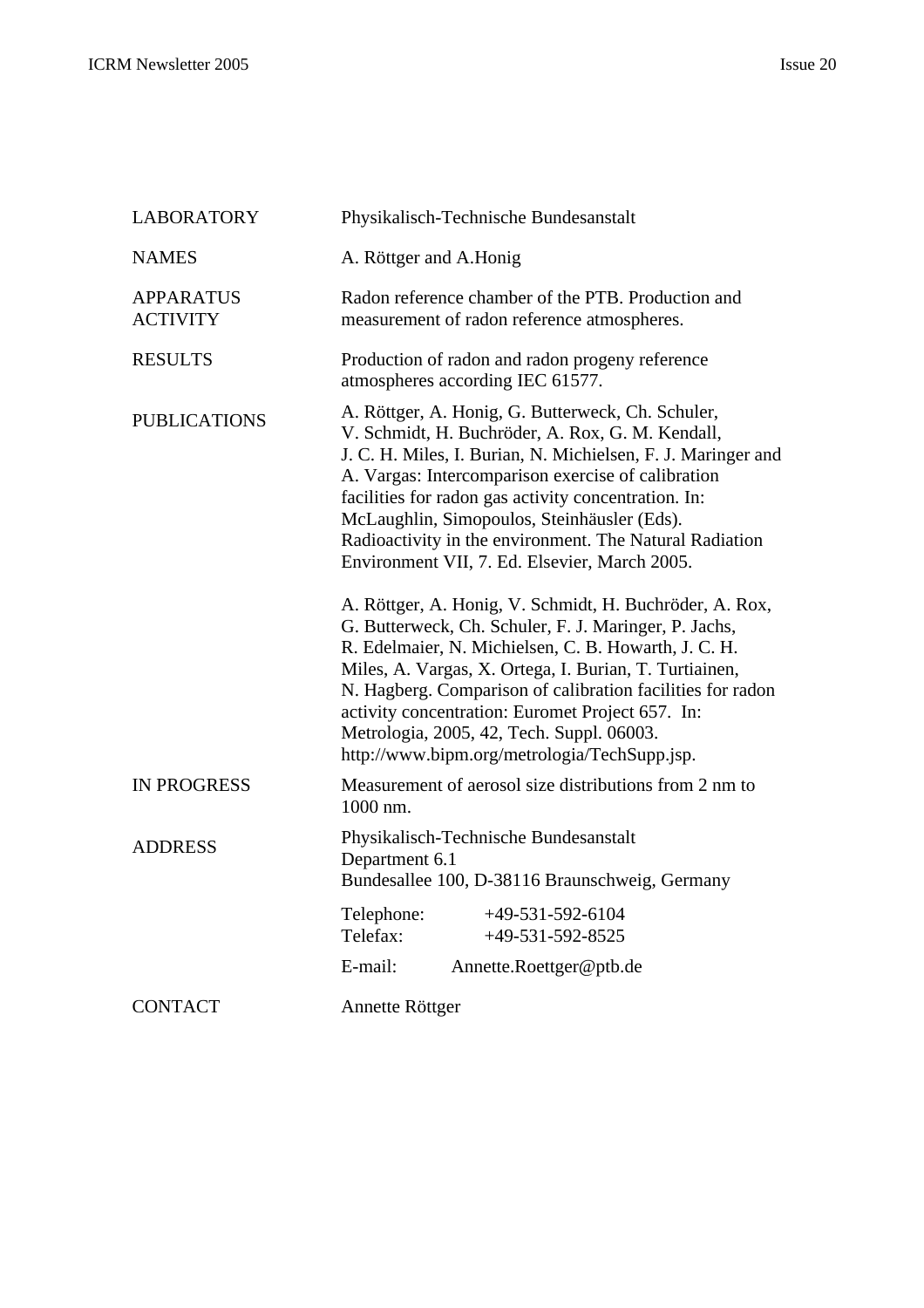| <b>LABORATORY</b> | National Office of Measures (OMH), Radiation Physics<br>Section                                                                                                                                                                                                                                                             |
|-------------------|-----------------------------------------------------------------------------------------------------------------------------------------------------------------------------------------------------------------------------------------------------------------------------------------------------------------------------|
| <b>NAMES</b>      | K. Rózsa, L. Szucs, A. Zsinka                                                                                                                                                                                                                                                                                               |
| <b>APPARATUS</b>  | $4\pi\beta$ (PC)- $\gamma$ (NaI) and $4\pi\beta$ (PPC)- $\gamma$ (NAI) coincidence and<br>anti-coincidence counting system. $4\pi\beta$ counting system.<br>Calibrated y-ray spectrometer with HPGe semiconductor<br>detector.<br>Calibrated $4\pi\gamma$ ionisation chambers.<br>Capintec CRC-15R Radioisotope Calibrator. |
|                   | Multi-wire proportional counter for wide area sources.                                                                                                                                                                                                                                                                      |
|                   | Certified reference solutions and wide area reference<br>sources.                                                                                                                                                                                                                                                           |
| <b>ACTIVITY</b>   | Periodical<br>metrological<br>supervision of radionuclide<br>calibrators used in Hungarian medical practice.<br>metrological<br>Periodical<br>supervision<br>of<br>surface<br>contamination monitors.<br>Preparation of radioactive certified reference materials<br>(RCRM).                                                |
| <b>RESULTS</b>    | 1. Calibration factors for radionuclide calibrators and<br>surface contamination monitors.                                                                                                                                                                                                                                  |
|                   | 2. 70 pieces new, different type (point, large surface,<br>large volume) RCRMs.                                                                                                                                                                                                                                             |
| <b>ADDRESS</b>    | <b>National Office of Measures</b><br>H-1535 BUDAPEST, P.O.Box 919.<br>Hungary<br>Phone: (36-1) 458-5800<br>Fax: (36-1) 458-5937<br>E-mail: A.Zsinka@omh.hu                                                                                                                                                                 |
| <b>CONTACT</b>    | András Zsinka                                                                                                                                                                                                                                                                                                               |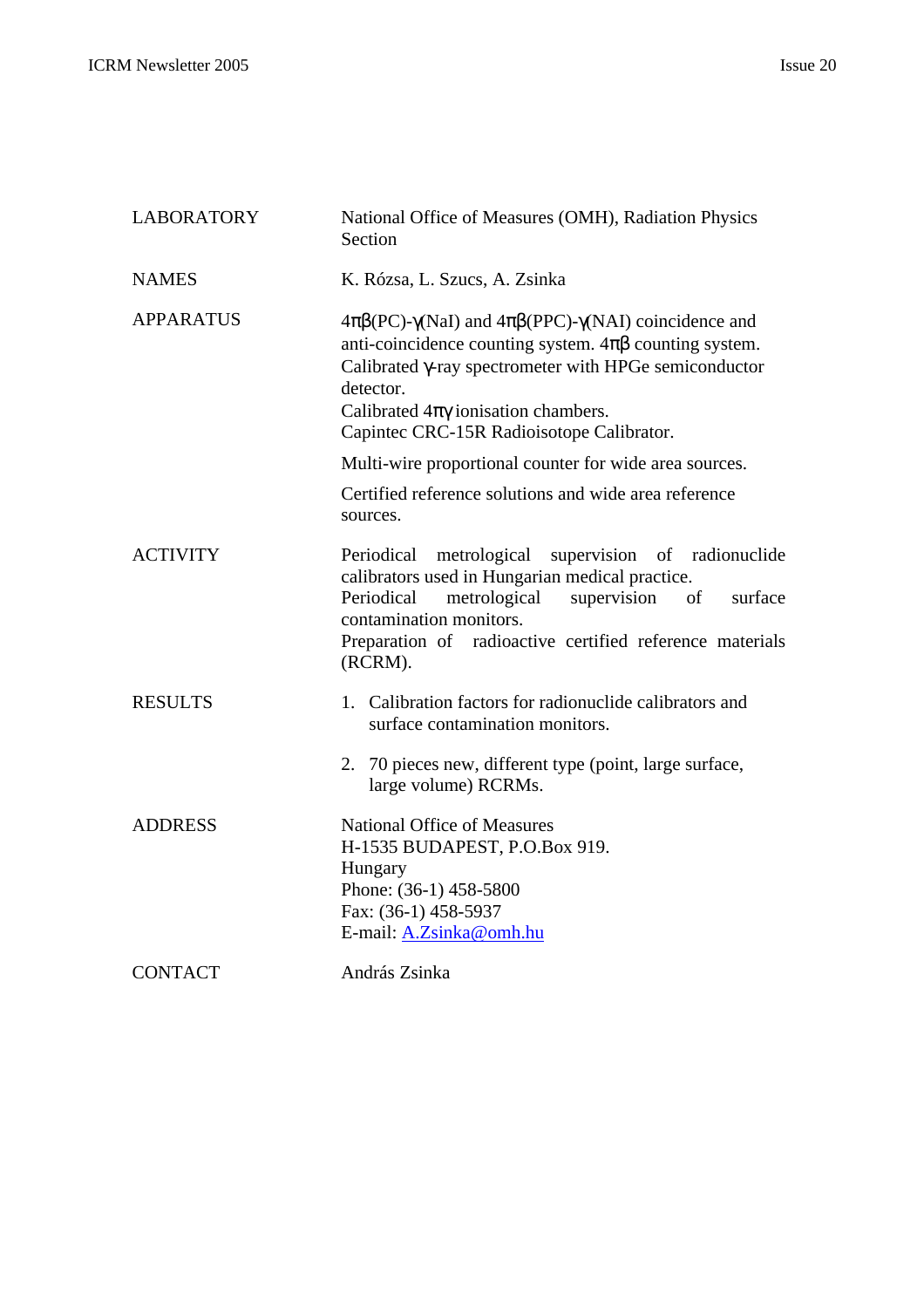|  |  | (SA1/SA2) |
|--|--|-----------|
|  |  |           |

| <b>LABORATORY</b>  |    | Bhabha Atomic Research Centre                                                      |
|--------------------|----|------------------------------------------------------------------------------------|
| <b>NAMES</b>       |    | U.V. Phadnis, V. Sathian, G. Shobha, Yasoda Bharti                                 |
| <b>APPARATUS</b>   | 1. | Manganese Sulphate Bath System.                                                    |
|                    | 2. | Standard Thermal Neutron Assembly in Graphite                                      |
|                    | 3. | Precision Long Counter.                                                            |
|                    | 4. | Multi-spheres for spectroscopy.                                                    |
|                    | 5. | 4p polythene assembly.                                                             |
|                    | 6. | Activation foils (Threshold detectors).                                            |
|                    | 7. | He-3 $\&$ BF <sub>3</sub> based thermal neutron fluence rate measuring<br>systems. |
|                    | 8. | Neutron rem counter and flux meter.                                                |
|                    | 9. | Standard neutron sources including $D_2O$ moderated <sup>252</sup> Cf source.      |
|                    |    | 10. Water moderator based thermal neutron jig.                                     |
|                    |    | 11. Bonner's spheres neutron spectrometry system                                   |
| <b>ACTIVITY</b>    | 1. | Standardization of radioactive neutron sources.                                    |
|                    | 2. | Standardization of fluence rate and dose rate.                                     |
|                    | 3. | Calibration of neutron monitors.                                                   |
|                    | 4. | R&D work associated with neutron standards.                                        |
| <b>RESULTS</b>     | 1. | Neutron sources were standardized for various users.                               |
|                    | 2. | Neutron fluence rate and dose rate were standardized for users.                    |
|                    | 3. | More than fifty neutron monitors were calibrated.                                  |
|                    | 4. | Shielding properties of different materials for neutrons were<br>studied           |
| <b>IN PROGRESS</b> |    | Development of Neutron Spectrometer.                                               |
|                    |    | Development of a neutron pulsed neutron detector.                                  |
| <b>INFORMATION</b> |    | Fast neutron source yield and the thermal neutron fluence rate                     |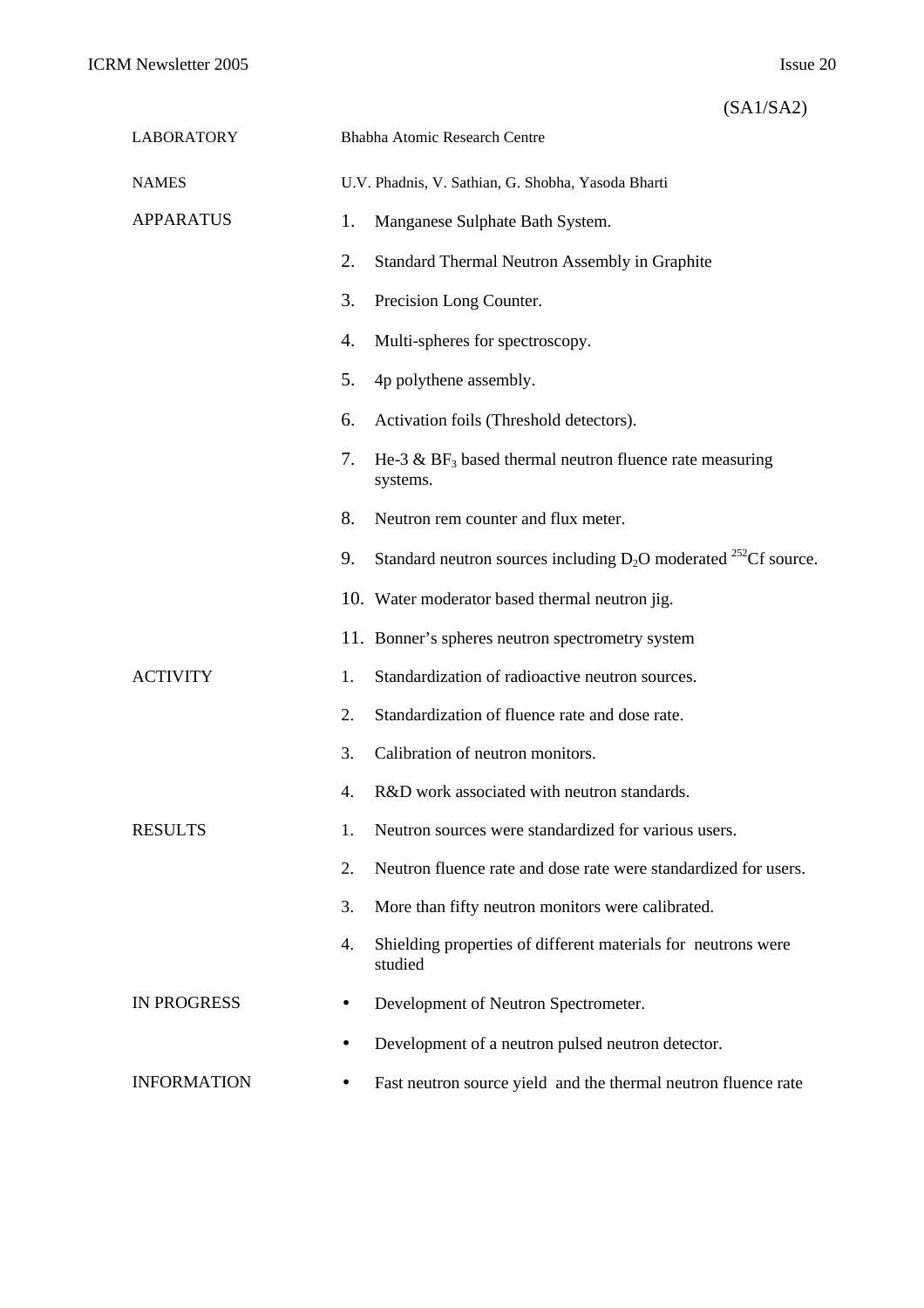|                                        | can be taken up for international intercomparison.                                                                                                                                                                             |
|----------------------------------------|--------------------------------------------------------------------------------------------------------------------------------------------------------------------------------------------------------------------------------|
| <b>PUBLICATIONS</b>                    | 'A transfer standard for neutron fluence rate measurement',<br>V.Sathian, U.V.Phadnis, G. Shobha, V.V.Shaha and<br>D.N.Sharma. IARPNC-2005,23-25 Nov 2005, Mumbai.                                                             |
|                                        | Inter comparison of neutron detectors in pulsed photo<br>neutron field', G. Haridas, V. Sathian, D. Ponraju, A.K.<br>Nayak, M.P. Dhairyawan, K.K. Thakkur, P.K. Sarkarand D.N.<br>Sharma. IARPNC-2005, 23-25 Nov 2005, Mumbai. |
|                                        | 'Neutron measurement at BRIT/BARC medical cyclotron<br>$\bullet$<br>facility at RMC Parel', Deepa Sathian, V. Sathian, P.S Sonin<br>and U.V. Phadnis. IARPNC-2005, 23-25 Nov 2005, Mumbai.                                     |
|                                        | 'Calibration of the criticalily accident dosimetry system',<br>Deepa Sathian, V. Sathian, P.K. Marathe and M.P.<br>Dhairyawan. IARPNC-2005, 23-25 Nov 2005, Mumbai.                                                            |
|                                        | 'Evaluation of Beta efficincy of the activation foil for<br>neutron fluence rate measurements', Deepa Sathian and V.<br>Sathian, NAARI-NAC-2005, 10-11 Novembre 2005,<br>Mumbai.                                               |
| <b>SOURCE IN</b><br><b>PREPARATION</b> | 'ISO recommended Neutron source for calibration of neutron<br>monitors', V. Sathian, U.V. Phadnis, G. Shobha, V.V. Shaha<br>and D.N. Sharma, NSRP-16, 18-20 Jan 2006, Chennai.                                                 |
|                                        | 'Simulated design of a neutron Spectrometer for radiation<br>protection', Sharma P.S, Sunil C., Anand Raman, Nandy M.,<br>Sathian V., Sarkar P.K and Sharma D.N., NSRP-16, 18-20<br>Jan 2006, Chennai.                         |
|                                        | 'Neutron fluence rate measurement at F-7 Posistion and<br>$\bullet$<br>Thermal column of Apsara reactor', Deepa Sathian, V.<br>Sathian U.V. Phadnis & D.N. Sharma, NSRP-16, 18-20 Jan<br>2006, Chennai.                        |
| <b>ADDRESS</b>                         | Head, Radiation Standards Section,<br>RSS Division, BARC,<br>Mumbai 400085, India.<br>Tel: +91 22 25595074                                                                                                                     |
|                                        | Fax: +91 22 25505151                                                                                                                                                                                                           |
|                                        | e-mail: vyshaha@apsara.barc.ernet.in                                                                                                                                                                                           |
| <b>CONTACT</b>                         | V.V. Shaha                                                                                                                                                                                                                     |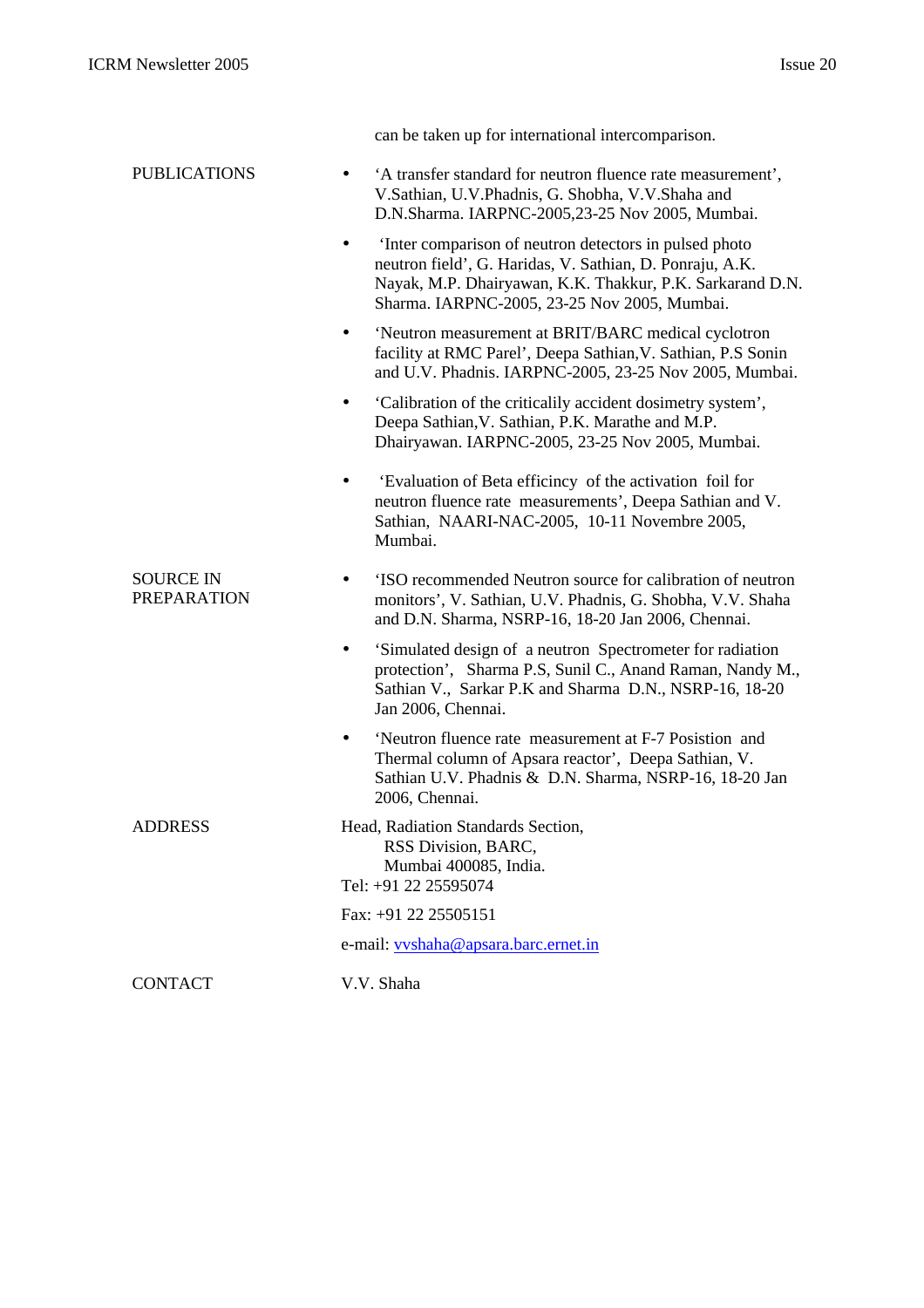| <b>LABORATORY</b>                      | Bhabha Atomic Research Centre                                                                                                                                                                                                                                                                                                                                                                                                                 |  |
|----------------------------------------|-----------------------------------------------------------------------------------------------------------------------------------------------------------------------------------------------------------------------------------------------------------------------------------------------------------------------------------------------------------------------------------------------------------------------------------------------|--|
| <b>NAMES</b>                           | Leena Joseph, Anuradha R., D.B. Kulkarni                                                                                                                                                                                                                                                                                                                                                                                                      |  |
| <b>APPARATUS</b><br><b>ACTIVITY</b>    | $4\pi \beta$ (PC) $\gamma$ (NaI) coincidence system.<br>1.<br>2. Calibrated $4\pi$ Gamma ion chamber.<br>3. HPGe detector assembly for gamma ray spectrometer.<br>4. Dose Calibrator, CRC -15 Beta (Capintec Make)                                                                                                                                                                                                                            |  |
| <b>RESULTS</b>                         | 1. $^{22}$ Na standardized under SIR programme of BIPM deviated by<br>0.58% from the KCRV<br>$^{110m}$ Ag and $^{134}$ Cs standardized for SIR program.<br>2.<br>Standardized sources for users.<br>3.<br>99m<br>4.<br>intercomparison of activity measurement,<br>Tc<br>using<br>radioisotope dose calibrator among five NMCs in Mumbai, India<br>was conducted. All the five NMCs were in good agreement of $\pm$<br>1% with BARC.          |  |
| <b>PUBLICATIONS</b>                    | 1. $^{22}$ Na -A Positron Emitter, Standardization By 4pb(PC)-g<br>Coincidence Counting', R. Anuradha, Leena Joseph, D.B.<br>Kulkarni, V.V. Shaha & D.N. Sharma, AMPICON-2005, Nov 11-<br>13, 2005, Chennai, India.<br>2. 'Standardization of <sup>125</sup> I solution at BARC', D.B. Kulkarni, R.<br>Anuradha, Leena Joseph, Priyanka reddy, K.K. Narayan, V.V.<br>Shaha and D.N. Sharma, AMPICON-2005, Nov 11-13, 2005,<br>Chennai, India. |  |
| <b>IN PROGRESS</b>                     | Standardization of <sup>55</sup> Fe under international intercomparison of<br>1.<br>BIPM.<br><sup>65</sup> Zn to be standardised under SIR programme.<br>2.<br><sup>133</sup> Ba to be standardized under the APMP programme.<br>3.<br><sup>131</sup> I to be standardized under IAEA CRP programme.<br>4.                                                                                                                                    |  |
| <b>SOURCE IN</b><br><b>PREPARATION</b> | 'Standardization of <sup>54</sup> Mn, an Electron Capture Radionuclide',<br>1.<br>Leena Joseph, Anuradha R, D.B. Kulkarni & V.V. Shaha.                                                                                                                                                                                                                                                                                                       |  |
| <b>ADDRESS</b>                         | Head, Radiation Standards Section, Radiation Safety Systems<br>Division, BARC, Mumbai - 400 085, India<br>Telephone: 25595074<br>Telefax: 0091(22) 5505151,5519613<br>: 011-61017 BARC IN<br>Telex<br>E-mail : vyshaha@apsara.barc.ernet.in                                                                                                                                                                                                   |  |
| <b>CONTACT</b>                         | V.V. Shaha                                                                                                                                                                                                                                                                                                                                                                                                                                    |  |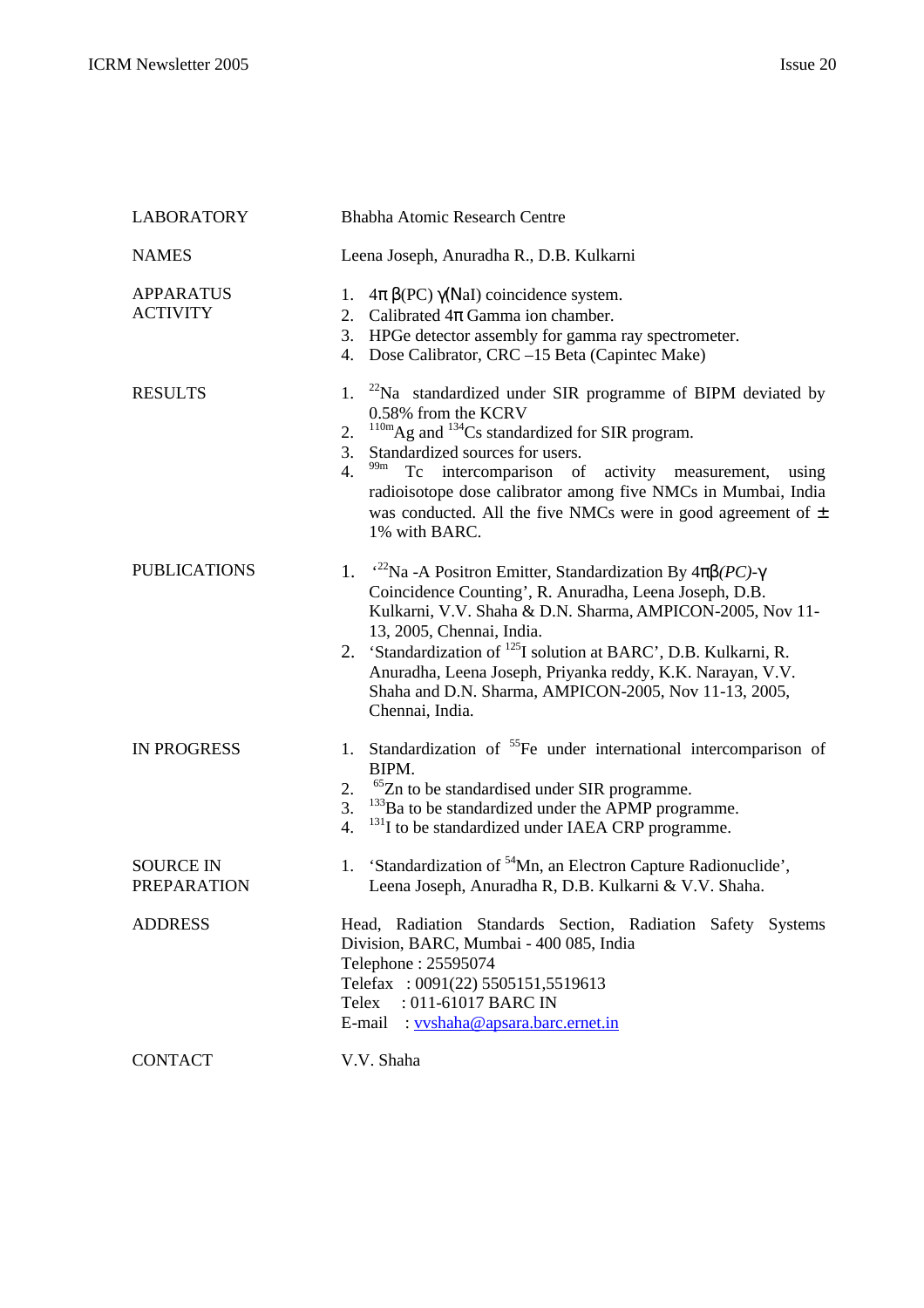| <b>LABORATORY</b>  | ENEA - Istituto Nazionale di Metrologia delle Radiazioni<br>Ionizzanti - Italy.                                                                                                                                                |
|--------------------|--------------------------------------------------------------------------------------------------------------------------------------------------------------------------------------------------------------------------------|
| <b>NAMES</b>       | M. Capogni.                                                                                                                                                                                                                    |
| <b>APPARATUS</b>   | Liquid Scintillation counting equipment.                                                                                                                                                                                       |
| <b>ACTIVITY</b>    | Development of a new primary standard of ${}^{64}Cu$ for<br>medical isotope applications (PET scanning, SPECT<br>imaging, etc.).                                                                                               |
| <b>IN PROGRESS</b> | Study of experimental aspects concerning source<br>preparation and measurement procedures. A scientific<br>collaboration with the EC Joint Research Centre of Ispra is<br>in progress.                                         |
| <b>ADDRESS</b>     | <b>ENEA</b><br>Istituto Nazionale di Metrologia delle Radiazioni Ionizzanti<br>Centro Ricerche Casaccia<br>$P.0$ . Box 2400 - Roma (Italy)<br>Phone: $+390630486628$<br>Fax: $+390630484650$<br>marco.capogni@casaccia.enea.it |
| <b>CONTACT</b>     | M. Capogni                                                                                                                                                                                                                     |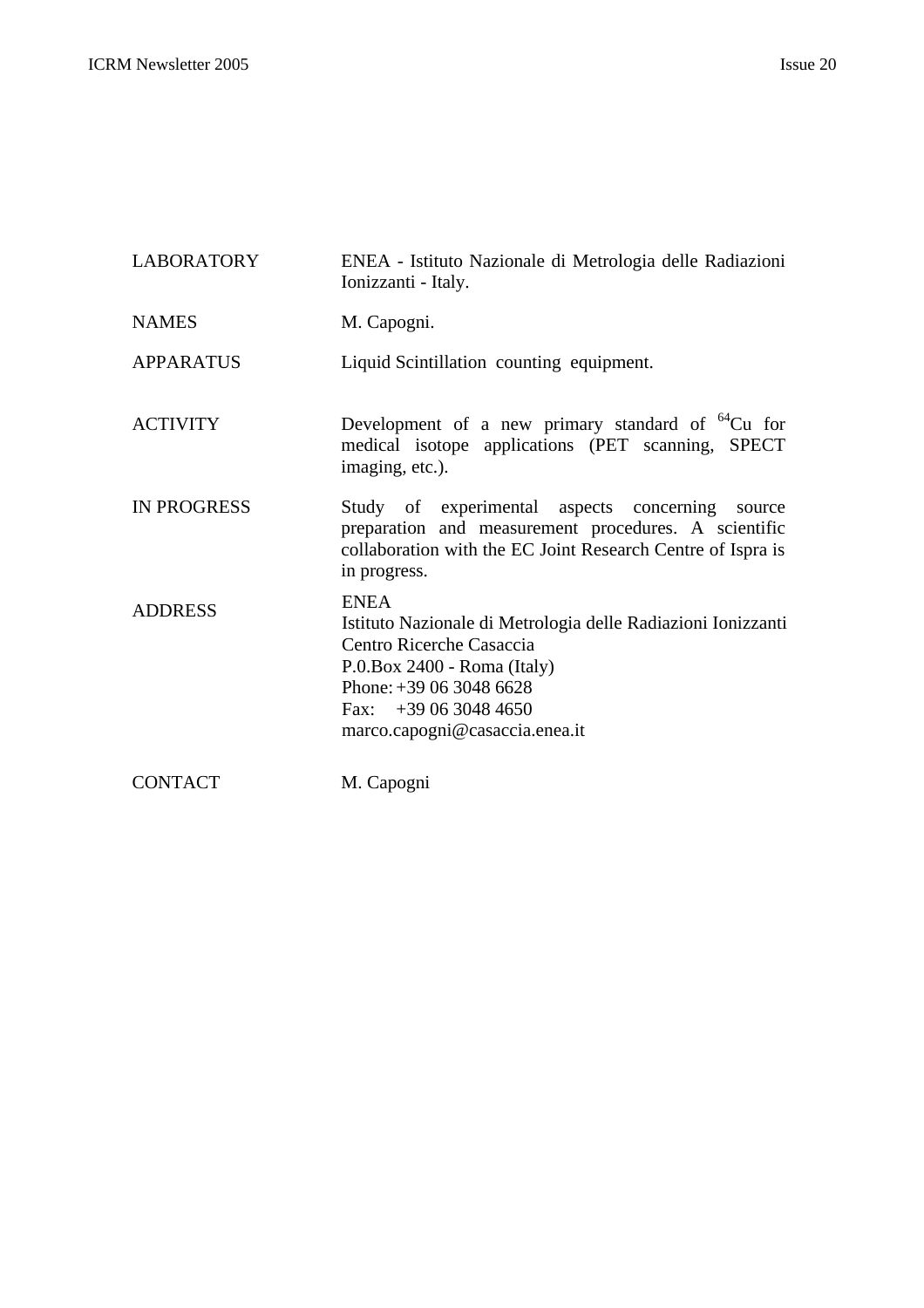| <b>LABORATORY</b>  | ENEA - Istituto Nazionale di Metrologia delle Radiazioni<br>Ionizzanti - Italy.                                                                                                                                                         |
|--------------------|-----------------------------------------------------------------------------------------------------------------------------------------------------------------------------------------------------------------------------------------|
| <b>NAMES</b>       | M. Capogni.                                                                                                                                                                                                                             |
| <b>APPARATUS</b>   | Monte Carlo simulation on Linux and Windows OS.                                                                                                                                                                                         |
| <b>ACTIVITY</b>    | Efficiency determination of HPGe and NaI(TI) well-type<br>detectors for different nuclides.                                                                                                                                             |
| <b>IN PROGRESS</b> | Implementation and comparison of different Monte Carlo<br>Codes (GEANT, EGS, Penelope) to compute the counting<br>efficiency of HPGe and NaI(Tl) well-type detectors for<br>different nuclides, including Rn-222 and its product decay. |
| <b>ADDRESS</b>     | <b>ENEA</b><br>Istituto Nazionale di Metrologia delle Radiazioni Ionizzanti<br>Centro Ricerche Casaccia<br>$P.0$ . Box 2400 - Roma (Italy)<br>Phone: $+390630486628$<br>Fax: $+390630484650$<br>marco.capogni@casaccia.enea.it          |
| <b>CONTACT</b>     | M. Capogni                                                                                                                                                                                                                              |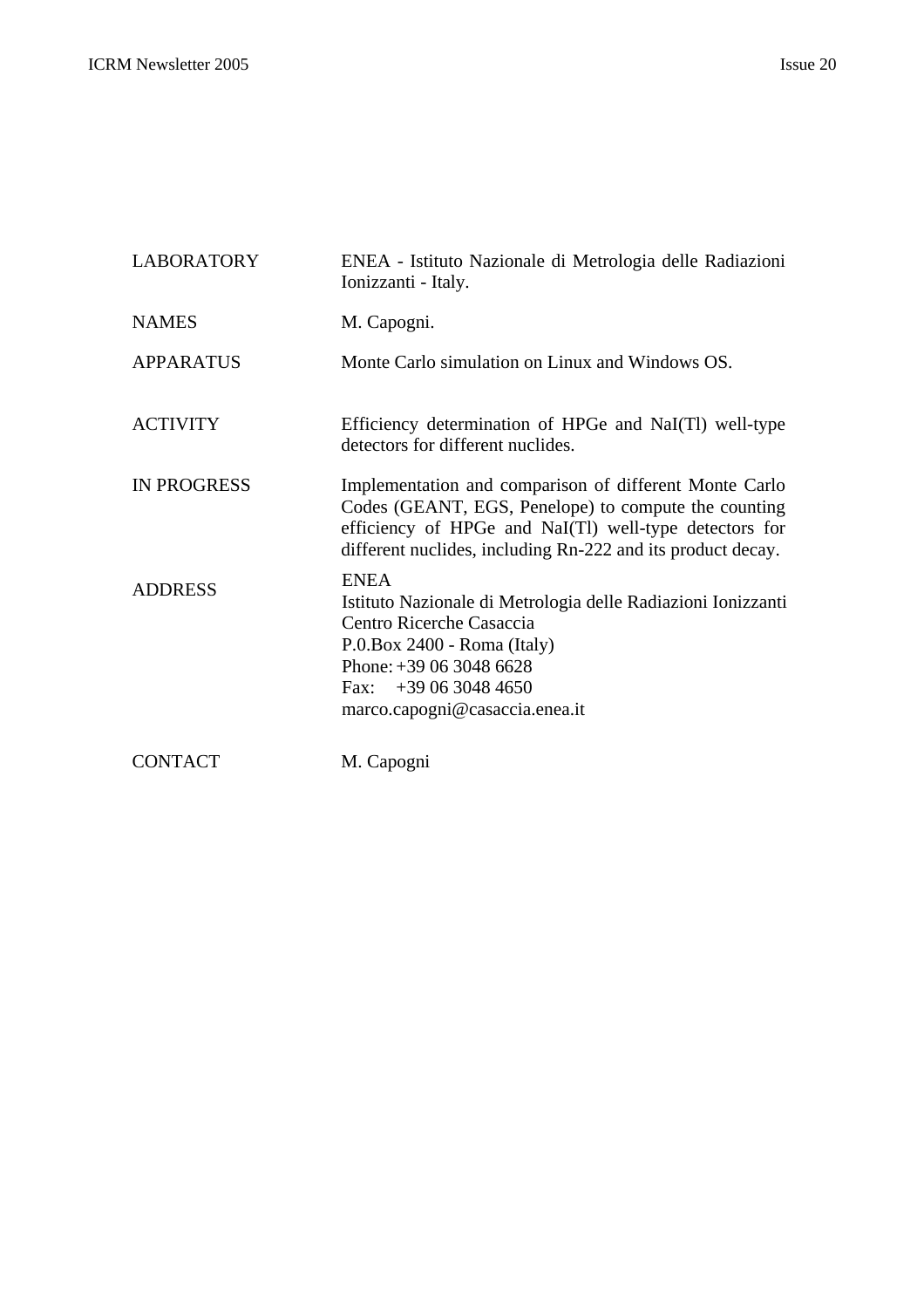| <b>LABORATORY</b>   | National Metrology Institute of Japan, National Institute of<br>Advanced Industrial Science and Technology (NMIJ/AIST)                                                                                                                                                                      |
|---------------------|---------------------------------------------------------------------------------------------------------------------------------------------------------------------------------------------------------------------------------------------------------------------------------------------|
| <b>NAMES</b>        | Yoshio HINO, Akira YUNOKI and Yasushi SATO                                                                                                                                                                                                                                                  |
| <b>APPARATUS</b>    | $4\pi\beta$ (pc)- $\gamma$ (NaI) and $4\pi\beta$ (ppc)- $\gamma$ (Ge) coincidence systems,<br>Calibrated $4\pi\gamma$ ionisation chamber, HP-Ge and Si(Li) detectors,<br>Liquid scintillation system, Imaging analyser system, PIPS for<br>$\alpha$ counting and $2\pi$ multi wire chamber. |
| <b>RESULTS</b>      | 1. Participate the CCRI-II Key-comparisons of Fe-55                                                                                                                                                                                                                                         |
|                     | 2. APMP comparison (APMP.RI(II)-K2.Ba-133) for the<br>activity measurements of Ba-133 has been carried out. In<br>total, 10 laboratories from 2 RMOs have taken part in this<br>comparison.                                                                                                 |
|                     | 3. Bilateral comparisons of I-133 measurement between KRISS<br>(Korea), and also OAP (Thailand) and INST (Vietnam).                                                                                                                                                                         |
| <b>PUBLICATIONS</b> | Yasushi Sato, Yoshio Hino, Takao Yamada " Response<br>calculation for standard ionization chambers in APMP using<br>EGS4 Monte Carlo Code" ICRM'2005, to be published in the<br>Applied Rad. and Isotopes.                                                                                  |
|                     | T. Yamada, Y. Nakamura, Y. Kawada, Y. Sato and Y. Hino<br>" Standardization of <sup>152</sup> Eu, <sup>154</sup> Eu by $4\pi\beta$ - $4\pi\gamma$ coincidence<br>method and $4\pi(\beta+\gamma)$ integral counting" ICRM'2005, to be<br>published in the Applied Rad. and Isotopes.         |
| <b>IN PROGRESS</b>  | 1. Trial applications of IC tags for control small radioactive<br>sources and also for dissemination of traceability to practical<br>radiation and radioactivity measuring equipments.                                                                                                      |
|                     | 2. Continue the "portability of the calibration factors of<br>ionisation chambers" with several ampoule sources from<br>NMIJ.                                                                                                                                                               |
| <b>ADDRESS</b>      | Radioactivity and Neutron Standardization Section,<br>Quantum Radiation Division, AIST Tsukuba central-2<br>1-1-1 Umezono, Tsukuba, Ibaraki, 305-8568 JAPAN                                                                                                                                 |
|                     | Tel: $(+81)$ 29 861 5667, Fax: $(+81)$ 29 861 5673                                                                                                                                                                                                                                          |
|                     | E-mail: y.hino@aist.go.jp, Web: http://www.aist.go.jp                                                                                                                                                                                                                                       |
| <b>CONTACT</b>      | Yoshio HINO                                                                                                                                                                                                                                                                                 |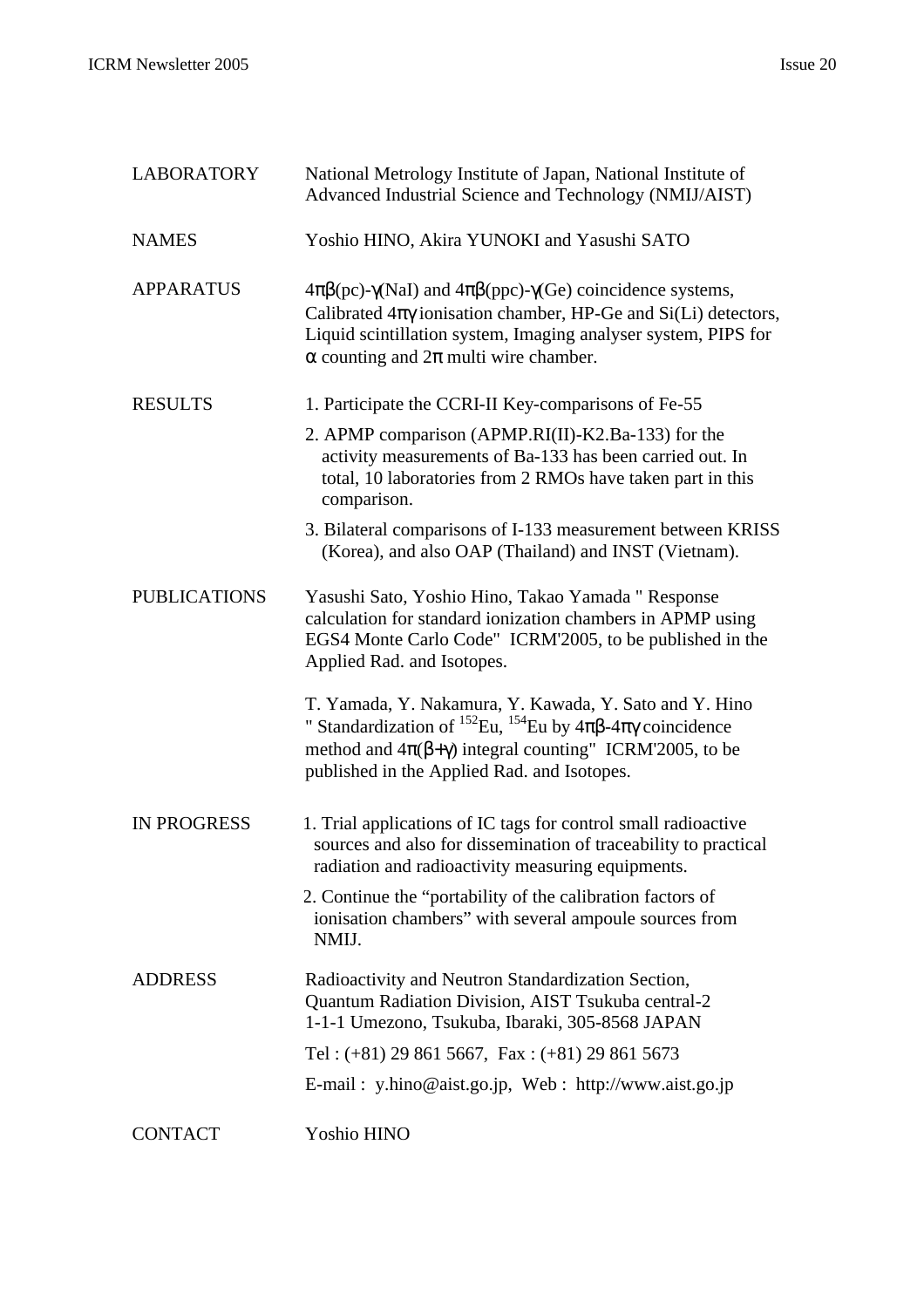## (SA1/SA2)

| <b>LABORATORY</b>   | Nagoya University                                                                                                                                                                                                                               |  |
|---------------------|-------------------------------------------------------------------------------------------------------------------------------------------------------------------------------------------------------------------------------------------------|--|
| <b>NAMES</b>        | H. Miyahara, Y. Ogata, K. Morita                                                                                                                                                                                                                |  |
| <b>APPARATUS</b>    | 1. $4\pi\beta$ (ppc)- $\gamma$ (HPGe) and $4\pi\beta$ (pc)- $\gamma$ (HPGe) coincidence apparatus<br>using a live-timed two-dimensional data-acquisition system                                                                                 |  |
|                     | 2. Gamma-ray spectrometer system                                                                                                                                                                                                                |  |
|                     | 3. Liquid scintillation counting system                                                                                                                                                                                                         |  |
| <b>RESULTS</b>      | The emission probability for the 1575.6 keV $\gamma$ -ray of <sup>142</sup> Pr was<br>measured to be 0.0378(8).                                                                                                                                 |  |
| <b>PUBLICATIONS</b> | 1. Emission Probability Measurement of $\gamma$ -ray of $^{105}$ Rh, K. Morita,<br>H. Miyahara, Y. Ogata and K. Katoh, Nucl. Instr. and Meth. A540<br>$(2005)$ 324.                                                                             |  |
|                     | 2. Tritium Separation by Electrolysis Using Solid Polymer<br>Electrolyte, Y. Ogata, Y. Sakuma, N. Ohtani and M. Kotaka,<br>Fusion Science and Technology, 48 (2005) 136.                                                                        |  |
|                     | 3. Development of a Low-level Tritium Air Monitor, Y. Sakuma,<br>Y. Ogata et al., Fusion Science and Technology, 48 (2005) 397.                                                                                                                 |  |
|                     | 4. Tritium Measurement with a Proportional Counter, Y. Ogata, T.<br>Aoyama, H. Miyahara et al., Proceedings of the 19 <sup>th</sup> Workshop on<br>Radiation Detectors and Their Uses, p. 177, Nov. (2005)                                      |  |
| <b>IN PROGRESS</b>  | Measurement of the Induced Radionuclides in Production of<br>Radiopharmaceuticals for Positron Emission Tomography (PET).                                                                                                                       |  |
| <b>ADDRESS</b>      | Department of Radiological Technology, School of Health<br>Sciences, Nagoya University, 1-1-20 Daikominami, Higashi-ku,<br>Nagoya, 461-8673 JAPAN<br>Telephone 81-52-719-1147<br>Facsimile 81-52-719-1506<br>E-mail<br>ogata@met.nagoya-u.ac.jp |  |
| <b>CONTACT</b>      | Yoshimune Ogata                                                                                                                                                                                                                                 |  |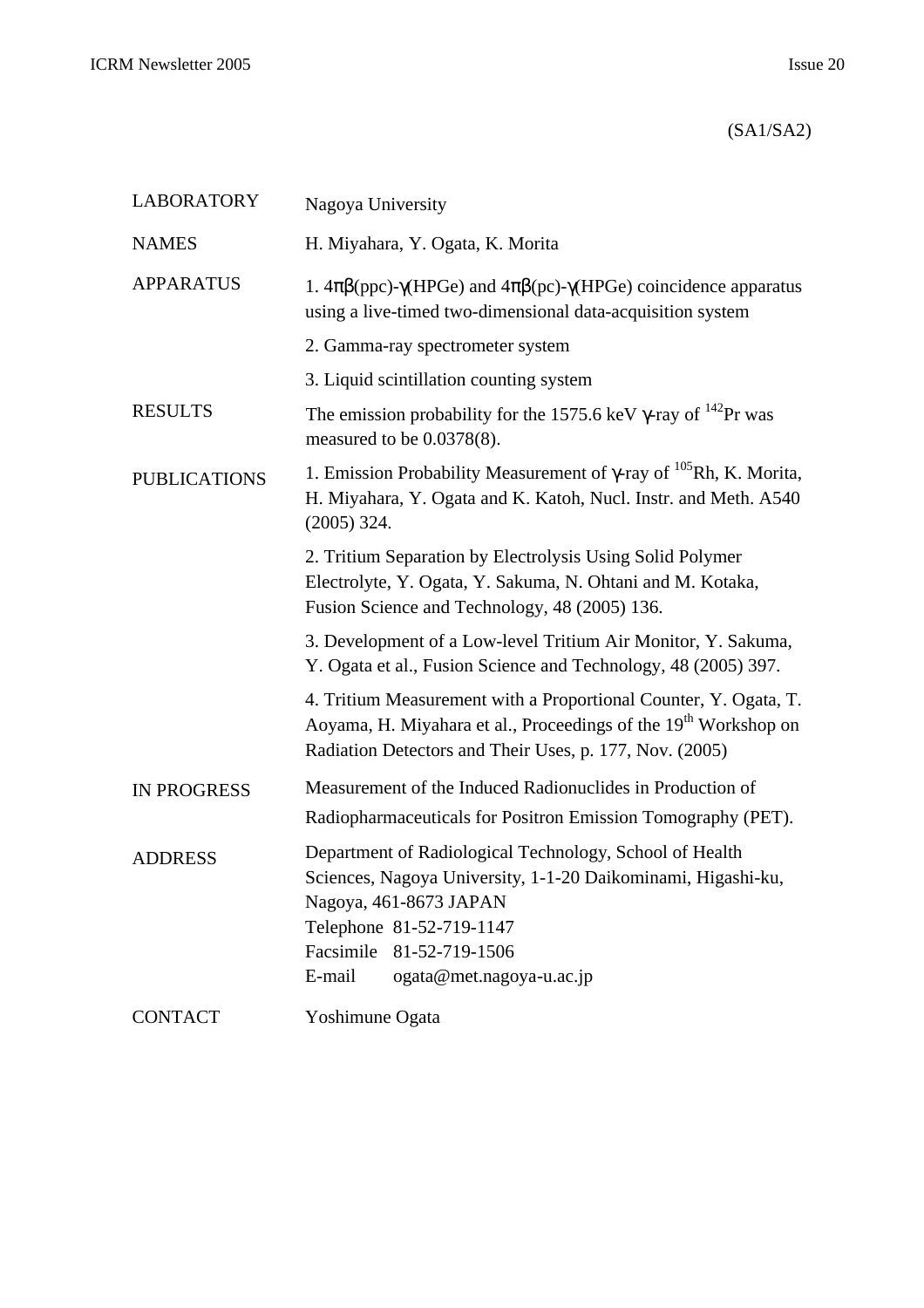| <b>LABORATORY</b>   | Laboratory of Radioactive Standards, RC POLATOM                                                                                                                                                                                                                                                                                                            |
|---------------------|------------------------------------------------------------------------------------------------------------------------------------------------------------------------------------------------------------------------------------------------------------------------------------------------------------------------------------------------------------|
| <b>NAMES</b>        | Krzysztof MALETKA                                                                                                                                                                                                                                                                                                                                          |
| <b>ACTIVITY</b>     | Participation in the 3 <sup>rd</sup> Young Researchers Workshop on<br>Standardization of Radionuclides, VERMI, Varna, Bulgaria.<br>Measurements of radionuclidic purity in radioactive materials<br>and of dose rate from ophtalmic applicators. Activity<br>determination of $^{125}$ I seeds.                                                            |
| <b>RESULTS</b>      | We elaborated the method of calibration of ionisation<br>chamber for activity determination of <sup>125</sup> I medical seeds.                                                                                                                                                                                                                             |
| <b>IN PROGRESS</b>  | Application for the laboratory accreditation by Polish<br>Center for Accreditation.                                                                                                                                                                                                                                                                        |
| <b>PUBLICATIONS</b> | R. Broda, A. Chylinski, T. Radoszewski, K. Maletka, T.<br>Terlikowska-Drozdziel. The national standard of the<br>radionuclides activity unit in Poland. Proc. Internat.<br>Conference "Applications of high precision atomic &<br>nuclear methods", Ed. Acad. Romane, Rumunia, pp. 63-68,<br>2005.<br>R. Broda, K. Maletka, A. Muklanowicz, A. Listkowska. |
|                     | The metrological laboratory in RC POLATOM. (in Polish;<br>will be published in conference proceedings)                                                                                                                                                                                                                                                     |
| <b>ADDRESS</b>      | Radioisotope Centre POLATOM<br>05-400 Otwock-Swierk, Poland<br>E-mail: k.maletka@polatom.pl<br>Tel.: (+48 22) 718 07 21<br>Fax: (+48 22) 718 03 50                                                                                                                                                                                                         |
| <b>CONTACT</b>      | <b>Krzysztof Maletka</b>                                                                                                                                                                                                                                                                                                                                   |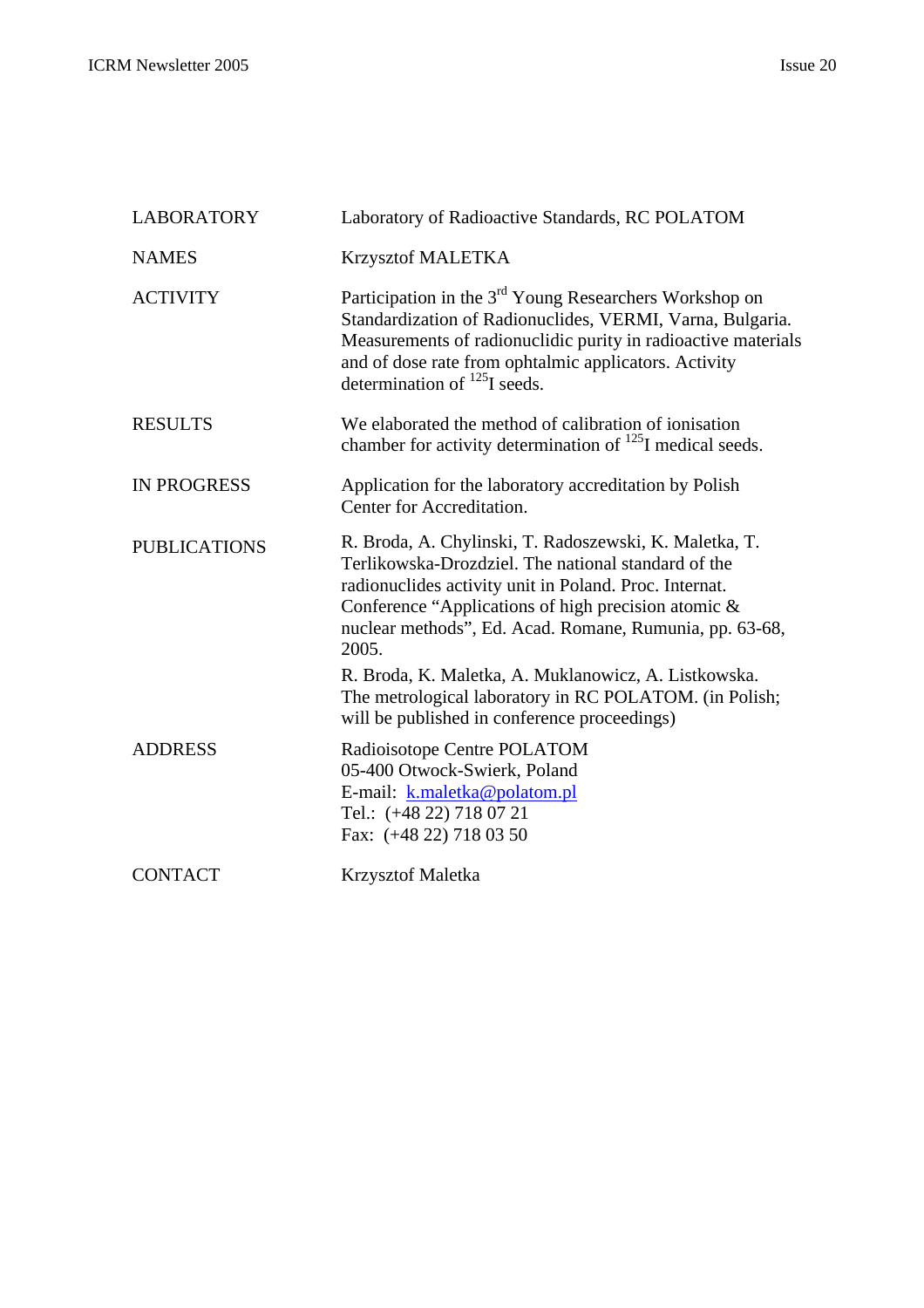| <b>LABORATORY</b>   | Laboratory of Radioactive Standards, RC POLATOM                                                                                                                                                                                                                                                    |  |
|---------------------|----------------------------------------------------------------------------------------------------------------------------------------------------------------------------------------------------------------------------------------------------------------------------------------------------|--|
| <b>NAMES</b>        | <b>Ryszard BRODA</b>                                                                                                                                                                                                                                                                               |  |
| <b>ACTIVITY</b>     | 18 <sup>th</sup> meeting of CCRI(II) in Sevres, 15 <sup>th</sup> ICRM Conference<br>in Oxford, LSC 2005 Conference in Katowice.<br>Participation in the $^{32}P$ and $^{55}Fe$ intercomparisons.<br>Scientific visit in LNHB, Saclay, France.                                                      |  |
| <b>RESULTS</b>      | The systematic uncertainty $\pm$ 0,3 % of the TDCR method was<br>obtained as a result of the inter-laboratory comparison<br>(LNHB, RC-POLATOM, IFIN-HH, CSIR-NML) of activity<br>measurements of a <sup>63</sup> Ni solution.                                                                      |  |
| <b>PUBLICATIONS</b> | R. Broda, A. Chylinski, T. Radoszewski, K. Maletka, T.<br>Terlikowska-Drozdziel. The national standard of the<br>radionuclides activity unit in Poland. Proc. Internat.<br>Conference "Applications of high precision atomic &<br>nuclear methods", Ed. Acad. Romane, Romania, pp. 63-68,<br>2005. |  |
|                     | A.C. Razdolescu, R. Broda, P. Cassette, B.R.S. Simpson,<br>W.M. van Wyngaardt. The IFIN-HH triple coincidence<br>liquid scintillation counter. (accepted for publication in<br>Appl. Radiat. Isot.)                                                                                                |  |
|                     | R. Broda, K. Maletka, A. Muklanowicz, A. Listkowska.<br>The metrological laboratory in RC POLATOM. (in Polish;<br>will be published in conference proceedings)                                                                                                                                     |  |
| <b>IN PROGRESS</b>  | Application for the laboratory accreditation by Polish<br>Center for Accreditation.                                                                                                                                                                                                                |  |
| <b>ADDRESS</b>      | Radioisotope Centre POLATOM, 05-400 Otwock-Swierk,<br>e-mail: r.broda@polatom.pl<br>Poland,<br>tel.: (48 22) 718 07 21<br>fax: $(+48 22)$ 718 03 50                                                                                                                                                |  |
| <b>CONTACT</b>      | <b>Ryszard Broda</b>                                                                                                                                                                                                                                                                               |  |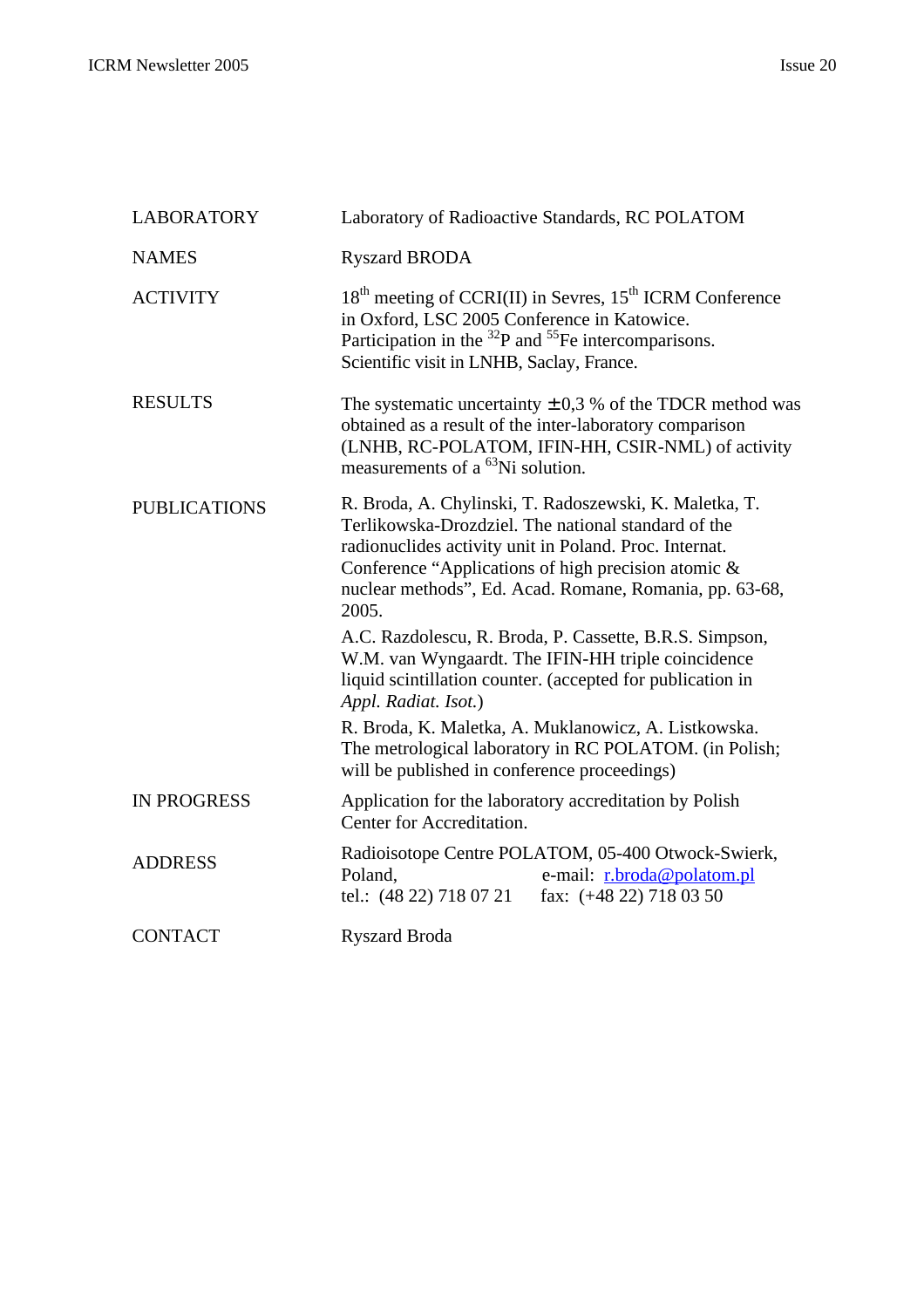| <b>LABORATORY</b>                           | Institutul National de C&D pentru Fizica si Inginerie<br>Nucleara"Horia Hulubei" IFIN-HH                                                                                                                                                                                                                                                                                                |
|---------------------------------------------|-----------------------------------------------------------------------------------------------------------------------------------------------------------------------------------------------------------------------------------------------------------------------------------------------------------------------------------------------------------------------------------------|
|                                             | Radionuclide Metrology Laboratory                                                                                                                                                                                                                                                                                                                                                       |
| <b>NAMES</b>                                | M.Sahagia, E.L.Grigorescu, A.C.Razdolescu, C.Ivan                                                                                                                                                                                                                                                                                                                                       |
| <b>APPARATUS</b>                            | $4\pi$ PC- $\gamma$ Coincidence;                                                                                                                                                                                                                                                                                                                                                        |
| <b>ACTIVITY</b>                             | $X_K$ , gamma – $X_K$ gamma Coincidence                                                                                                                                                                                                                                                                                                                                                 |
| <b>RESULTS</b>                              | Measurement of: $\frac{99m}{\text{TC}}$ ;                                                                                                                                                                                                                                                                                                                                               |
|                                             | <sup>131</sup> I, <sup>133</sup> Ba( BIPM, RI(II)- K1 Comparison)                                                                                                                                                                                                                                                                                                                       |
|                                             | <sup>125</sup> I (X <sub>K</sub> ,gamma – X <sub>K</sub> ,gamma Coincidence method);                                                                                                                                                                                                                                                                                                    |
|                                             | QS implementation, by issue of:                                                                                                                                                                                                                                                                                                                                                         |
|                                             | Technical Procedures; Quality Manual of Laboratory                                                                                                                                                                                                                                                                                                                                      |
| <b>PUBLICATIONS</b>                         | A.C.Razdolescu,<br>M.Sahagia, E.L.Grigorescu,<br>"Comparative"<br>measurements of Ni-63, Cs-137, Am-241", Rom. J. Phys. 50,9-10<br>$(2005)957-962$<br>M.Sahagia, A.C.Razdolescu, E.L.Grigorescu, A.Luca, C.Ivan<br>"Results Obtained by the Radionuclide Metrology Laboratory of<br>IFIN-HH in International Comparisons, during the Period 2002-<br>2004" Rom.J.Phys.51,1-2(2006)19-23 |
| <b>IN PROGRESS</b>                          | Implementation of the QS, by experiments and audits                                                                                                                                                                                                                                                                                                                                     |
|                                             | Standardization of: <sup>55</sup> Fe ( CCRI(II)-K2 comparison); <sup>131</sup> I (IAEA-<br>CRP. E 2.10.05, Contract.12921/ROM comparison)                                                                                                                                                                                                                                               |
| <b>INFORMATION</b>                          |                                                                                                                                                                                                                                                                                                                                                                                         |
| <b>SOURCE IN</b><br><b>PREPARATION</b>      | M. Sahagia*, A. C. Razdolescu, E.L.Grigorescu, A.Luca, C.Ivan,<br>Valeria Lungu, The Standardization of $177$ Lu and its use in Nuclear<br>Medicine, EC-JRC-IRMM, NEMEA-2 Conf. 20-23 October 2004,<br>Romania, accepted for Proceedings                                                                                                                                                |
|                                             | M.Sahagia, "Standardization of <sup>99m</sup> Tc", ICRM 2005 Conference,<br>Oxford, UK, 4-9.09.2005                                                                                                                                                                                                                                                                                     |
| <b>OTHER RELATED</b><br><b>PUBLICATIONS</b> | C.Ivan, M.Sahagia, A.Luca, E.L.Grigorescu"The experience of the<br>Radioisotope Department of IFIN-HH in production, testing, delivery,<br>transport and evidence of radioactive sources" IAEA-Conf. Bordeaux<<br>France, 2005, Proc. IAEA-CN-134, 2005, pp.164-168                                                                                                                     |
| <b>ADDRESS</b>                              | Atomistilor Str.407, Magurele, Ilfov County, POB. MG 6, Code<br>077125, Romania                                                                                                                                                                                                                                                                                                         |
|                                             | Tel +40214042300/4517, Fax +40214574432, +40214574440,                                                                                                                                                                                                                                                                                                                                  |
|                                             | E-mail: msahagia@ifin.nipne.ro>                                                                                                                                                                                                                                                                                                                                                         |
| <b>CONTACT</b>                              | Dr. Maria Sahagia                                                                                                                                                                                                                                                                                                                                                                       |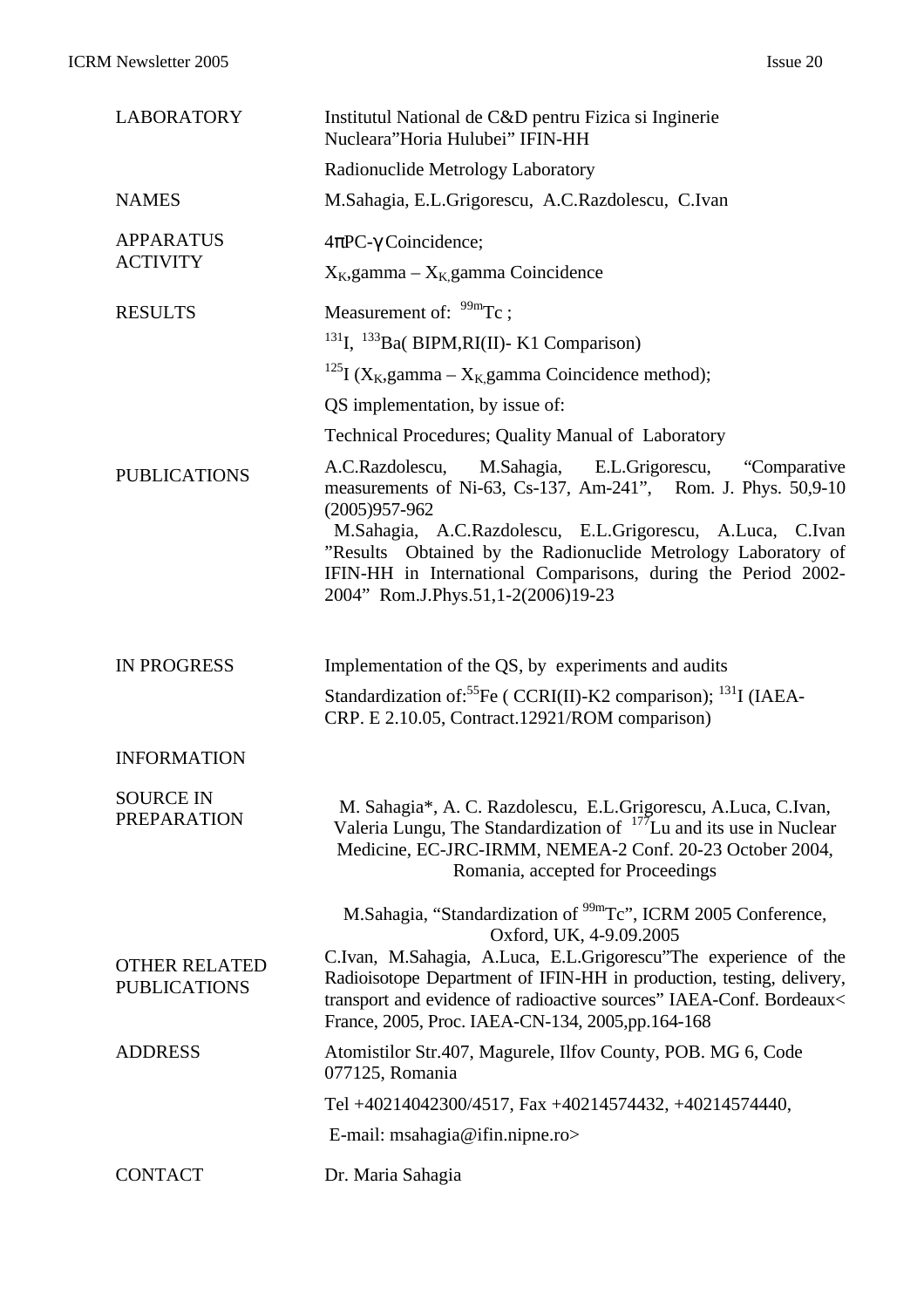| <b>LABORATORY</b>                           | Institutul National de C&D pentru Fizica si Inginerie<br>Nucleara "Horia Hulubei" IFIN-HH                                                                                      |
|---------------------------------------------|--------------------------------------------------------------------------------------------------------------------------------------------------------------------------------|
|                                             | Radionuclide Metrology Laboratory                                                                                                                                              |
| <b>NAMES</b>                                | Aurelian Luca                                                                                                                                                                  |
| <b>ACTIVITY</b>                             | Evaluation of nuclear decay data.                                                                                                                                              |
| <b>RESULTS</b>                              | -Participation at the IAEA Workshop "Nuclear structure and decay<br>data: theory and evaluation", ICTP-Trieste, Italy, 4-15 April 2005.                                        |
|                                             | -Participation at the new IAEA CRP "Updated decay data library<br>for actinides".                                                                                              |
| <b>PUBLICATIONS</b>                         |                                                                                                                                                                                |
| <b>IN PROGRESS</b>                          | -Evaluation of nuclear decay data for <sup>188</sup> W, in co-operation with Dr.<br>Marie-Martine Be, from Laboratoire National Henri Becquerel<br>(LNHB), CEA-Saclay, France; |
|                                             | -Participation at the DDEP-TS, organized at LNHB/CEA, Saclay,<br>6-10 March, 2006.                                                                                             |
| <b>INFORMATION</b>                          |                                                                                                                                                                                |
| <b>SOURCE IN</b><br><b>PREPARATION</b>      | - A paper about the evaluation of <sup>188</sup> W nuclear decay data will be<br>proposed for publishing.                                                                      |
|                                             | - The evaluation of $^{236}$ U nuclear decay data.                                                                                                                             |
| <b>OTHER RELATED</b><br><b>PUBLICATIONS</b> |                                                                                                                                                                                |
| <b>ADDRESS</b>                              | 407 Atomistilor St., Magurele, Ilfov County, POB. MG-6,<br>Code 077125, Romania ; Phone: +40 21 4042300 /4521, Fax:<br>+40 21 4574440, E-mail: aluca@ifin.nipne.ro             |
| <b>CONTACT</b>                              | Dr. Aurelian Luca                                                                                                                                                              |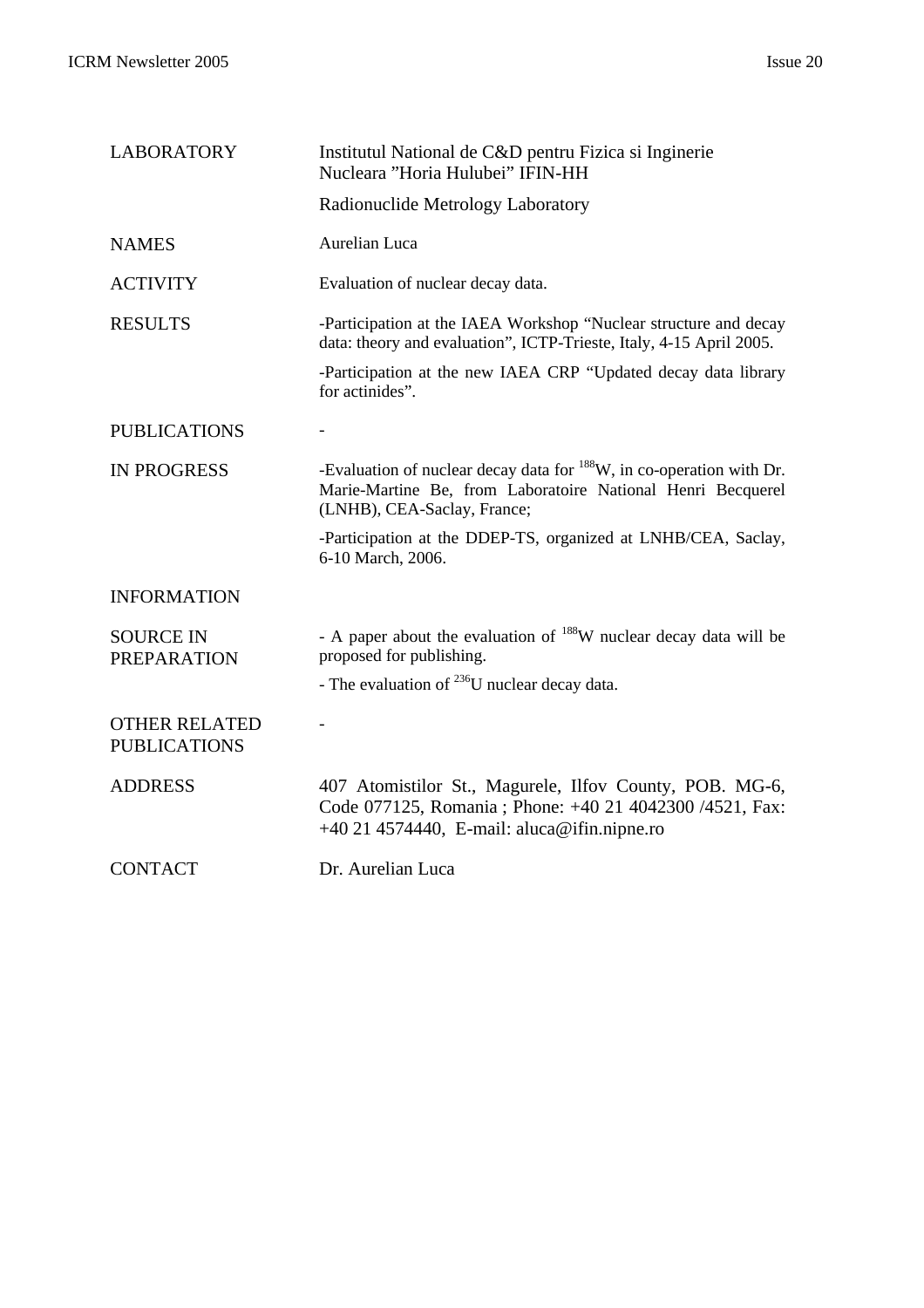| <b>LABORATORY</b>                           | Institutul National de C&D pentru Fizica si Inginerie<br>Nucleara "Horia Hulubei" IFIN-HH                                                                                                                                                                                                              |
|---------------------------------------------|--------------------------------------------------------------------------------------------------------------------------------------------------------------------------------------------------------------------------------------------------------------------------------------------------------|
|                                             | Radionuclide Metrology Laboratory                                                                                                                                                                                                                                                                      |
| <b>NAMES</b>                                | Enric Leon Grigorescu, Aurelian Luca and Constantin Ivan                                                                                                                                                                                                                                               |
| <b>ACTIVITY</b>                             | Gamma-ray spectrometry                                                                                                                                                                                                                                                                                 |
| <b>RESULTS</b>                              | Activity<br>for<br>various<br>types<br>of<br>samples<br>measurements<br>(environmental, radioactive waste), radionuclidic purity check<br>(radiopharmaceuticals), tightness and contamination control for<br>industrial radioactive sources.                                                           |
| <b>PUBLICATIONS</b>                         | A. Luca, J. Morel, M. Etcheverry, "Determination of the main X<br>and Gamma-rays emission probabilities of $^{237}Np^{233}Pa$ and $^{65}Zn$ ",<br>Proceedings of the International Conference on Applications of<br>High Precision Atomic & Nuclear Methods, Romanian Academy<br>Ed., 2005, p. 97-100. |
| <b>IN PROGRESS</b>                          | Measurements needed for decommissioning the IFIN-HH nuclear<br>reactor; application of the ETNA software (efficiency transfer and<br>coincidence summing corrections) for different types of samples                                                                                                   |
| <b>INFORMATION</b>                          |                                                                                                                                                                                                                                                                                                        |
| <b>SOURCE IN</b><br><b>PREPARATION</b>      | E. Neacsu, A. Luca, V. Stefan and A. Zorliu, "Romanian<br>experience on wet storage spent nuclear fuel at VVR-S<br>research reactor of IFIN "Horia Hulubei", EC-JRC-IRMM,<br>Proceedings of NEMEA-2 Conf., October 2004, Romania.                                                                      |
| <b>OTHER RELATED</b><br><b>PUBLICATIONS</b> |                                                                                                                                                                                                                                                                                                        |
| <b>ADDRESS</b>                              | 407 Atomistilor St., Magurele, Ilfov County, POB. MG-6,<br>Code 077125, Romania ; Phone: +40 21 4042300 /4521, Fax:<br>+40 21 4574440, E-mail: aluca@ifin.nipne.ro                                                                                                                                     |
| <b>CONTACT</b>                              | Dr. Aurelian Luca                                                                                                                                                                                                                                                                                      |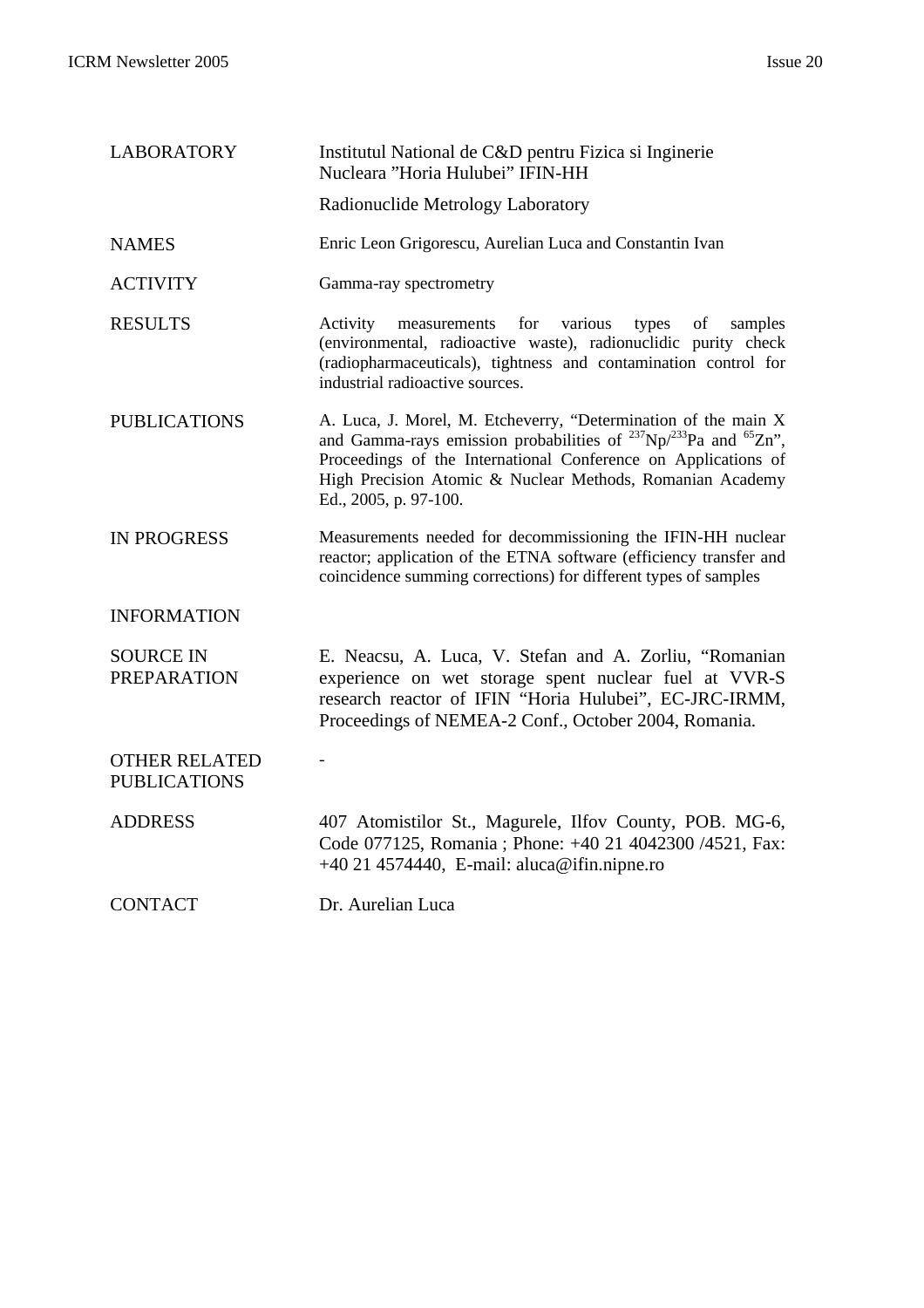| <b>LABORATORY</b>                           | Institutul National de C&D pentru Fizica si Inginerie<br>Nucleara"Horia Hulubei" IFIN-HH                                                                                                                                                |
|---------------------------------------------|-----------------------------------------------------------------------------------------------------------------------------------------------------------------------------------------------------------------------------------------|
|                                             | Radionuclide Metrology Laboratory                                                                                                                                                                                                       |
| <b>NAMES</b>                                | A.C.Razdolescu, E.L.Grigorescu, Ph.Cassette, C.Ivan, M.Sahagia                                                                                                                                                                          |
| <b>APPARATUS ACTIVITY</b>                   | <b>LSC-TDCR</b>                                                                                                                                                                                                                         |
| <b>RESULTS</b>                              | Measurement of <sup>63</sup> Ni                                                                                                                                                                                                         |
|                                             | Implementation of QS: Issue Technical Procedure, Quality<br>Manual                                                                                                                                                                      |
| <b>PUBLICATIONS</b>                         | E.L.Grigorescu, A.C.Razdolescu, M.Sahagia, P.Cassette,<br>"Calibration of tritium monitors using saturated vapors of<br>tritiated water", Fusion Science and Technology, 48, 1(2005) 382-<br>385                                        |
|                                             | A.C.Razdolescu, M.Sahagia, E.L.Grigorescu,<br>"Comparative measurements of Ni-63, Cs-137, Am-241", Rom.J.F<br>50,9-10 (2005)957-962                                                                                                     |
| <b>IN PROGRESS</b>                          | Measurement of ${}^{55}Fe$ (CCRI(II)-K2 Comparison).<br>Implementation of the QS, Experiments, Audits                                                                                                                                   |
| <b>INFORMATION</b>                          |                                                                                                                                                                                                                                         |
| <b>SOURCE IN</b><br><b>PREPARATION</b>      | A.C.Razdolescu, R.Broda, P.Cassette, B.R.S. Simpson<br>W.M.Wyngaardt, « The IFIN-HH triple coincidence liquid<br>scintillation counter », ICRM 2005 Conf.Oxford, UK, 4-9.09.2005                                                        |
|                                             | P.Cassette, M.Sahagia, E.L.Grigorescu, M.C.Lepy, J.L.Picolo<br>« Standardization of $^{222}$ Rn by LSC and comparison with alpha and<br>gamma spectrometry », ICRM 2005 Conf.Oxford, UK, 4-<br>9.09.2005                                |
| <b>OTHER RELATED</b><br><b>PUBLICATIONS</b> | M.Sahagia, A.C.Razdolescu, E.L.Grigorescu, A.Luca,<br>"Results Obtained by the Radionuclide<br>C.Ivan<br>Metrology Laboratory of IFIN-HH in International Comparisons<br>during the Period 2002-2004', Rom.J.Phys.<br>51,1-2(2006)19-23 |
| <b>ADDRESS</b>                              | Atomistilor Str.407, Magurele, Ilfov County, POB. MG 6, Code<br>077125, Romania                                                                                                                                                         |
|                                             | Tel +40214042300/4517, Fax +40214574432, +40214574440,<br>E-mail $\langle$ razdo@yahoo.com>                                                                                                                                             |
| <b>CONTACT</b>                              | Anamaria Cristina Razdolescu                                                                                                                                                                                                            |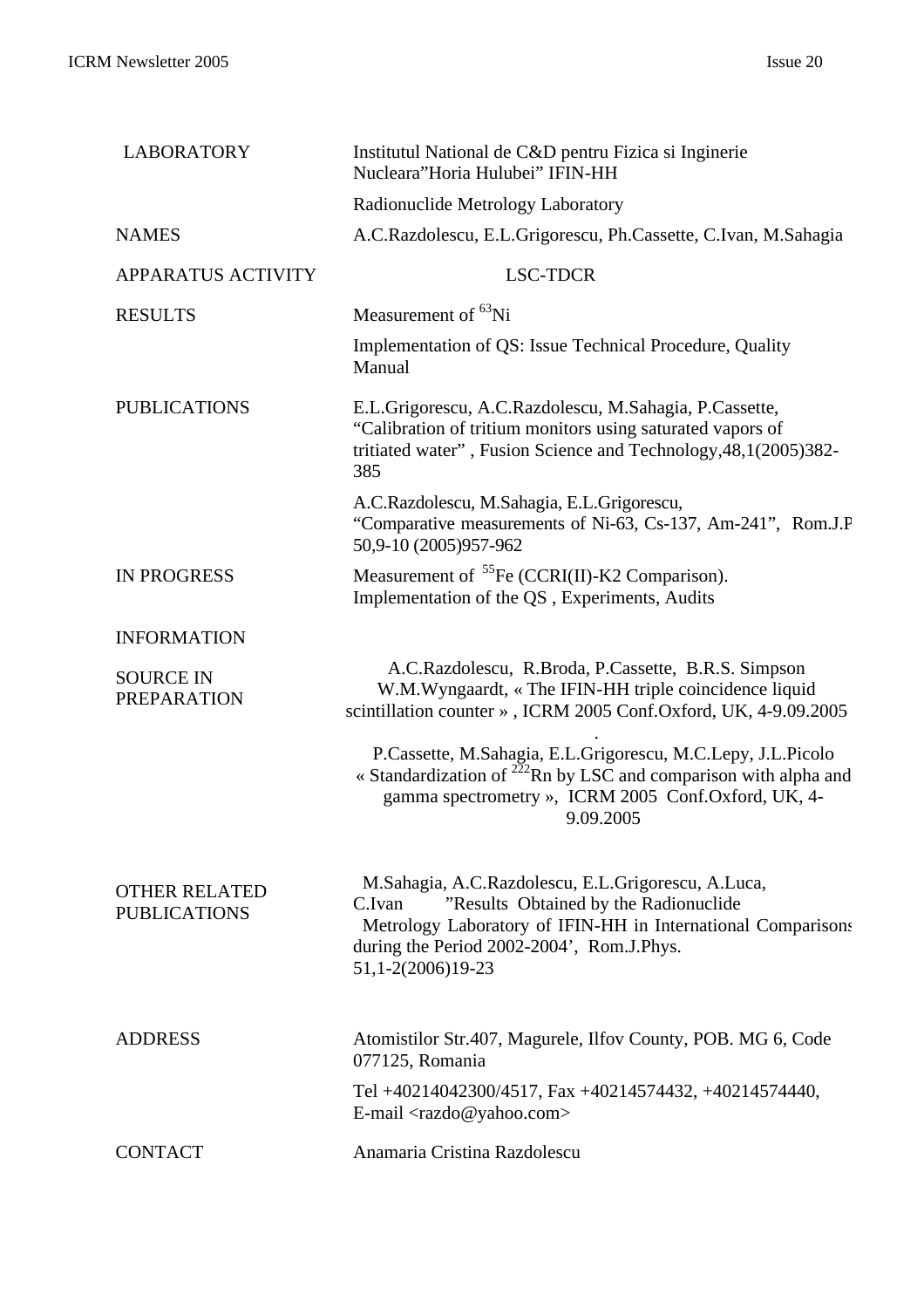| <b>LABORATORY</b>                           | Slovak Institute of Metrology                                                                                                                                                                                             |
|---------------------------------------------|---------------------------------------------------------------------------------------------------------------------------------------------------------------------------------------------------------------------------|
| <b>NAMES</b>                                | Jozef Dobrovodský, Lucia Pernická, Anton Švec                                                                                                                                                                             |
| <b>ACTIVITY</b>                             | Calibrated $4\pi\gamma$ ionization chambers, HPGe spectrometer, large area<br>plastic scintillator $\alpha$ and $\beta$ measuring system, $4\pi\gamma$ ionization<br>chamber and gammaspectrometric detector calibrations |
| <b>RESULTS</b>                              | Participation in <sup>152</sup> Eu, <sup>65</sup> Zn, <sup>241</sup> Am, <sup>192</sup> Ir, <sup>54</sup> Mn and <sup>125</sup> I BIPM<br>CCRI(II) comparisons, Euromet E634 and Coomet 236/BY/01<br>intercomparisons     |
| <b>PUBLICATIONS</b>                         | Švec A., Janßen H., Pernická L., Klein R., A modified method for<br>the characterisation and activity determination of large area<br>sources. ICRM 2005 conference, Oxford, England.                                      |
| <b>IN PROGRESS</b>                          | New measuring system for large area sources. Methods for installed<br>radioactivity monitors calibration and testing.                                                                                                     |
| <b>INFORMATION</b>                          | www.smu.gov.sk                                                                                                                                                                                                            |
| <b>SOURCE IN</b><br><b>PREPARATION</b>      |                                                                                                                                                                                                                           |
| <b>OTHER RELATED</b><br><b>PUBLICATIONS</b> |                                                                                                                                                                                                                           |
| <b>ADDRESS</b>                              | Slovak Institute of Metrology, Center for Ionizing Radiation,<br>Karloveská 63, 842 55 Bratislava                                                                                                                         |
|                                             | Tel.: +421 2 60294 671, Fax.: +421 2 60294 670                                                                                                                                                                            |
|                                             | e-mail: dobrovodsky@smu.gov.sk,                                                                                                                                                                                           |
| <b>CONTACT</b>                              |                                                                                                                                                                                                                           |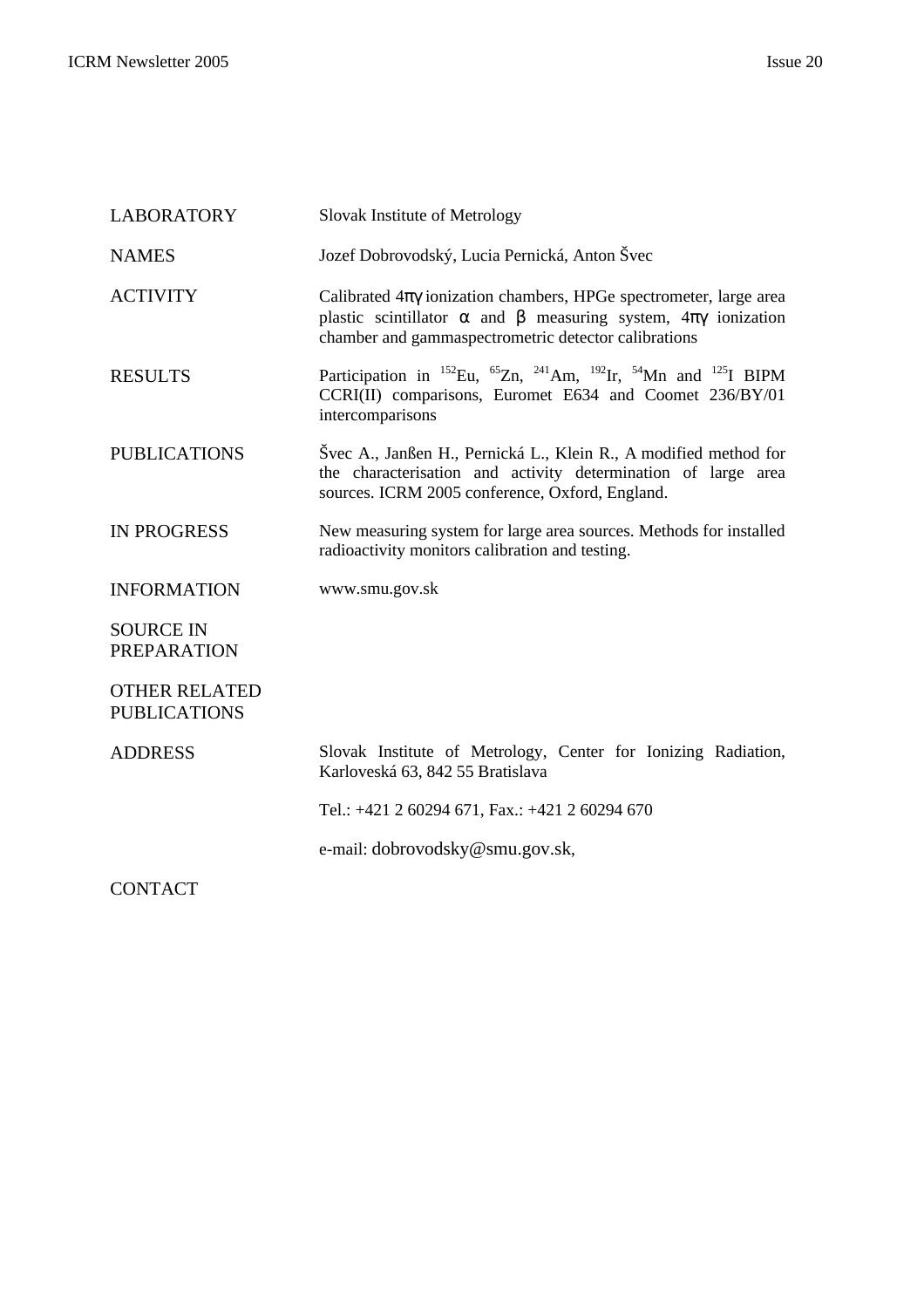(SA1/SA2)

| <b>LABORATORY</b> | <b>CSIR National Metrology Laboratory</b>                                                                                                                                                                                                                                                                                                                                                                                                                                                                                                                                                                                                                                                                                                                                                                                                                                                                                                                                                                                                                                                                                                                                                                                                                                                |
|-------------------|------------------------------------------------------------------------------------------------------------------------------------------------------------------------------------------------------------------------------------------------------------------------------------------------------------------------------------------------------------------------------------------------------------------------------------------------------------------------------------------------------------------------------------------------------------------------------------------------------------------------------------------------------------------------------------------------------------------------------------------------------------------------------------------------------------------------------------------------------------------------------------------------------------------------------------------------------------------------------------------------------------------------------------------------------------------------------------------------------------------------------------------------------------------------------------------------------------------------------------------------------------------------------------------|
| <b>NAMES</b>      | Bruce Simpson, Freda van Wyngaardt                                                                                                                                                                                                                                                                                                                                                                                                                                                                                                                                                                                                                                                                                                                                                                                                                                                                                                                                                                                                                                                                                                                                                                                                                                                       |
| <b>ACTIVITY</b>   | <b>Activities undertaken in 2005</b><br>• Participated in the international key comparison of activity<br>measurements of ${}^{32}P$ organised by the BIPM.<br>• Participated in an international comparison of calculated<br>spectra of 835 keV photons in a liquid scintillator.<br>• Participated in a multi-laboratory comparison of <sup>63</sup> Ni activity<br>measurements by the TDCR efficiency calculation technique.<br>• Attended the CCRI Section II meeting as well as the CCRI<br>Executive meeting, held at the BIPM in May.<br>• Participated in the ICRM 2005 conference held at Oxford, UK.<br>Presented two papers (oral and a poster).<br>• FvW spent 3 months undertaking a research project (on the<br>preparation/stability of a liquid scintillation cocktail for possible<br>use in the extended SIR) at the LNHB, France, from May to<br>July.<br>• Attended the Extended SIR Working Group meeting held at<br>the BIPM in November.<br>• Certified two $137$ Cs encapsulated solid sources and measured<br>the activity of $^{131}$ I, $^{90}$ Y, $^{99}$ Mo and $^{33}$ P solutions for a reactor-<br>based isotope production facility. Calibrated two Ionization<br>Chambers used for $^{123}I$ for an accelerator-based isotope<br>production facility. |
|                   | <b>Programme for 2006</b><br>• Participate in the BIPM international key comparison of<br>activity measurements of <sup>55</sup> Fe.<br>• Participate in the APMP regional key comparison of activity<br>measurements of $^{133}$ Ba.<br>• Continue the study on the preparation/stability of a liquid<br>scintillation cocktail for possible use in the extended SIR.<br>• Complete a paper that has been accepted for oral presentation<br>at the CSIR Innovation and Research conference being held in<br>Pretoria during February.<br>• Publish research results of activity measurements.<br>• Organise the arrangements for the ICRM 2007 conference.<br>• Host the ICRM Executive Board meeting in Cape Town<br>during May.<br>• Continue work on the design and assembly of a symmetrical<br>three phototube LS detection system for activity measurement of<br>non-γ-emitting radionuclides.<br>• Continue with the commissioning of a new HPGe detector and<br>Digital Spectrum Analyzer.                                                                                                                                                                                                                                                                                      |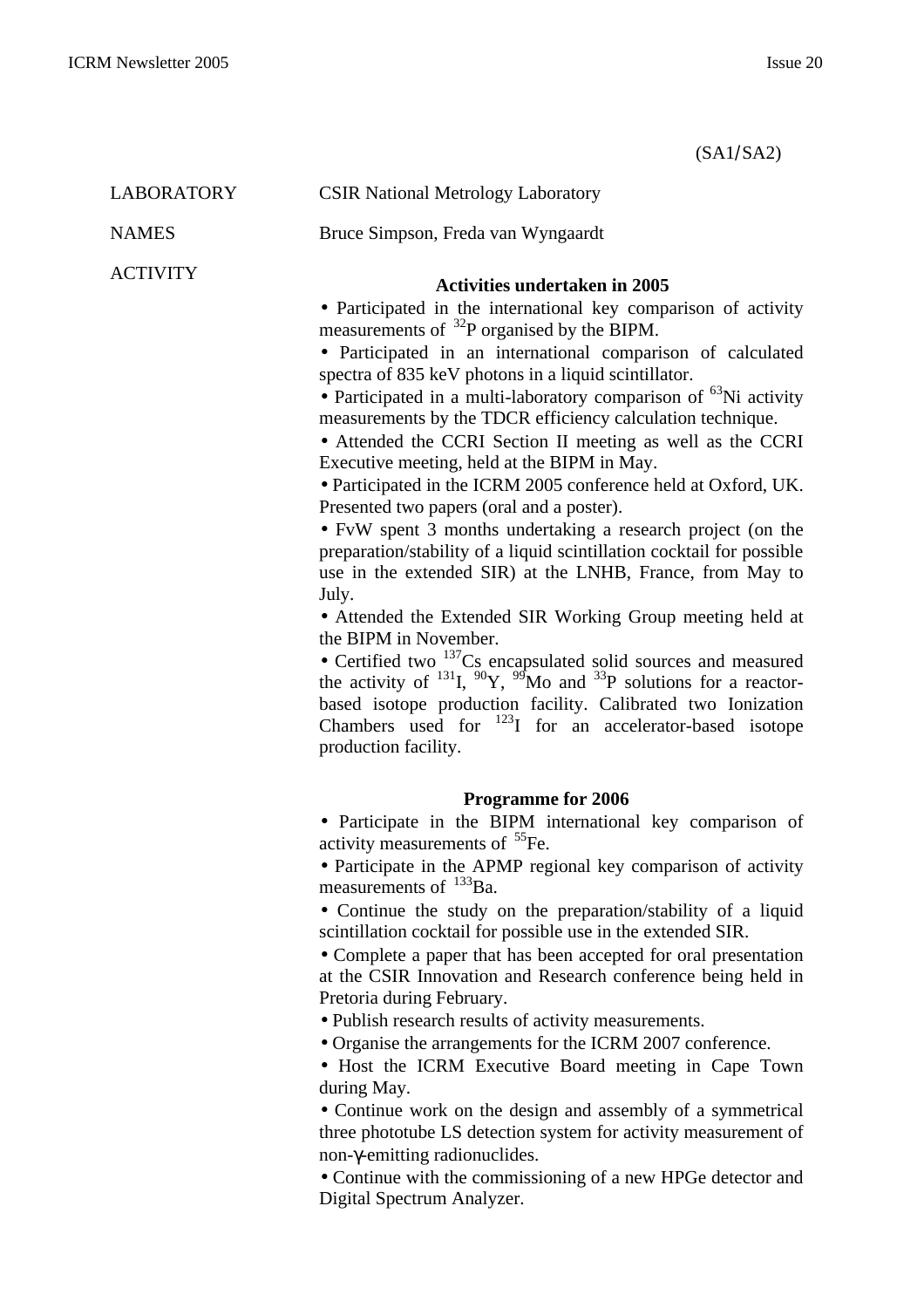|                     | • Provide radioactivity measurements, standards, sources and<br>calibration services to the user community.                                                                                                                                                        |
|---------------------|--------------------------------------------------------------------------------------------------------------------------------------------------------------------------------------------------------------------------------------------------------------------|
| <b>PUBLICATIONS</b> | L. Mo, B. Avci, D. James, B. Simpson, W.M. van Wyngaardt,<br>J.T. Cessna and C. Baldock, Development of activity standard<br>for $^{90}Y$ microspheres. Appl. Radiat. Isot. 63 (2005) 193.                                                                         |
|                     | Winifred M. van Wyngaardt, Bruce R.S. Simpson,<br>Preparation and use of standards for a comparison exercise<br>among users of <sup>131</sup> I capsules in South Africa. Physica Medica<br>Vol. XXI, N. 3 (2005) 101.                                             |
| <b>IN PROGRESS</b>  | W.M. Van Wyngaardt and B.R.S. Simpson, Absolute activity<br>measurement of the electron-capture based radionuclides $^{139}Ce$ ,<br>$^{125}I$ , $^{192}Ir$ and $^{65}Zn$ by liquid scintillation coincidence counting.<br>ICRM 2005 proceedings (to be published). |
|                     | B.R.S. Simpson and W.M. Van Wyngaardt, Activity<br>measurements of the high-energy pure beta-emitters ${}^{89}Sr$ and ${}^{90}Y$<br>by the TDCR efficiency calculation technique. ICRM 2005<br>proceedings (to be published).                                      |
|                     | B.R.S. Simpson and W.M. Van Wyngaardt, Activity<br>Measurement of Phosphorus-32 in the Presence of Pure Beta-<br>emitting Impurities. To be published in the CSIR I&R<br>conference proceedings, a special issue of the South African<br>Journal of Science.       |
| <b>INFORMATION</b>  | The ICRM 2007 conference will be hosted by the CSIR NML in<br>2007. The venue will be Cape Town.                                                                                                                                                                   |
| <b>ADDRESS</b>      | Radioactivity Standards Laboratory, CSIR NML<br>15 Lower Hope Road, Rosebank 7700<br>Cape Town, SOUTH AFRICA<br>Tel./fax (office) 27 21 686 2759, Tel. (lab) 27 21 685 4325                                                                                        |
|                     | E-mail: bsimpson@csir.co.za                                                                                                                                                                                                                                        |
| <b>CONTACT</b>      | B.R.S. Simpson                                                                                                                                                                                                                                                     |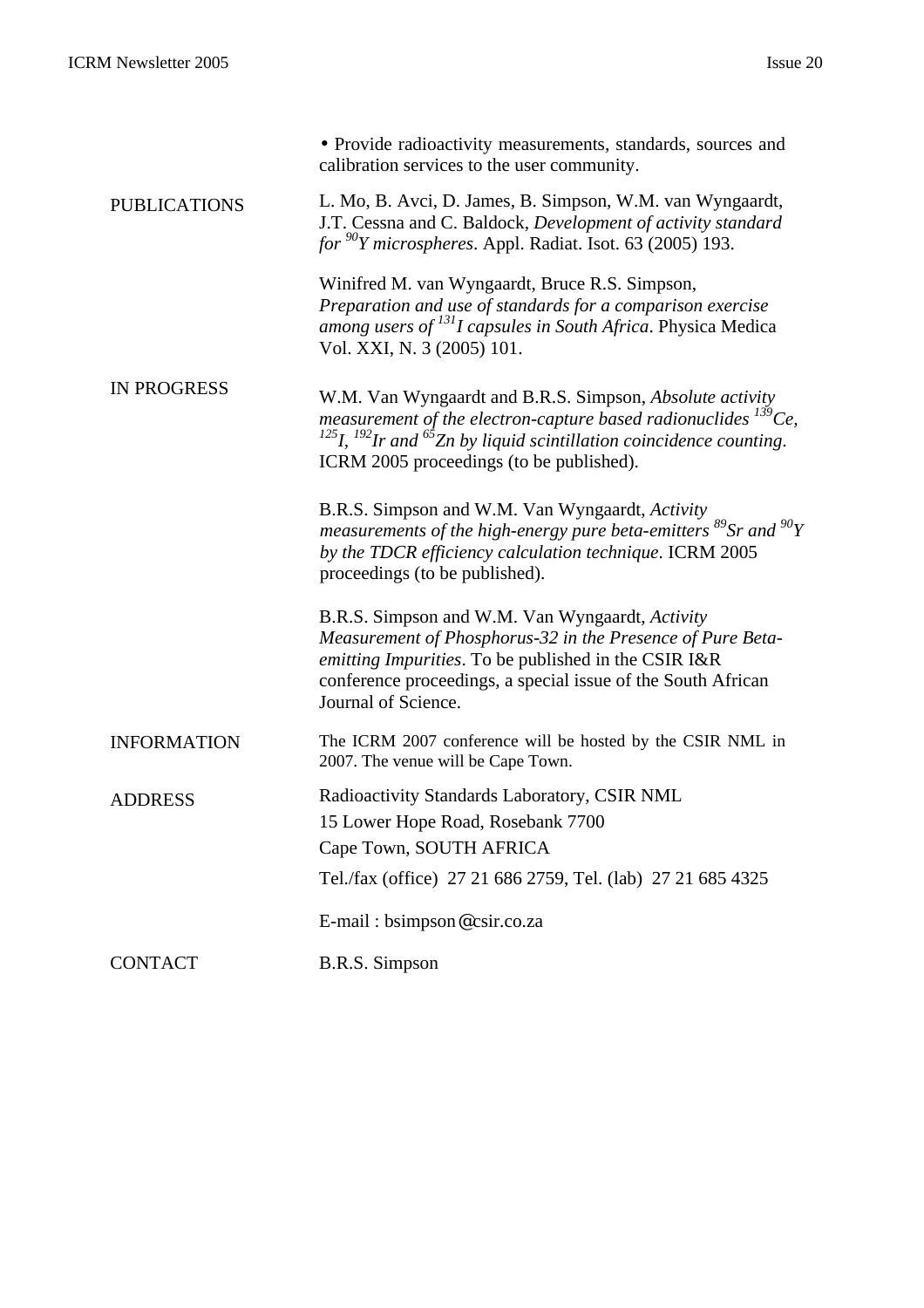| <b>LABORATORY</b>                           | <b>IRA-METAS</b>                                                                                                                                                                                                                                                                                                                                                                                                                                                                                                      |
|---------------------------------------------|-----------------------------------------------------------------------------------------------------------------------------------------------------------------------------------------------------------------------------------------------------------------------------------------------------------------------------------------------------------------------------------------------------------------------------------------------------------------------------------------------------------------------|
| <b>NAMES</b>                                | François Bochud, Claude Bailat, Youcef Nedjadi, Philippe Spring                                                                                                                                                                                                                                                                                                                                                                                                                                                       |
| <b>ACTIVITY</b>                             | Metrology of ionizing radiation                                                                                                                                                                                                                                                                                                                                                                                                                                                                                       |
| <b>RESULTS</b>                              | - Participation to the international key comparison measuring the<br>activity of a 54Mn solution under the auspices of the "Comité<br>Consultatif des Rayonnements Ionisants" (CCRI(II)), the "Bureau<br>International des Poids et Mesures" (BIPM) in Sèvres. The<br>comparison confirms IRA-METAS' activity measurement capability<br>using the coincidence technique.<br>- Participation to the P32 international activity measurment<br>comparison.                                                               |
| <b>PUBLICATIONS</b>                         | - Wastiel Claude, Valley Jean-François, Bischof Delaloye Angelika,<br>Leresche Michel, Linder Reto, Sassowski Manfred, Bochud François<br>O., ; 'Intercomparison of activity measurements for beta-emitters in<br>nuclear medicine'; Journal of Nuclear Medicine Technology 33; pp.<br>238-242 (2005).<br>- Laedermann Jean-Pascal, Valley Jean-François, Bochud François O.;<br>'Measurement of radioactive samples: application of the Bayesian<br>statistical decision theory'; Metrologia 42; pp. 442-448 (2005). |
| <b>IN PROGRESS</b>                          | - Contribution of Ho-166m activity measurement to the SIR<br>- Comparison of commercial activimeters measuring F-18<br>- Improvement of source preparation procedure<br>- Development of new measurements methods, TDCR and 4 pi beta -<br>4 pi gamma.<br>- Improvement of Rn-222 primary measurement system.                                                                                                                                                                                                         |
| <b>INFORMATION</b>                          |                                                                                                                                                                                                                                                                                                                                                                                                                                                                                                                       |
| <b>SOURCE IN</b><br><b>PREPARATION</b>      |                                                                                                                                                                                                                                                                                                                                                                                                                                                                                                                       |
| <b>OTHER RELATED</b><br><b>PUBLICATIONS</b> |                                                                                                                                                                                                                                                                                                                                                                                                                                                                                                                       |
| <b>ADDRESS</b>                              | Institut universitaire de<br>radiophysique appliquée<br>Grand-Pré 1<br>1050 Lausanne<br>Switzerland                                                                                                                                                                                                                                                                                                                                                                                                                   |
| <b>CONTACT</b>                              | claude.bailat@chuv.ch                                                                                                                                                                                                                                                                                                                                                                                                                                                                                                 |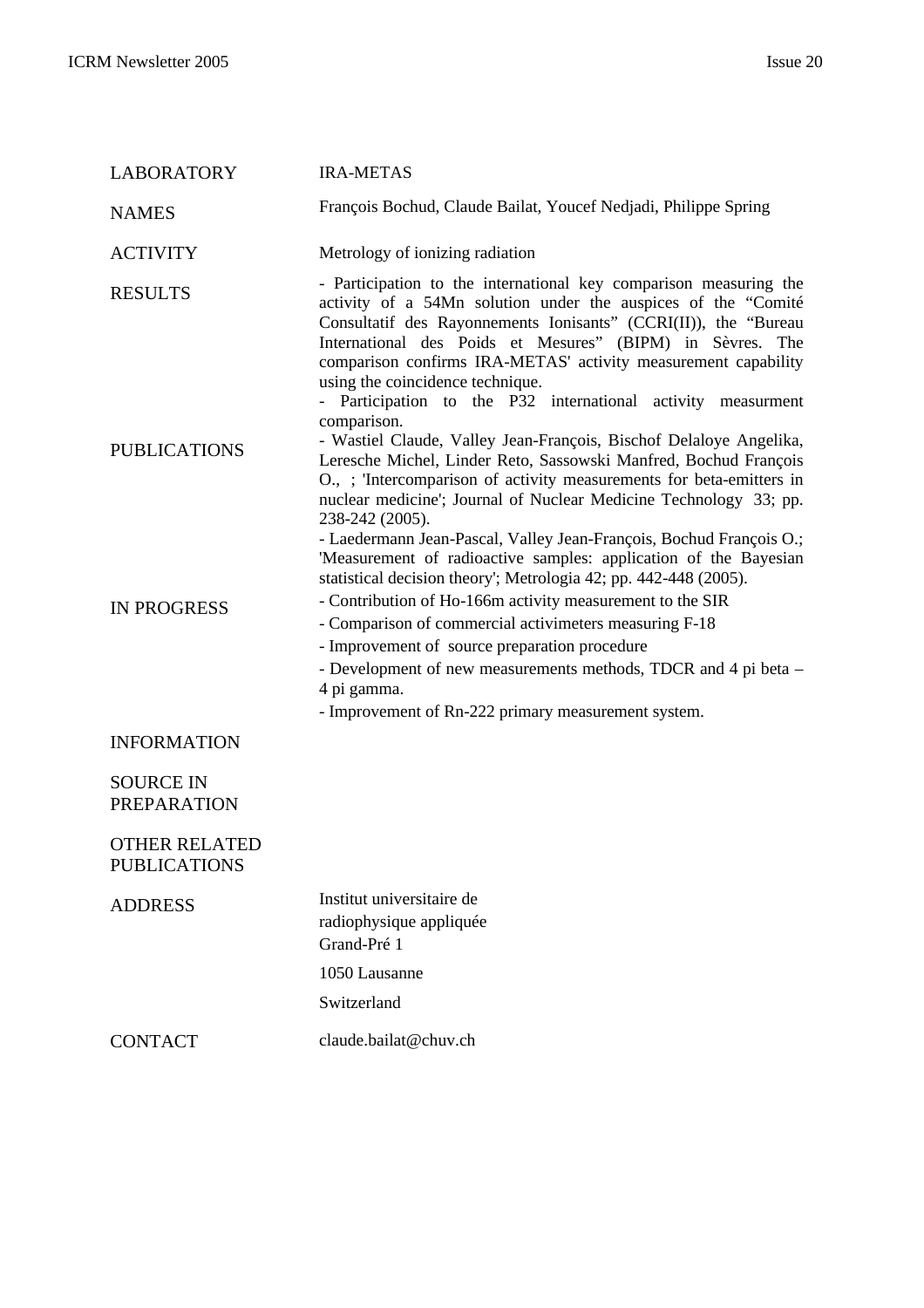## **(SA1/SA2)**

## NMi Van Swinden Laboratorium

## LABORATORY

| <b>NAMES</b>       | Wim de Vries                                                      |  |  |
|--------------------|-------------------------------------------------------------------|--|--|
| <b>APPARATUS</b>   | 1.<br>Ionisation chamber, with Keithley 617-based charge          |  |  |
|                    | measuring system, built into a lead castle                        |  |  |
|                    | 2.<br>HPGe-detector with standard electronics, built into a lead  |  |  |
|                    | castle                                                            |  |  |
|                    | 3.<br>Windowless large area flow proportional counter, built into |  |  |
|                    | a lead castle                                                     |  |  |
|                    | 4.<br>LSC measurement system for primary standard                 |  |  |
|                    | 5.<br>NaI(Tl)-detectors for the primary standard                  |  |  |
| <b>IN PROGRESS</b> | 1.<br>Beta-measurement system for a coincidence standard          |  |  |
|                    | Combine the LSC measurement system with the NaI(Tl)-<br>2.        |  |  |
|                    | detectors                                                         |  |  |
|                    |                                                                   |  |  |
| <b>ADDRESS</b>     | NMi Van Swinden Laboratorium                                      |  |  |
|                    | Dept. Electricity, Radiation and Length                           |  |  |
|                    | POBox 654,                                                        |  |  |
|                    | 2600 AR DELFT,                                                    |  |  |
|                    | The Netherlands                                                   |  |  |
|                    | Fax.: $+31$ 15 2612 971<br>Tel.: $+31$ 15 2691 755,               |  |  |
|                    | E-mail: WdeVries@NMi.nl                                           |  |  |
| <b>CONTACT</b>     | Wim de Vries                                                      |  |  |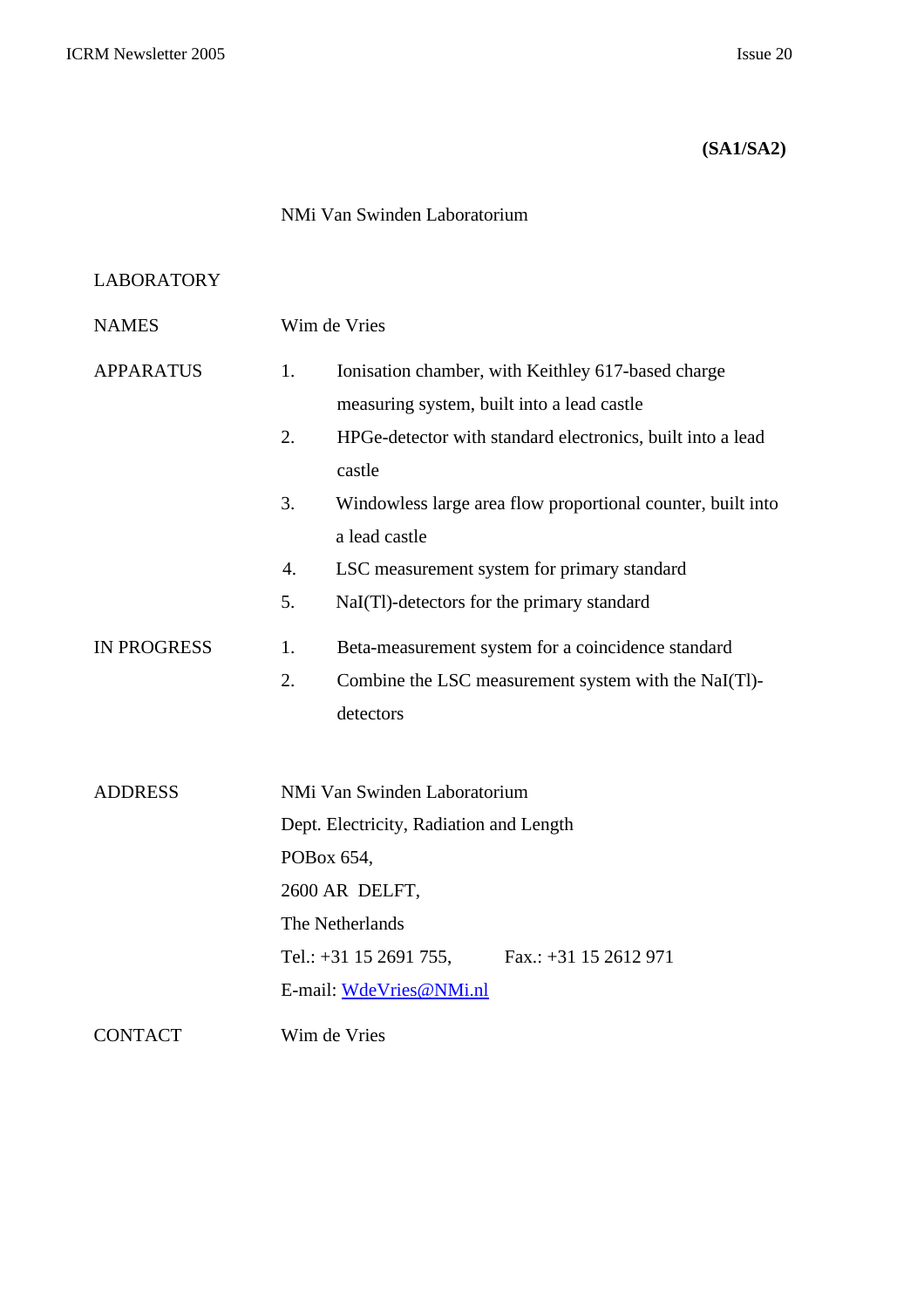| <b>LABORATORY</b>                   | <b>National Physical Laboratory</b>                                                                                                                                                                       |  |
|-------------------------------------|-----------------------------------------------------------------------------------------------------------------------------------------------------------------------------------------------------------|--|
| <b>NAMES</b>                        | Lena Johansson, Andy Stroak                                                                                                                                                                               |  |
| <b>APPARATUS</b><br><b>ACTIVITY</b> | Primary standardisation<br>$4\pi\beta$ (APPC)- $\gamma$ coincidence counting                                                                                                                              |  |
| <b>RESULTS</b>                      | Results from Tc-99m SIR submission published (see<br>reference below).                                                                                                                                    |  |
|                                     | Standardisation of Mn-54 for the Fe-55 BIPM key-<br>comparison (efficiency tracing). The Mn-54 will also be<br>submitted to the SIR.                                                                      |  |
|                                     | Standardisation of U-232 (after chemically separated from<br>its daughters).                                                                                                                              |  |
| <b>IN PROGRESS</b>                  | Standardisation of Tl-201 for submission to the SIR.                                                                                                                                                      |  |
| <b>PUBLICATIONS</b>                 | G Ratel, C Michotte, L Johansson, Update of the<br>BIPM.RI(II)-K1.Tc-99m comparison of activity<br>measurements for the radionuclide $^{99}$ Tc <sup>m</sup> to include the<br>NPL, Metrologia 42 (2005). |  |
| <b>ADDRESS</b>                      | <b>National Physical Laboratory</b><br>Teddington<br>Middlesex<br><b>United Kingdom</b><br>TW11 0LW<br>Tel: +44 (0)20 8943 8587<br>Fax: +44 (0)20 8943 8700<br>E-mail: lena.johansson@npl.co.uk           |  |
| <b>CONTACT</b>                      | Lena Johansson                                                                                                                                                                                            |  |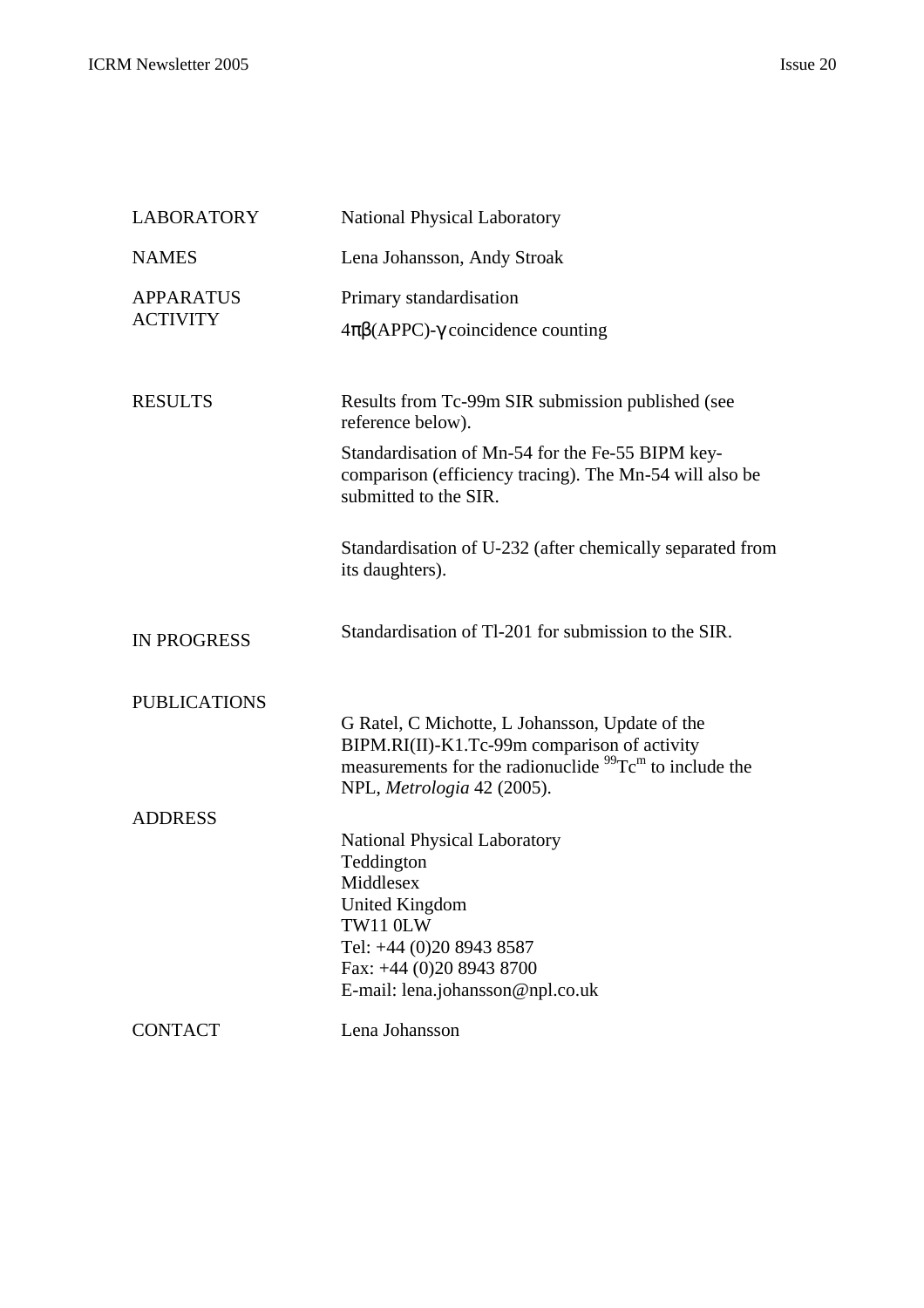| <b>LABORATORY</b>                   | <b>National Physical Laboratory</b>                                                                                                                 |  |
|-------------------------------------|-----------------------------------------------------------------------------------------------------------------------------------------------------|--|
| <b>NAMES</b>                        | Lena Johansson, Andy Stroak                                                                                                                         |  |
| <b>APPARATUS</b><br><b>ACTIVITY</b> | NPL Radionuclide calibrator, $\gamma$ -ray spectrometry<br>$Kr-81m$ (13 seconds half life).                                                         |  |
| <b>RESULTS</b>                      | A calibration factor was produced for Kr-81m gas<br>measured in a NPL produced geometry in the NPL<br>radionuclide calibrator (ionisation chamber). |  |

| <b>PUBLICATION</b> | Lena Johansson and Andrew Stroak, Kr-81m calibration<br>factor for the NPL ionisation chamber, <i>accepted for</i><br><i>publication in Appl. Radiat. Instrum. 2006.</i> |
|--------------------|--------------------------------------------------------------------------------------------------------------------------------------------------------------------------|
| <b>IN PROGRESS</b> |                                                                                                                                                                          |

| <b>ADDRESS</b> | <b>National Physical Laboratory</b> |
|----------------|-------------------------------------|
|                | Teddington                          |
|                | Middlesex                           |
|                | United Kingdom                      |
|                | TW11 0LW                            |
|                | Tel: +44 (0)20 8943 8587            |
|                | Fax: $+44$ (0)20 8943 8700          |
|                | E-mail: lena.johansson@npl.co.uk    |
| <b>CONTACT</b> | Lena Johansson                      |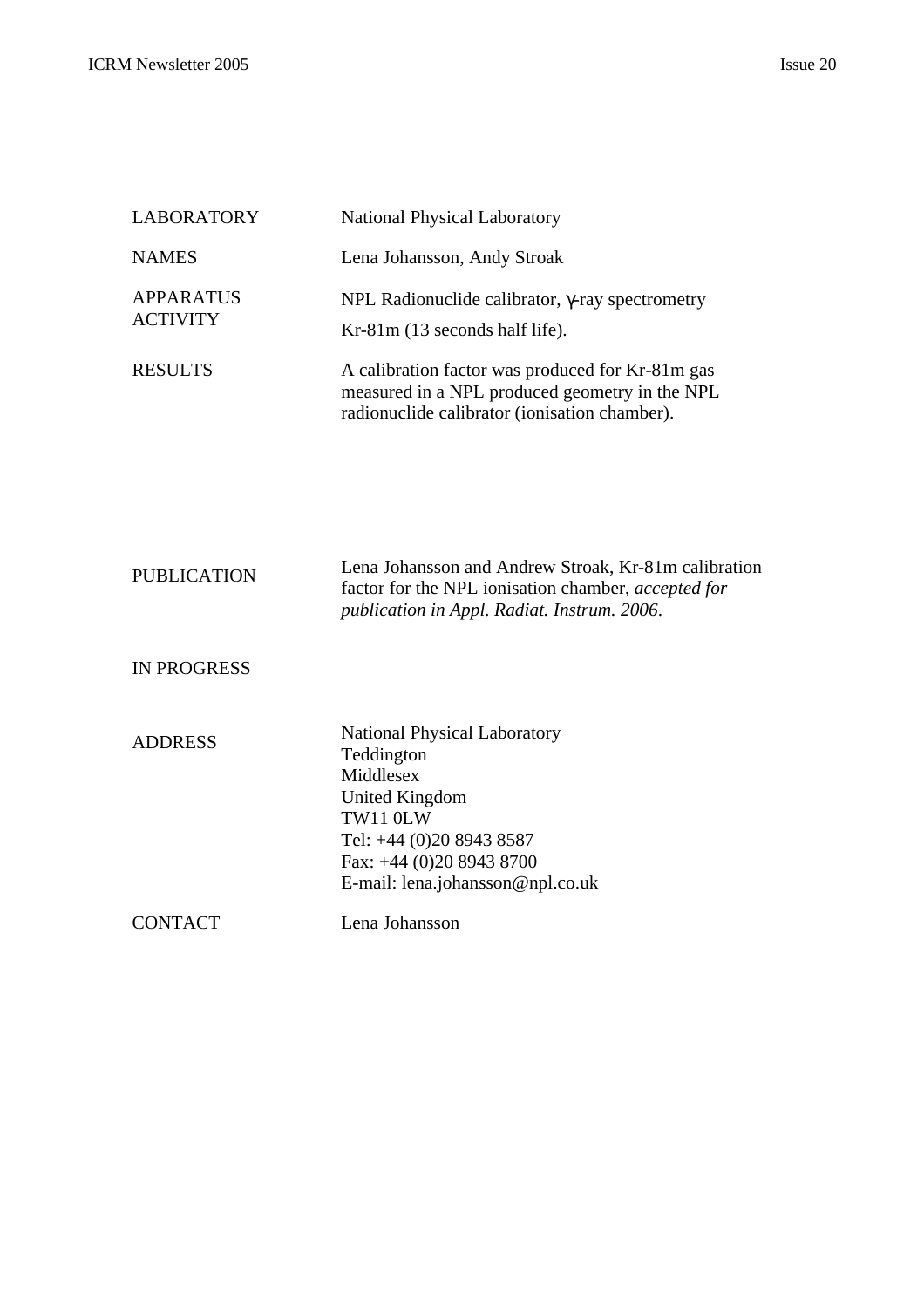| <b>LABORATORY</b>                           | <b>NPL</b>                                                                                                                                                                                                                   |
|---------------------------------------------|------------------------------------------------------------------------------------------------------------------------------------------------------------------------------------------------------------------------------|
| <b>NAMES</b>                                | John Sephton, Andy Pearce, Nigel Watkins, Stephen Giblin, Keith<br>Lines                                                                                                                                                     |
| <b>ACTIVITY</b>                             | New electrometer for ion chamber measurements                                                                                                                                                                                |
| <b>RESULTS</b>                              |                                                                                                                                                                                                                              |
| <b>PUBLICATIONS</b>                         |                                                                                                                                                                                                                              |
| <b>IN PROGRESS</b>                          |                                                                                                                                                                                                                              |
| <b>INFORMATION</b>                          | Development of electrometer system based<br>on Keithley<br>electrometer, National Instruments GPIB card and LABVIEW<br>software. System uses capacitive feedback at low currents and<br>resistive feedback at high currents. |
| <b>SOURCE IN</b><br><b>PREPARATION</b>      |                                                                                                                                                                                                                              |
| <b>OTHER RELATED</b><br><b>PUBLICATIONS</b> |                                                                                                                                                                                                                              |
| <b>ADDRESS</b>                              | NPL, Hampton Rd, Teddington, Middlesex, TW11 0LW, UK                                                                                                                                                                         |
|                                             | TEL: +44 (0)20 8943 6526                                                                                                                                                                                                     |
|                                             | FAX: +44 (0)20 8943 6680                                                                                                                                                                                                     |
|                                             | john.sephton@npl.co.uk                                                                                                                                                                                                       |
| <b>CONTACT</b>                              | John Sephton                                                                                                                                                                                                                 |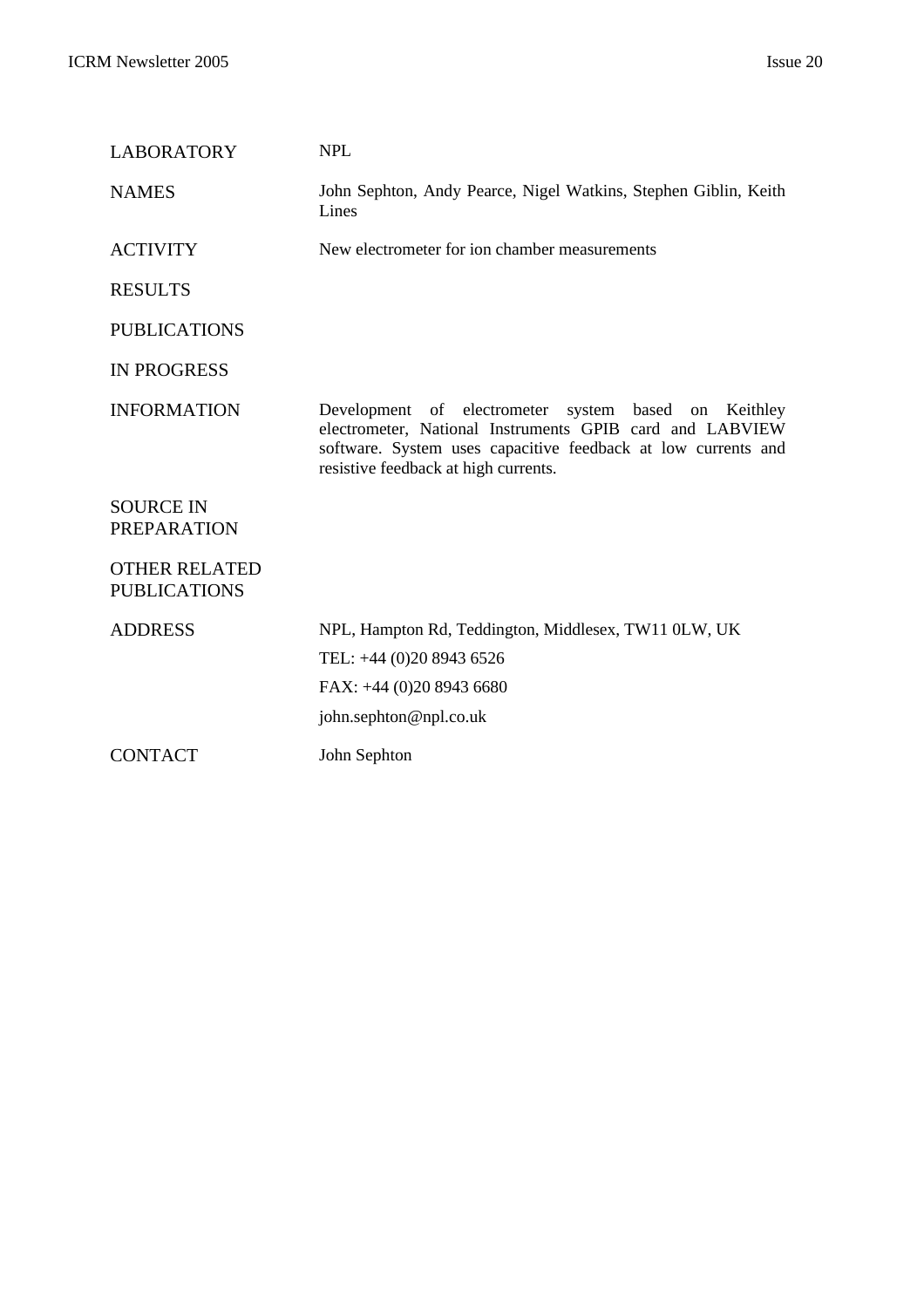| <b>LABORATORY</b>                           | <b>NPL</b>                                                                                                                                                                                               |  |
|---------------------------------------------|----------------------------------------------------------------------------------------------------------------------------------------------------------------------------------------------------------|--|
| <b>NAMES</b>                                | John Sephton, Lena Johansson                                                                                                                                                                             |  |
| <b>ACTIVITY</b>                             | Development of low noise amplifier for beta counting                                                                                                                                                     |  |
| <b>RESULTS</b>                              |                                                                                                                                                                                                          |  |
| <b>PUBLICATIONS</b>                         | Hope to publish paper describing amplifier and activity<br>measurements.                                                                                                                                 |  |
| <b>IN PROGRESS</b>                          |                                                                                                                                                                                                          |  |
| <b>INFORMATION</b>                          | Aim is to replace existing amplifier with modern design using low<br>noise FET input stage and integrated circuits. Amplifier should be<br>particularly suitable for counting low energy beta emissions. |  |
| <b>SOURCE IN</b><br><b>PREPARATION</b>      |                                                                                                                                                                                                          |  |
| <b>OTHER RELATED</b><br><b>PUBLICATIONS</b> |                                                                                                                                                                                                          |  |
| <b>ADDRESS</b>                              | NPL, Hampton Rd, Teddington, Middlesex, TW11 0LW, UK                                                                                                                                                     |  |
|                                             | TEL: +44 (0)20 8943 6526                                                                                                                                                                                 |  |
|                                             | FAX: +44 (0)20 8943 6680                                                                                                                                                                                 |  |
|                                             | john.sephton@npl.co.uk                                                                                                                                                                                   |  |
| <b>CONTACT</b>                              | John Sephton                                                                                                                                                                                             |  |